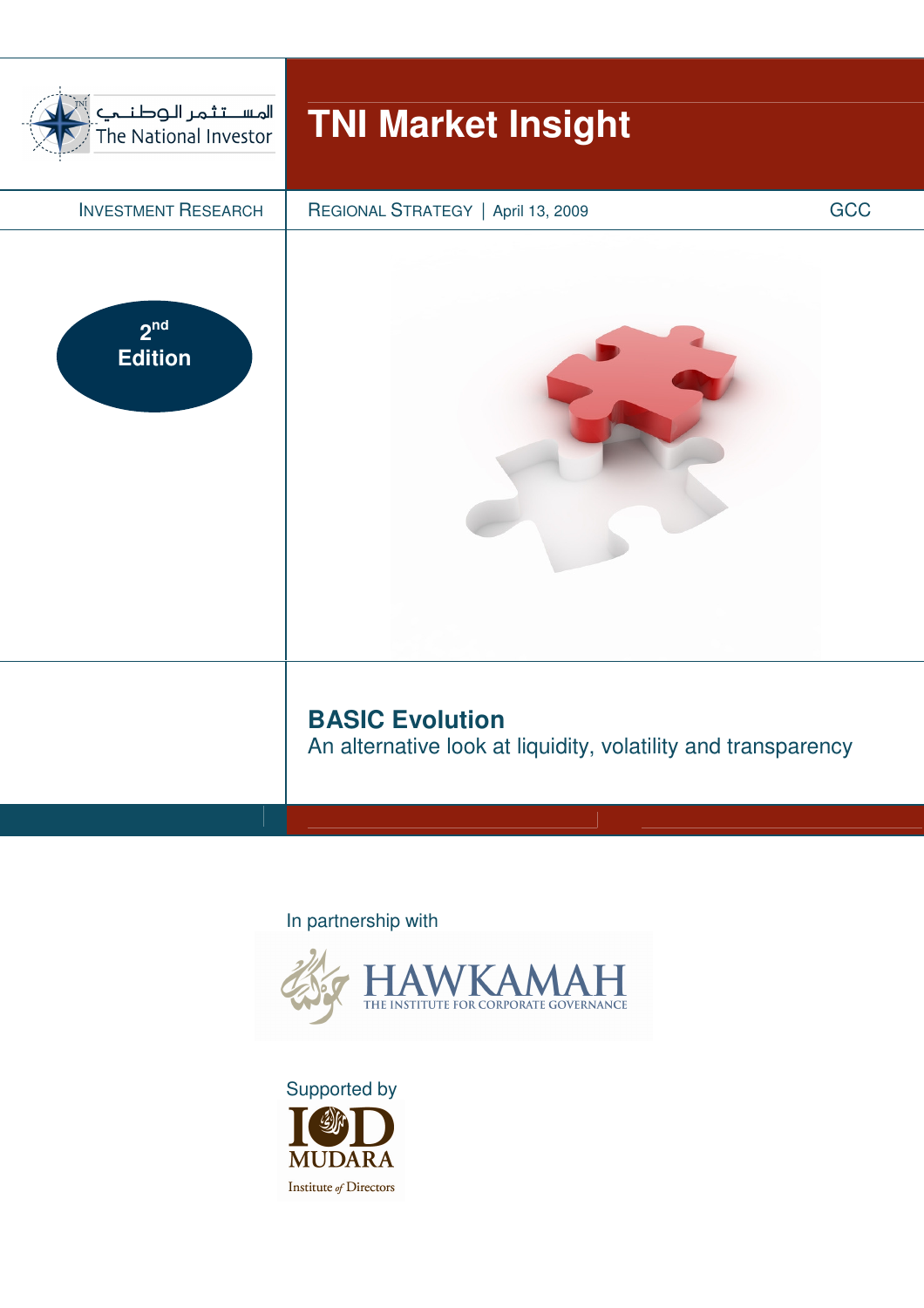## Disclaimer

"TNI Market Insight" (TNI means "The National Investor" wherever mentioned) is solely for the general information of named recipients and should not be reproduced or distributed without prior written consent from TNI.

The observations in this report are solely based on research and analysis performed by our investment research department using the information currently available which we believe to be reliable. They do not represent an opinion or recommendation prepared by TNI Investment Research or should not be construed as a solicitation or offer, to buy or sell securities of any of the companies mentioned in this report. Any action based on the information in this material shall solely be at your own risk without any obligation or responsibility on the part of TNI, its directors or any of its employees.

TNI does and seeks to do business with the companies mentioned in this research report. TNI and/or its directors or any of its employees may, from time to time, own, buy, or sell securities of the companies mentioned in this report (including derivatives linked to such securities) and investors should therefore be aware that such activities may be a source of conflict of interest.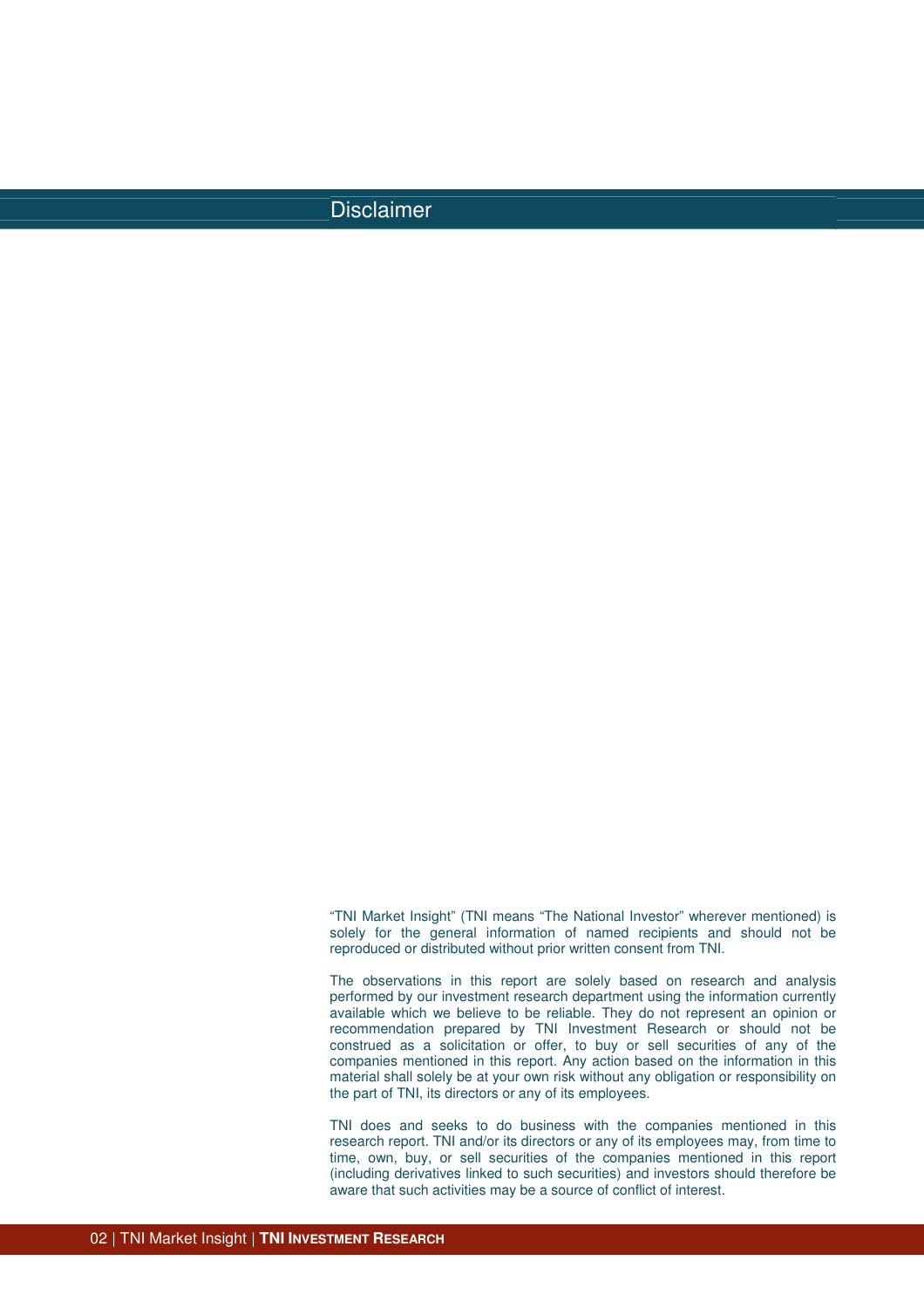## Contents Contents

| <b>Foreword by Dr. Nasser Saidi</b>                    | 4                 |
|--------------------------------------------------------|-------------------|
| <b>Executive summary</b>                               | 5                 |
| <b>The BASIC story</b>                                 | 7                 |
| Laying the foundation: BASIC 1                         | $\overline{7}$    |
| Timely sequel: BASIC 2                                 | 7                 |
| What's new?                                            | 8                 |
| The credit crunch in perspective                       | 9<br>10           |
| Methodology reminder<br><b>Better scores this time</b> | $12 \overline{ }$ |
|                                                        |                   |
| What BASIC initially revealed<br>What's the new score? | 12<br>12          |
| Leaders and laggards                                   | 16                |
| Most notable performers                                | 18                |
| <b>BASIC</b> by category                               | 20                |
| <b>BASIC</b> by sector                                 | 21                |
| <b>BASIC</b> by parameter                              | 23                |
| <b>Benchmarking BASIC</b>                              | 25                |
| NASDAQ Dubai: a new benchmark                          | 25                |
| No change in our global sample                         | 25                |
| <b>Appendices</b>                                      | 27                |
| Appendix 1 - Abu Dhabi BASIC summary                   | 28                |
| Appendix 2 - Bahrain BASIC summary                     | 30                |
| Appendix 3 - Dubai BASIC summary                       | 32                |
| Appendix 4 - Kuwait BASIC summary                      | 34                |
| Appendix 5 - Oman BASIC summary                        | 36                |
| Appendix 6 - Qatar BASIC summary                       | 38                |
| Appendix 7 - Saudi Arabia BASIC summary                | 40                |
| Appendix 8 - Complete BASIC Abu Dhabi                  | 42                |
| Appendix 9 - Complete BASIC Bahrain                    | 44                |
| Appendix 10 - Complete BASIC Dubai                     | 46                |
| Appendix 11 - Complete BASIC Kuwait                    | 48                |
| Appendix 12 - Complete BASIC NASDAQ-Dubai              | 53                |
| Appendix 13 - Complete BASIC Oman                      | 54                |
| Appendix 14 - Complete BASIC Qatar                     | 58                |
| Appendix 15 - Complete BASIC Saudi Arabia              | 60                |
| Appendix 16 - Complete BASIC ranking GCC               | 63                |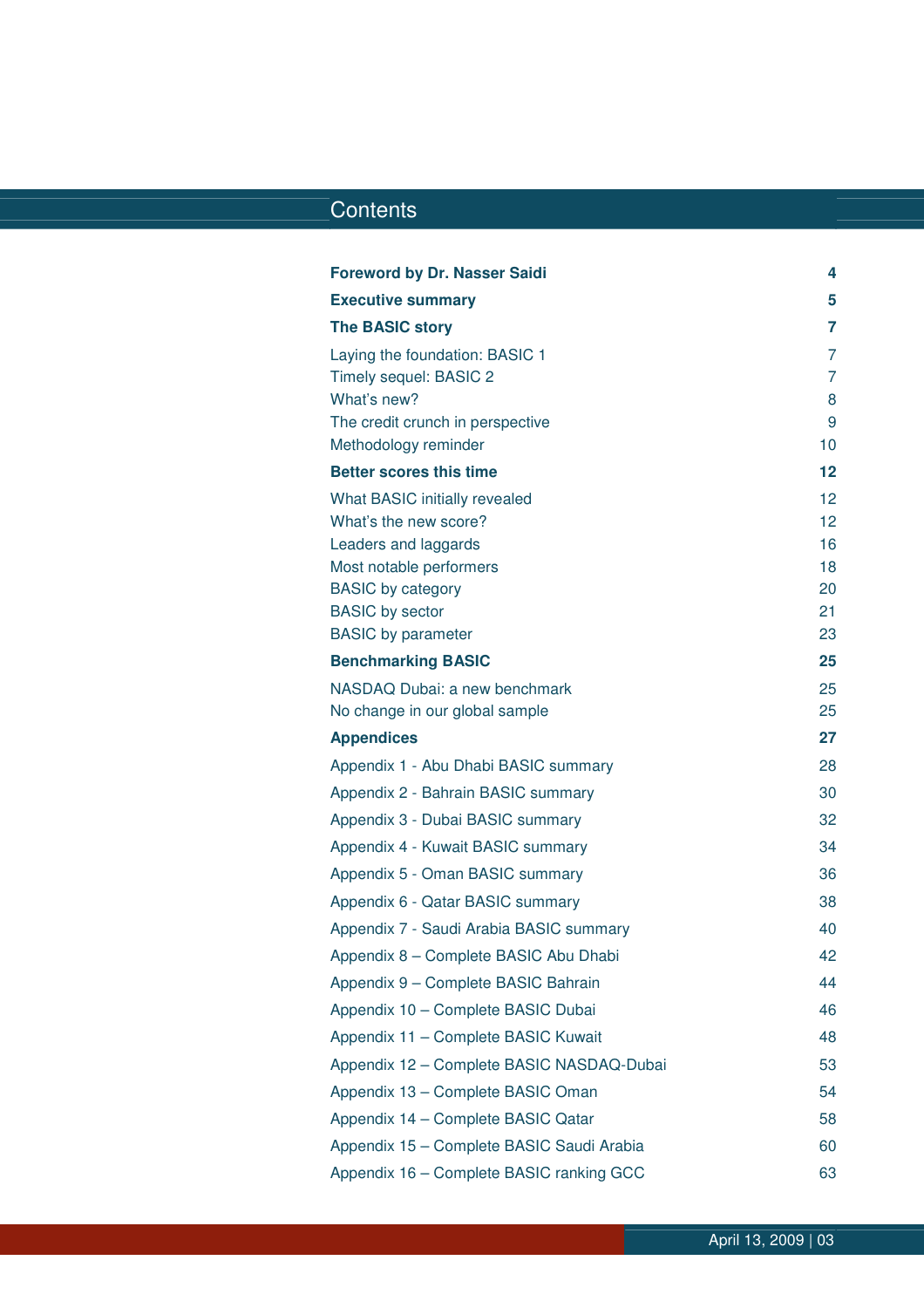## Foreword by Dr. Nasser Saidi

When the first BASIC rankings were released in September 2008, the world was a different place. Markets have since become dysfunctional as the crisis unfolds regionally and globally. There is consensus among investors that the crisis stems from regulatory and corporate governance failures such as excessive risk-taking and inadequate oversight. Given that capital markets exist through the grace of investors, the key objective for companies and regulators in these testing times should be to regain investor confidence and heed the lessons from the crisis.

The BASIC methodology assesses the liquidity, volatility and transparency of listed corporations in the GCC. It is designed to be a measure of investment risk and investor "friendliness", quantifying the availability of investor information and identifying gaps. It is a tool for investors, individual companies and stock market regulators, and highlights areas for improvement.

The results of BASIC 2 are encouraging with 2/3 of companies showing some BASIC improvement and 26 companies increasing their score by over 100%. Notwithstanding such substantial improvements, progress is lacking in important areas such as availability of annual reports and preannouncement of results publication dates.

BASIC rankings do not appear correlated with company size or length of existence, but the country effects are obvious, suggesting that corporate governance improvements do not occur in a vacuum, but are often facilitated by the authorities. In line with last year's results, Omani and Bahraini companies obtain the highest scores on average, while Abu Dhabi and Dubai improve slightly. Two noteworthy laggards, Kuwait and Saudi Arabia, have shown most significant improvements.

These trends are encouraging, but much remains to be improved. As demonstrated by a comparison of GCC scores against a sample of international companies, the gap remains substantial. On a more positive note, such gap between the international and regional practices seems to be decreasing. The message is that we can and must do better. BASIC provides the metric.

In the aftermath of the credit crunch, it is likely that markets which will fare best are those in which fundamental investor concerns have been identified and addressed by the regulators and companies. BASIC allows to monitor and encourage the regional drive to address such issues. Hawkamah, certainly with the support of TNI, will continuously create platforms to move the region forward on corporate governance best practices.

Dr. Nasser Saidi Executive Director Hawkamah Institute for Corporate Governance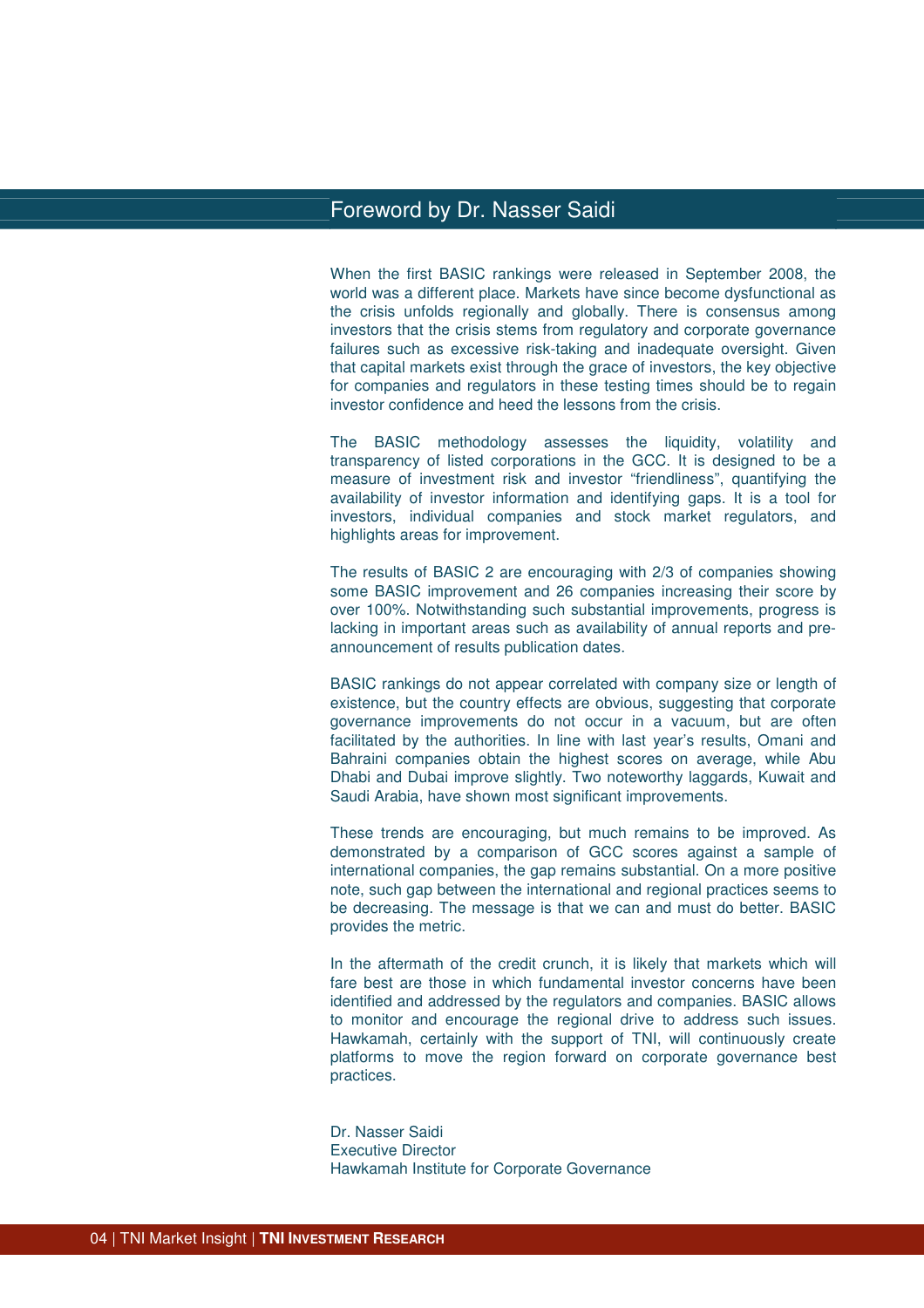## Executive summary summary

#### **A BASIC reminder**

Last year we unveiled our BASIC methodology which is a comprehensive, systematic and quantitative way of ranking stocks. BASIC measures 43 simple parameters across three categories: Trading History, Corporate Communication and Disclosure. The objective of BASIC is to assess the liquidity, volatility and transparency of listed corporations. Our assumption is that a listed company with better liquidity, lower volatility and greater transparency will constitute a less risky investment. Our methodology aims to rank the relative risk of GCC corporations.

#### **New version, more companies**

This year we update the scoring and extend our universe to include all GCC exchanges as well as NASDAQ-Dubai. In total, we have evaluated 607 regional companies and eight international peers. The data gathering alone took one month and allowed to collect over 26,500 corporate pieces of information.

#### **New ranking of exchanges is similar, with some surprises**

The ranking of GCC exchanges remains very similar to last time. We find that countries showing the greatest improvement have historically scored lowest. In addition, while the overall leaders continue to champion transparency and stock market practise, competition is leading to some reshuffling between the runners-up. NASDAQ-Dubai emerges as the new regional BASIC benchmark, although its young Trading History weighs somewhat on its scores.

#### **International crunch is helping somewhat**

In the currently challenging economic environment, liquidity has been crunched, volatility has increased and visibility is greatly lacking. Corporations are seeking to reassure their stakeholders more than ever before. This has resulted in an impressive increase in transparency, as measured by BASIC. In contrast, Trading History scores have stagnated in an environment of reducing volumes and increasing volatility. Lastly, the gap has increased between the top and bottom performers.

#### **Battle at the top**

Among the ten leading corporations, less than half are incumbents. The rest have emerged through an impressive transparency push. They represent mostly the financial sector. Abu Dhabi and Dubai are the new challengers with four representatives in the league table, up from none. At the top of the league table, the trend seems to be: sector concentration with geographic diversification. At the bottom of the scale, we see the opposite happening: sector diversification with geographic concentration.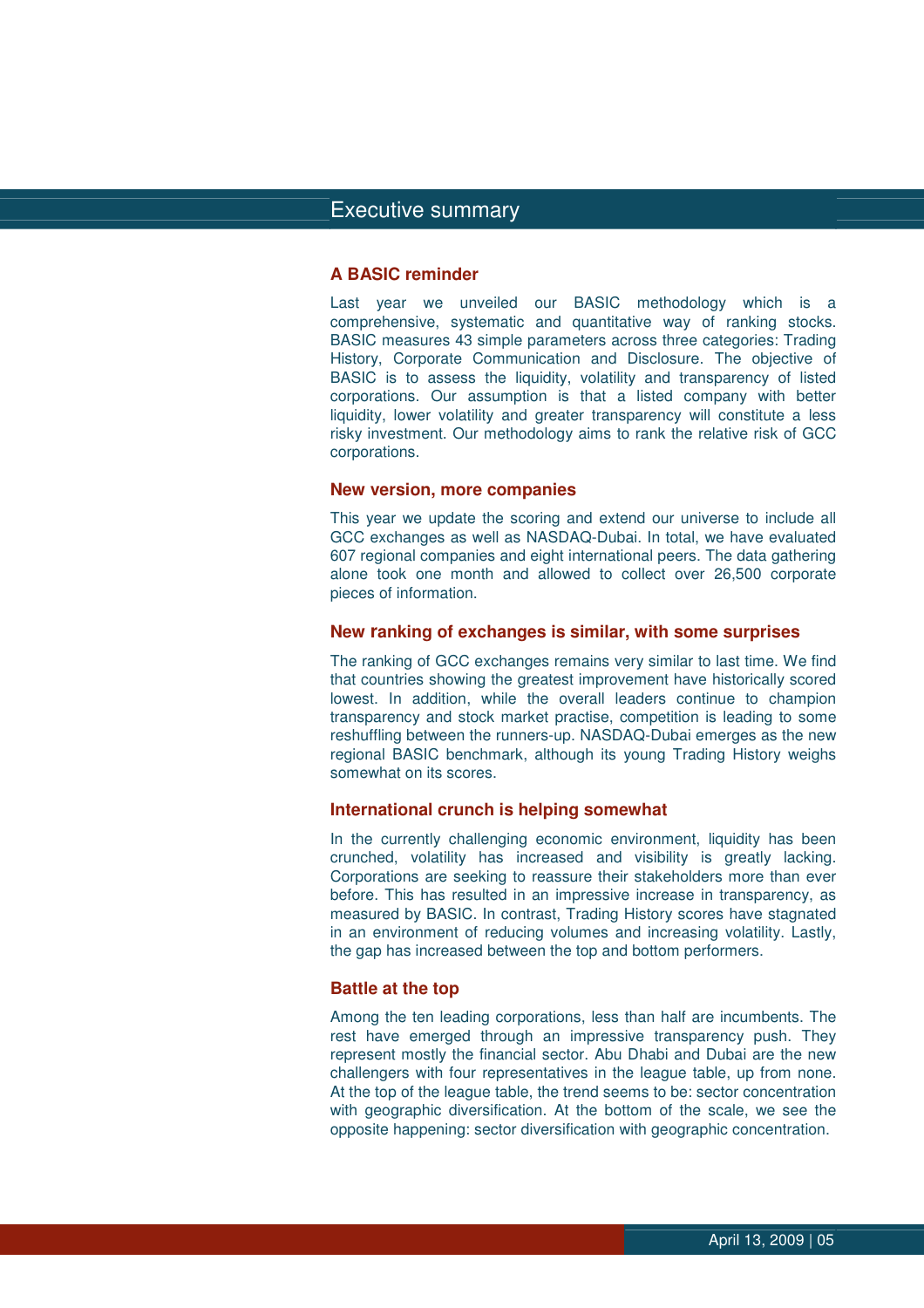**Access this research online at www.TNIHawkamahResearch.org**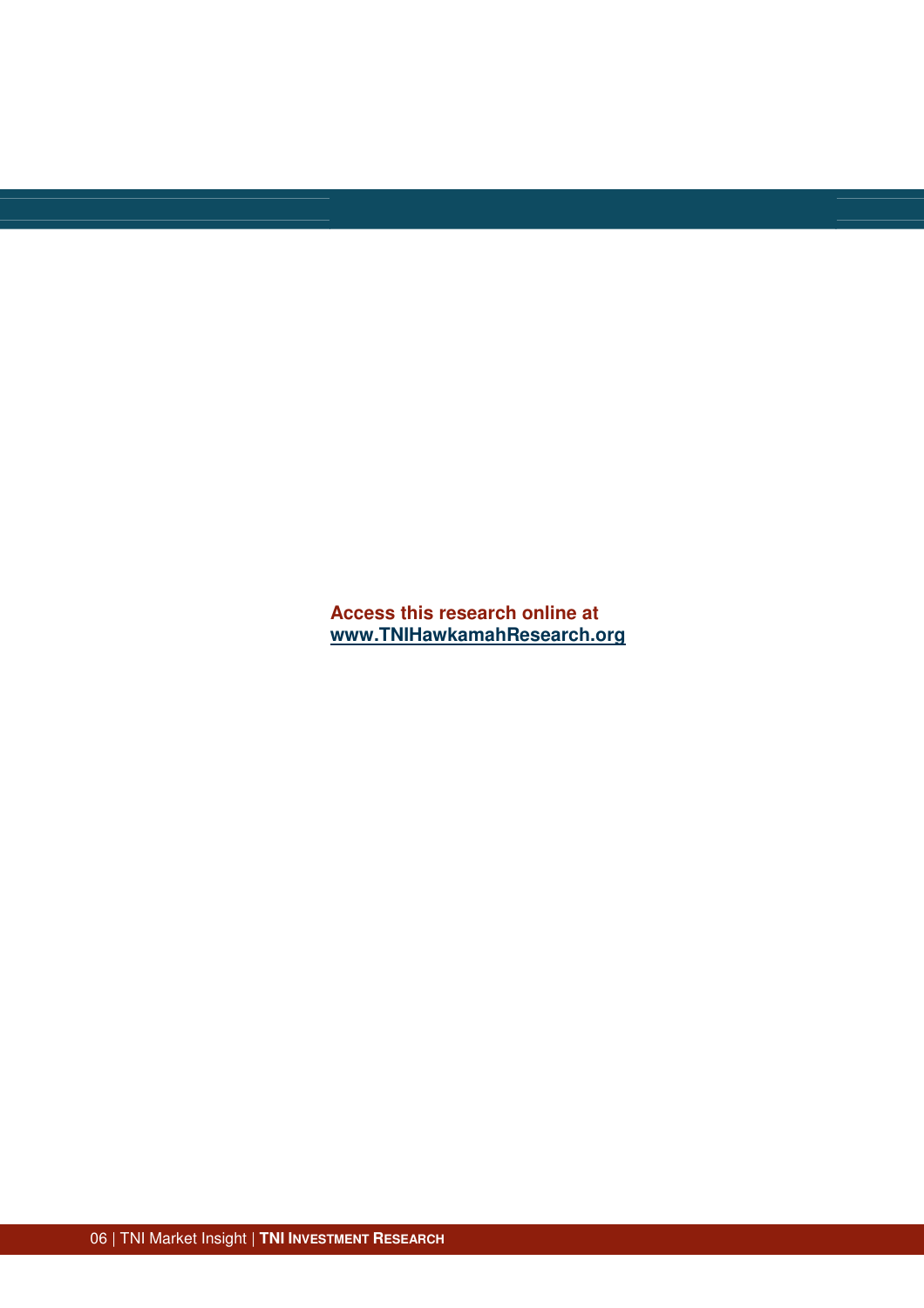Last year we revealed a new, systematic and quantitative method of ranking stocks in the Gulf Cooperation Council (GCC). Our methodology, known as BASIC, consists in assigning grades to each listed company on the basis of 43 parameters specific to three categories: Trading History, Corporate Communication and Disclosure.

#### **Laying the foundation: BASIC 1**

BASIC, otherwise known as Behavioural Assessment Score for Investors and Corporations, aims to provide investors with a different, complementary look at their equity investment universe. It provides an exhaustive and unique risk mapping of companies listed in the GCC. Our hope is that BASIC can offer investors the possibility to make better educated investment decisions across the region.

In order to achieve the BASIC scoring, we collected and analyzed more than 25,000 pieces of corporate data over multiple months. Very early on, BASIC was endorsed by the Hawkamah Institute for Corporate Governance and the Mudara Institute of Directors. The two institutions contributed to refining the scoring and interpreting the results.

The full BASIC scores of 581 listed companies were published in September 2008 in a report entitled Back to BASICs: An alternative look at liquidity, volatility and transparency. They unsurprisingly showed a challenging liquidity situation in regional capital markets, as well as very weak disclosure practices.

Beyond this initial publication (referred to as BASIC 1), our goal is to provide a regularly revised assessment of GCC corporations. Our perspective is two-fold, with the ultimate goal of enhancing the overall trading experience in the GCC: 1/ uncovering the regional situation and evolution of liquidity, volatility and transparency; and 2/ encouraging regional corporations to provide greater liquidity, more transparency and less volatility.

Our conviction is that corporations which maximise their BASIC will ultimately reduce the risk inherent in holding their shares and maximise shareholder value.

#### **Timely sequel: BASIC 2**

At the time of scoring BASIC 1, and as we uncovered the dire state of regional transparency, change was already in the making. Competition for mind and wallet-share prompted listed corporations to improve their transparency standards. In addition, some of our recommendations were pre-empted by regulators – exemplified by the clause issued by the Saudi stock market authority in August 2008, to impose disclosure of shareholders with more than five percent stock ownership.

BASIC provides an exhaustive and unique mapping of company risk

Hawkamah and Mudara quickly endorsed the BASIC methodology

BASIC aims to monitor and encourage the evolution of transparency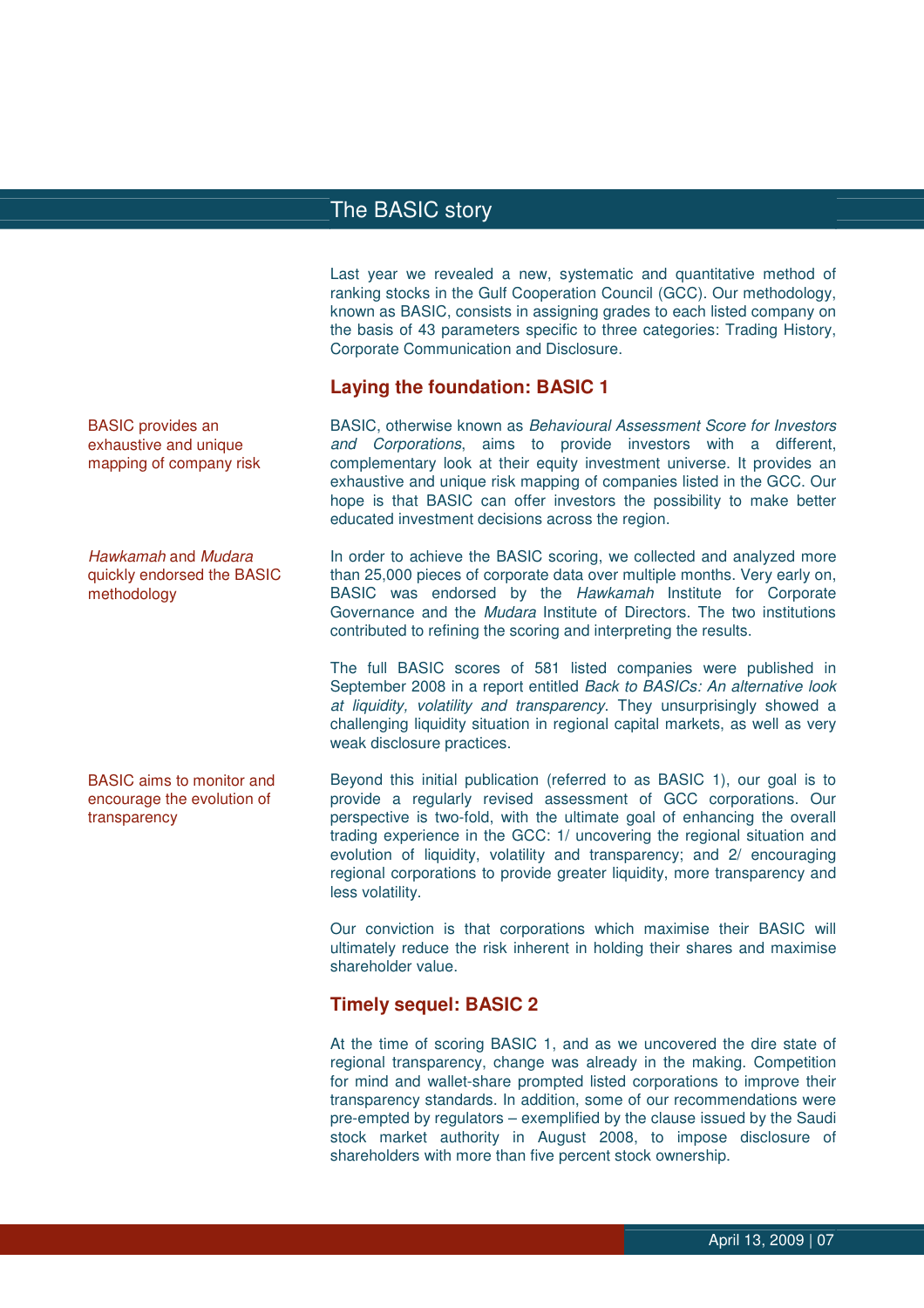In the currently challenging economic environment, liquidity has been crunched, volatility has increased and visibility is greatly lacking. Corporations are seeking to reassure their stakeholders more than ever before. What impact is this having on transparency, liquidity and volatility? Today we present the second round of BASIC scoring (BASIC 2) and bring the relevant conclusions to our GCC universe.

#### **What's new?**

Our methodology remains unchanged – We gather 43 parameters across three categories and score each listed company accordingly. The full list of parameters is included in the methodology reminder on page 10. Contrary to our first data gathering exercise, we have now adopted a cutoff date beyond which any information posted by companies is not taken into account. More specifically, BASIC 2 data was gathered between November 23rd and December 26th.

Our universe of companies under coverage has increased from 581 to 595 across the same seven exchanges: Abu Dhabi, Bahrain, Dubai, Kuwait, Oman, Qatar and Saudi Arabia. The increase in size of our scoring universe is accounted for by 35 new listings and 14 de-listings. All the while, in a context of stock market meltdown, the aggregate market capitalization of our GCC universe under study has fallen by 45% to just over US\$ 550 billion.

#### **Adding NASDAQ-Dubai**

Last year we scored seven GCC exchanges and voluntarily left out NASDAQ-Dubai. We felt at the time that the latter was not sufficiently representative of the region because it was new (launched in September 2005), relatively small (c. 1.5% of total GCC market cap in Q1/08), with a small number of issuers (twelve listed stocks) and a challenging liquidity (\$10m average daily turnover in Q1/08). In addition, it was meant to be an offshore platform trading in synch with international markets, with no properly "local" issuers.

Going forward, we choose to include companies listed on NASDAQ-Dubai as they provide an international benchmark to GCC scores. In addition, a significant regulatory change dating back to the summer of 2008 now allows GCC issuers onto this offshore exchange.

With twelve NASDAQ-Dubai issuers now added to BASIC, the data collection involved in scoring BASIC 2 has reached approximately 26,500 pieces of corporate data across 607 listed companies. In addition, we have re-scored our international benchmark of eight international companies for comparison purposes.

Our methodology is unchanged but we add a cut-off date to our data collection

We also expand our universe of coverage to include NASDAQ-Dubai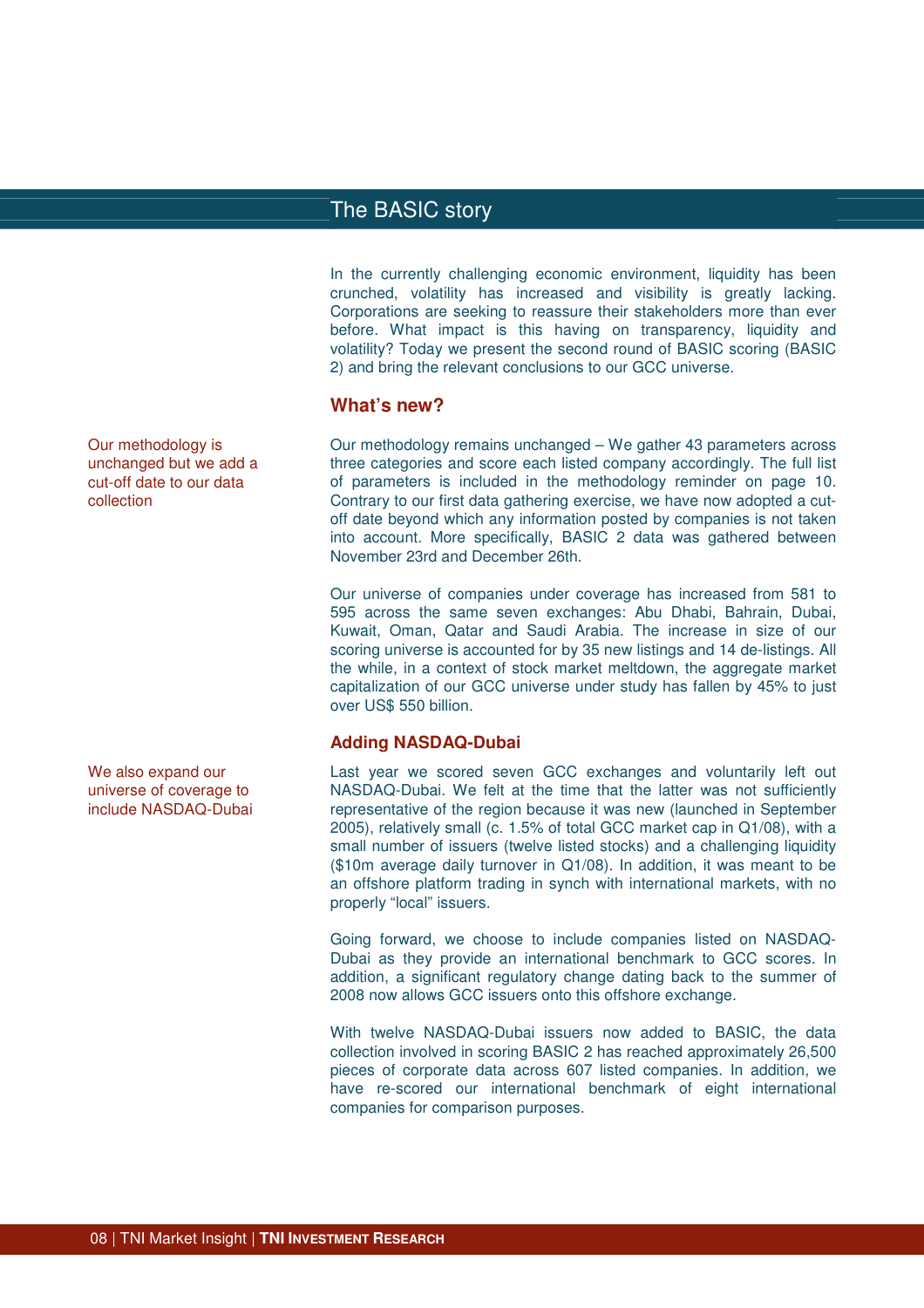In the current crisis we have seen decreased stock market liquidity with increased volatility and transparency

For BASIC this has meant general improvement in Transparency and stagnation in Trading History

#### **The credit crunch in perspective**

Since we finished our scoring of BASIC 2 at the end of 2008, the world has changed significantly. There is a general feeling that this region of the world should continue to be somewhat sheltered, but some economic indicators are concerning nonetheless. UAE GDP, which stood at a real growth of 10% in 2007, is now forecast by economists to decrease in 2009. Inflation, once soaring, is decreasing rapidly across the region as asset deflation brings all prices down, from food to financial instruments or real estate. In this environment, what do we expect of transparency, liquidity and volatility, our three BASIC stock market measures?

While scoring BASIC 2 and preparing this report, it appeared to us that a natural impact of the crisis would be threefold: 1/ decreased liquidity as financial assets dry up; 2/ increased volatility during one of the worst stock market collapses, and 3/ increased transparency on the part of listed corporations, particularly as they struggle to attract capital. As the BASIC 2 results show, all three of our expectations have happened.

In addition, as we find in most crises of this amplitude and as we have seen elsewhere in the world, it appears that some corporations have shown signs of increased protectionism. Issuers which yesterday embraced foreign capital and voted provisions to allow it into their equity, have radically changed their views and reduced the legal proportion of foreign capital into their shareholder bases.

This action apparently stems from the belief that local/regional investors have historically been more stable shareholders, and that foreigners have brought price volatility. We believe that this relationship between stock price volatility and foreign presence in the capital of issuers is yet unproven - In the same way as short-selling has not been proven to negatively impact equity markets abroad. Hence, we expect that such protectionist measures will abate and will push BASIC higher, as the economic situation improves.

Looking at BASIC from the angle of the stock market, we note that 56% of Trading History parameters is about either volume or volatility measurement. In a context of down-trending markets leading to increased volatility and lower volumes, the Trading History parameters of BASIC are bound to be impacted.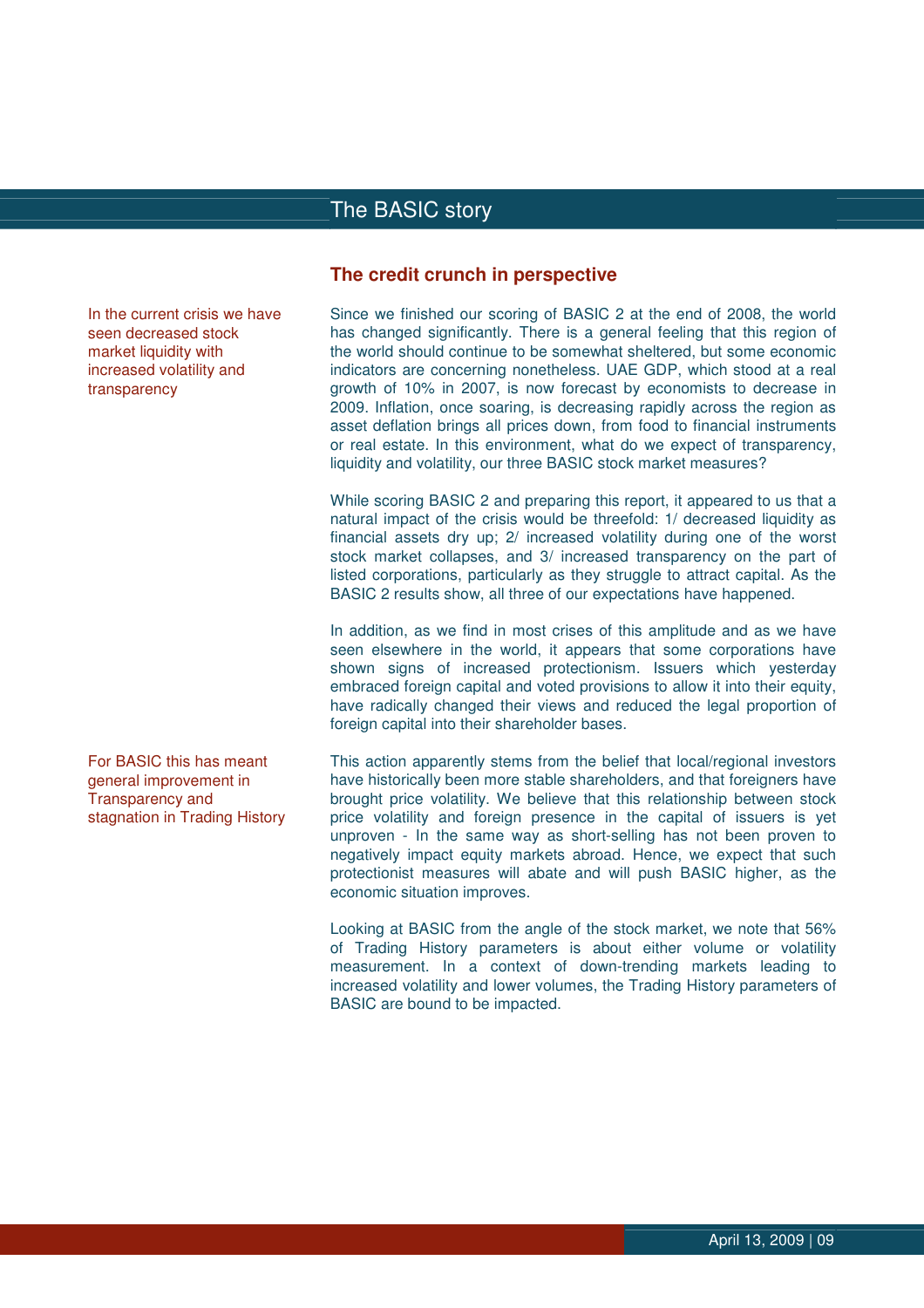#### **Methodology reminder**

#### **What is BASIC?**

BASIC stands for Behavioural Assessment Score for Investors and Corporations. It is the acronym which we have chosen for our corporate scoring methodology. It is a comprehensive and systematic measure of corporate and stock market behaviour, based on a company's disclosure habits and market history. It focuses on assessing the three broad categories of liquidity, volatility and transparency for every company listed in the GCC. This score measures very simple and basic corporate parameters, as the acronym indicates – from number of years of Trading History to the basics of Disclosure or the availability of a corporate website. Through BASIC, our aim is to provide investors with a different, complementary look at their equity investment universe.

#### **How useful is BASIC?**

Emerging markets are generally perceived to be riskier than their developed counterparts. They are in a state of constant evolution. Everything from trading practice to the regulatory framework is prone to rapid and significant change. In such a moving and sometimes opaque environment, BASIC provides systematic insight into a number of essential parameters which constitute the backbone of Corporate Governance. In addition, we believe that corporations which minimize volatility and maximize liquidity and transparency are less risky. Hence, BASIC is also a measure of corporate risk.

We believe that BASIC may be useful for at least three types of market players. Investors will be able to quickly gauge the liquidity, transparency and volatility of any GCC-listed company. Issuers will find preliminary Corporate Governance guidelines in BASIC, and will be able to benchmark themselves against international best practise. Regulators might use BASIC to enhance their trading environments.

#### **What are the BASIC parameters?**

Companies scored according to our BASIC methodology are screened across 43 parameters which include: nine measures for Trading History, nine measures for Corporate Communication and twenty five measures for Disclosure. A higher score implies a lower Corporate Governance risk. This is true for every component and every category, as well as the final score. The BASIC ranges from zero to ten and the closer a company scores to ten, the better its corporate and stock-market behaviour.

BASIC measures the liquidity, volatility and transparency of every listed company in the GCC

BASIC is a measure of corporate risk which is useful to investors, issuers and regulators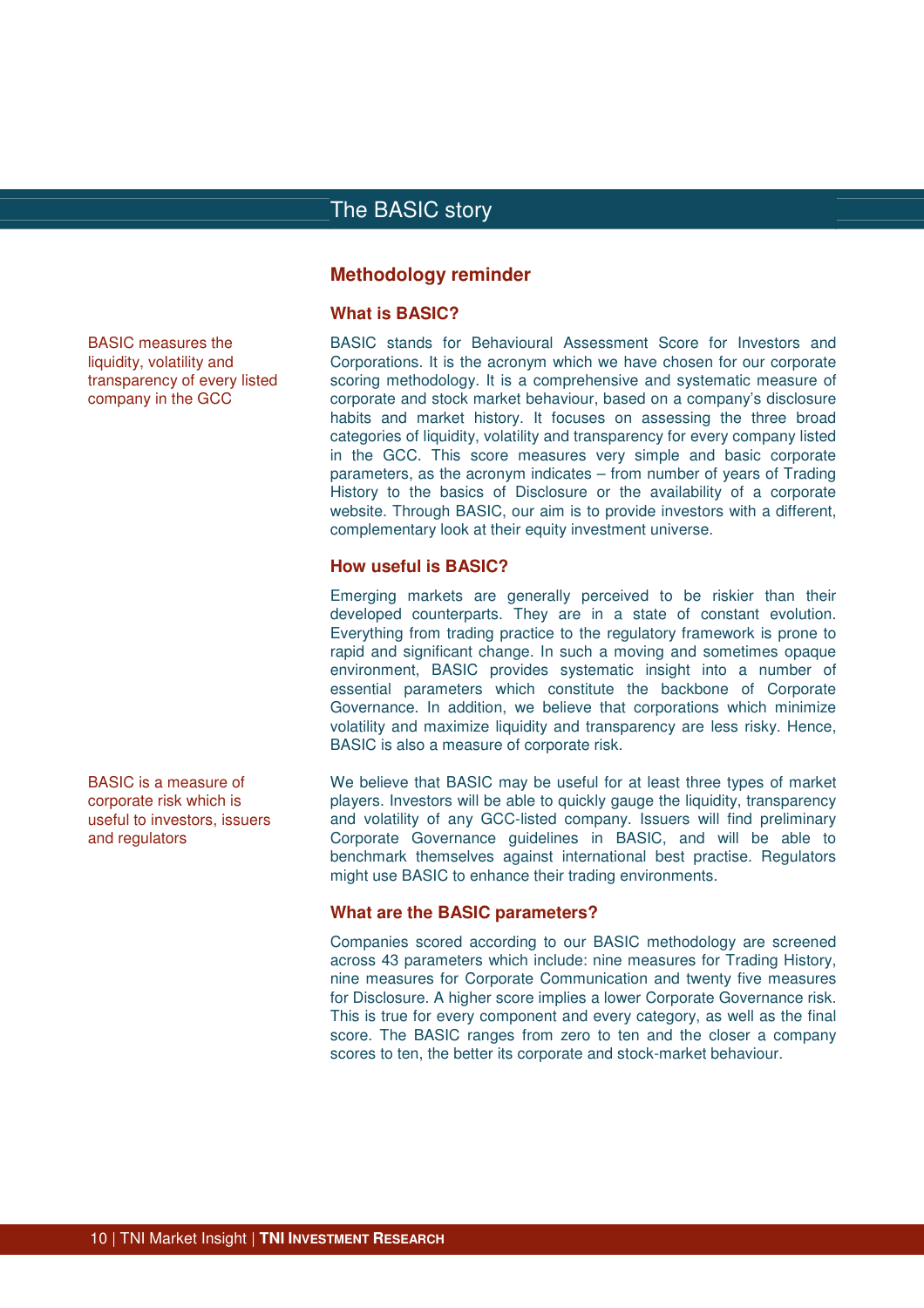#### **BASIC parameters detailed**

Below is a table presenting exhaustively the parameters used to score GCC companies, along with the specific category to which they belong.

| <b>BASIC parameter</b>                             | Cat       | <b>BASIC parameter</b>                              | Cat |
|----------------------------------------------------|-----------|-----------------------------------------------------|-----|
| <b>Stock volatility</b>                            | <b>TH</b> | Disclosure of possibility of foreign ownership      | D   |
| Market volatility                                  | <b>TH</b> | Disclosure of % foreign ownership allowed           | D   |
| <b>Stock market Trading History</b>                | <b>TH</b> | Is Disclosure available in English?                 | I)  |
| <b>Trading frequency</b>                           | <b>TH</b> | Is Disclosure typed?                                | D   |
| Average daily turnover                             | <b>TH</b> | Is Disclosure in non-alterable format?              | I)  |
| Relative daily liquidity (trading spread)          | <b>TH</b> | Is interim Disclosure complete?                     | D   |
| Number of shareholders                             | <b>TH</b> | Disclosure of management / chairman's report        | D   |
| Possibility of foreign ownership?                  | <b>TH</b> | Disclosure of financial performance summary         | D   |
| Proportion foreign ownership allowed               | <b>TH</b> | Disclosure of summary of operations                 | D   |
|                                                    |           | Disclosure of Corporate Governance policies         | D   |
| History of publicly available accounts             | CC        | Disclosure of board sub-committees                  | D   |
| Availability of a corporate website                | CC        | Disclosure of director independence                 | D   |
| Availability of latest annual report on website    | CC        | Disclosure of exec/non-exec directors               | D   |
| Availability of investor relations officer details | CC        | Disclosure of management profiles                   | D   |
| Pre-announcement of results publication dates      | CC        | Disclosure of board member profiles                 | D   |
| Holding of analyst meetings/conference calls       | CC        | Disclosure of geographic mix                        | D   |
| Is AGM date pre-announced?                         | CC        | Disclosure of product mix                           | D   |
| AGM's notice period in days                        | CC        | Disclosure of directors' shareholdings              | D   |
| Availability of EPS calculation detail             | CC        | Disclosure of Shareholders holding $\geq 5\%$ stock | D   |
|                                                    |           | Disclosure of pre-emptive rights policy             | D   |
|                                                    |           | Disclosure of proxy voting policy                   | D   |
|                                                    |           | Disclosure of cumulative voting policy              | D   |
|                                                    |           | Disclosure of accounting policy                     | D   |
|                                                    |           | Disclosure of auditor's approval                    | D   |

#### Table 1: BASIC parameters with their corresponding category

Source: TNI Investment Research

Note: **D** Disclosure, **CC** Corporate Communication, **TH** Trading History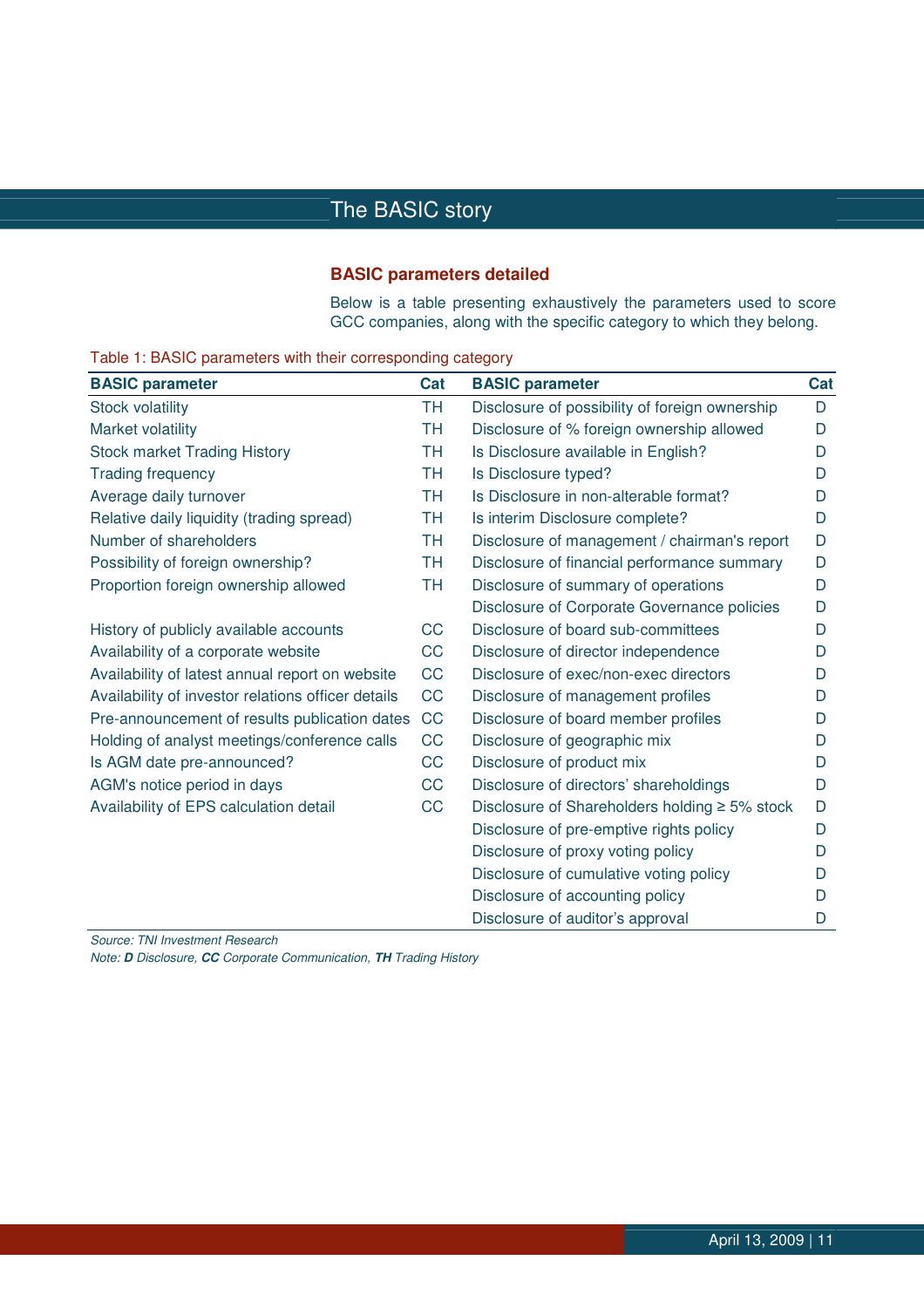#### **What BASIC initially revealed**

| A lower BASIC means lower<br>corporate risk. By this<br>measure, Oman and<br>Bahrain seem least risky | We assume that lower volatility, greater liquidity and better transparency<br>are all proxies for lower risk and will lead to a higher BASIC.<br>Consequently, we expect a company with a higher BASIC to be less risky<br>than a company with a lower score. Following this assumption, BASIC 1<br>revealed to us that the two least risky exchanges in the GCC are Oman<br>and Bahrain, and the two most risky are Saudi Arabia and Kuwait. In<br>particular, the language barrier -companies disclosing only in Arabic-<br>weighed on the bottom scorers. |
|-------------------------------------------------------------------------------------------------------|--------------------------------------------------------------------------------------------------------------------------------------------------------------------------------------------------------------------------------------------------------------------------------------------------------------------------------------------------------------------------------------------------------------------------------------------------------------------------------------------------------------------------------------------------------------|
| <b>BASIC</b> is uncorrelated to<br>company size or length of<br>existence                             | Another finding worth mentioning is that BASIC bears no relationship to<br>company size. In other words, larger companies do not necessarily score<br>better. This was particularly well illustrated by Arab Insurance Group<br>which came ahead of all others with a market capitalisation of only<br>\$184m. Similarly, and perhaps counter intuitively, issuers with a longer<br>track record do not necessarily fare better.                                                                                                                             |
|                                                                                                       | By category, it appeared that the most mature and liquid exchanges fared<br>better than others on Trading History. Disclosure and Corporate<br>Communication are still generally lacking, albeit with significant<br>differences between exchanges. By sector, the larger and better<br>regulated industries expectedly scored better.<br>What's the new score?                                                                                                                                                                                              |
| GCC average BASIC has<br>improved by 8.3% to 3.87                                                     | This year, the overall average BASIC reached 3.87, up 8.3% from last<br>time. This is a very encouraging improvement from a low base,<br>particularly considering that our two measurements were conducted less                                                                                                                                                                                                                                                                                                                                              |



and expect further improvement over time.

than one year apart. We believe that the GCC is naturally catching up,

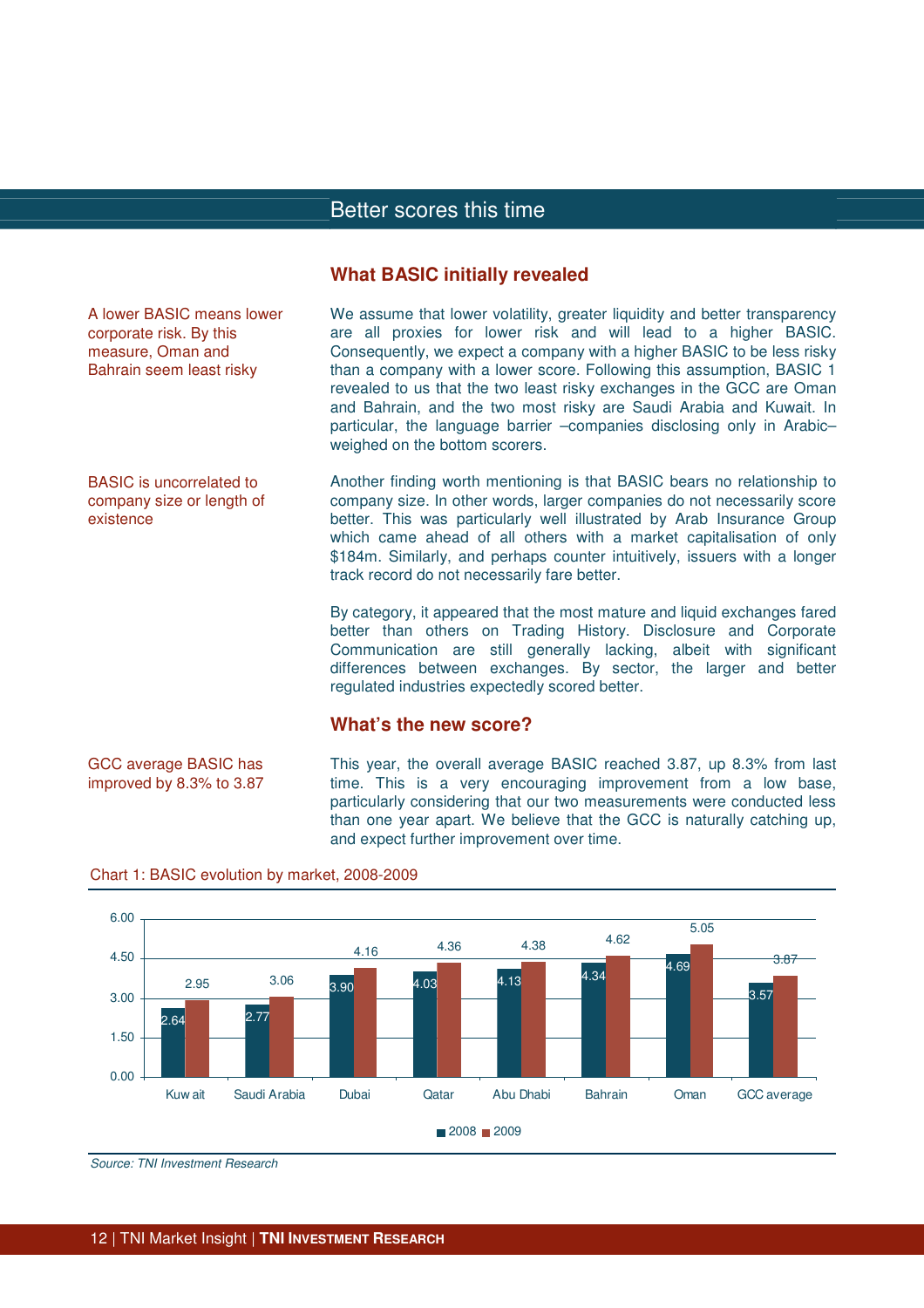Country BASIC ranking is similar to last reading but Kuwait and KSA show good improvement

Looking at the overall performance by country, we find that the ranking is similar to last year but calls for four comments. Firstly, countries showing the greatest improvement have historically scored lowest: Kuwait (+11.9%) and Saudi Arabia (+10.7%). Secondly, the overall leaders remain in pole position, respectively Oman and Bahrain. Thirdly, Abu Dhabi loses its third place to Qatar by a very thin margin. Lastly, Saudi Arabia now comes in ahead of Kuwait. This progression excludes NASDAQ-Dubai which was not previously ranked.





Source: TNI Investment Research

#### **Similar score distribution as last year**

Table 2 shows the detailed scores by market. Here too, the distribution is quite similar to last year and calls for a few comments:

- The top performing company across the entire GCC scores more than six times better than the poorest performing, showing a very wide distribution of scores;
- Some markets like Qatar or Abu Dhabi show significant concentration around the mean, suggesting a homogeneous behaviour of issuers;
- Other markets, such as Kuwait or Bahrain, show a more heterogeneous profile – This is quite visible on chart 2 (page 13).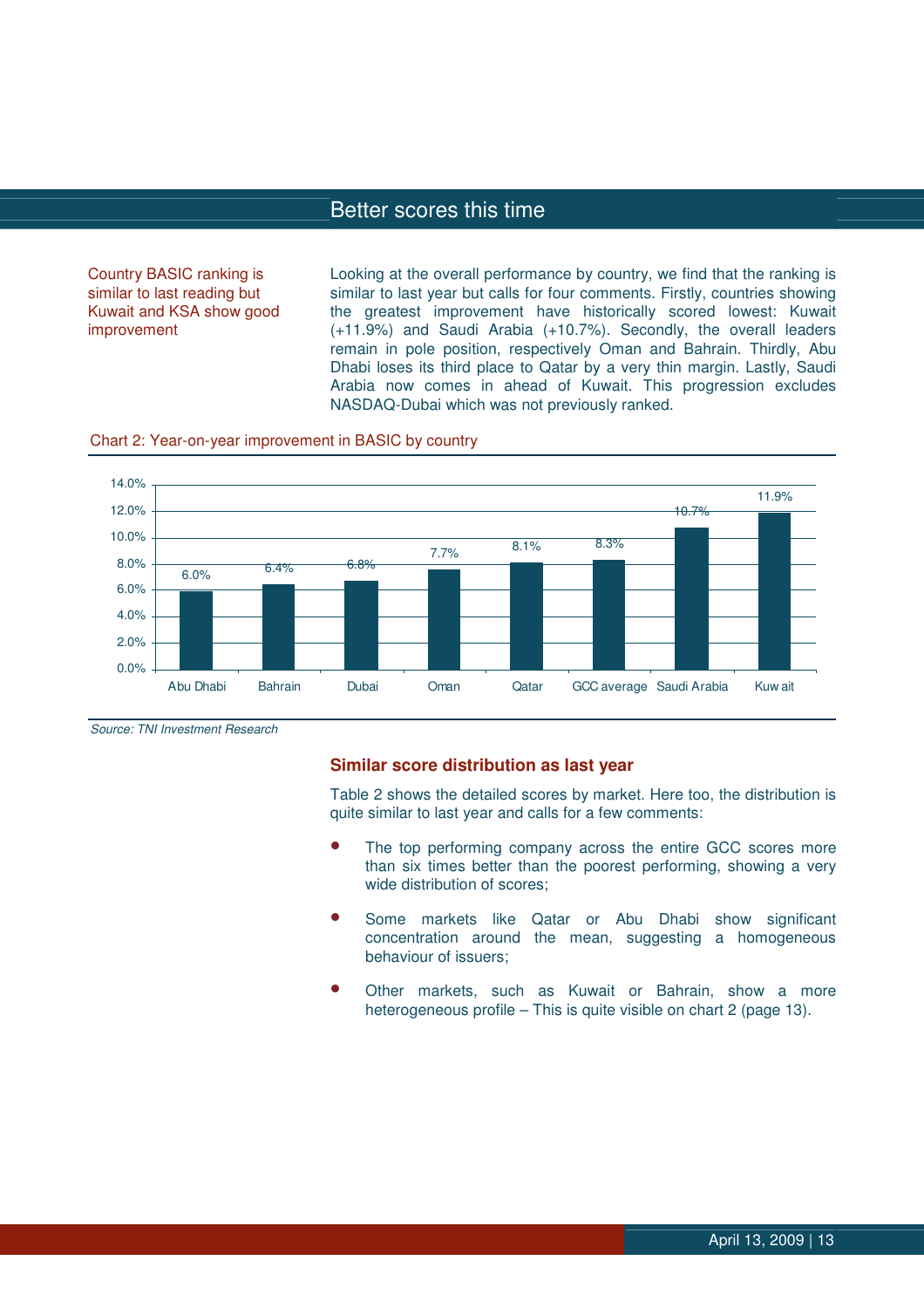|                     | Abu<br><b>Dhabi</b> | <b>Bahrain</b> | <b>Dubai</b> | <b>Kuwait</b> | <b>Oman</b> | Qatar | <b>Saudi</b><br><b>Arabia</b> | <b>GCC</b> |
|---------------------|---------------------|----------------|--------------|---------------|-------------|-------|-------------------------------|------------|
| Average             | 4.38                | 4.62           | 4.16         | 2.95          | 5.05        | 4.36  | 3.06                          | 3.87       |
| Max                 | 7.28                | 7.95           | 7.46         | 6.31          | 6.79        | 6.38  | 6.58                          | 7.95       |
| Min                 | 2.32                | 1.38           | 1.26         | 1.27          | 1.90        | 2.41  | 1.74                          | 1.26       |
| Median              | 4.16                | 4.78           | 4.22         | 2.41          | 5.21        | 4.19  | 2.46                          | 4.05       |
| <b>St Deviation</b> | 0.95                | 1.78           | 1.19         | 1.30          | 1.03        | 0.84  | 1.23                          | 1.48       |

## Table 2: Summary of GCC BASIC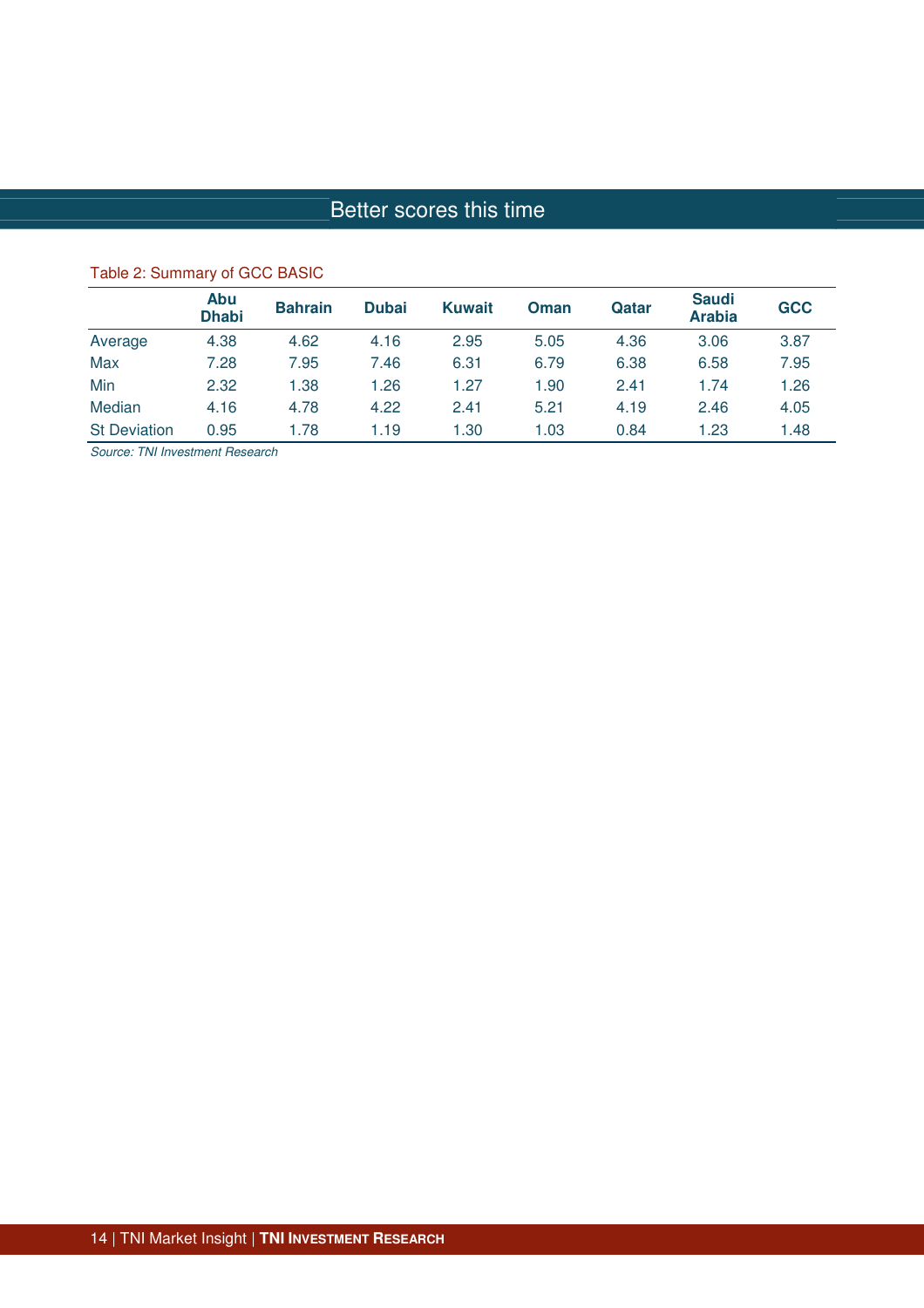#### Chart 3: Distribution of GCC BASIC



Source: TNI Investment Research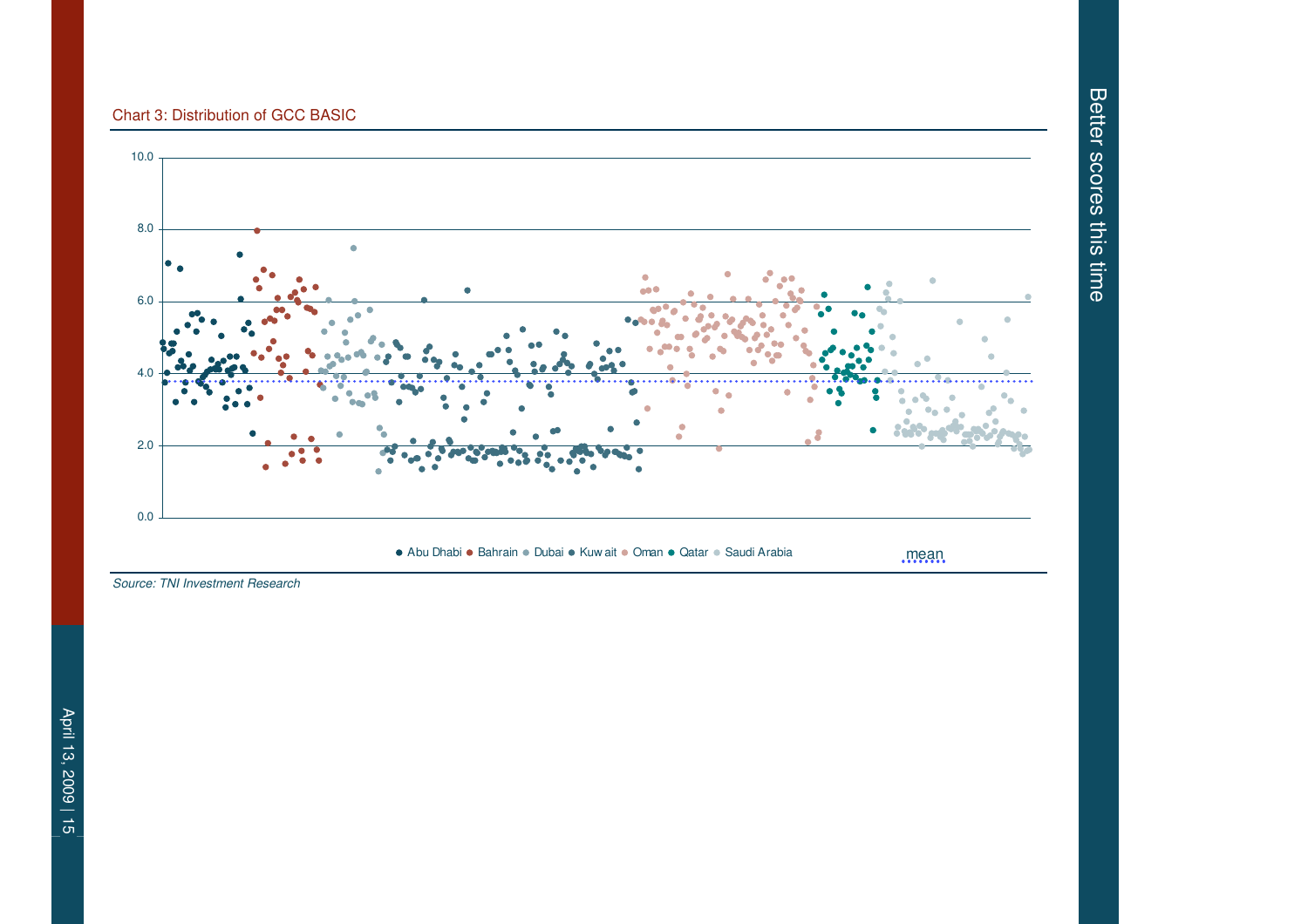#### **Leaders and laggards**

#### **Substantial change among the leaders**

The trend this year at the top could be summarised as "sector concentration and geographic diversification"

Last year, the top of the chart was clearly dominated by Bahrain and Oman. This time we note the inclusion of two new exchanges in the leading pack: Abu Dhabi and Dubai. Surprisingly, these new best performers are both UAE-based and they all made it directly to a top-five spot. In addition, the sector representation of new joiners is definitely skewed towards Real-Estate and Banking, replacing last year's Telecoms leaders.

Finally, 40% of last year's ten best performers are still represented this year, and the average BASIC of the top-ten has increased by a minimal 6% to 7.04. This confirms that improvement is more difficult from a higher base.

#### Table 3: Top ten GCC companies ranked by BASIC

| <b>Company Name</b>     | <b>BASIC</b> | <b>RIC</b>     | <b>TNI Sector</b>         | <b>Market</b>  |
|-------------------------|--------------|----------------|---------------------------|----------------|
| <b>ARAB INS GROUP</b>   | 7.95         | ARIG.BH        | Insurance                 | <b>BAHRAIN</b> |
| <b>EMAAR PROPERTIES</b> | 7.46         | <b>EMAR.DU</b> | <b>Real Estate</b>        | Dubai          |
| <b>SOROUH REAL EST</b>  | 7.28         | SOR.AD         | <b>Real Estate</b>        | Abu Dhabi      |
| AD COMMERCIAL BK        | 7.04         | ADCB.AD        | <b>Banking</b>            | Abu Dhabi      |
| <b>ALDAR PROPERTIES</b> | 6.89         | ALDR.AD        | <b>Real Estate</b>        | Abu Dhabi      |
| <b>BBK</b>              | 6.86         | <b>BBKB.BH</b> | <b>Banking</b>            | <b>BAHRAIN</b> |
| <b>OMINVEST</b>         | 6.79         | OMAN.OM        | <b>Financial Services</b> | <b>OMAN</b>    |
| <b>NAT BANK OF OMAN</b> | 6.74         | NBO.OM         | <b>Banking</b>            | <b>OMAN</b>    |
| <b>BMB INVESTMNT BK</b> | 6.72         | <b>BMEB.BH</b> | <b>Banking</b>            | <b>BAHRAIN</b> |
| <b>AHLI BANK</b>        | 6.65         | ABOB.OM        | <b>Banking</b>            | <b>OMAN</b>    |
| <b>Average</b>          | 7.04         |                |                           |                |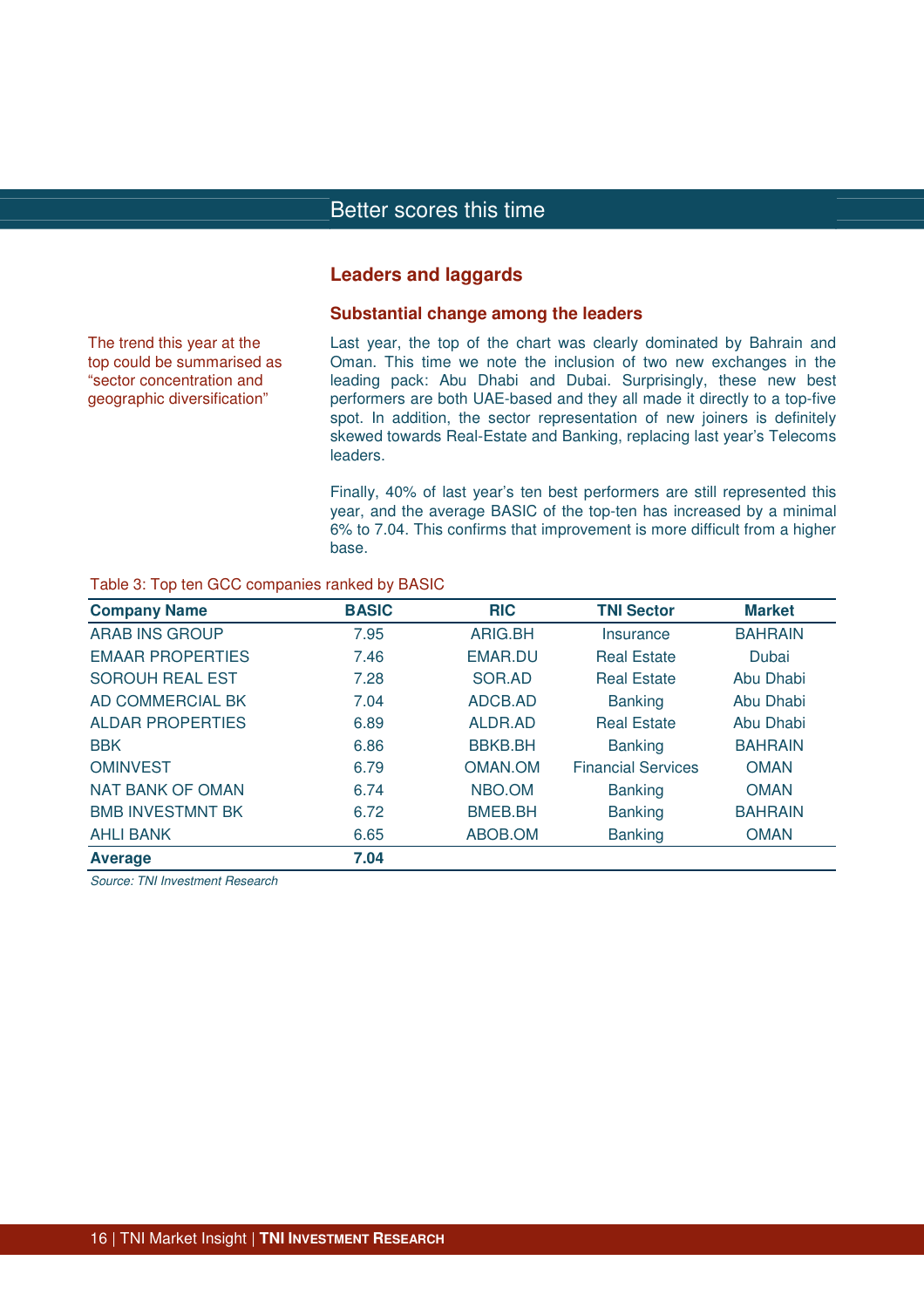#### **Status-quo at the bottom**

The laggards fare exactly opposite to the leaders: "sector diversification with geographic concentration" At the bottom of the scale, we find less geographic diversification: the laggards are still mostly Kuwaiti companies. The language barrier is largely responsible for this, as a company without a publicly available annual report in both Arabic en English automatically gets a zero on eighteen annual report parameters (41% of the total score). In Kuwait, over 50% of listed companies did not have annual reports in two languages.

#### Table 4: Bottom ten GCC companies ranked by BASIC

| <b>Company Name</b>     | <b>BASIC</b> | <b>RIC</b>     | <b>TNI Sector</b>  | <b>Market</b>  |
|-------------------------|--------------|----------------|--------------------|----------------|
| <b>DELMON POULTRY</b>   | 1.47         | DPCB.BH        | Food & Household   | <b>Bahrain</b> |
| AL MOWASAT HLDG         | 1.44         | <b>MHCK.KW</b> | <b>Real Estate</b> | Kuwait         |
| <b>SANAM REAL EST</b>   | 1.38         | <b>SANK.KW</b> | <b>Real Estate</b> | Kuwait         |
| <b>BAH FLOUR MILLS</b>  | 1.38         | <b>BFMC.BH</b> | Food & Household   | <b>Bahrain</b> |
| <b>COMBINED GROUP</b>   | 1.38         | CGCK.KW        | <b>CBM</b>         | Kuwait         |
| <b>BURGAN GRP HLD</b>   | 1.34         | <b>BGRP.KW</b> | Multi-Industry     | Kuwait         |
| <b>SOOR FUEL MKT</b>    | 1.33         | SOOR.KW        | <b>Services</b>    | Kuwait         |
| <b>KWT RESORTS</b>      | 1.33         | <b>MUNK.KW</b> | <b>Real Estate</b> | Kuwait         |
| <b>PALMS AGRO PROD</b>  | 1.27         | PAPK.KW        | <b>Services</b>    | Kuwait         |
| <b>NAT INTL HOLDING</b> | 1.26         | NIH.DU         | Multi-industry     | Dubai          |
| <b>Average</b>          | 1.36         |                |                    |                |

Source: TNI Investment Research

The BASIC trend is generally towards improvement

By sector however, there continues to be significant diversification. In a surprising coincidence, we also find 40% of common laggards this year and last.

#### **BASIC league table skewed to the upside**

The average score of laggards remains unchanged at 1.36. This is in contrast with the 6% improvement of leaders. This also confirms that the BASIC trend is mostly unidirectional. Indeed, corporations with good disclosure and communication skills seldom suddenly become opaque communicators, while companies with sub-par skills might stagnate or improve but generally do not get much worse.

Consequently, the evolution of the BASIC league table is, on average, the result of companies improving their skills and advancing beyond their peers. This is a fundamental reason why we believe that BASIC scores should improve further in the future.

Some negative scorers are disadvantaged by Trading History in a shrinking market Of course beyond the average, we still find individual negative performers in this year's rankings. This is not in contrast with our earlier assumption of average trending improvement for two reasons. Firstly, while the average is flat, this does not exclude individual negative performers. Secondly, a significant part of the negative performance is related to the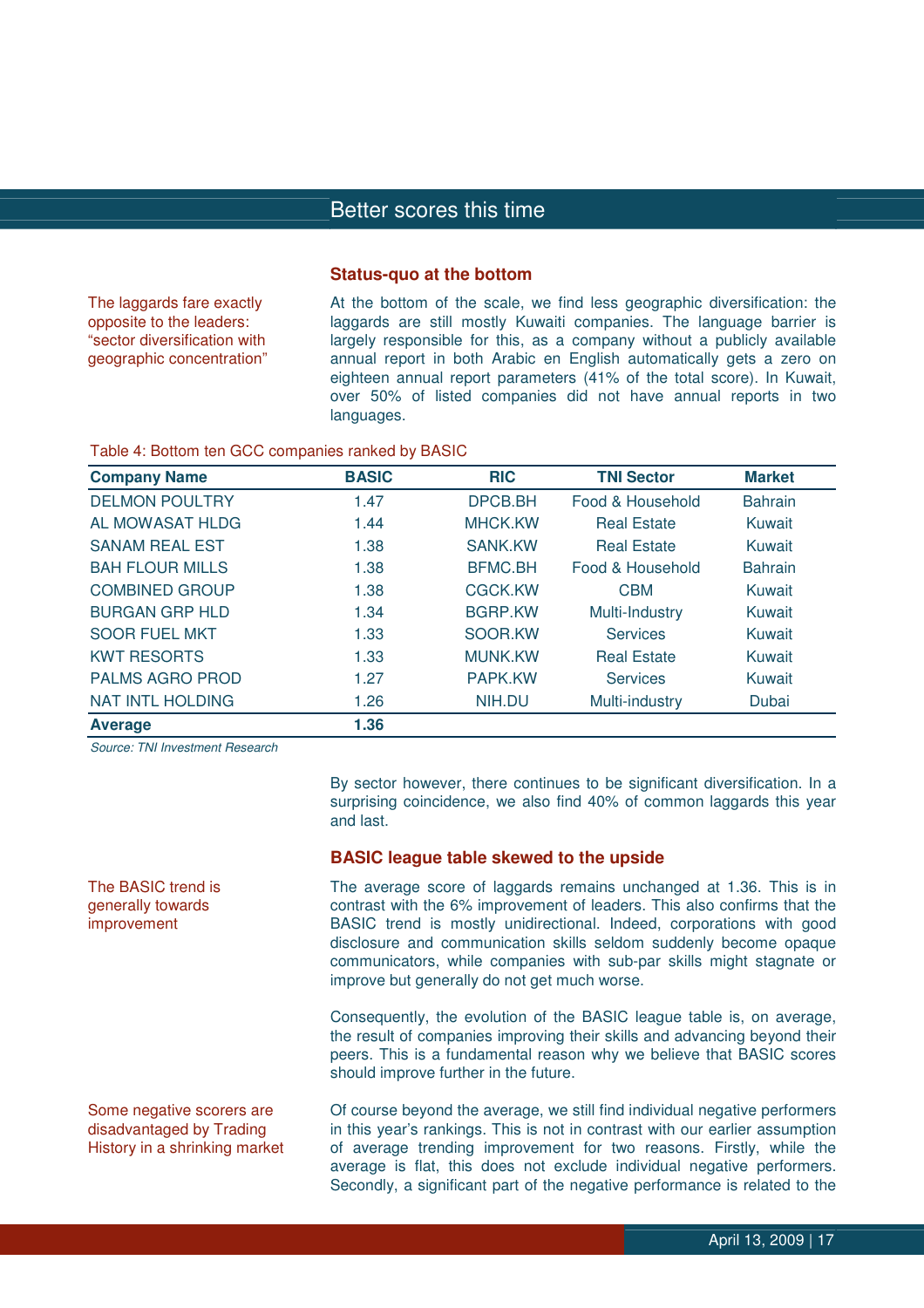Trading History parameter. Trading History is a consequence of the recent market erosion and diminishing volumes. It is an exogenous, noncontrollable parameter which companies are subjected to. In upward trending markets with increased trading volumes, we expect that BASIC improvement should be even more apparent.

By sector, most leaders are large, regulated or government-related entities

A comment is in order regarding sector representation. Most of the leaders seem to belong to sectors which are: 1) large, 2) regulated, and/or 3) government related. Insurance and Banking are good examples. While Real-Estate does not necessarily belong to any of these categories, it so happens that developers at the top of the league table (Emaar, Sorouh, and Aldar) are all government-related. At the bottom of the league table, we generally find smaller, diversified, unregulated businesses.

#### **Most notable performers**

In addition to absolute scores and rankings, score evolution tells us how rapidly listed companies are embracing Disclosure, Corporate Communication and Trading best practises. In this part, we seek to identify notable performance evolution.

| <b>Company Name</b>         | Old<br><b>Score</b> | <b>New</b><br><b>Score</b> | Old<br><b>Rank</b> | <b>New</b><br><b>Rank</b> | Var<br><b>Total</b> | Var<br>TН | Var<br><b>CC</b> | <b>Var</b><br>D |
|-----------------------------|---------------------|----------------------------|--------------------|---------------------------|---------------------|-----------|------------------|-----------------|
| <b>ALMARAI CO.</b>          | 2.49                | 6.58                       | 391                | 16                        | 164%                | 10%       | 750%             | 220%            |
| AL KHALIJI BK               | 2.05                | 5.14                       | 459                | 131                       | 150%                | 37%       | 210%             | 230%            |
| <b>COAST INV &amp; DEV</b>  | 1.73                | 4.31                       | 523                | 250                       | 150%                | 10%       | 800%             | 241%            |
| <b>NATL RANGES CO</b>       | 1.69                | 4.10                       | 532                | 290                       | 143%                | $-1%$     | nm               | 275%            |
| <b>QA ISLAMIC INS</b>       | 2.36                | 5.67                       | 402                | 74                        | 140%                | $-7%$     | 140%             | 360%            |
| <b>TAMEER R.E. INV</b>      | 1.57                | 3.62                       | 558                | 352                       | 130%                | $-15%$    | nm               | 252%            |
| <b>HOLLANDI BANK</b>        | 2.50                | 5.70                       | 390                | 72                        | 128%                | $-7%$     | 111%             | 405%            |
| <b>BAH FAM LEISURE</b>      | 1.71                | 3.87                       | 525                | 330                       | 126%                | 17%       | 400%             | 246%            |
| <b>TIJARA&amp; REAL EST</b> | 1.87                | 4.23                       | 491                | 261                       | 126%                | $-2%$     | 260%             | 241%            |
| PACKAGING CO LTD            | 1.54                | 3.46                       | 559                | 371                       | 124%                | 31%       | 275%             | 145%            |
| <b>Average</b>              | 1.95                | 4.67                       | nm                 | nm                        | 138%                | 7%        | 368%             | 262%            |

#### Table 5: Top ten GCC companies ranked by BASIC variation (Var Total)

Source: TNI Investment Research

Note: Note: **D** Disclosure, **CC** Corporate Communication, **TH** Trading History, **nm** not meaningful

The rankings take into account 595 corporations since we exclude NASDA-Dubai, for which we have no prior reading and therefore no yearover-year variation. For some parameters the comparison base is so low that the percentage improvement is not meaningful.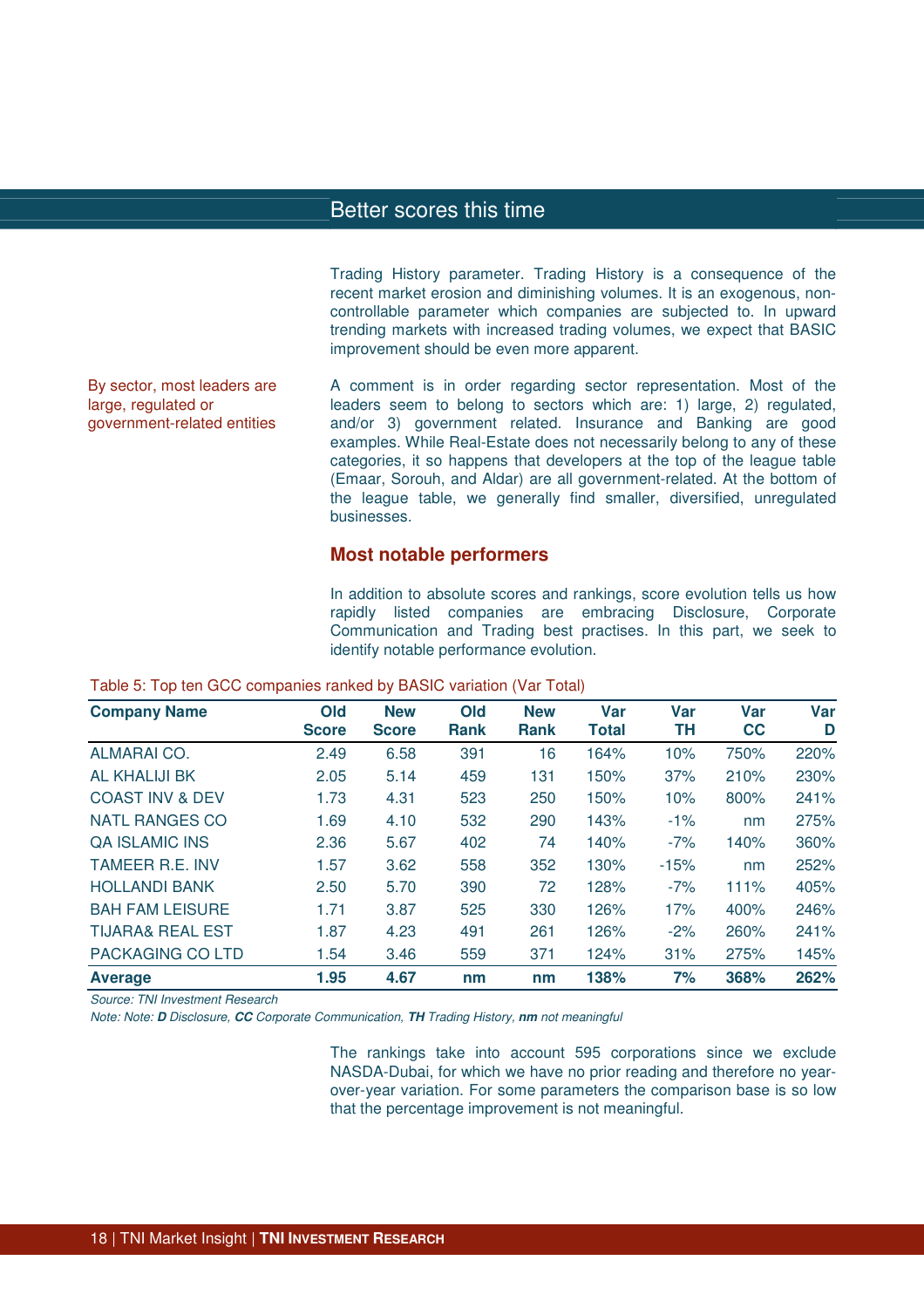#### Table 6: Bottom ten GCC companies ranked by BASIC variation (Var Total)

| <b>Company Name</b>         | Old          | <b>New</b>   | Old         | <b>New</b>  | <b>Var</b>   | <b>Var</b> | <b>Var</b> | <b>Var</b> |
|-----------------------------|--------------|--------------|-------------|-------------|--------------|------------|------------|------------|
|                             | <b>Score</b> | <b>Score</b> | <b>Rank</b> | <b>Rank</b> | <b>Total</b> | TН         | cc         | D          |
| <b>SIPCHEM</b>              | 5.02         | 3.88         | 97          | 326         | $-23%$       | $-11%$     | $-22%$     | $-27%$     |
| <b>SAUDI CERAMICS</b>       | 3.27         | 2.50         | 335         | 427         | $-23%$       | 7%         | $-40%$     | $-49%$     |
| <b>HEAVY ENG &amp; SHIP</b> | 2.48         | 1.85         | 392         | 523         | $-26%$       | $-19%$     | $-55%$     | $-17%$     |
| <b>NAT INDUSTRY</b>         | 4.71         | 3.48         | 144         | 369         | $-26%$       | $0\%$      | $-22%$     | $-38%$     |
| <b>INTL LEASNG &amp;INV</b> | 4.87         | 3.42         | 114         | 377         | $-30%$       | $-36%$     | $-21%$     | $-27%$     |
| <b>SUDAN TELECOM</b>        | 4.63         | 3.13         | 152         | 402         | $-32%$       | 7%         | $-50%$     | $-46%$     |
| <b>RAK CMT &amp; CONST</b>  | 4.67         | 3.05         | 149         | 407         | $-35%$       | $-9%$      | $-23%$     | $-61%$     |
| KUWAIT INT BANK             | 4.27         | 2.36         | 210         | 451         | $-45%$       | 3%         | $-75%$     | $-63%$     |
| <b>DHOFAR FISH IND</b>      | 4.20         | 2.22         | 225         | 479         | $-47%$       | $-7%$      | $-33%$     | $-65%$     |
| <b>INDUST INVEST CO</b>     | 4.29         | 1.94         | 205         | 505         | $-55%$       | $-13%$     | $-74%$     | $-71%$     |
| <b>Average</b>              | 4.24         | 2.78         | nm          | nm          | $-34%$       | $-8%$      | $-42%$     | $-46%$     |

Source: TNI Investment Research

Note: Note: **D** Disclosure, **CC** Corporate Communication, **TH** Trading History

The rate of BASIC improvement is impressive in such little time

The top ten best performers have advanced their score on average

Looking at notable performers we find that:

- by 138%, gaining an average 253 ranks year over year;
- 26 companies have improved their BASIC by over 100%;
- Two thirds of listed companies have shown some BASIC improvement;
- Only 4% have maintained their score unchanged;
- One third of corporations have shown negative score growth, with the worst ten performers showing an average performance of -34%.

A closer look at the negative performance of bottom scorers reveals, as pointed out earlier, a significant impact from non controllable parameters related to Trading History. Bottom performers have fared in line with their peers on liquidity, as the bid/ask spreads have widened in a down market. However, they have underperformed on "trading frequency" and "number of shareholders". We explain this by a flight to quality in difficult times, where trading might be diverted away from the BASIC laggards towards their more successful peers.

Also to be noted is the fact that bottom BASIC performers seem to have shied away from Disclosure in difficult trading times. Hence we find that these market players have held fewer analyst meetings or conference calls than before, when the larger population has increased such communication by a record 128%. Other Disclosure parameters which are missing compared to last year tend to confirm this shift. This is particularly well illustrated by a recent incident in Kuwait, where the

Negative performers have been hurt by the changes in trading and a flight to quality

Some laggards have also disclosed less information to their stakeholders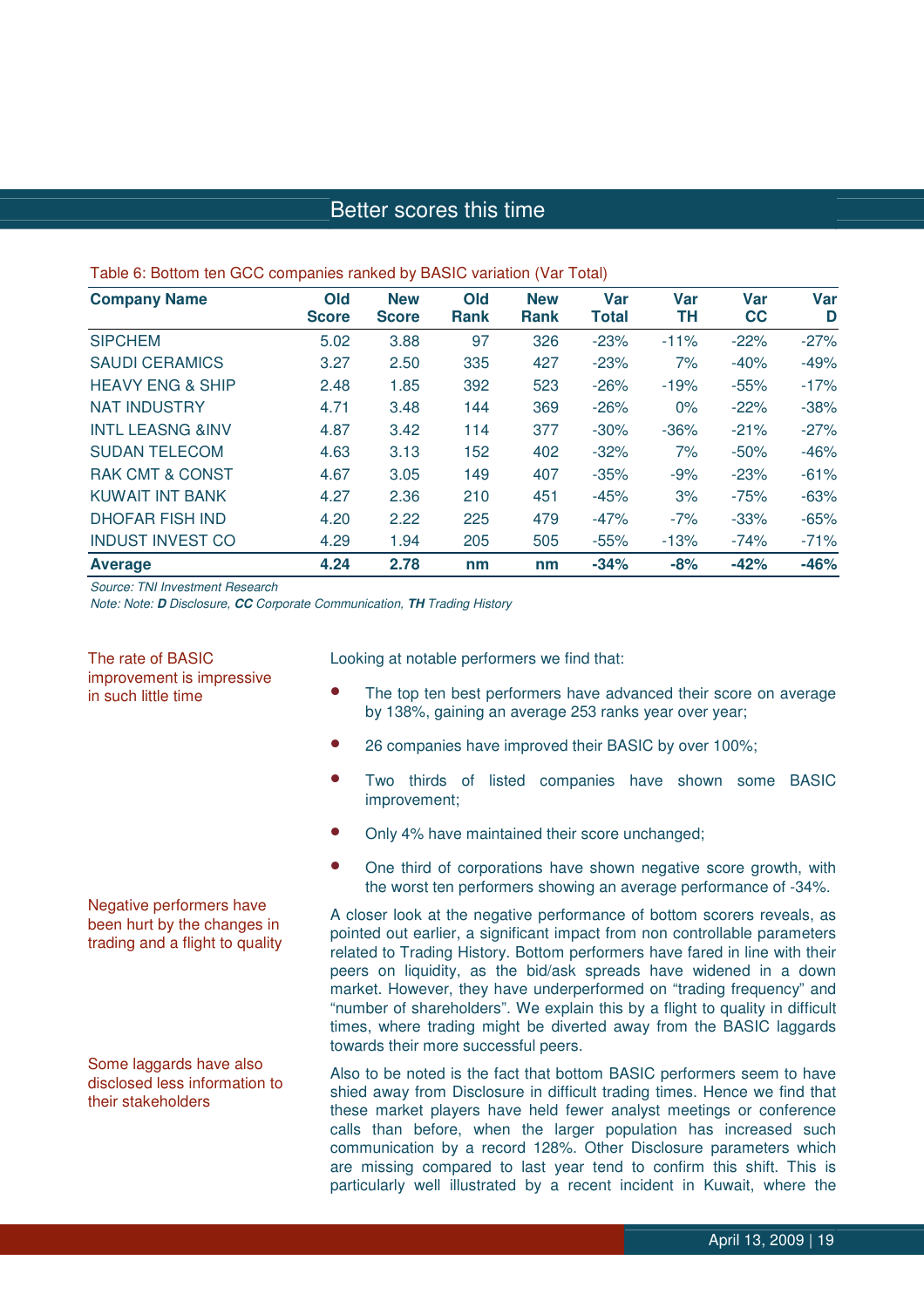regulator has decided to halt trading in over 30 companies because they had not published their results in a timely manner. The current economic challenges might give rise to a further, temporary rift between top/bottom performers in future BASIC readings. However, we remain convinced that this will be a temporary impact, and that BASIC parameters are essentially bound to improve in the region.

#### **BASIC by category**

In addition to understanding the overall evolution of BASIC, it is relevant to look at the BASIC component analysis.





Source: TNI Investment Research

#### **Disclosure**

This category has experienced the largest improvement (+12.6%) over the previous average. This improvement is quite significant because it is accompanied by higher maximum and minimum scores as well as a higher median, showing overall progress in the right direction. Saudi Arabia experienced year-over-year growth of 24.6% and Kuwait has similarly grown at a rate of 22.7%.

More informative annual reports and better access to them are key drivers of growth in Disclosure. We have seen cases where companies have gone from disclosing bare summary financials to comprehensive annual reports. Since better Disclosure is at the prerogative of companies, this dramatic improvement signals changing attitudes of regional companies towards transparency.

#### **Trading History**

The GCC Trading History average is the highest among the three categories, standing at 5.52. This figure remains unchanged from the former average of 5.51. We are surprised by this stability. In fact, we were expecting a more dramatic negative shift of Trading History

Disclosure has led the improvement in BASIC

Improving scores in this category signal changing attitudes of regional companies

Trading History has stagnated in large part due to the current liquidity crunch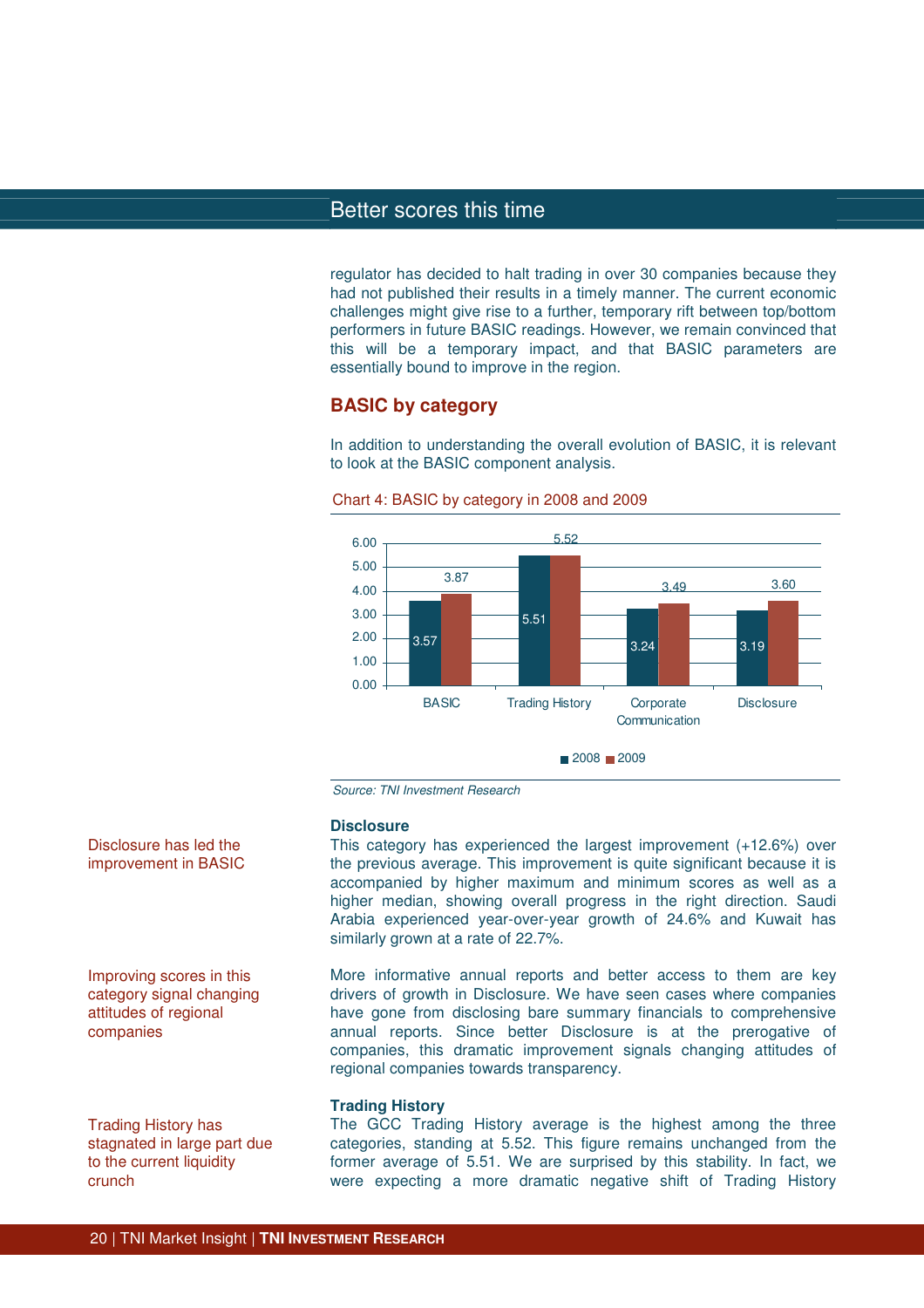parameters due to the recent evolution of GCC stock markets (significantly down with lower volumes and higher volatility). Over 50% of Trading History parameters are directly related to volume and volatility measures. Considering the timing of our scoring (end 2008), there may still be room for this parameter to stagnate or move lower in the future, as our upcoming scoring captures the more recent evolution of stock markets.

#### **Corporate Communication**

The Corporate Communication average has improved by 7.7% to 3.49. Surprising elements of this progression are three fold. Firstly, the maximum score has moved by 12.5% to 10/10, which is an impressive leap in less than one year. Secondly, some companies are now, and for the first time, scoring perfectly on this component. Thirdly, the minimum achieved score of zero has not changed and suggests that this category has the most divergence between good/bad scorers.

#### **BASIC by sector**

BASIC 2 scores show a similar pattern to our first round of scoring: large, regulated sectors are ahead of others as demonstrated by chart 5 below.



#### Chart 5: GCC BASIC ranking by sector

Source: TNI Investment Research

Banking and Telecom still dominate while Real Estate and Insurance lag behind

Two sectors worth commenting on are Insurance and Real Estate - They are large and well represented on stock exchanges across the region. The first strikes us as an average scorer in an industry where transparency should be exemplary. In our view, this is partly due to the challenging liquidity of the Insurance sector, and partly to its lack of regulation. The second bears a significant weight in the regional economy yet appears as a bottom scorer, which may be attributable to its youth and lack of regulation.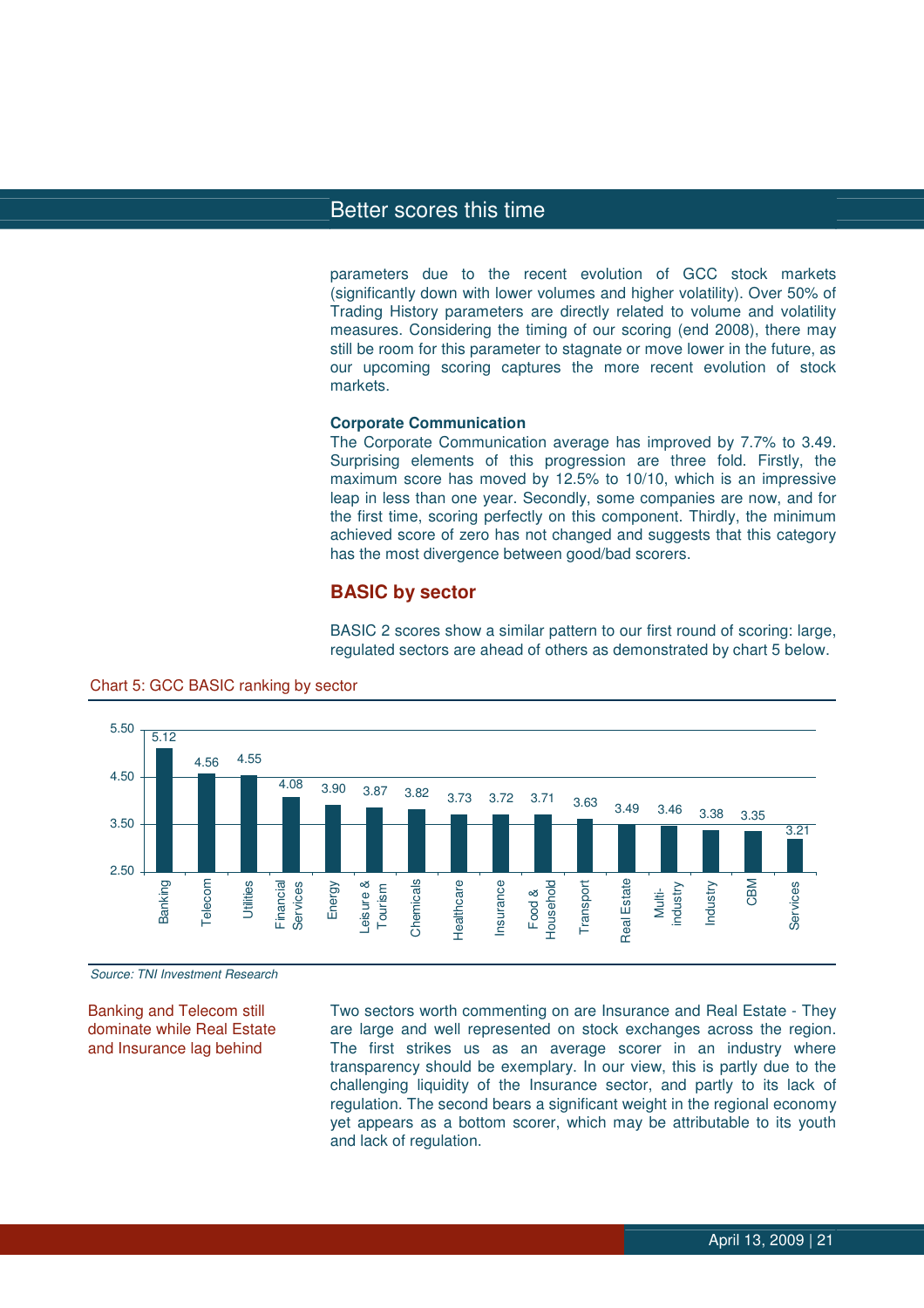

Chart 6: GCC BASIC improvement by sector

Source: TNI Investment Research

Looking at the progression of sector scores, we find as usual that best scoring sectors (Banking, Telecoms, Utilities) show minor score progressions. Notable exceptions are the smaller sectors such as Leisure and Tourism, where the progression of a single company might skew the rest of the group. We find that sectors which are exposed to economic troubles (Financial Services and Real Estate for example) have shown better progressions than average.

| <b>Sector</b>             | <b>BASIC</b> | <b>BASIC</b><br>$\mathbf{2}$ | $\%$<br>change | <b>Trading</b><br>history | Corp.<br>Comm. | <b>Disclosure</b> |
|---------------------------|--------------|------------------------------|----------------|---------------------------|----------------|-------------------|
| <b>Banking</b>            | 4.62         | 5.12                         | 10.8%          | 6.03                      | 4.928          | 5.05              |
| Telecom                   | 4.29         | 4.56                         | 6.3%           | 6.51                      | 4.75           | 4.00              |
| <b>Utilities</b>          | 4.51         | 4.55                         | 0.9%           | 5.90                      | 4.10           | 4.41              |
| <b>Financial Services</b> | 3.64         | 4.08                         | 11.9%          | 5.59                      | 3.72           | 3.88              |
| Energy                    | 3.61         | 3.90                         | 8.3%           | 5.66                      | 3.60           | 3.56              |
| Leisure & Tourism         | 3.35         | 3.87                         | 15.8%          | 5.07                      | 3.03           | 3.92              |
| Chemicals                 | 3.47         | 3.82                         | 10.0%          | 5.55                      | 3.04           | 3.66              |
| Healthcare                | 3.44         | 3.73                         | 8.3%           | 5.25                      | 3.05           | 3.61              |
| <b>Insurance</b>          | 3.52         | 3.72                         | 5.4%           | 4.94                      | 3.86           | 3.42              |
| Food & Household          | 3.43         | 3.71                         | 8.1%           | 5.09                      | 2.97           | 3.63              |
| Transport                 | 3.23         | 3.63                         | 12.5%          | 5.93                      | 3.76           | 2.94              |
| <b>Real Estate</b>        | 3.22         | 3.49                         | 8.4%           | 5.54                      | 3.07           | 3.11              |
| Multi-industry            | 3.37         | 3.46                         | 2.8%           | 5.56                      | 2.84           | 3.12              |
| Industry                  | 3.12         | 3.38                         | 8.5%           | 5.31                      | 2.81           | 3.06              |
| <b>CBM</b>                | 3.27         | 3.35                         | 2.5%           | 5.80                      | 3.14           | 2.70              |
| <b>Services</b>           | 2.97         | 3.21                         | 7.8%           | 5.15                      | 2.53           | 2.94              |

#### Table 7: GCC BASIC ranking by sector, detailed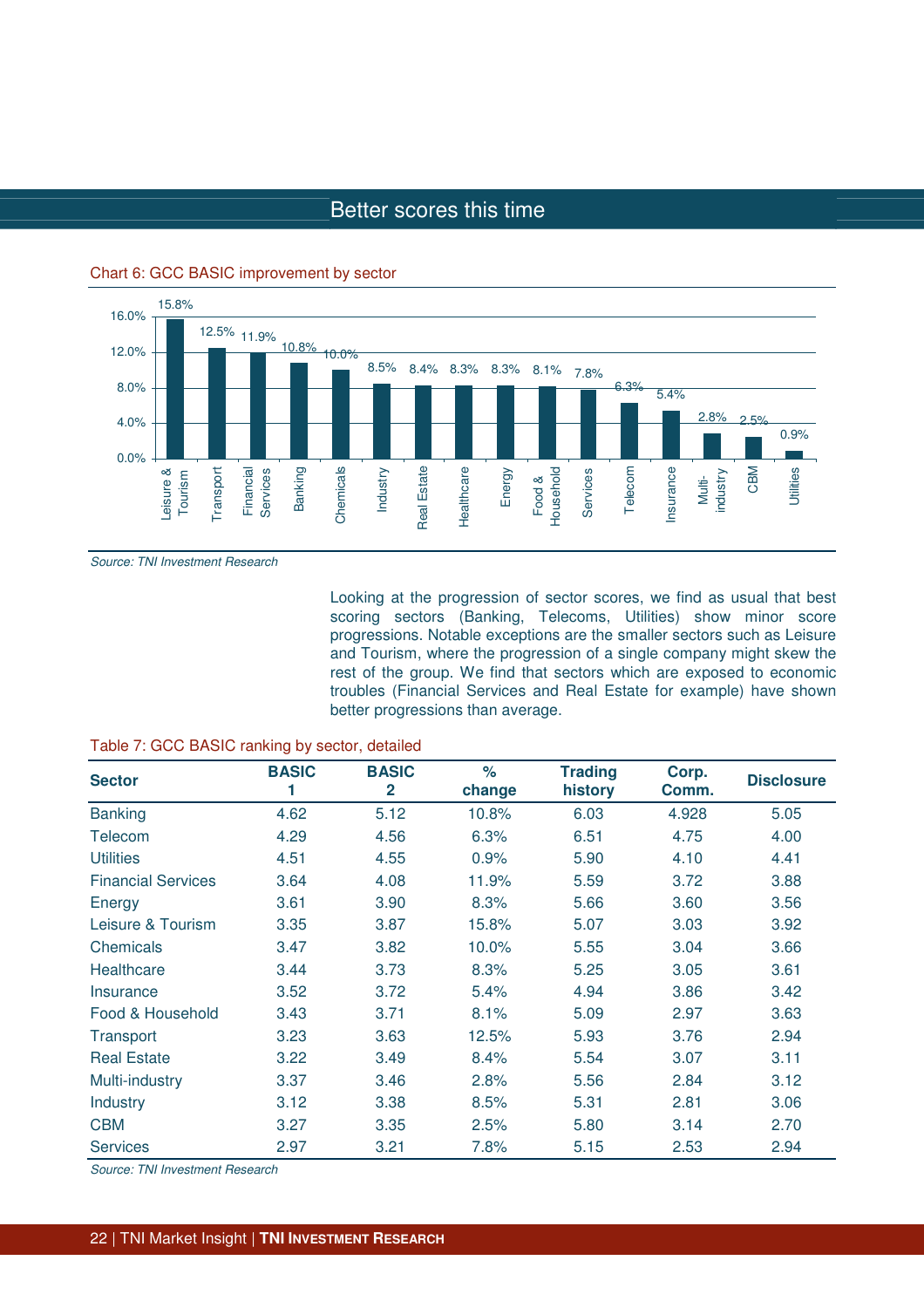#### **BASIC by parameter**

Looking at the full list of BASIC parameters, we also find significant improvement, albeit from a low base. The best performing parameter is the "Availability of investor relations officer details". It shows an impressive jump of 265%. However the new, improved score still remains very low at less than 1/10, signifying that very few companies disclose the details of their investor relations officer. In fact, the five top-performing parameters all show improvements greater than 100% with new, nominal scores at or below 1.0. Our initial conclusion is confirmed: encouraging trend, but much remains to be improved.

Table 8: Detailed change in BASIC Parameters

| <b>Parameter</b>                                      | <b>BASIC</b><br>1 | <b>BASIC</b><br>$\mathbf{2}$ | % change |
|-------------------------------------------------------|-------------------|------------------------------|----------|
| Availability of investor relations officer details    | 0.3               | 0.9                          | 264.5%   |
| Disclosure of cumulative voting policy                | 0.0               | 0.1                          | 192.9%   |
| Disclosure of management profiles disclosed           | 0.4               | 1.0                          | 169.7%   |
| Disclosure of percentage of foreign ownership allowed | 0.1               | 0.2                          | 127.8%   |
| Holding of analyst meetings/conference calls          | 0.2               | 0.4                          | 127.8%   |
| Disclosure of proxy voting policy                     | 0.0               | 0.1                          | 95.3%    |
| Disclosure of geographic mix                          | 2.1               | 4.0                          | 89.0%    |
| Disclosure of board member profiles                   | 0.5               | 0.9                          | 81.3%    |
| Disclosure of product mix                             | 3.1               | 4.8                          | 51.5%    |
| Disclosure of directors' shareholdings                | 0.4               | 0.6                          | 44.3%    |
| Disclosure of financial performance summary           | 2.1               | 3.0                          | 44.1%    |
| Disclosure of shareholders holding $\geq$ 5% stock    | 1.2               | 1.6                          | 39.3%    |
| Disclosure of possibility of foreign ownership        | 0.5               | 0.6                          | 23.7%    |
| Average daily turnover                                | 5.2               | 6.1                          | 17.2%    |
| Disclosure of exec / non-exec directors               | 1.9               | 2.2                          | 16.5%    |
| <b>Trading frequency</b>                              | 4.1               | 4.8                          | 15.5%    |
| Disclosure of auditor's approval                      | 5.9               | 6.6                          | 12.8%    |
| Is AGM date pre-announced?                            | 2.3               | 2.5                          | 10.1%    |
| Disclosure of summary of operations                   | 6.1               | 6.7                          | 10.1%    |
| Disclosure of Management / chairman's report          | 4.8               | 5.3                          | 9.5%     |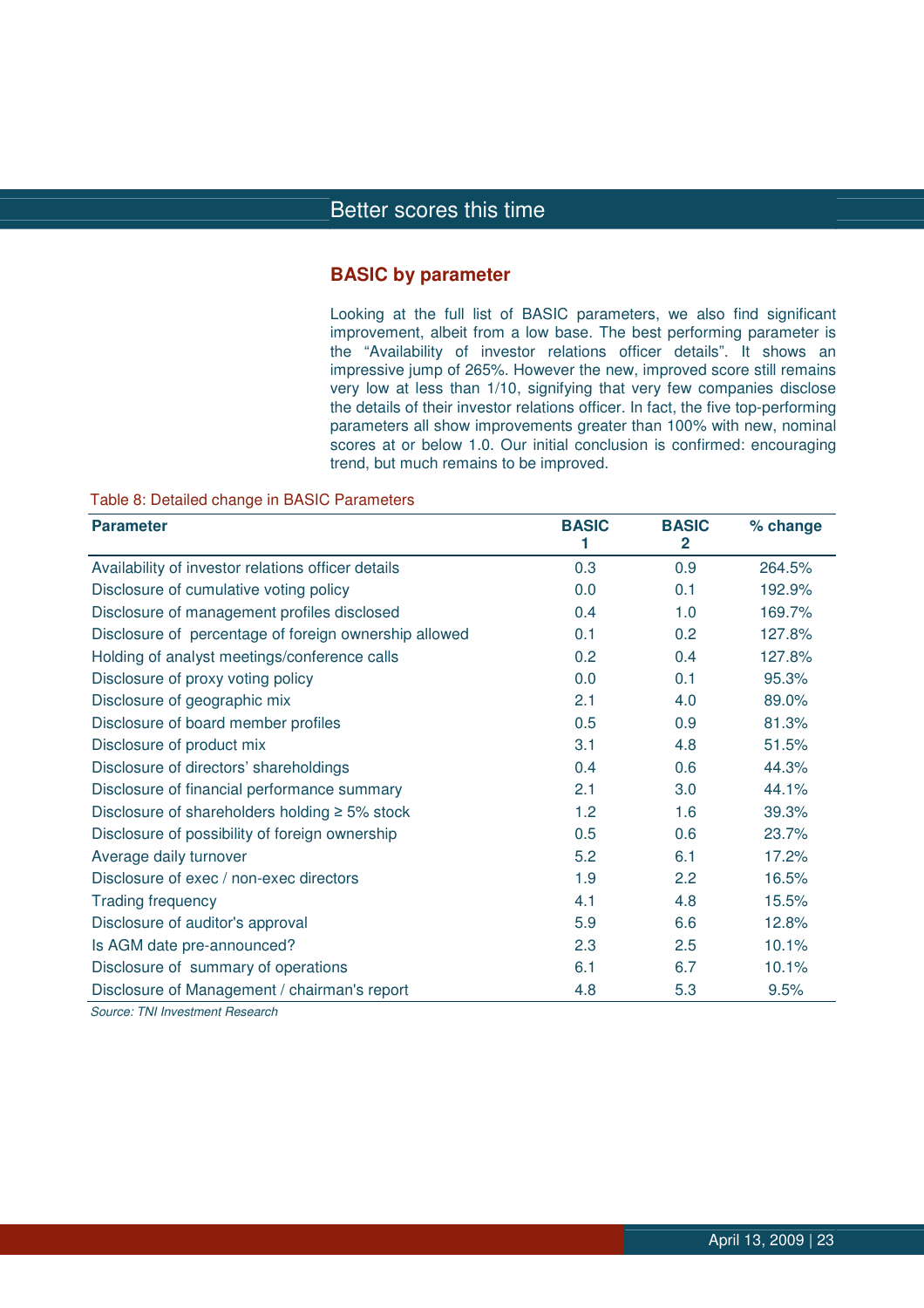#### Table 9: Detailed change in BASIC Parameters - Continued

| <b>Parameter</b>                                | <b>BASIC</b><br>1 | <b>BASIC</b><br>$\overline{2}$ | % change |
|-------------------------------------------------|-------------------|--------------------------------|----------|
| Availability of EPS calculation detail          | 5.7               | 6.2                            | 9.5%     |
| Disclosure of accounting policy                 | 5.6               | 6.2                            | 9.3%     |
| <b>Stock volatility</b>                         | 5.6               | 6.0                            | 8.5%     |
| Disclosure of director independence             | 1.9               | 2.1                            | 8.0%     |
| History of publicly available accounts          | 6.1               | 6.6                            | 7.5%     |
| Availability of corporate website               | 8.1               | 8.6                            | 6.8%     |
| Disclosure of Corporate Governance policies     | 2.6               | 2.8                            | 6.6%     |
| Is Disclosure in non-alterable type format?     | 7.8               | 8.2                            | 6.1%     |
| Proportion of foreign ownership allowed         | 4.2               | 4.4                            | 5.1%     |
| Is interim Disclosure complete?                 | 5.8               | 6.1                            | 5.0%     |
| AGM's notice period in days                     | 2.1               | 2.2                            | 3.6%     |
| Possibility of foreign ownership?               | 6.3               | 6.5                            | 3.4%     |
| Disclosure of board sub-committees              | 2.7               | 2.8                            | 2.6%     |
| Number of shareholders                          | 4.9               | 5.0                            | 2.2%     |
| Is Disclosure typed?                            | 9.2               | 9.4                            | 1.5%     |
| Is Disclosure available in English?             | 8.1               | 8.2                            | 1.3%     |
| Disclosure of pre-emptive rights policy         | 0.0               | 0.0                            | 0.0%     |
| Market volatility                               | 5.5               | 5.3                            | $-2.9%$  |
| Disclosure of number of shareholders            | 2.0               | 1.9                            | $-4.9%$  |
| <b>Stock market Trading History</b>             | 9.2               | 8.4                            | $-9.4%$  |
| Availability of latest annual report on website | 3.6               | 3.3                            | $-10.6%$ |
| Pre-announcement of results publication dates   | 0.9               | 0.8                            | $-11.9%$ |
| Relative daily liquidity (trading spread)       | 4.5               | 3.0                            | $-31.9%$ |

Source: TNI Investment Research

At the other end of the spectrum, we find the worst performing parameter to be the relative daily liquidity and to be related to Trading History. It is down 32% from a high base of 4.5. This is unsurprising in a trading environment which has shrunk and has become more volatile, as the GCC market capitalisation has melted and volumes have eroded.

All in all, parameter progression is satisfactory from our point of view. We believe that GCC improvement in Disclosure and Corporate Communication is just beginning. In particular, it should be encouraged by the current difficult environment and global search for transparency.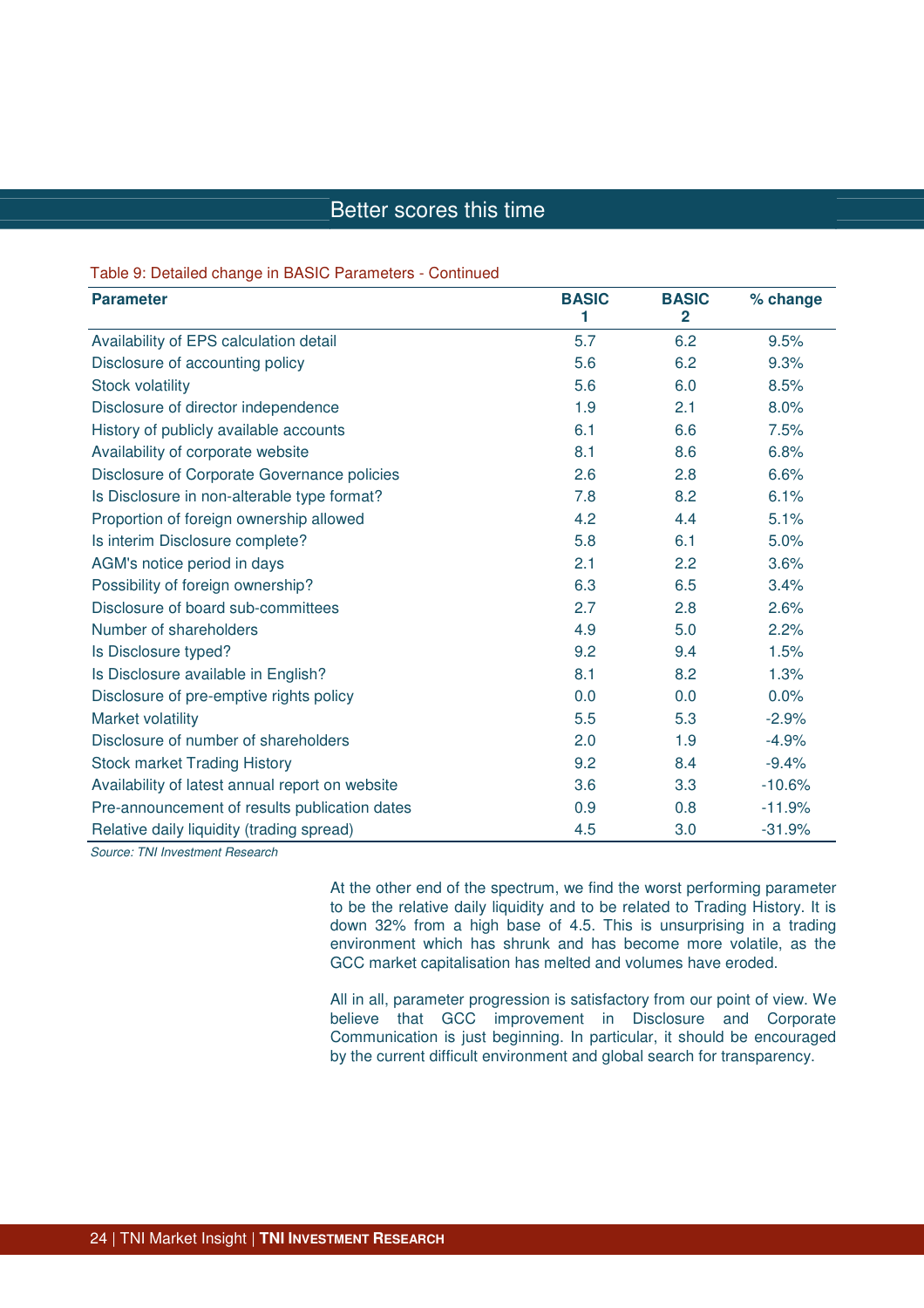## Benchmarking BASIC BASIC

**NASDAQ Dubai: a new benchmark** 

As discussed earlier on page 6, BASIC 1 did not include companies listed on NASDAQ Dubai but we have decided to include them going forward. BASIC 2 includes twelve NASDAQ-Dubai companies, eight of which incorporated outside the GCC.

The average score for NASDAQ-Dubai companies stands at 5.08 and is 31% higher than the average GCC score. Of that, Corporate Communication is the stellar performer and scores nearly twice as good as the average GCC listed corporation. Expectedly, Trading History on NASDAQ-Dubai is rather weak due to the emerging nature of the exchange. However, we consider this a technical weakness rather than a fundamental one. In conclusion, NASDAQ-Dubai provides a new benchmark for the region.



#### Chart 7: BASIC by category, NASDAQ-Dubai and GCC

Source: TNI Investment Research

#### **No change in our global sample**

Last year we undertook a BASIC benchmarking of a small sample of international companies. We picked the largest company by market capitalisation on each of eight randomly selected exchanges, and compared their scores to those of our GCC universe. This year, we have rescored the same eight international companies in order to compare their BASIC evolution to that of the GCC.

This year we have scored NASDAQ Dubai companies separately

NASDAQ-Dubai companies score highly and provide a new benchmark

The average for our international sample is unchanged at 7.59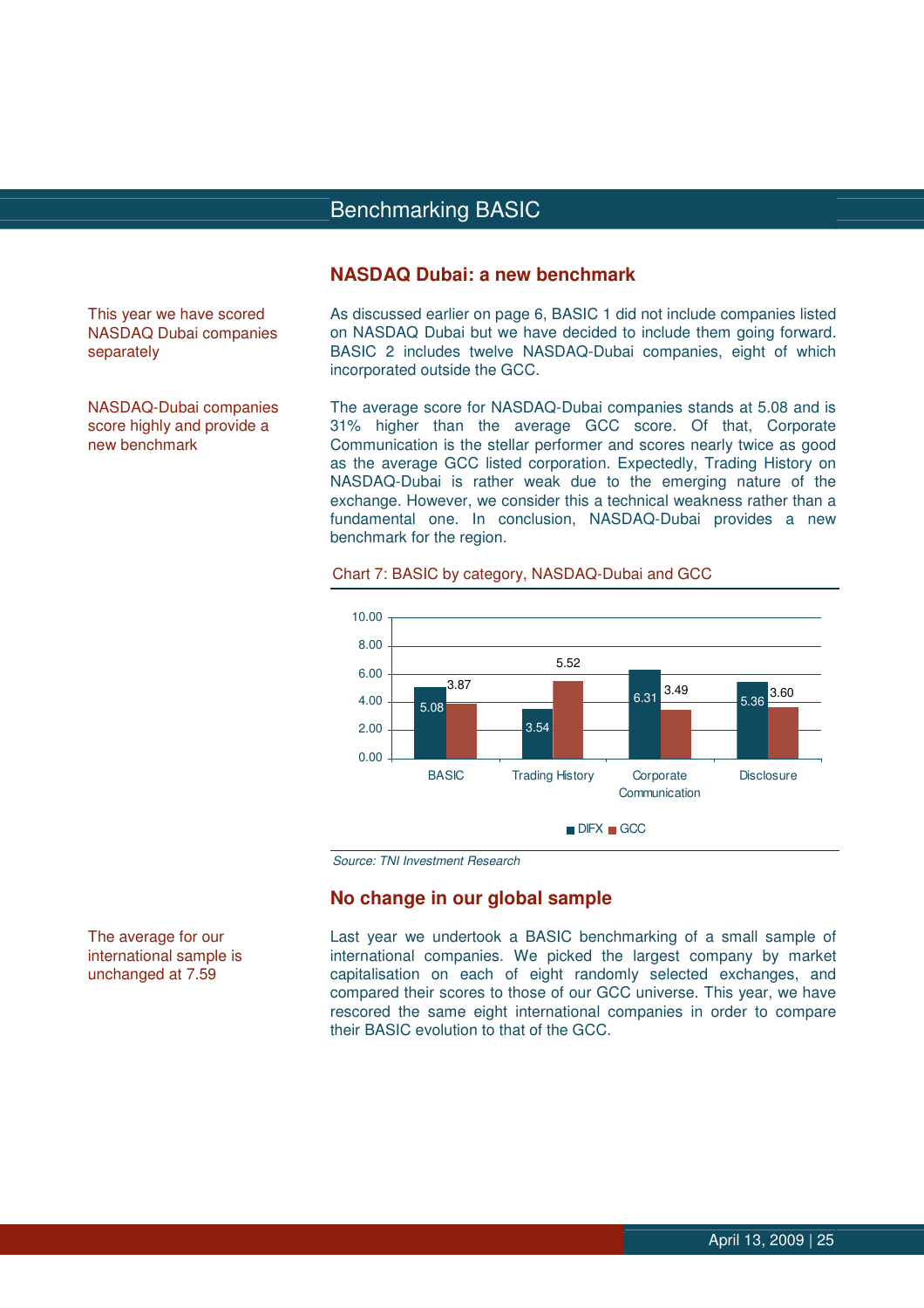# Benchmarking BASIC

#### Table 10: BASIC international comparisons

| <b>Company Name</b>        | <b>Country</b> | <b>Market Cap</b><br>USD <sub>m</sub> | <b>BASIC</b> | <b>Trading</b><br>history | Comm. | <b>Corporate Disclosure</b> |
|----------------------------|----------------|---------------------------------------|--------------|---------------------------|-------|-----------------------------|
| <b>BHP Billiton</b>        | Australia      | 62,280                                | 8.65         | 8.00                      | 8.89  | 8.85                        |
| Petro China                | China          | 264,328                               | 8.45         | 7.49                      | 8.44  | 8.85                        |
| Total                      | France         | 111,705                               | 8.37         | 8.89                      | 8.89  | 8.08                        |
| <b>Reliance Industries</b> | India          | 35,946                                | 8.00         | 8.22                      | 8.89  | 7.69                        |
| Anglo American             | South Africa   | 24,200                                | 7.56         | 6.11                      | 8.89  | 7.69                        |
| Toyota                     | Japan          | 114,421                               | 6.70         | 8.67                      | 8.89  | 5.38                        |
| Petrobras                  | <b>Brazil</b>  | 101,437                               | 6.56         | 8.22                      | 8.67  | 5.38                        |
| Exxon Mobil                | <b>USA</b>     | 403,168                               | 6.40         | 7.78                      | 7.22  | 5.77                        |
| <b>Average</b>             |                | 139,686                               | 7.59         | 7.92                      | 8.60  | 7.21                        |

Source: TNI Investment Research

Surprisingly, the average BASIC for our international sample is absolutely unchanged from last year. This year's average is therefore exactly equal to that of our April 2008 result, at 7.59. Consequently, the gap between international and regional standards is decreasing. We find this further encouraging for the state of transparency in the region and the overall maturity of its equity markets.



#### Chart 8: International companies, year-on-year comparison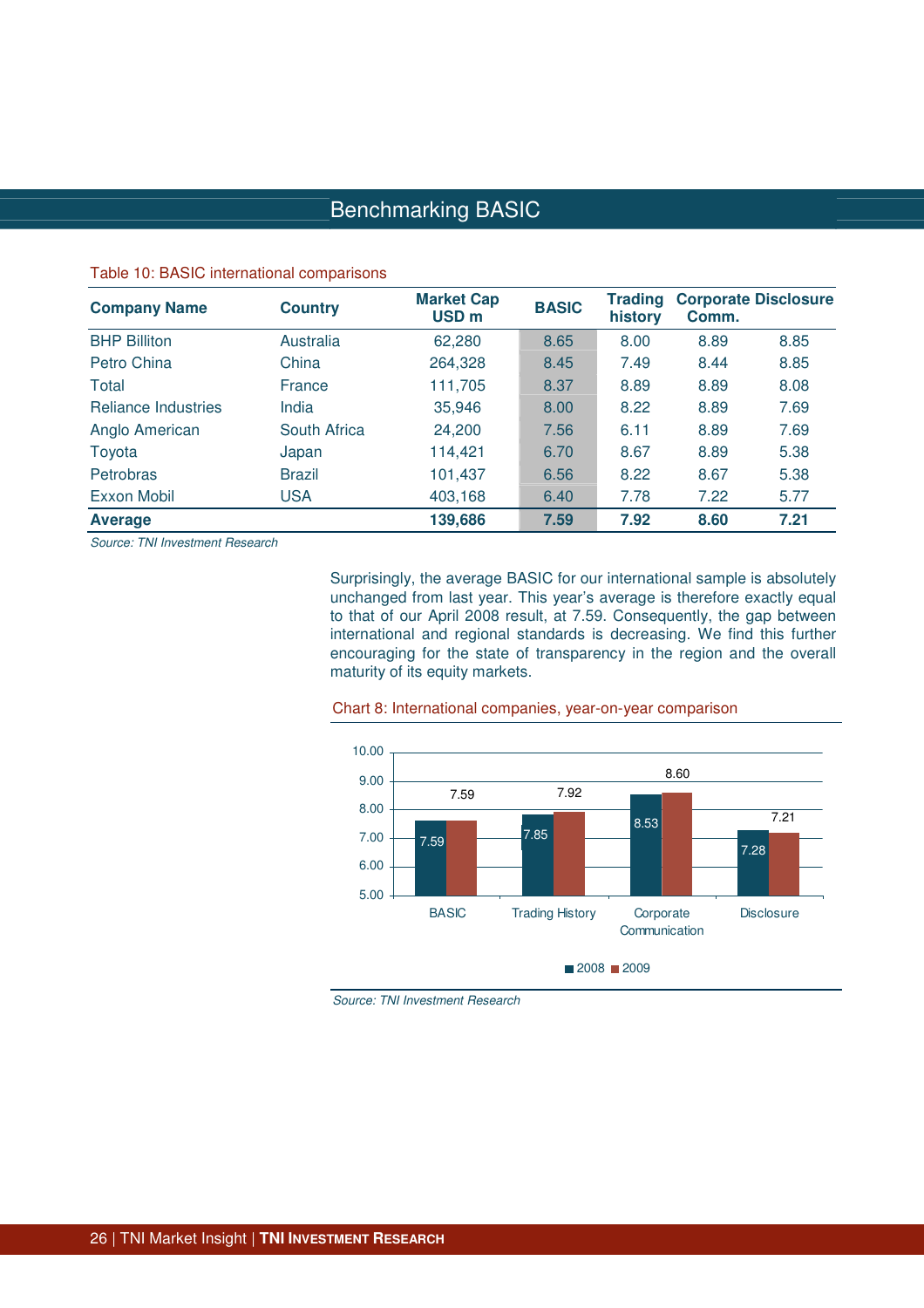# **Appendices**

| Appendix 1 - Abu Dhabi BASIC summary             | 28 |
|--------------------------------------------------|----|
| <b>Appendix 2 - Bahrain BASIC summary</b>        | 30 |
| <b>Appendix 3 - Dubai BASIC summary</b>          | 32 |
| <b>Appendix 4 - Kuwait BASIC summary</b>         | 34 |
| <b>Appendix 5 - Oman BASIC summary</b>           | 36 |
| <b>Appendix 6 - Qatar BASIC summary</b>          | 38 |
| Appendix 7 - Saudi Arabia BASIC summary          | 40 |
| Appendix 8 - Complete BASIC Abu Dhabi            | 42 |
| <b>Appendix 9 – Complete BASIC Bahrain</b>       | 44 |
| Appendix 10 - Complete BASIC Dubai               | 46 |
| <b>Appendix 11 - Complete BASIC Kuwait</b>       | 48 |
| <b>Appendix 12 - Complete BASIC NASDAQ-Dubai</b> | 53 |
| <b>Appendix 13 – Complete BASIC Oman</b>         | 54 |
| <b>Appendix 14 - Complete BASIC Qatar</b>        | 58 |
| Appendix 15 – Complete BASIC Saudi Arabia        | 60 |
| <b>Appendix 16 - Complete BASIC ranking GCC</b>  | 63 |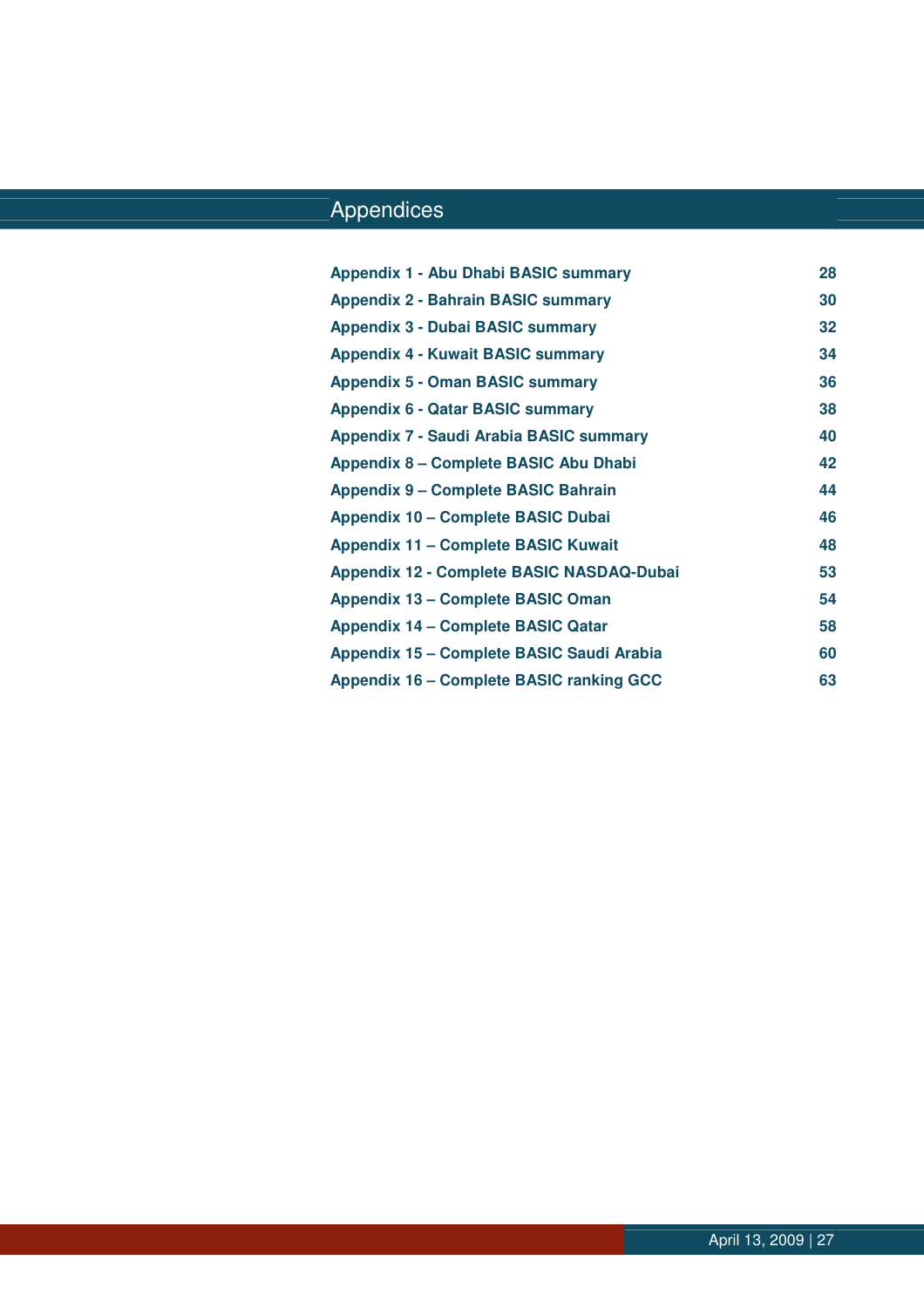# Appendix 1 - Abu Dhabi BASIC summary

#### Chart 9: Abu Dhabi top 10 Chart 10: Abu Dhabi bottom 10





Source: TNI Investment Research Source: TNI Investment Research

#### Table 11: Abu Dhabi BASIC summary

|                    | <b>BASIC</b> | <b>Trading history</b> | <b>Corporate</b><br>communication | <b>Disclosure</b> |
|--------------------|--------------|------------------------|-----------------------------------|-------------------|
| Average            | 4.38         | 5.36                   | 5.52                              | 3.81              |
| Max                | 7.28         | 7.79                   | 9.33                              | 7.39              |
| Min                | 2.32         | 2.67                   | 2.22                              | 1.28              |
| Median             | 4.16         | 5.46                   | 5.33                              | 3.76              |
| Standard deviation | 0.95         | 1.21                   | 1.33                              | 1.09              |

Source: TNI Investment Research



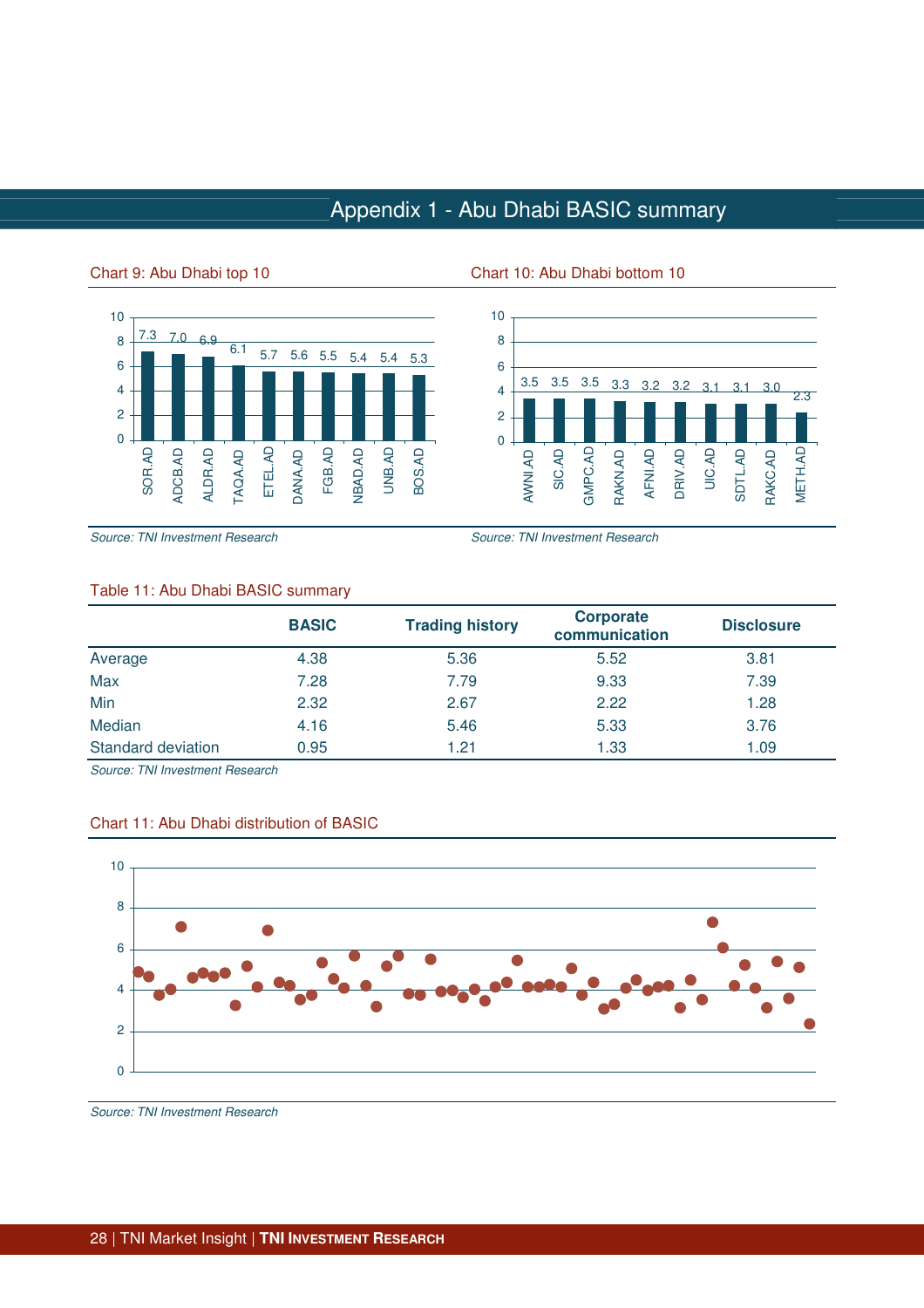# Appendix 1 - Abu Dhabi BASIC summary

| <b>Sector</b>      | #<br>companies | St dev | Avg<br><b>BASIC</b> | Avg<br>TΗ | Avg<br>cc | Avg<br>D | <b>Tot MCap</b><br>USD <sub>m</sub> |
|--------------------|----------------|--------|---------------------|-----------|-----------|----------|-------------------------------------|
| <b>Banking</b>     | 15             | 0.80   | 4.82                | 5.32      | 5.97      | 4.44     | 24,871                              |
| <b>CBM</b>         | 11             | 0.36   | 3.91                | 5.61      | 4.69      | 3.19     | 5,416                               |
| Energy             | 3              | 0.51   | 5.51                | 6.26      | 7.11      | 4.87     | 3,176                               |
| Food & Household   | 4              | 0.48   | 4.34                | 5.82      | 5.44      | 3.61     | 702                                 |
| Healthcare         | 2              | 0.32   | 3.78                | 5.06      | 4.78      | 3.10     | 770                                 |
| <b>Industry</b>    |                | 0.00   | 4.10                | 3.96      | 4.89      | 3.97     | 455                                 |
| Insurance          | 14             | 0.71   | 3.80                | 4.70      | 5.03      | 3.23     | 3,801                               |
| Leisure & Tourism  | 2              | 0.28   | 4.55                | 5.30      | 6.67      | 3.70     | 988                                 |
| <b>Real Estate</b> | 4              | 1.62   | 5.47                | 6.46      | 5.83      | 5.15     | 5,228                               |
| <b>Services</b>    |                | 0.00   | 3.18                | 2.67      | 5.11      | 2.82     | 59                                  |
| Telecom            | 3              | 1.08   | 4.61                | 6.30      | 5.78      | 3.83     | 19,418                              |
| Transport          | 3              | 0.69   | 4.64                | 5.52      | 6.44      | 3.87     | 598                                 |

#### Table 12: BASIC sector summary by alphabetical order, Abu Dhabi

Source: TNI Investment Research



## Chart 12: BASIC by sector, Abu Dhabi

Source: TNI Investment Research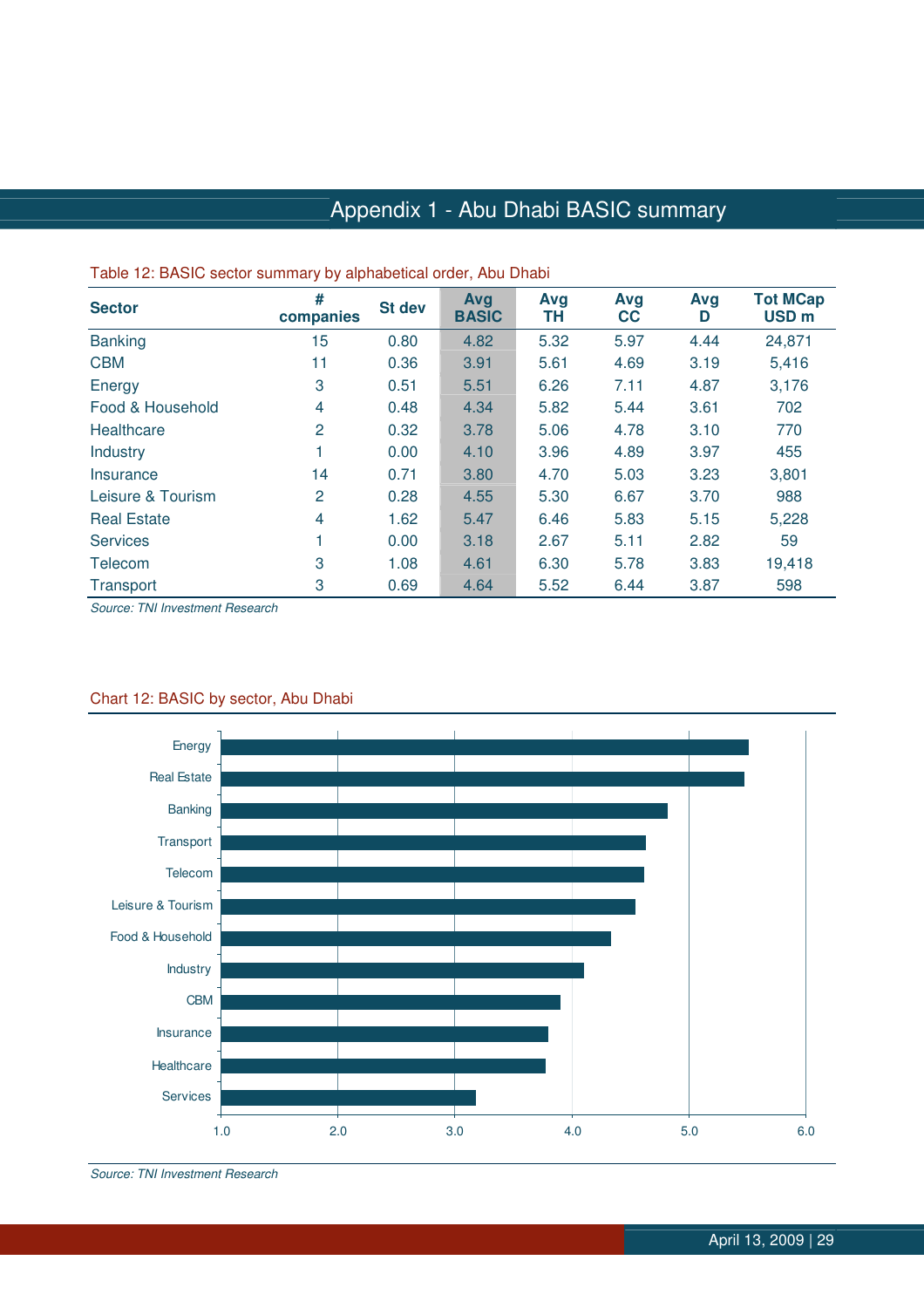# Appendix 2 - Bahrain BASIC summary

#### Chart 13: Bahrain top 10 Chart 14: Bahrain bottom 10



2.2 2.2 2.0 1.9 1.8 1.7 1.6 1.6 1.5 1.4  $\Omega$ 2 4 6 8 10 GTFP.BH TAKA.BH BHTL.BH UGIC.BH NHTL.BH GMGB.BH PARK.BH UPIB.BH DPCB.BH BFMC.BH

Source: TNI Investment Research Source: TNI Investment Research

#### Table 13: Bahrain BASIC summary

|                    | <b>BASIC</b> | <b>Trading history</b> | <b>Corporate</b><br>communication | <b>Disclosure</b> |
|--------------------|--------------|------------------------|-----------------------------------|-------------------|
| Average            | 4.62         | 5.55                   | 3.38                              | 4.88              |
| Max                | 7.95         | 8.44                   | 6.67                              | 8.85              |
| Min                | 1.38         | 3.10                   | 0.00                              | 0.77              |
| Median             | 4.78         | 5.67                   | 4.00                              | 5.38              |
| Standard deviation | 1.78         | 1.04                   | 1.74                              | 2.32              |

Source: TNI Investment Research



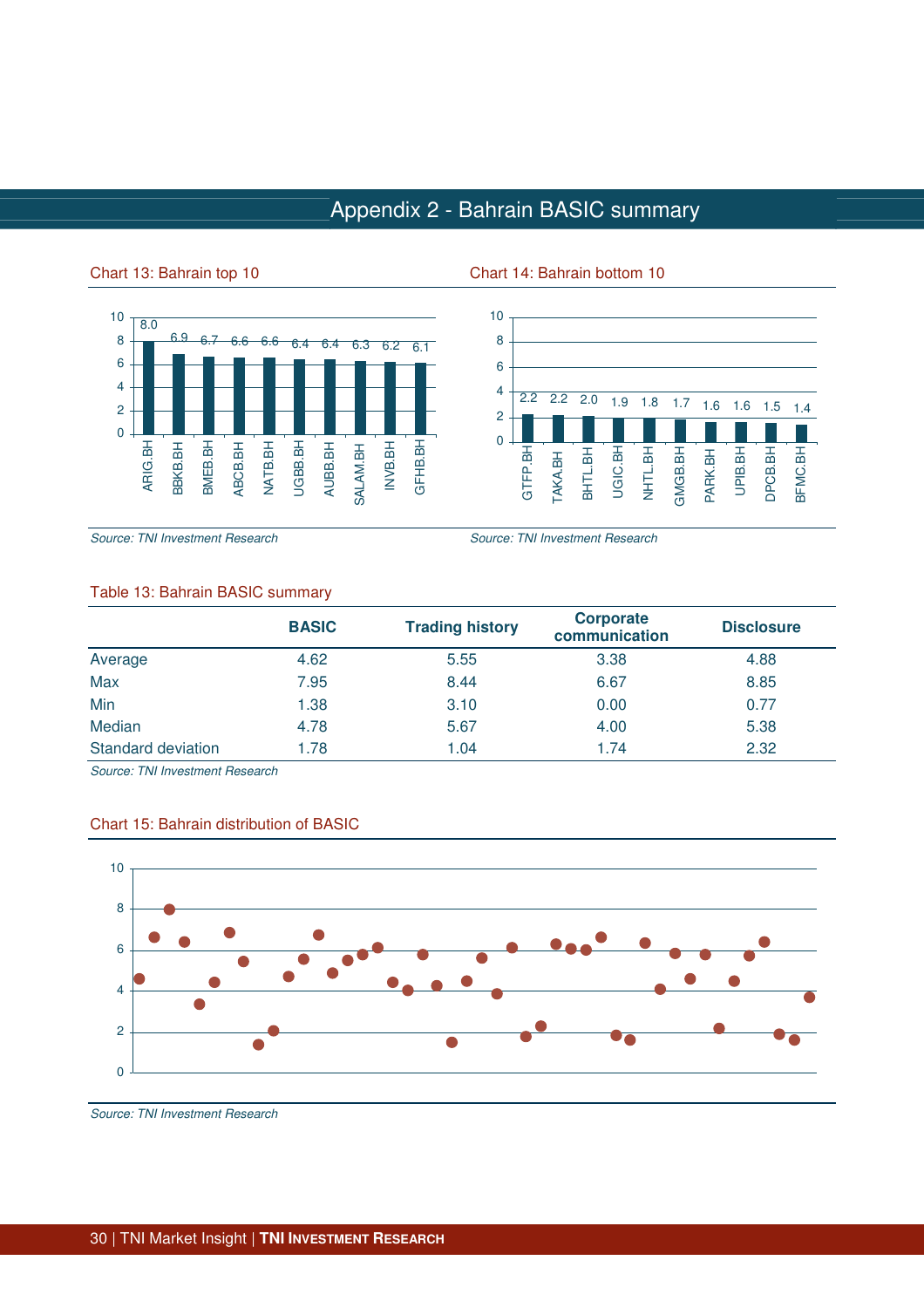# Appendix 2 - Bahrain BASIC summary

| $\frac{1}{2}$ and $\frac{1}{2}$ and $\frac{1}{2}$ are also to the continuous property of $\frac{1}{2}$ and $\frac{1}{2}$ and $\frac{1}{2}$ and $\frac{1}{2}$ |                  |        |                            |           |                  |          |                                     |
|--------------------------------------------------------------------------------------------------------------------------------------------------------------|------------------|--------|----------------------------|-----------|------------------|----------|-------------------------------------|
| <b>Sector</b>                                                                                                                                                | #<br>companies   | St dev | <b>Avg</b><br><b>BASIC</b> | Avg<br>ΤН | Avg<br><b>CC</b> | Avg<br>D | <b>Tot MCap</b><br>USD <sub>m</sub> |
| <b>Banking</b>                                                                                                                                               | 15 <sub>15</sub> | 0.90   | 5.87                       | 6.11      | 4.44             | 6.43     | 16,021                              |
| <b>Financial Services</b>                                                                                                                                    | 4                | 1.78   | 4.62                       | 5.25      | 3.61             | 4.93     | 7,145                               |
| Food & Household                                                                                                                                             | 3                | 0.39   | 1.69                       | 4.63      | 0.74             | 1.04     | 114                                 |
| <b>Industry</b>                                                                                                                                              | 2                | 1.43   | 2.98                       | 4.56      | 1.56             | 3.21     | 68                                  |
| Insurance                                                                                                                                                    | 5                | 1.88   | 5.19                       | 5.77      | 4.22             | 5.50     | 527                                 |
| Leisure & Tourism                                                                                                                                            | 6                | 0.95   | 3.21                       | 5.51      | 1.63             | 3.11     | 514                                 |
| Multi-Industry                                                                                                                                               | 5                | 1.48   | 4.75                       | 5.40      | 3.78             | 5.03     | 889                                 |
| <b>Real Estate</b>                                                                                                                                           | 3                | 0.69   | 4.74                       | 4.59      | 3.63             | 5.34     | 525                                 |
| <b>Services</b>                                                                                                                                              | 2                | 1.45   | 3.02                       | 5.30      | 1.89             | 2.78     | 160                                 |
| Telecom                                                                                                                                                      |                  | 0.00   | 5.74                       | 6.33      | 4.44             | 6.15     | 2,350                               |

#### Table 14: BASIC sector summary by alphabetical order, Bahrain

Source: TNI Investment Research



#### Chart 16: BASIC by sector, Bahrain

Source: TNI Investment Research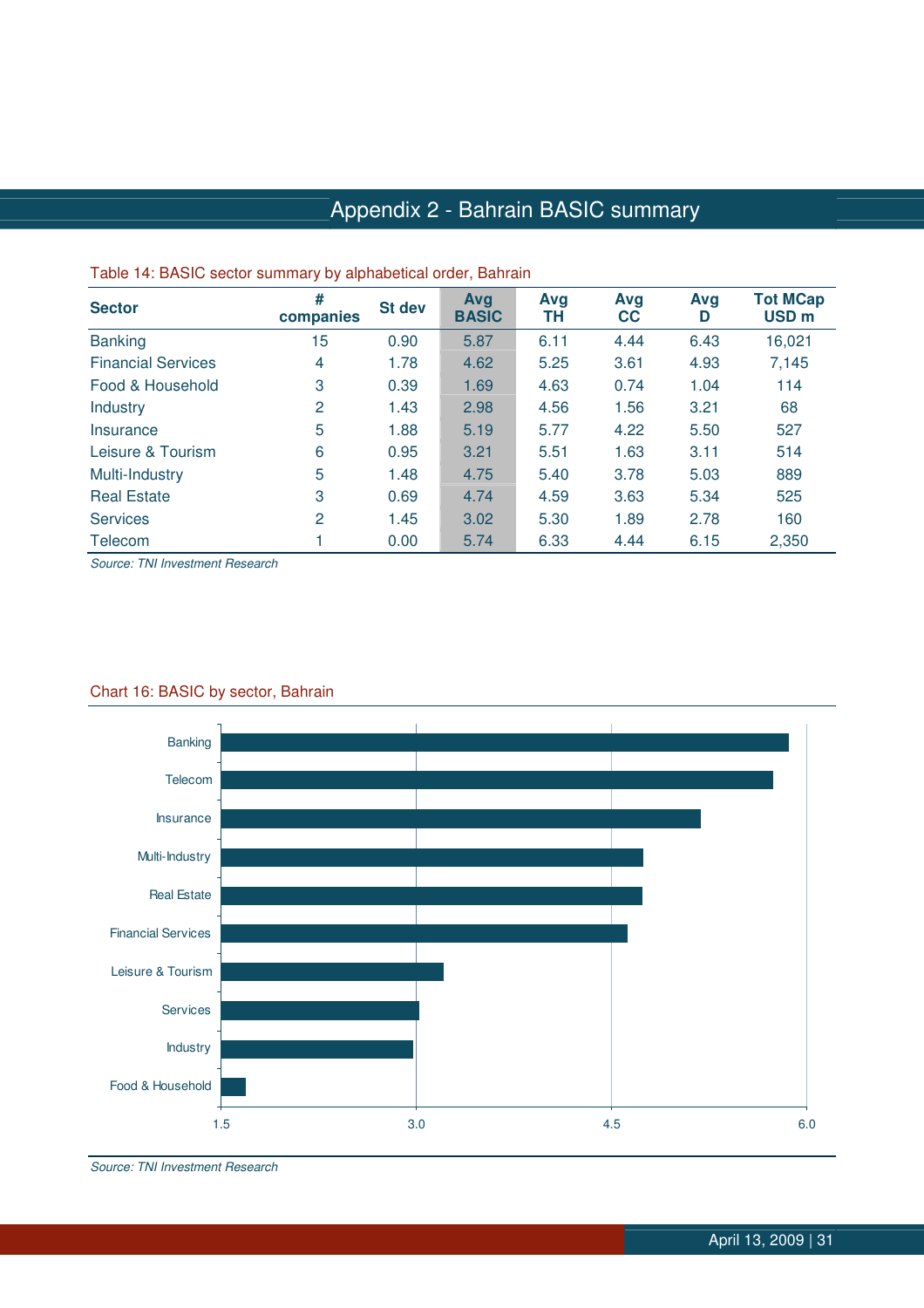# Appendix 3 - Dubai BASIC summary

 $\Omega$ 

UNIK.DU ASCI.DU

#### Chart 17: Dubai top 10 Chart 18: Dubai bottom 10



Source: TNI Investment Research Source: TNI Investment Research

**3.3 3.3 3.2 3.2 3.1 2.5 2.3 2.3 1.8 1.3** 2 4 6 8

> JEEM.DU DTKF.DU

AJBNK.DU

DDC.DU TKFE.DU NIH.DU

10

EIB.DU GULF.DU

#### Table 15: Dubai BASIC summary

|                    | <b>BASIC</b> | <b>Trading history</b> | <b>Corporate</b><br>communication | <b>Disclosure</b> |
|--------------------|--------------|------------------------|-----------------------------------|-------------------|
| Average            | 4.16         | 4.55                   | 5.05                              | 3.92              |
| Max                | 7.46         | 7.40                   | 10.00                             | 6.92              |
| Min                | 1.26         | 1.70                   | 0.00                              | 1.22              |
| Median             | 4.22         | 4.44                   | 5.33                              | 3.85              |
| Standard deviation | 1.19         | 1.77                   | 2.04                              | 1.10              |

Source: TNI Investment Research

#### Chart 19: Dubai distribution of BASIC

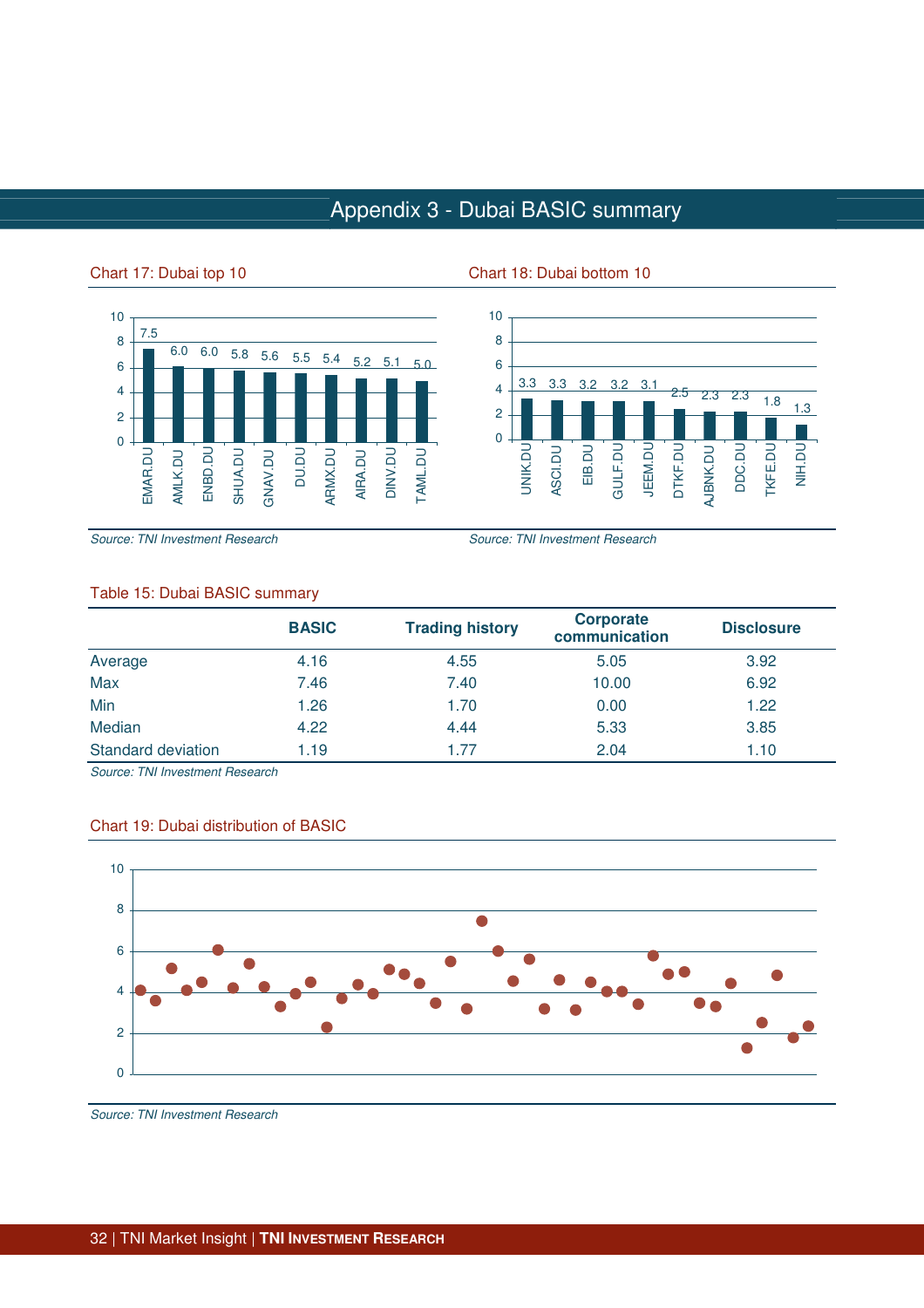# Appendix 3 - Dubai BASIC summary

| $\frac{1}{2}$ and $\frac{1}{2}$ and $\frac{1}{2}$ are solved to the continuous $\frac{1}{2}$ and $\frac{1}{2}$ |                |        |                     |           |                  |          |                                     |
|----------------------------------------------------------------------------------------------------------------|----------------|--------|---------------------|-----------|------------------|----------|-------------------------------------|
| <b>Sector</b>                                                                                                  | #<br>companies | St dev | Avg<br><b>BASIC</b> | Avg<br>TΗ | Avg<br><b>CC</b> | Avg<br>D | <b>Tot MCap</b><br>USD <sub>m</sub> |
| <b>Banking</b>                                                                                                 |                | 1.27   | 4.48                | 4.81      | 5.11             | 4.33     | 18,272                              |
| <b>CBM</b>                                                                                                     | 2              | 0.13   | 4.12                | 5.75      | 4.56             | 3.61     | 1,355                               |
| <b>Financial Services</b>                                                                                      |                | 0.51   | 4.80                | 5.27      | 6.32             | 4.30     | 6,236                               |
| Food & Household                                                                                               | 5              | 0.14   | 3.30                | 2.66      | 3.91             | 3.55     | 336                                 |
| <b>Industry</b>                                                                                                |                | 0.00   | 3.57                | 3.30      | 4.89             | 3.46     | $\mathbf 0$                         |
| <b>Insurance</b>                                                                                               | 12             | 0.82   | 3.70                | 3.84      | 4.56             | 3.55     | 2,058                               |
| Multi-Industry                                                                                                 |                | 0.00   | 1.26                | 3.11      | 0.00             | 1.22     | 162                                 |
| <b>Real Estate</b>                                                                                             | 4              | 1.89   | 4.46                | 4.94      | 4.97             | 4.33     | 5,331                               |
| Telecom                                                                                                        |                | 0.00   | 5.49                | 6.67      | 6.22             | 5.00     | 2,407                               |
| Transport                                                                                                      | 3              | 0.19   | 5.38                | 6.47      | 7.11             | 4.59     | 1,697                               |
| <b>Utilities</b>                                                                                               |                | 0.00   | 4.88                | 6.63      | 6.67             | 3.85     | 182                                 |

#### Table 16: BASIC sector summary, Dubai

Source: TNI Investment Research



### Chart 20: BASIC by sector, Dubai

Source: TNI Investment Research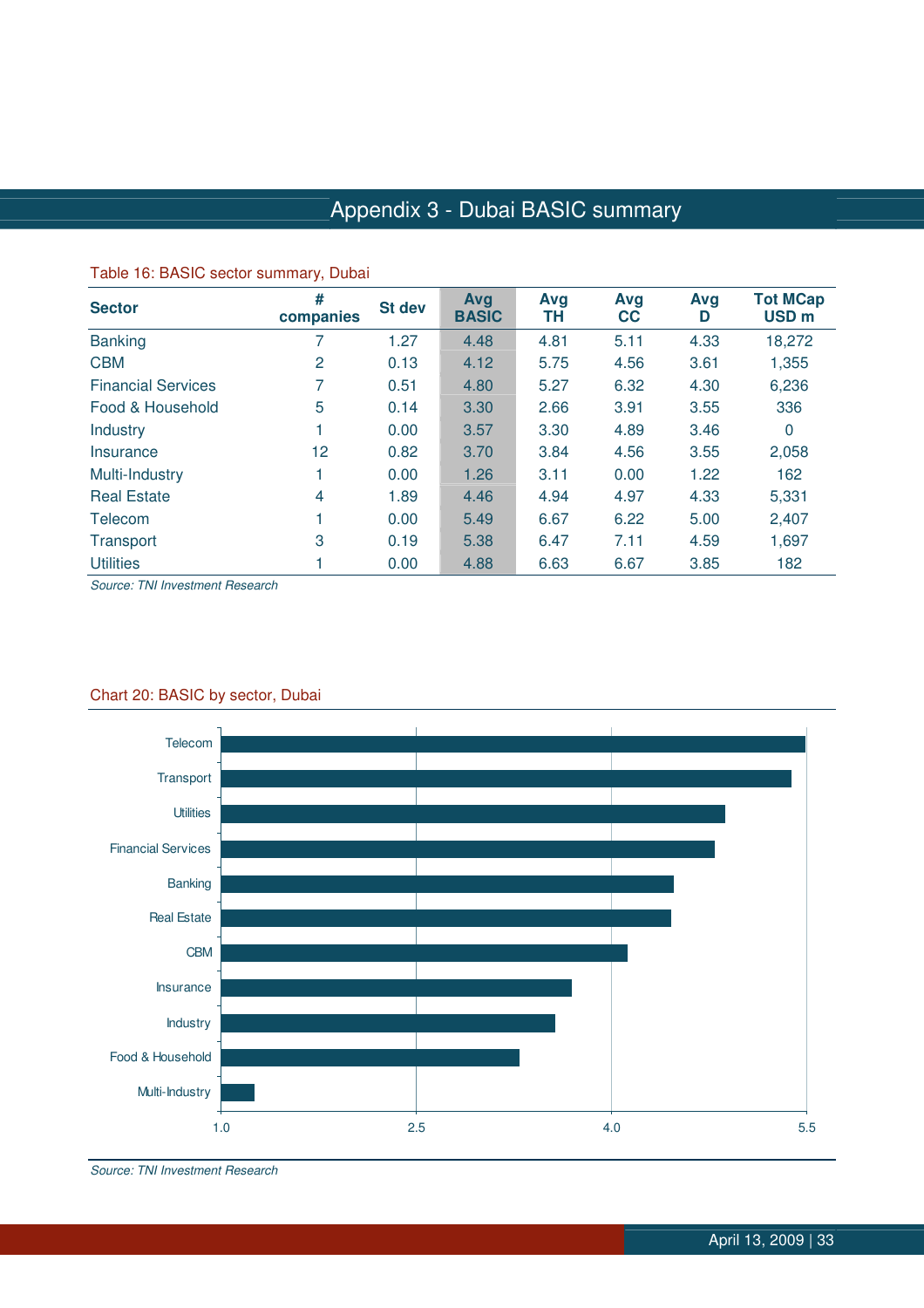## Appendix 4 - Kuwait BASIC summary





#### Chart 21: Kuwait top 10 Chart 22: Kuwait bottom 10

Source: TNI Investment Research Source: TNI Investment Research

### Table 17: Kuwait BASIC summary

|                    | <b>BASIC</b> | <b>Trading history</b> | <b>Corporate</b><br>communication | <b>Disclosure</b> |
|--------------------|--------------|------------------------|-----------------------------------|-------------------|
| Average            | 2.95         | 5.47                   | 2.42                              | 2.47              |
| Max                | 6.31         | 7.59                   | 7.56                              | 7.31              |
| Min                | 1.27         | 3.87                   | 0.00                              | 0.90              |
| Median             | 2.41         | 5.41                   | 2.22                              | 1.67              |
| Standard deviation | 1.30         | 0.86                   | 1.73                              | 1.51              |

Source: TNI Investment Research



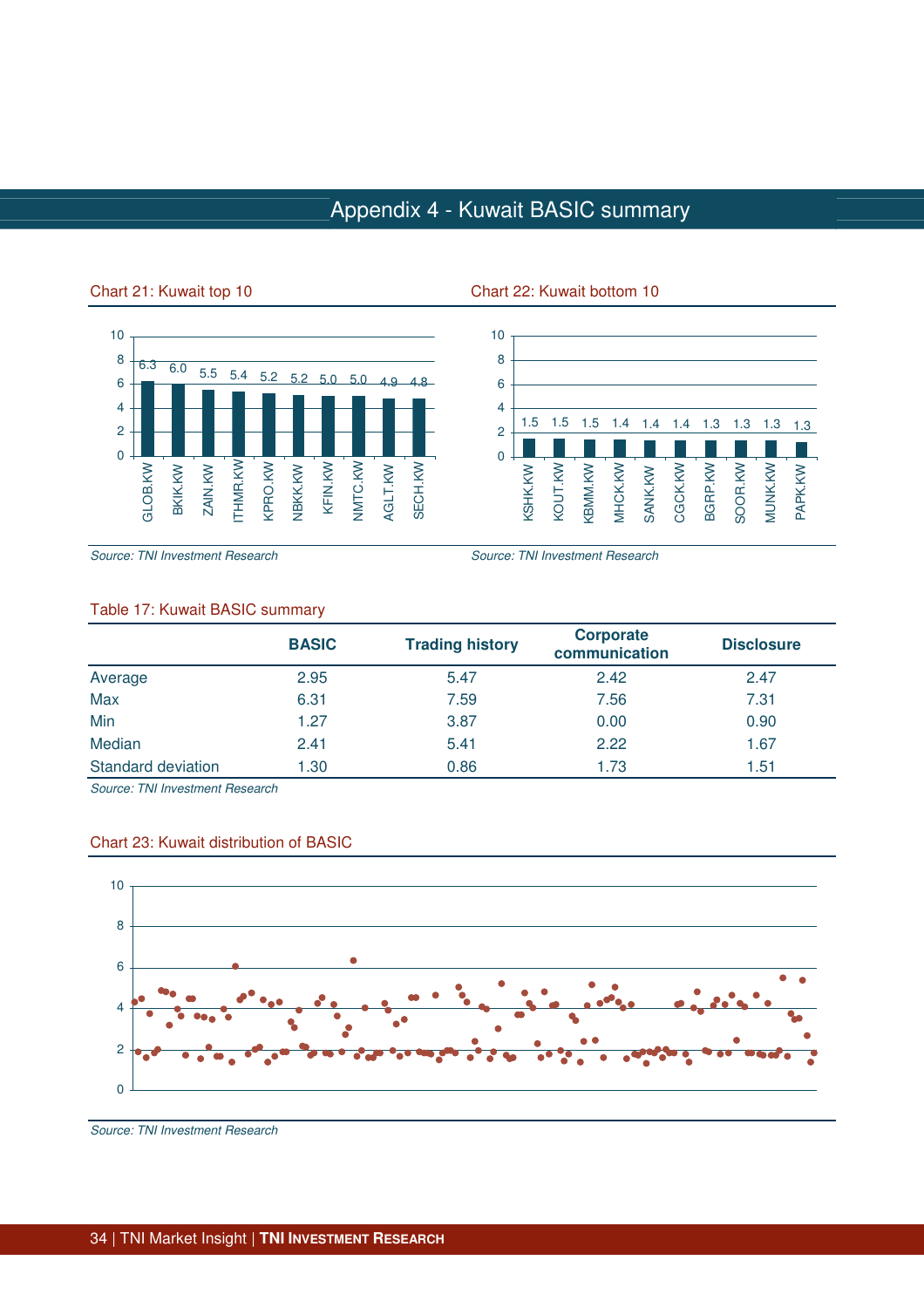# Appendix 4 - Kuwait BASIC summary

| <b>Sector</b>             | #<br>companies | <b>St dev</b> | Avg<br><b>BASIC</b> | Avg<br>TН | Avg<br>cc | Avg<br>D | <b>Tot MCap</b><br>USD <sub>m</sub> |
|---------------------------|----------------|---------------|---------------------|-----------|-----------|----------|-------------------------------------|
| <b>Banking</b>            | 11             | 1.08          | 4.22                | 6.39      | 3.74      | 3.85     | 41,828                              |
| <b>CBM</b>                | 11             | 0.96          | 2.26                | 5.11      | 1.56      | 1.72     | 2,753                               |
| Chemicals                 | 4              | 0.75          | 2.20                | 5.16      | 1.28      | 1.70     | 1,579                               |
| Energy                    | 7              | 1.28          | 2.90                | 5.19      | 2.44      | 2.47     | 1,926                               |
| <b>Financial Services</b> | 45             | 1.22          | 3.53                | 5.76      | 3.19      | 3.08     | 21,654                              |
| Food & Household          | 9              | 1.19          | 2.57                | 5.50      | 1.90      | 1.98     | 3,018                               |
| Healthcare                |                | 0.00          | 1.73                | 4.95      | 1.11      | 1.03     | 39                                  |
| <b>Industry</b>           |                | 0.08          | 1.87                | 5.33      | 1.14      | 1.14     | 1,537                               |
| Insurance                 | 8              | 1.37          | 2.91                | 5.11      | 1.89      | 2.70     | 1,630                               |
| Leisure & Tourism         | 5              | 1.12          | 3.09                | 5.28      | 2.71      | 2.69     | 1,597                               |
| Multi-Industry            | 15             | 1.08          | 2.53                | 5.21      | 1.81      | 2.06     | 3,726                               |
| <b>Real Estate</b>        | 30             | 1.18          | 2.94                | 5.44      | 2.38      | 2.47     | 7,239                               |
| <b>Services</b>           | 10             | 0.77          | 2.04                | 4.74      | 1.47      | 1.51     | 1,287                               |
| Telecom                   | 4              | 1.80          | 3.47                | 5.83      | 3.61      | 2.79     | 17,377                              |
| Transport                 | 8              | 1.21          | 2.57                | 5.51      | 2.22      | 1.88     | 3,803                               |

#### Table 18: BASIC sector summary by alphabetical order, Kuwait

Source: TNI Investment Research

#### Chart 24: BASIC by sector, Kuwait



Source: TNI Investment Research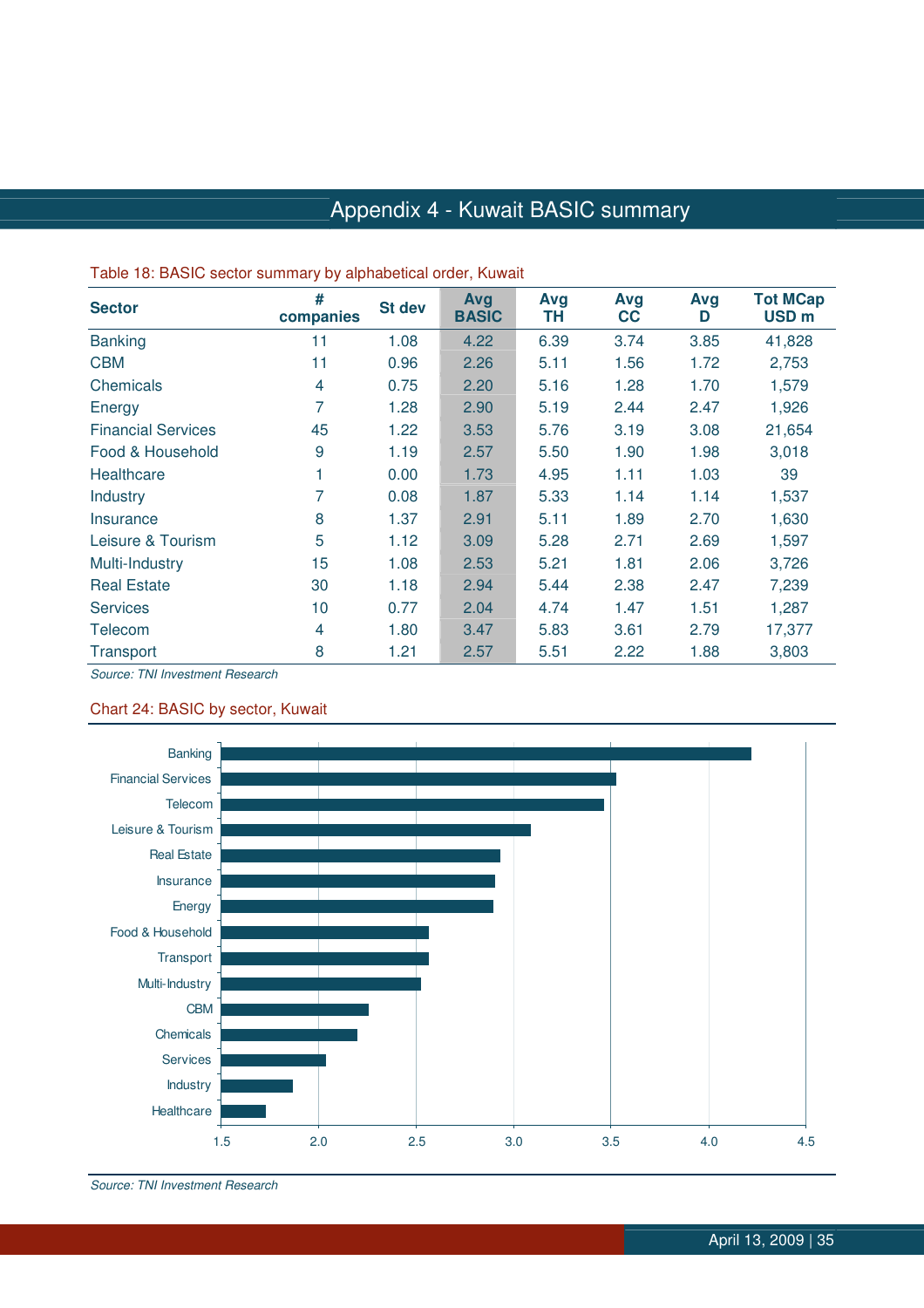## Appendix 5 - Oman BASIC summary



#### Chart 25: Oman top 10 Chart 26: Oman bottom 10



Source: TNI Investment Research Source: TNI Investment Research

### Table 19: Oman BASIC summary

|                    | <b>BASIC</b> | <b>Trading history</b> | <b>Corporate</b><br>communication | <b>Disclosure</b> |
|--------------------|--------------|------------------------|-----------------------------------|-------------------|
| Average            | 5.05         | 5.06                   | 3.71                              | 5.70              |
| Max                | 6.79         | 8.21                   | 7.56                              | 8.03              |
| Min                | 1.90         | 2.11                   | 1.11                              | 1.28              |
| Median             | 5.21         | 5.00                   | 3.33                              | 6.03              |
| Standard deviation | 1.03         | 1.09                   | 1.39                              | 1.37              |

Source: TNI Investment Research



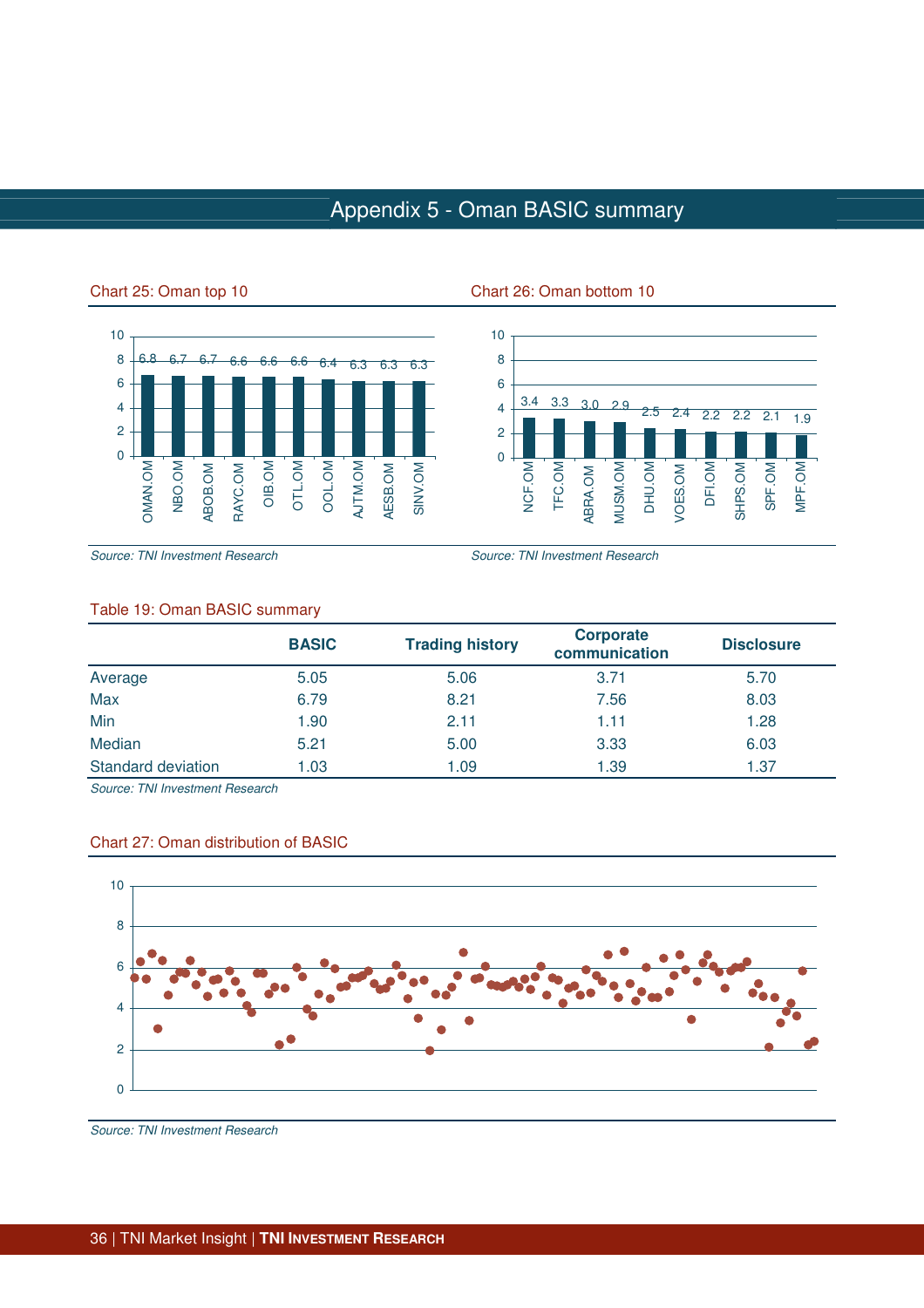## Appendix 5 - Oman BASIC summary

| $\frac{1}{2}$ and $\frac{1}{2}$ and $\frac{1}{2}$ because become $\frac{1}{2}$ by diperchangement of any $\frac{1}{2}$ |                |        |                     |           |           |          |                                     |  |  |
|------------------------------------------------------------------------------------------------------------------------|----------------|--------|---------------------|-----------|-----------|----------|-------------------------------------|--|--|
| <b>Sector</b>                                                                                                          | #<br>companies | St dev | Avg<br><b>BASIC</b> | Avg<br>TН | Avg<br>cc | Avg<br>D | <b>Tot MCap</b><br>USD <sub>m</sub> |  |  |
| <b>Banking</b>                                                                                                         | 7              | 0.69   | 5.97                | 6.45      | 4.48      | 6.47     | 2,879                               |  |  |
| <b>CBM</b>                                                                                                             | 7              | 1.30   | 4.99                | 5.65      | 3.68      | 5.40     | 890                                 |  |  |
| Chemicals                                                                                                              | 7              | 0.35   | 5.39                | 5.05      | 4.22      | 6.09     | 140                                 |  |  |
| Energy                                                                                                                 | 4              | 0.42   | 5.65                | 5.28      | 4.47      | 6.35     | 914                                 |  |  |
| <b>Financial Services</b>                                                                                              | 17             | 1.00   | 5.18                | 5.29      | 3.83      | 5.79     | 1,071                               |  |  |
| Food & Household                                                                                                       | 26             | 1.09   | 4.68                | 4.56      | 3.12      | 5.46     | 453                                 |  |  |
| Healthcare                                                                                                             | 2              | 0.49   | 4.82                | 4.33      | 2.78      | 5.90     | 29                                  |  |  |
| Industry                                                                                                               | 15             | 0.96   | 4.64                | 4.90      | 3.53      | 5.12     | 501                                 |  |  |
| Insurance                                                                                                              | 2              | 0.18   | 5.70                | 4.39      | 5.44      | 6.41     | 223                                 |  |  |
| Leisure & Tourism                                                                                                      | 8              | 0.35   | 5.04                | 4.32      | 3.19      | 6.12     | 257                                 |  |  |
| Multi-Industry                                                                                                         | 8              | 0.58   | 5.49                | 5.45      | 4.39      | 6.06     | 959                                 |  |  |
| <b>Real Estate</b>                                                                                                     | $\overline{2}$ | 0.33   | 6.09                | 4.78      | 5.44      | 6.92     | 90                                  |  |  |
| <b>Services</b>                                                                                                        | 8              | 1.10   | 4.53                | 4.77      | 3.03      | 5.16     | 176                                 |  |  |
| Telecom                                                                                                                |                | 0.00   | 6.60                | 8.21      | 5.56      | 6.54     | 3,057                               |  |  |
| Transport                                                                                                              | 2              | 0.84   | 5.38                | 5.39      | 3.78      | 6.11     | 532                                 |  |  |
| <b>Utilities</b>                                                                                                       | 7              | 1.22   | 4.84                | 5.31      | 3.84      | 5.21     | 470                                 |  |  |

#### Table 20: BASIC sector summary by alphabetical order, Oman

Source: TNI Investment Research

#### Chart 28: BASIC by sector, Oman



Source: TNI Investment Research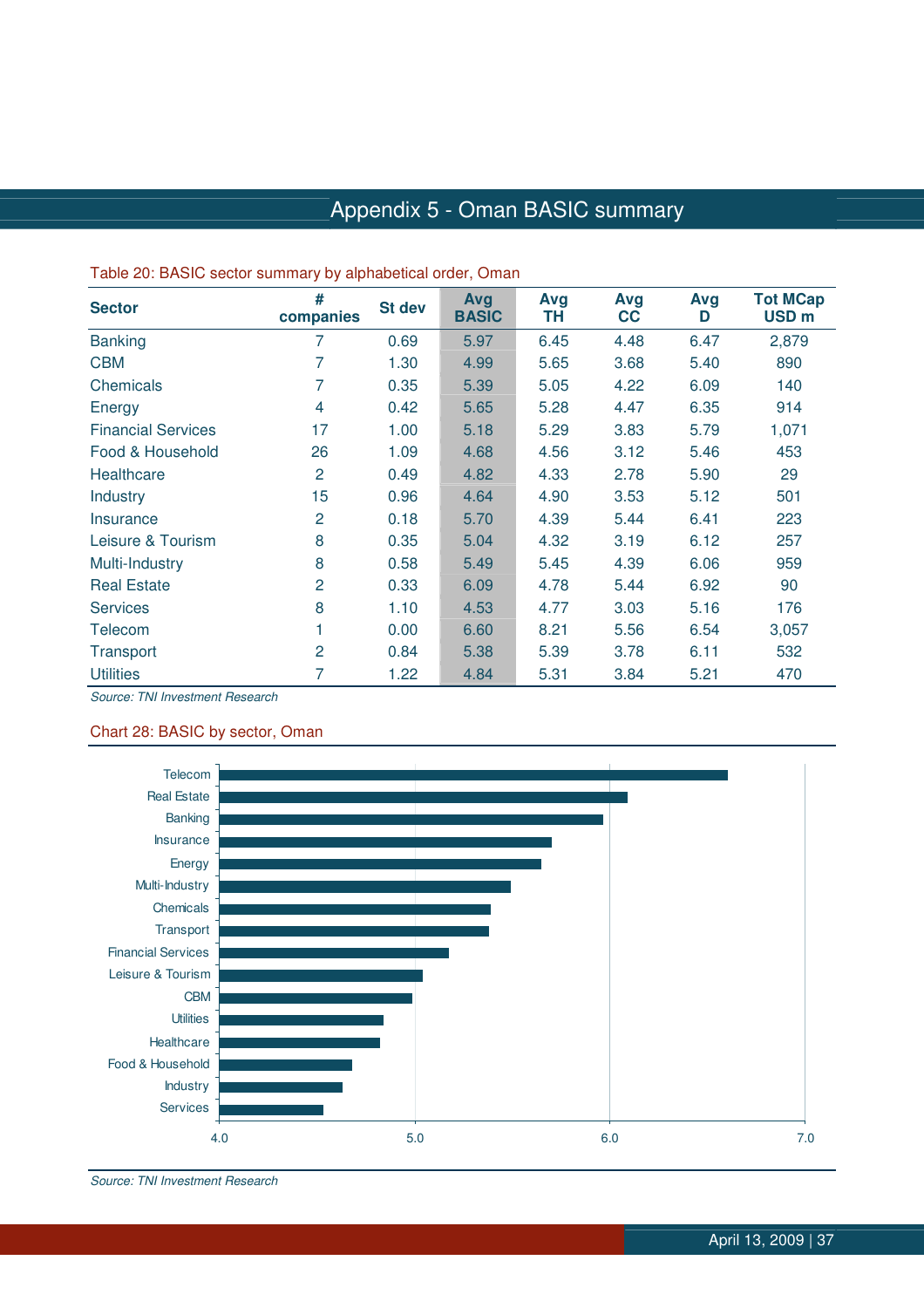## Appendix 6 - Qatar BASIC summary





#### Chart 29: Qatar top 10 Chart 30: Qatar bottom 10

Source: TNI Investment Research Source: TNI Investment Research

#### Table 21: Qatar BASIC summary

|                    | <b>BASIC</b> | <b>Trading history</b> | <b>Corporate</b><br>communication | <b>Disclosure</b> |
|--------------------|--------------|------------------------|-----------------------------------|-------------------|
| Average            | 4.36         | 6.11                   | 5.26                              | 3.65              |
| Max                | 6.38         | 7.37                   | 8.67                              | 6.15              |
| Min                | 2.41         | 3.35                   | 2.44                              | 1.28              |
| Median             | 4.19         | 6.37                   | 5.33                              | 3.59              |
| Standard deviation | 0.84         | 0.89                   | 1.59                              | 0.97              |

Source: TNI Investment Research



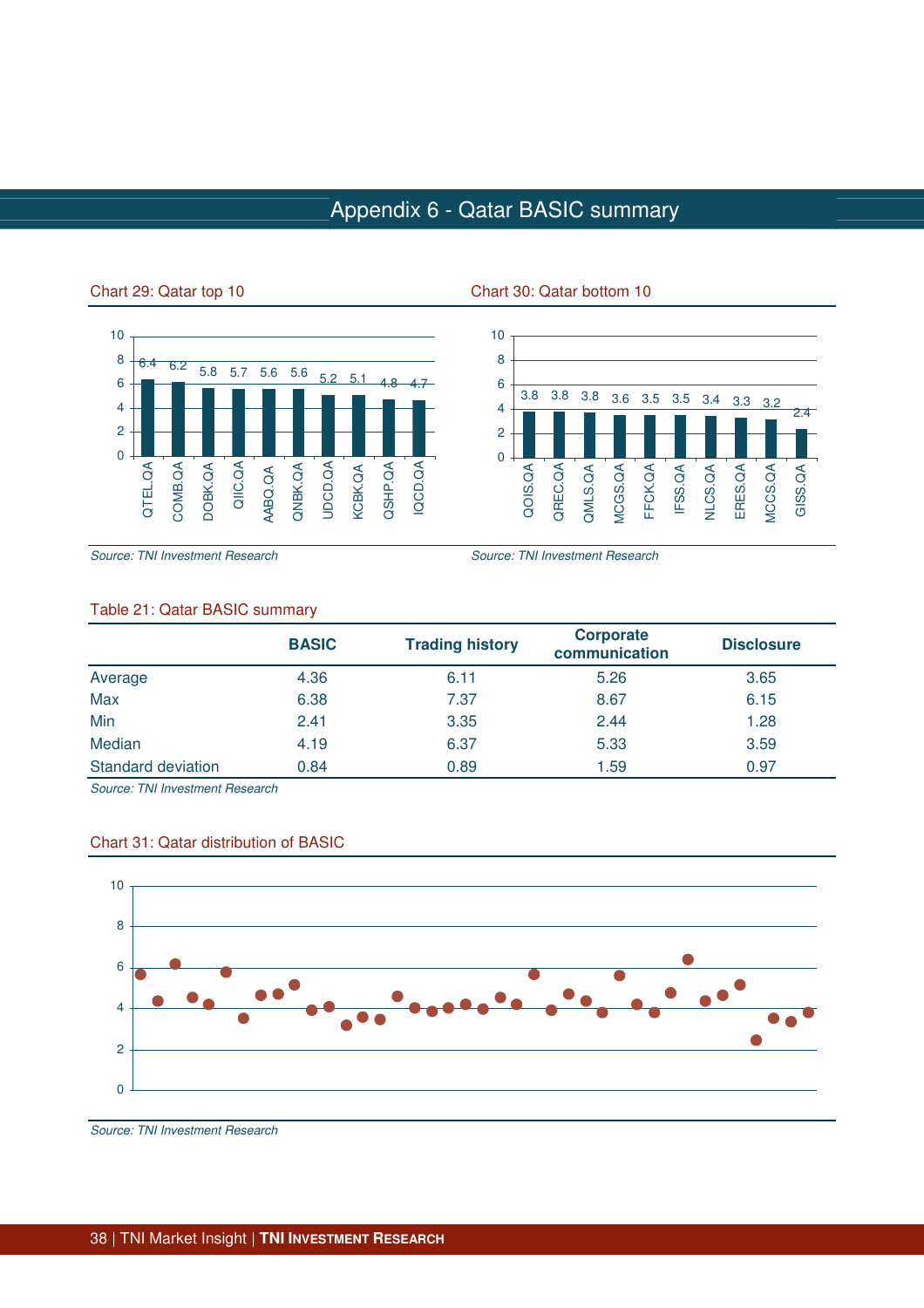## Appendix 6 - Qatar BASIC summary

#### Table 22: BASIC sector summary, Qatar

| <b>Sector</b>             | #<br>companies | St dev | Avg<br><b>BASIC</b> | Avg<br>TΗ | Avg<br>cc | Avg<br>D | <b>Tot MCap</b><br>USD <sub>m</sub> |
|---------------------------|----------------|--------|---------------------|-----------|-----------|----------|-------------------------------------|
| <b>Banking</b>            | 8              | 0.76   | 5.12                | 6.43      | 6.78      | 4.28     | 29,590                              |
| <b>CBM</b>                |                | 0.00   | 4.57                | 6.37      | 6.22      | 3.59     | 999                                 |
| Energy                    |                | 0.00   | 4.04                | 6.93      | 3.11      | 3.59     | 1,079                               |
| <b>Financial Services</b> | 4              | 0.46   | 3.74                | 5.82      | 4.78      | 2.90     | 640                                 |
| Food & Household          |                | 0.00   | 3.76                | 6.69      | 4.22      | 2.82     | 72                                  |
| Healthcare                |                | 0.00   | 3.95                | 6.48      | 3.11      | 3.59     | 37                                  |
| Industry                  |                | 0.00   | 4.36                | 6.59      | 7.56      | 2.69     | 24                                  |
| Insurance                 | 5              | 0.63   | 4.52                | 5.55      | 5.87      | 3.91     | 2,052                               |
| Leisure & Tourism         |                | 0.00   | 3.99                | 4.48      | 6.44      | 3.21     | 32                                  |
| Multi-Industry            | 6              | 0.80   | 3.77                | 5.65      | 4.22      | 3.18     | 16,851                              |
| <b>Real Estate</b>        | 4              | 0.68   | 4.16                | 5.69      | 4.28      | 3.81     | 7,069                               |
| <b>Services</b>           | 3              | 0.46   | 4.00                | 6.58      | 4.15      | 3.29     | 3,203                               |
| Telecom                   |                | 0.00   | 6.38                | 7.37      | 6.44      | 6.15     | 4,491                               |
| Transport                 | $\overline{2}$ | 0.30   | 4.46                | 6.82      | 5.22      | 3.59     | 2,279                               |
| <b>Utilities</b>          |                | 0.00   | 4.49                | 7.09      | 5.11      | 3.59     | 3,332                               |

Source: TNI Investment Research

#### Chart 32: BASIC by sector, Qatar



Source: TNI Investment Research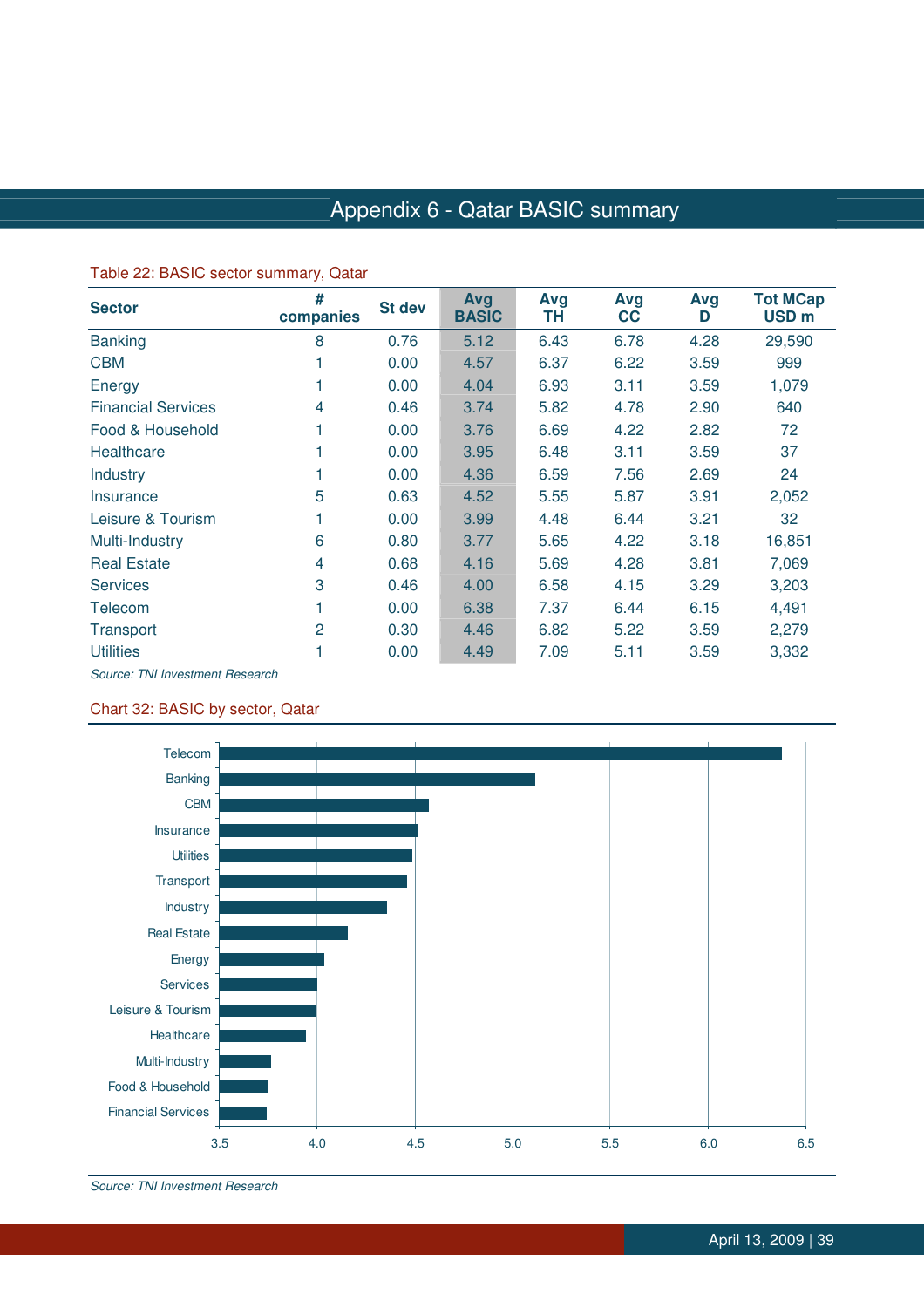## Appendix 7 - Saudi Arabia BASIC summary



#### Chart 33: Saudi Arabia top 10 Chart 34: Saudi Arabia bottom 10



Source: TNI Investment Research Source: TNI Investment Research

#### Table 23: Saudi Arabia BASIC summary

|                    | <b>BASIC</b> | <b>Trading history</b> | <b>Corporate</b><br>communication | <b>Disclosure</b> |
|--------------------|--------------|------------------------|-----------------------------------|-------------------|
| Average            | 3.06         | 6.38                   | 2.51                              | 2.16              |
| Max                | 6.58         | 7.78                   | 7.56                              | 6.92              |
| Min                | 1.74         | 4.78                   | 0.00                              | 0.96              |
| Median             | 2.46         | 6.34                   | 2.00                              | 1.22              |
| Standard deviation | 1.23         | 0.54                   | 1.35                              | 1.69              |

Source: TNI Investment Research



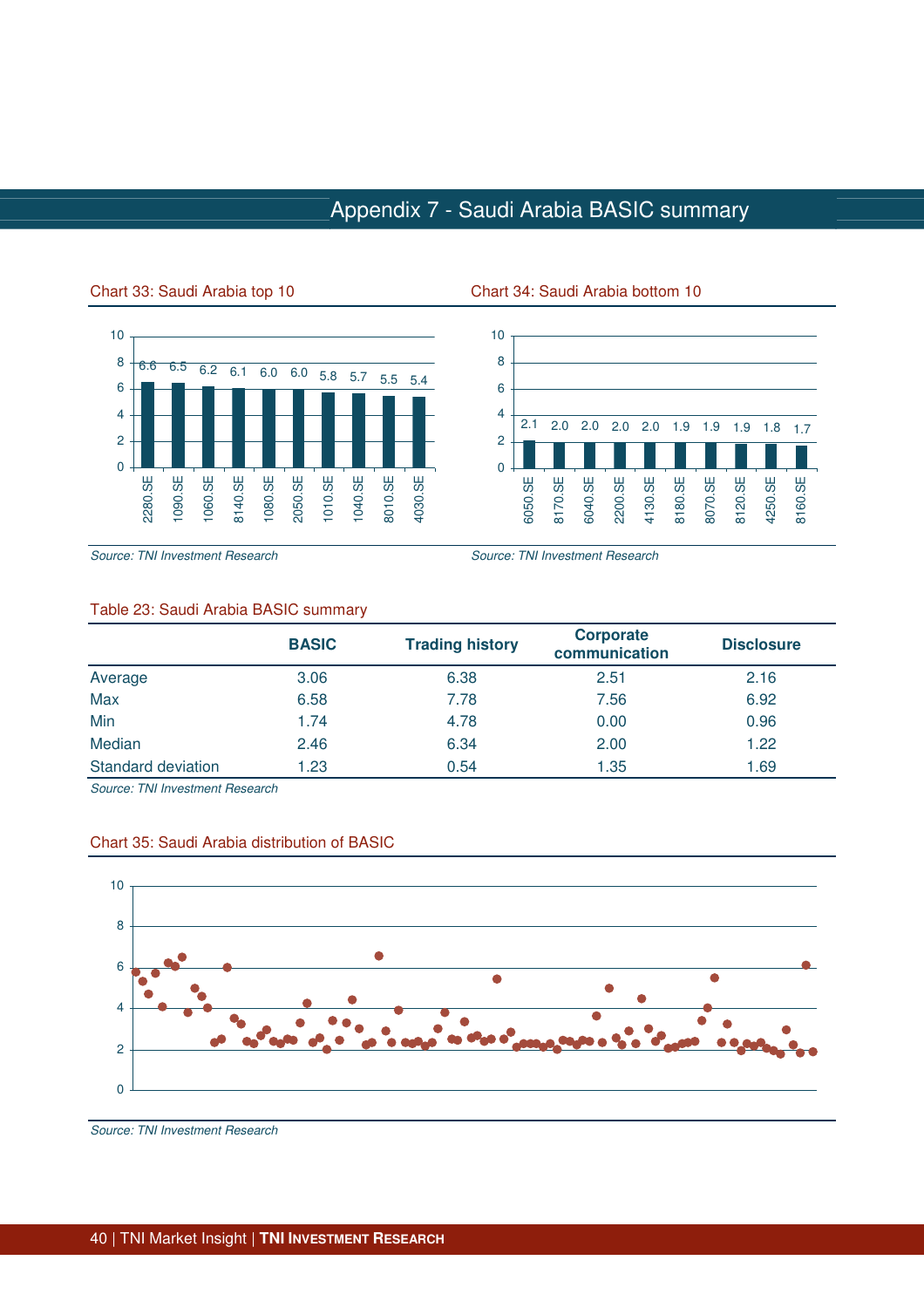## Appendix 7 - Saudi Arabia BASIC summary

| <b>Sector</b>      | #              | <b>St dev</b> | Avg<br><b>BASIC</b> | Avg  | Avg  | Avg<br>D | <b>Tot MCap</b><br>USD <sub>m</sub> |
|--------------------|----------------|---------------|---------------------|------|------|----------|-------------------------------------|
|                    | companies      |               |                     | ΤH   | cc   |          |                                     |
| <b>Banking</b>     | 10             | 0.87          | 5.31                | 6.84 | 4.11 | 5.35     | 70,916                              |
| <b>CBM</b>         | 12             | 0.45          | 2.65                | 6.67 | 2.37 | 1.36     | 9,858                               |
| Chemicals          | 10             | 0.77          | 3.37                | 6.05 | 2.91 | 2.75     | 55,350                              |
| Energy             | 3              | 0.09          | 2.27                | 6.28 | 1.78 | 1.05     | 4,070                               |
| Food & Household   | 13             | 1.43          | 2.98                | 6.56 | 2.70 | 1.84     | 11,348                              |
| Healthcare         |                | 0.00          | 3.22                | 6.56 | 2.00 | 2.63     | 389                                 |
| <b>Industry</b>    | 11             | 0.45          | 2.54                | 6.19 | 2.30 | 1.37     | 5,969                               |
| Insurance          | 11             | 1.46          | 2.83                | 5.75 | 1.68 | 2.30     | 1,664                               |
| Leisure & Tourism  | 2              | 0.02          | 2.40                | 6.33 | 2.00 | 1.19     | 472                                 |
| Multi-Industry     | 10             | 0.72          | 2.65                | 6.44 | 2.13 | 1.54     | 3,851                               |
| <b>Real Estate</b> | 6              | 0.36          | 2.35                | 6.43 | 1.56 | 1.26     | 12,153                              |
| <b>Services</b>    | 4              | 1.14          | 2.99                | 6.37 | 2.67 | 1.92     | 936                                 |
| Telecom            | $\overline{2}$ | 0.31          | 3.69                | 6.90 | 3.67 | 2.72     | 31,955                              |
| Transport          |                | 1.05          | 2.92                | 6.25 | 2.51 | 1.96     | 2,584                               |
| <b>Utilities</b>   | $\overline{2}$ | 1.04          | 3.42                | 7.00 | 3.22 | 2.28     | 10,620                              |

#### Table 24: BASIC sector summary, Saudi Arabia

Source: TNI Investment Research

#### Chart 36: BASIC by sector, Saudi Arabia



Source: TNI Investment Research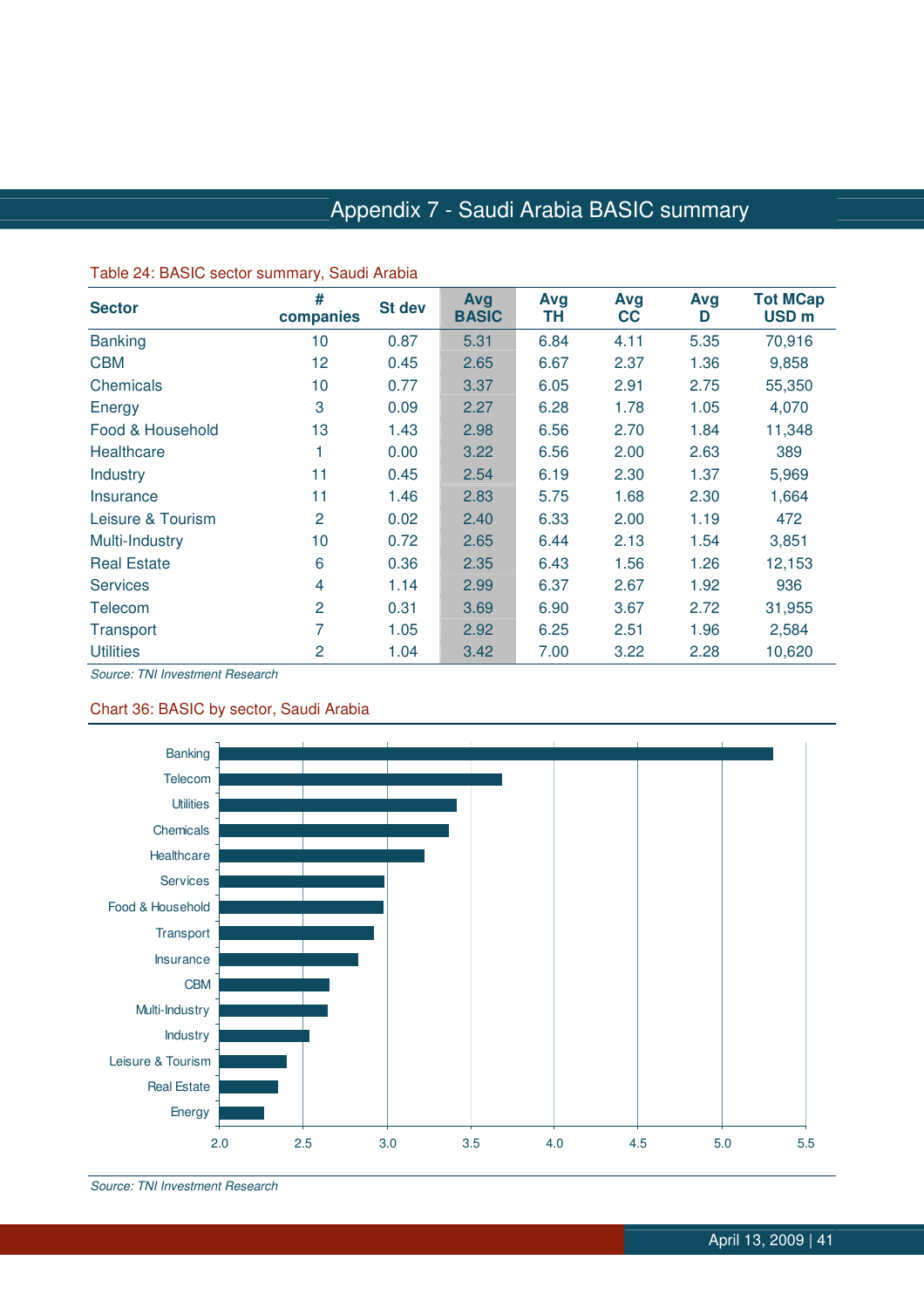### Appendix 8 – Complete BASIC Abu Dhabi Dhabi

#### Table 25: BASIC of Abu Dhabi-listed companies

| <b>Company name</b>        | <b>RIC</b>     | <b>TNI sector</b>  | <b>BASIC</b> | <b>Trading</b><br>history | <b>Corporate</b><br>communication | <b>Disclosure</b> |
|----------------------------|----------------|--------------------|--------------|---------------------------|-----------------------------------|-------------------|
| <b>SOROUH REAL EST</b>     | SOR.AD         | <b>Real Estate</b> | 7.28         | 7.19                      | 7.33                              | 7.39              |
| AD COMMERCIAL BK           | ADCB.AD        | <b>Banking</b>     | 7.04         | 6.96                      | 6.67                              | 7.31              |
| <b>ALDAR PROPERTIES</b>    | ALDR.AD        | <b>Real Estate</b> | 6.89         | 7.79                      | 7.33                              | 6.54              |
| <b>AD NATL ENERGY</b>      | <b>TAQA.AD</b> | Energy             | 6.05         | 5.14                      | 9.33                              | 5.38              |
| <b>EMIRATES TELECOM</b>    | ETEL.AD        | Telecom            | 5.67         | 5.96                      | 6.67                              | 5.38              |
| <b>DANA GAS</b>            | DANA.AD        | Energy             | 5.65         | 6.54                      | 7.11                              | 5.00              |
| <b>FIRST GULF BK</b>       | FGB.AD         | <b>Banking</b>     | 5.48         | 7.30                      | 6.67                              | 4.62              |
| <b>NATL BK OF AD</b>       | NBAD.AD        | <b>Banking</b>     | 5.43         | 6.18                      | 6.44                              | 5.00              |
| <b>UNION NATL BK</b>       | UNB.AD         | <b>Banking</b>     | 5.39         | 6.85                      | 6.67                              | 4.62              |
| <b>BANK OF SHARJAH</b>     | <b>BOS.AD</b>  | <b>Banking</b>     | 5.33         | 5.46                      | 7.78                              | 4.62              |
| UNITED ARAB BK             | UAB.AD         | <b>Banking</b>     | 5.21         | 5.69                      | 7.33                              | 4.49              |
| <b>EM FOODSTUFF</b>        | AGTH.AD        | Food & Household   | 5.16         | 7.33                      | 7.33                              | 3.85              |
| <b>EMIRATES INS CO</b>     | EIC.AD         | Insurance          | 5.15         | 5.74                      | 6.67                              | 4.62              |
| <b>WAHA CAPITAL</b>        | <b>WAHA.AD</b> | Transport          | 5.09         | 6.96                      | 6.22                              | 4.23              |
| <b>PAL TELECOMMS</b>       | PTEL.AD        | Telecom            | 5.04         | 5.41                      | 7.56                              | 4.23              |
| AABAR PETROLEUM            | AABAR.AD       | Energy             | 4.84         | 7.10                      | 4.89                              | 4.23              |
| <b>AD NATL HOTELS</b>      | ADNH.AD        | Leisure & Tourism  | 4.83         | 6.41                      | 6.67                              | 3.85              |
| AD SHIPBLDG CO.            | ADSB.AD        | Transport          | 4.83         | 5.63                      | 7.56                              | 3.80              |
| AL AIN INS CO              | AAIC.AD        | Insurance          | 4.66         | 4.18                      | 7.33                              | 4.10              |
| AD NATL INS CO             | ADNI.AD        | Insurance          | 4.62         | 5.74                      | 5.33                              | 4.19              |
| <b>AD ISLAMIC BK</b>       | ADIB.AD        | <b>Banking</b>     | 4.56         | 5.63                      | 5.56                              | 4.02              |
| <b>COMM BK INTL</b>        | CBI.AD         | <b>Banking</b>     | 4.50         | 5.30                      | 6.22                              | 3.85              |
| <b>SHARJAH ISLAMIC</b>     | SIB.AD         | <b>Banking</b>     | 4.47         | 6.46                      | 4.89                              | 3.85              |
| <b>RAK CEMENT CO</b>       | RKCC.AD        | <b>CBM</b>         | 4.47         | 7.25                      | 5.33                              | 3.38              |
| <b>INVEST BANK</b>         | <b>INVB.AD</b> | <b>Banking</b>     | 4.37         | 4.80                      | 5.11                              | 4.15              |
| <b>NATL BK OF RAK</b>      | RAKB.AD        | <b>Banking</b>     | 4.34         | 5.16                      | 4.44                              | 4.23              |
| ARKAN BLD MT CO            | ARKN.AD        | <b>CBM</b>         | 4.33         | 5.40                      | 5.56                              | 3.68              |
| <b>NATL TOUR &amp; HTL</b> | NCTH.AD        | Leisure & Tourism  | 4.26         | 4.18                      | 6.67                              | 3.55              |
| AL DHAFRA INS CO           | DHAF.AD        | Insurance          | 4.19         | 3.96                      | 5.33                              | 4.02              |
| <b>INT FISH FARMING</b>    | ASMK.AD        | Food & Household   | 4.19         | 4.91                      | 5.11                              | 3.85              |
| <b>SHARJAH CEMENT</b>      | SCID.AD        | <b>CBM</b>         | 4.17         | 4.95                      | 5.33                              | 3.59              |
| ABD NAT TAKAFUL            | <b>TKFL.AD</b> | Insurance          | 4.16         | 3.90                      | 6.22                              | 3.68              |
| AL KHAZNA INS CO           | AKIC.AD        | Insurance          | 4.15         | 5.52                      | 4.67                              | 3.59              |
| NATL BK FUJAIRAH           | NBF.AD         | <b>Banking</b>     | 4.13         | 4.23                      | 6.22                              | 3.59              |
| <b>RAK PROPERTIES</b>      | RPRO.AD        | <b>Real Estate</b> | 4.12         | 6.34                      | 4.44                              | 3.46              |
| <b>NAT BK QAIWAIN</b>      | NBQ.AD         | <b>Banking</b>     | 4.11         | 3.63                      | 6.00                              | 3.85              |
| <b>GULF PHARM IND</b>      | GPHI.AD        | Healthcare         | 4.10         | 5.52                      | 5.56                              | 3.21              |
| <b>NATL MARINE DRDG</b>    | NMDC.AD        | Industry           | 4.10         | 3.96                      | 4.89                              | 3.97              |
| RAK POULTRY FEED           | RAKP.AD        | Food & Household   | 4.07         | 5.74                      | 4.44                              | 3.46              |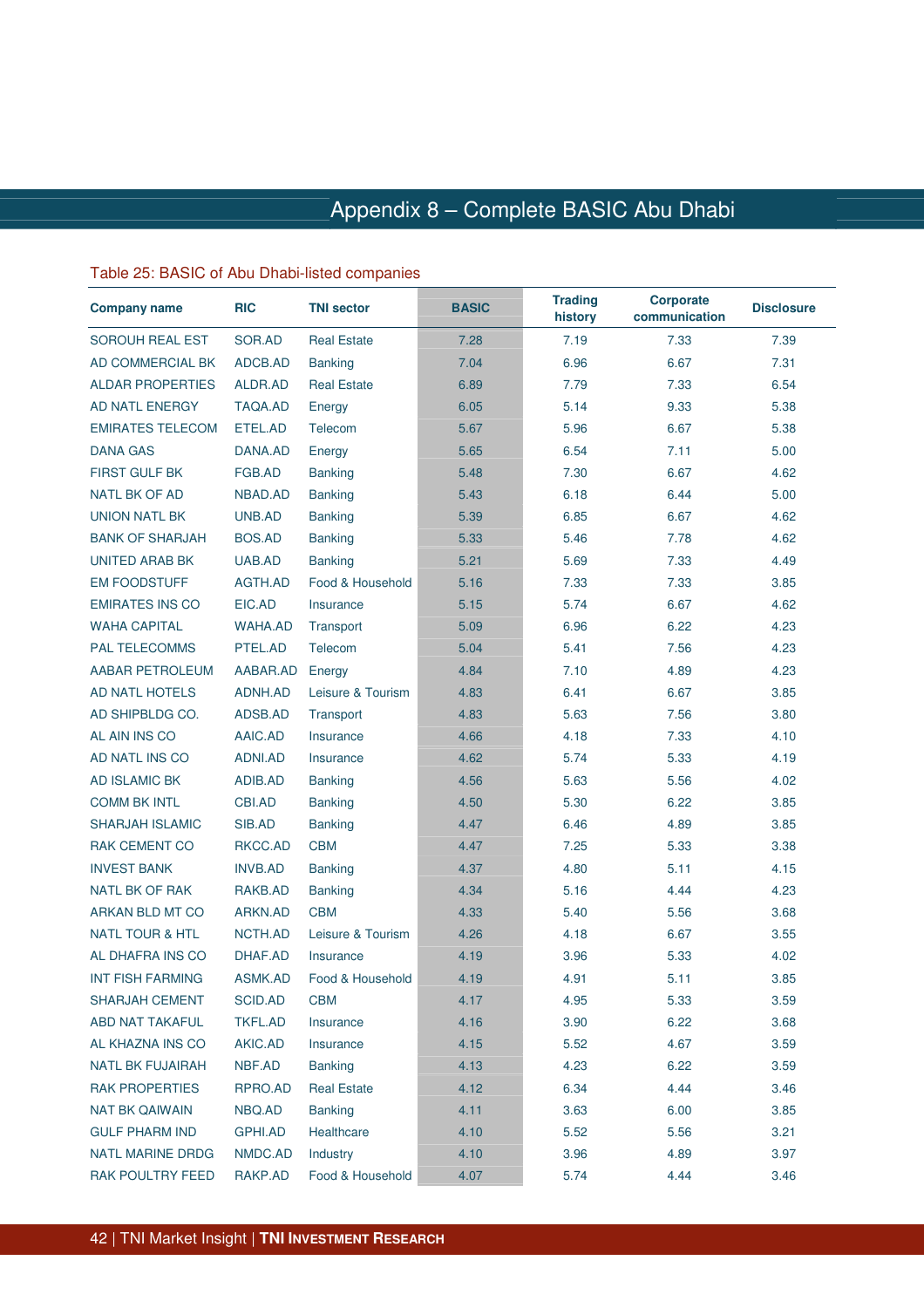# Appendix 8 – Complete BASIC Abu Dhabi

| <b>Company name</b>        | <b>RIC</b>     | <b>TNI sector</b>  | <b>BASIC</b> | <b>Trading</b><br>history | <b>Corporate</b><br>communication | <b>Disclosure</b> |
|----------------------------|----------------|--------------------|--------------|---------------------------|-----------------------------------|-------------------|
| <b>COMM INTL BK EG</b>     | CIB.AD         | <b>Banking</b>     | 4.07         | 2.76                      | 4.44                              | 4.62              |
| <b>UNION CEMENT</b>        | UCC.AD         | <b>CBM</b>         | 4.06         | 5.52                      | 4.00                              | 3.76              |
| <b>GULF CEMENT CO</b>      | <b>GCEM.AD</b> | <b>CBM</b>         | 4.02         | 5.74                      | 5.33                              | 3.08              |
| <b>AD AVIATION</b>         | ADAV.AD        | Transport          | 4.01         | 3.96                      | 5.56                              | 3.59              |
| <b>RAK CERAMICS</b>        | RKCE.AD        | <b>CBM</b>         | 3.95         | 5.52                      | 4.44                              | 3.46              |
| <b>FOODCO HOLDING</b>      | FOOD.AD        | Food & Household   | 3.94         | 5.30                      | 4.89                              | 3.29              |
| <b>FINANCE HOUSE</b>       | FH.AD          | <b>Banking</b>     | 3.88         | 3.41                      | 5.11                              | 3.85              |
| <b>FUJAIRAH BLD IND</b>    | <b>FBI.AD</b>  | <b>CBM</b>         | 3.78         | 4.40                      | 3.78                              | 3.76              |
| <b>AL-QAIWAIN CMNT</b>     | QCEM.AD        | <b>CBM</b>         | 3.73         | 5.18                      | 4.00                              | 3.33              |
| <b>NATL CO BLDG MAT</b>    | <b>BILD.AD</b> | <b>CBM</b>         | 3.73         | 5.52                      | 4.89                              | 2.86              |
| <b>BUHAIRA NAT INS</b>     | ABNI.AD        | Insurance          | 3.73         | 5.71                      | 5.56                              | 2.65              |
| <b>FUJAIRAH CEMENT</b>     | <b>FCI.AD</b>  | <b>CBM</b>         | 3.70         | 5.18                      | 5.11                              | 2.82              |
| <b>FUJAIRAH TRD CT</b>     | FTC.AD         | <b>Real Estate</b> | 3.61         | 4.51                      | 4.22                              | 3.21              |
| <b>UNION INS CO</b>        | UNIN.AD        | Insurance          | 3.58         | 4.35                      | 5.33                              | 2.82              |
| <b>WATHBA NATL INS</b>     | AWNI.AD        | Insurance          | 3.50         | 3.96                      | 5.33                              | 2.95              |
| <b>SHARJAH INS CO</b>      | SIC.AD         | Insurance          | 3.48         | 4.34                      | 4.89                              | 2.82              |
| <b>GULF MEDICAL</b>        | <b>GMPC.AD</b> | Healthcare         | 3.46         | 4.61                      | 4.00                              | 2.99              |
| <b>RAK NATL INS CO</b>     | RAKN.AD        | Insurance          | 3.28         | 4.41                      | 4.00                              | 2.78              |
| AL FUJAIRAH INS            | AFNI.AD        | Insurance          | 3.21         | 3.10                      | 4.44                              | 3.08              |
| <b>EM DRIVING CO</b>       | DRIV.AD        | <b>Services</b>    | 3.18         | 2.67                      | 5.11                              | 2.82              |
| <b>UNITED INS CO</b>       | UIC.AD         | Insurance          | 3.13         | 5.30                      | 3.11                              | 2.61              |
| <b>SUDAN TELECOM</b>       | <b>SDTL.AD</b> | Telecom            | 3.13         | 7.52                      | 3.11                              | 1.88              |
| <b>RAK CMT &amp; CONST</b> | RAKC.AD        | <b>CBM</b>         | 3.05         | 7.07                      | 3.78                              | 1.41              |
| <b>METHAQ</b>              | <b>METH.AD</b> | Insurance          | 2.32         | 5.55                      | 2.22                              | 1.28              |

#### Table 25: BASIC of Abu Dhabi-listed companies, continued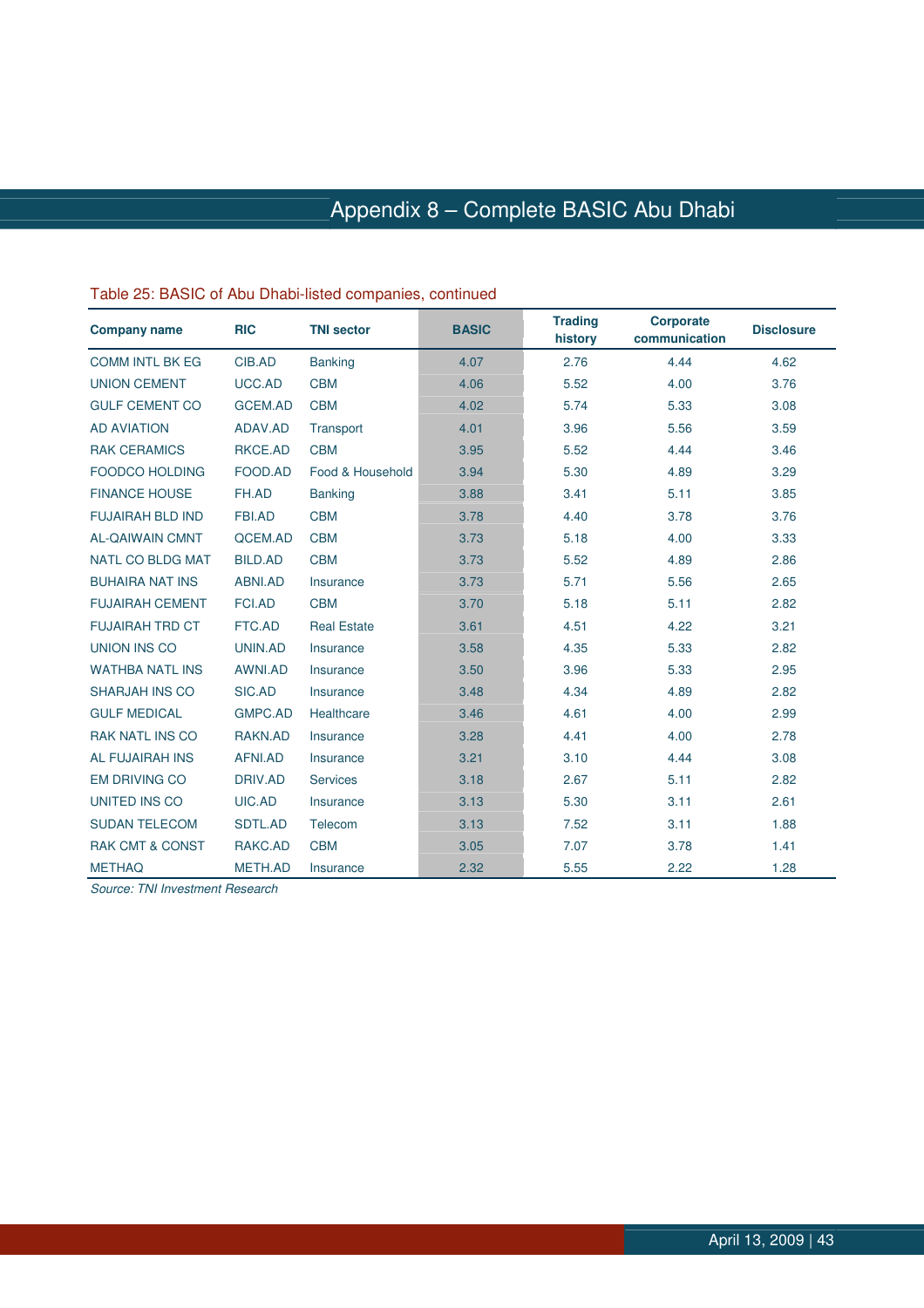### Appendix 9 – Complete BASIC Bahrain Bahrain

### Table 26: BASIC of Bahrain-listed companies

| <b>Company name</b>         | <b>RIC</b>      | <b>TNI sector</b>         | <b>BASIC</b> | <b>Trading</b><br>history | <b>Corporate</b><br>communication | <b>Disclosure</b> |
|-----------------------------|-----------------|---------------------------|--------------|---------------------------|-----------------------------------|-------------------|
| <b>ARAB INS GROUP</b>       | ARIG.BH         | Insurance                 | 7.95         | 6.89                      | 6.67                              | 8.85              |
| <b>BBK</b>                  | <b>BBKB.BH</b>  | <b>Banking</b>            | 6.86         | 7.22                      | 4.44                              | 7.69              |
| <b>BMB INVESTMNT BK</b>     | <b>BMEB.BH</b>  | <b>Banking</b>            | 6.72         | 6.56                      | 4.44                              | 7.69              |
| <b>ARAB BNKING CORP</b>     | ABCB.BH         | <b>Banking</b>            | 6.60         | 6.00                      | 4.44                              | 7.69              |
| <b>NATL BANK BAH</b>        | NATB.BH         | <b>Banking</b>            | 6.60         | 6.00                      | 4.44                              | 7.69              |
| <b>UNITED GULF BK</b>       | UGBB.BH         | <b>Financial Services</b> | 6.37         | 6.00                      | 4.44                              | 7.31              |
| <b>AHLI UNITED BANK</b>     | AUBB.BH         | <b>Banking</b>            | 6.36         | 6.31                      | 4.44                              | 7.18              |
| <b>AL SALAM BK</b>          | SALAM.BH        | <b>Banking</b>            | 6.33         | 8.44                      | 4.00                              | 6.54              |
| <b>INVESTCORP BK</b>        | <b>INVB.BH</b>  | <b>Banking</b>            | 6.25         | 5.78                      | 4.44                              | 7.18              |
| <b>GULF FIN HOUSE</b>       | GFHB.BH         | <b>Banking</b>            | 6.12         | 7.00                      | 5.56                              | 6.15              |
| <b>BAHRAIN SAUDI BK</b>     | <b>BSBB.BH</b>  | <b>Banking</b>            | 6.08         | 5.78                      | 3.78                              | 7.09              |
| <b>ITHMAAR BANK</b>         | <b>ITHMR.BH</b> | <b>Banking</b>            | 6.02         | 6.99                      | 4.00                              | 6.54              |
| <b>NASS CORP</b>            | NASS.BH         | Multi-Industry            | 5.97         | 6.00                      | 3.78                              | 6.84              |
| <b>SHAMIL BK BAH</b>        | SHAM.BH         | <b>Banking</b>            | 5.81         | 5.56                      | 4.44                              | 6.54              |
| <b>TAIB BANK</b>            | TAIB.BH         | <b>Financial Services</b> | 5.78         | 6.11                      | 5.56                              | 5.90              |
| <b>BAH NATL HOLDING</b>     | <b>BNHB.BH</b>  | Insurance                 | 5.77         | 5.78                      | 4.00                              | 6.54              |
| <b>BAH TELECOM CO</b>       | BTEL.BH         | Telecom                   | 5.74         | 6.33                      | 4.44                              | 6.15              |
| <b>UNITED FIN CO</b>        | UFCO.BH         | <b>Real Estate</b>        | 5.68         | 4.00                      | 4.00                              | 7.01              |
| <b>ESTERAD INV CO</b>       | EICB.BH         | Multi-Industry            | 5.58         | 4.89                      | 6.22                              | 5.77              |
| <b>BAH &amp; KWT INS CO</b> | BKIC.BH         | Insurance                 | 5.52         | 6.00                      | 4.44                              | 5.90              |
| BK MUSCAT OM                | <b>BMUS.BH</b>  | <b>Banking</b>            | 5.47         | 3.89                      | 4.44                              | 6.54              |
| <b>BAH COMM FAC</b>         | BCFC.BH         | Multi-Industry            | 5.43         | 6.00                      | 4.00                              | 5.90              |
| <b>BAH MAR &amp; MERC</b>   | BMMI.BH         | Multi-Industry            | 4.88         | 5.11                      | 3.78                              | 5.38              |
| <b>BAH ISLAMIC BK</b>       | <b>BISB.BH</b>  | <b>Banking</b>            | 4.67         | 5.67                      | 5.56                              | 4.23              |
| <b>SEC &amp; INV CO</b>     | SICO.BH         | <b>Financial Services</b> | 4.60         | 3.10                      | 4.44                              | 5.38              |
| AL AHLIA INS CO             | AAIC.BH         | Insurance                 | 4.55         | 5.07                      | 4.44                              | 4.62              |
| AL KHALEEJ DEV              | <b>TAMK.BH</b>  | <b>Real Estate</b>        | 4.49         | 4.89                      | 4.44                              | 4.53              |
| <b>BAH DUTY FREE</b>        | <b>DUTY.BH</b>  | <b>Services</b>           | 4.47         | 5.36                      | 3.78                              | 4.62              |
| <b>ABG</b>                  | <b>BARKA.BH</b> | <b>Banking</b>            | 4.42         | 6.89                      | 4.22                              | 3.85              |
| <b>BAH SHIP REPAIR</b>      | BSRC.BH         | Industry                  | 4.41         | 5.22                      | 2.89                              | 4.87              |
| <b>BAH CINEMA CO</b>        | CNMA.BH         | Leisure & Tourism         | 4.23         | 5.56                      | 2.67                              | 4.40              |
| SEEF PROPERTIES             | SEEF.BH         | <b>Real Estate</b>        | 4.04         | 4.89                      | 2.44                              | 4.49              |
| <b>BAH TOURISM CO</b>       | BTCB.BH         | Leisure & Tourism         | 4.01         | 6.00                      | 1.56                              | 4.40              |
| <b>BAH FAM LEISURE</b>      | FMLY.BH         | Leisure & Tourism         | 3.87         | 6.00                      | 1.11                              | 4.15              |
| <b>KHALEEJI BANK</b>        | KHCB.BH         | <b>Banking</b>            | 3.68         | 3.57                      | 4.00                              | 3.85              |
| <b>BANADER CO</b>           | BANA.BH         | Leisure & Tourism         | 3.31         | 5.26                      | 1.56                              | 3.42              |
| <b>GEN TRDG &amp; FOOD</b>  | GTFP.BH         | Food & Household          | 2.24         | 5.67                      | 1.56                              | 1.41              |
| <b>TAKAFUL INTL CO</b>      | TAKA.BH         | Insurance                 | 2.17         | 5.11                      | 1.56                              | 1.62              |
| <b>BAH HOTELS CO</b>        | BHTL.BH         | Leisure & Tourism         | 2.03         | 5.67                      | 1.33                              | 1.24              |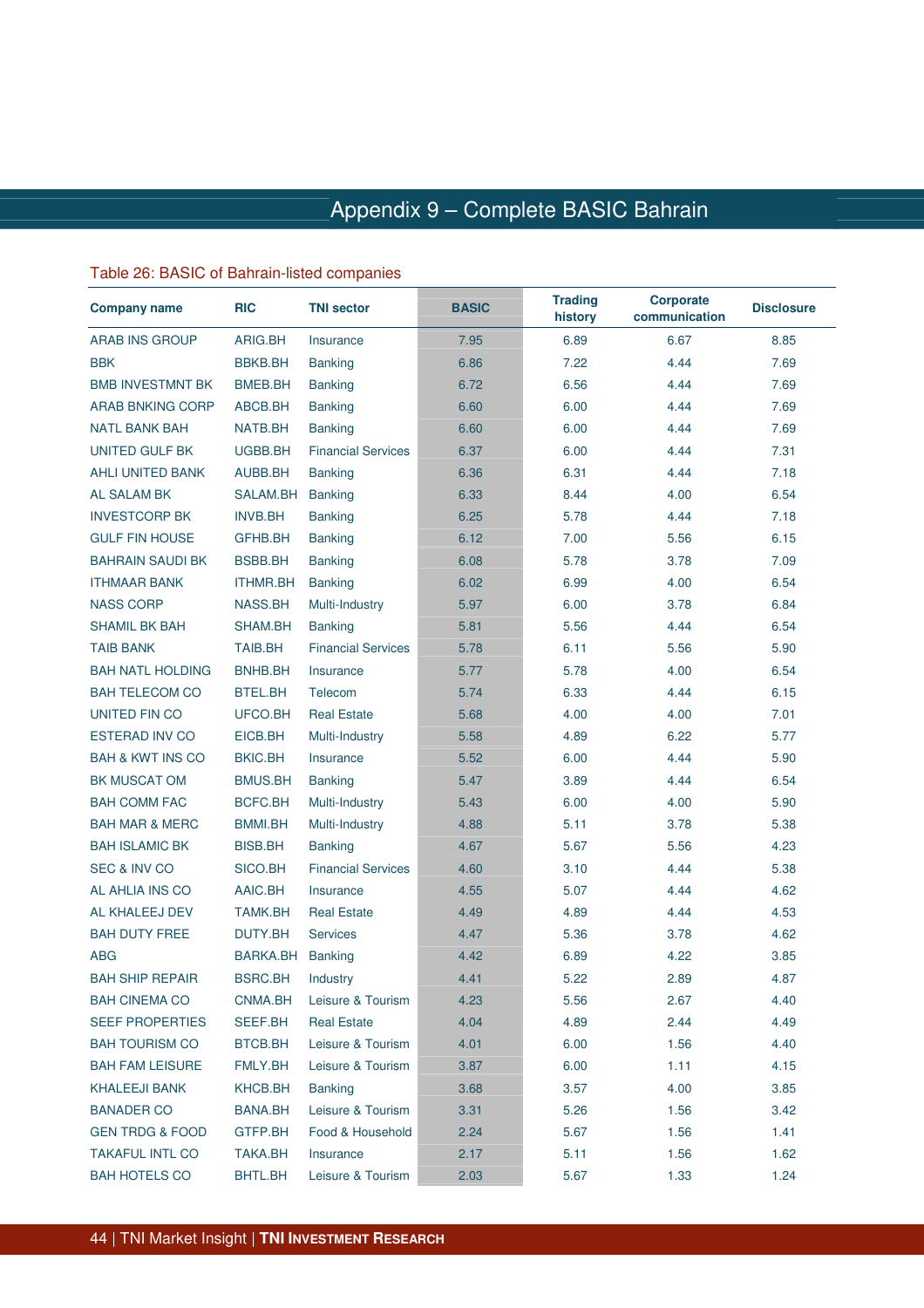# Appendix 9 – Complete BASIC Bahrain

#### Table 26: BASIC of Bahrain-listed companies, continued

| <b>Company name</b>     | <b>RIC</b>     | <b>TNI sector</b>         | <b>BASIC</b> | <b>Trading</b><br>history | Corporate<br>communication | <b>Disclosure</b> |
|-------------------------|----------------|---------------------------|--------------|---------------------------|----------------------------|-------------------|
| UNITED GULF INVT        | UGIC.BH        | Multi-Industry            | 1.87         | 5.00                      | 1.11                       | 1.24              |
| <b>NATL HOTELS CO</b>   | NHTL.BH        | Leisure & Tourism         | 1.83         | 4.58                      | 1.56                       | 1.03              |
| <b>GULF MONETARY GR</b> | <b>GMGB.BH</b> | <b>Financial Services</b> | 1.74         | 5.78                      | 0.00                       | 1.11              |
| <b>BAH CAR PARK</b>     | PARK.BH        | Services                  | 1.58         | 5.25                      | 0.00                       | 0.94              |
| <b>UNITED PAPER IND</b> | UPIB.BH        | Industry                  | 1.56         | 3.89                      | 0.22                       | 1.54              |
| <b>DELMON POULTRY</b>   | DPCB.BH        | Food & Household          | 1.47         | 4.33                      | 0.44                       | 0.77              |
| <b>BAH FLOUR MILLS</b>  | BFMC.BH        | Food & Household          | 1.38         | 3.89                      | 0.22                       | 0.94              |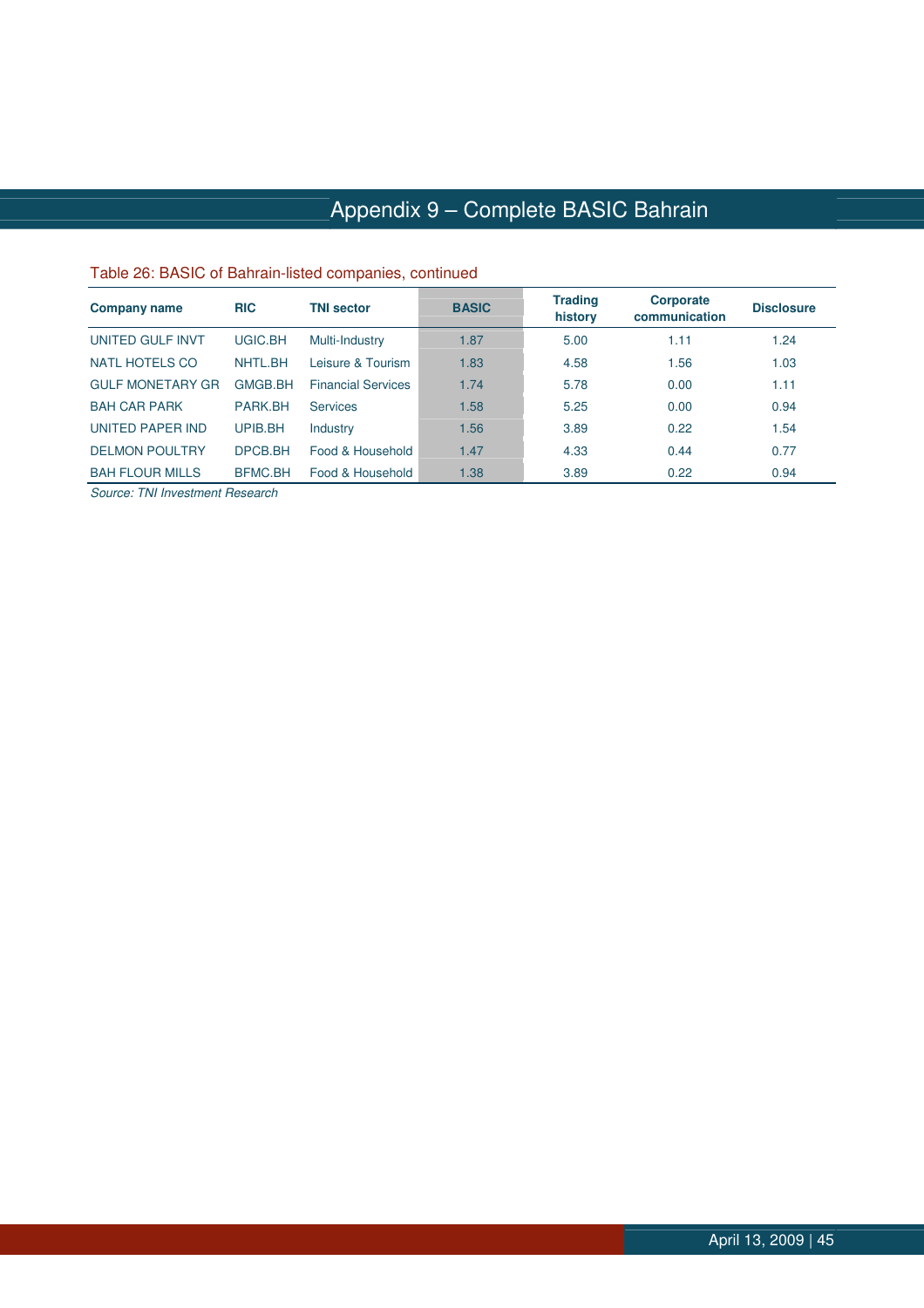### Appendix 10 – Complete BASIC Dubai Dubai

### Table 27: BASIC of Dubai-listed companies

| <b>Company name</b>         | <b>RIC</b>     | <b>TNI sector</b>         | <b>BASIC</b> | <b>Trading</b><br>history | <b>Corporate</b><br>communication | <b>Disclosure</b> |  |
|-----------------------------|----------------|---------------------------|--------------|---------------------------|-----------------------------------|-------------------|--|
| <b>EMAAR PROPERTIES</b>     | <b>EMAR.DU</b> | <b>Real Estate</b>        | 7.46         | 6.74                      | 10.00                             | 6.92              |  |
| <b>AMLAK FINANCE</b>        | AMLK.DU        | <b>Banking</b>            | 6.03         | 6.14                      | 7.11                              | 5.77              |  |
| <b>EMIRATES NBD</b>         | ENBD.DU        | <b>Banking</b>            | 6.00         | 4.68                      | 7.33                              | 6.15              |  |
| <b>SHUAA CAPITAL</b>        | SHUA.DU        | <b>Financial Services</b> | 5.76         | 6.41                      | 7.78                              | 5.00              |  |
| <b>GULF NAVIGATION</b>      | <b>GNAV.DU</b> | Transport                 | 5.61         | 6.38                      | 7.33                              | 4.91              |  |
| DU                          | DU.DU          | Telecom                   | 5.49         | 6.67                      | 6.22                              | 5.00              |  |
| <b>ARAMEX</b>               | ARMX.DU        | Transport                 | 5.39         | 7.07                      | 6.44                              | 4.62              |  |
| <b>AIR ARABIA</b>           | AIRA.DU        | Transport                 | 5.15         | 5.95                      | 7.56                              | 4.23              |  |
| <b>DB INVST CO</b>          | DINV.DU        | <b>Financial Services</b> | 5.11         | 6.96                      | 6.44                              | 4.19              |  |
| <b>TAMWEEL</b>              | <b>TAML.DU</b> | <b>Financial Services</b> | 4.97         | 5.07                      | 6.44                              | 4.62              |  |
| <b>TABREED</b>              | TABR.DU        | <b>Utilities</b>          | 4.88         | 6.63                      | 6.67                              | 3.85              |  |
| <b>DB ISLAMIC B</b>         | <b>DISB.DU</b> | <b>Banking</b>            | 4.85         | 6.96                      | 6.22                              | 3.85              |  |
| <b>KWT FIN &amp; INV</b>    | <b>KFIC.DU</b> | <b>Financial services</b> | 4.80         | 3.17                      | 6.67                              | 4.83              |  |
| <b>ISLAMIC ARAB INS</b>     | <b>IAIC.DU</b> | Insurance                 | 4.56         | 5.58                      | 5.11                              | 4.23              |  |
| <b>GULF GEN INV CO</b>      | <b>GGIC.DU</b> | <b>Financial Services</b> | 4.51         | 6.45                      | 5.11                              | 3.85              |  |
| DXB COMM BK                 | CBD.DU         | <b>Banking</b>            | 4.48         | 3.63                      | 4.44                              | 5.00              |  |
| <b>MASHREQ BANK</b>         | MASB.DU        | <b>Banking</b>            | 4.48         | 3.85                      | 6.44                              | 4.23              |  |
| <b>DB ISL INS&amp;REINS</b> | AMAN.DU        | Insurance                 | 4.45         | 5.95                      | 5.33                              | 3.85              |  |
| <b>DNIR</b>                 | DNIN.DU        | Insurance                 | 4.43         | 4.52                      | 5.56                              | 4.23              |  |
| <b>UNION PROP</b>           | UPRO.DU        | <b>Real Estate</b>        | 4.43         | 6.96                      | 5.33                              | 3.46              |  |
| <b>DFM</b>                  | DFM.DU         | <b>Financial Services</b> | 4.37         | 6.03                      | 5.11                              | 3.76              |  |
| <b>ARABTEC</b>              | ARTC.DU        | <b>CBM</b>                | 4.25         | 7.40                      | 4.00                              | 3.46              |  |
| <b>ARAB ORIENT INS</b>      | AOIC.DU        | Insurance                 | 4.19         | 2.90                      | 4.89                              | 4.62              |  |
| ARAB EM INV BK              | AEIB.DU        | <b>Financial Services</b> | 4.07         | 2.79                      | 6.67                              | 3.85              |  |
| <b>ALLIANCE INSUR</b>       | ALL.DU         | Insurance                 | 4.05         | 3.40                      | 5.56                              | 3.93              |  |
| <b>NATL GEN INS</b>         | NGIN.DU        | Insurance                 | 4.03         | 3.41                      | 5.33                              | 3.93              |  |
| <b>NATL CEMENT CO</b>       | NCC.DU         | <b>CBM</b>                | 3.99         | 4.10                      | 5.11                              | 3.76              |  |
| <b>AL SAGR NATL INS</b>     | ASNC.DU        | Insurance                 | 3.90         | 1.98                      | 5.56                              | 4.23              |  |
| <b>DUBAI INS CO</b>         | DINC.DU        | Insurance                 | 3.90         | 3.18                      | 5.56                              | 3.76              |  |
| DEYAAR DEVELOP              | DEYR.DU        | <b>Real Estate</b>        | 3.66         | 4.37                      | 3.11                              | 3.85              |  |
| ARAB HEAVY IND              | AHI.DU         | Industry                  | 3.57         | 3.30                      | 4.89                              | 3.46              |  |
| DB REFRESH CO               | DRC.DU         | Food & Household          | 3.45         | 3.74                      | 3.11                              | 3.68              |  |
| UNITED FOODS CO             | UFC.DU         | Food & Household          | 3.45         | 2.06                      | 4.67                              | 3.76              |  |
| OM INSURANCE CO             | OIC.DU         | Insurance                 | 3.37         | 3.24                      | 3.11                              | 3.72              |  |
| <b>UNIKAI</b>               | UNIK.DU        | Food & Household          | 3.30         | 1.78                      | 5.11                              | 3.46              |  |
| A.SCANDINAVN INS            | ASCI.DU        | Insurance                 | 3.27         | 2.51                      | 5.33                              | 3.08              |  |
| <b>EM ISLAMIC BK</b>        | EIB.DU         | <b>Banking</b>            | 3.18         | 2.10                      | 3.11                              | 3.85              |  |
| <b>GULFA</b>                | <b>GULF.DU</b> | Food & household          | 3.16         | 3.45                      | 2.89                              | 3.38              |  |
| <b>JEEMA MIN WATER</b>      | JEEM.DU        | Food & household          | 3.13         | 2.28                      | 3.78                              | 3.46              |  |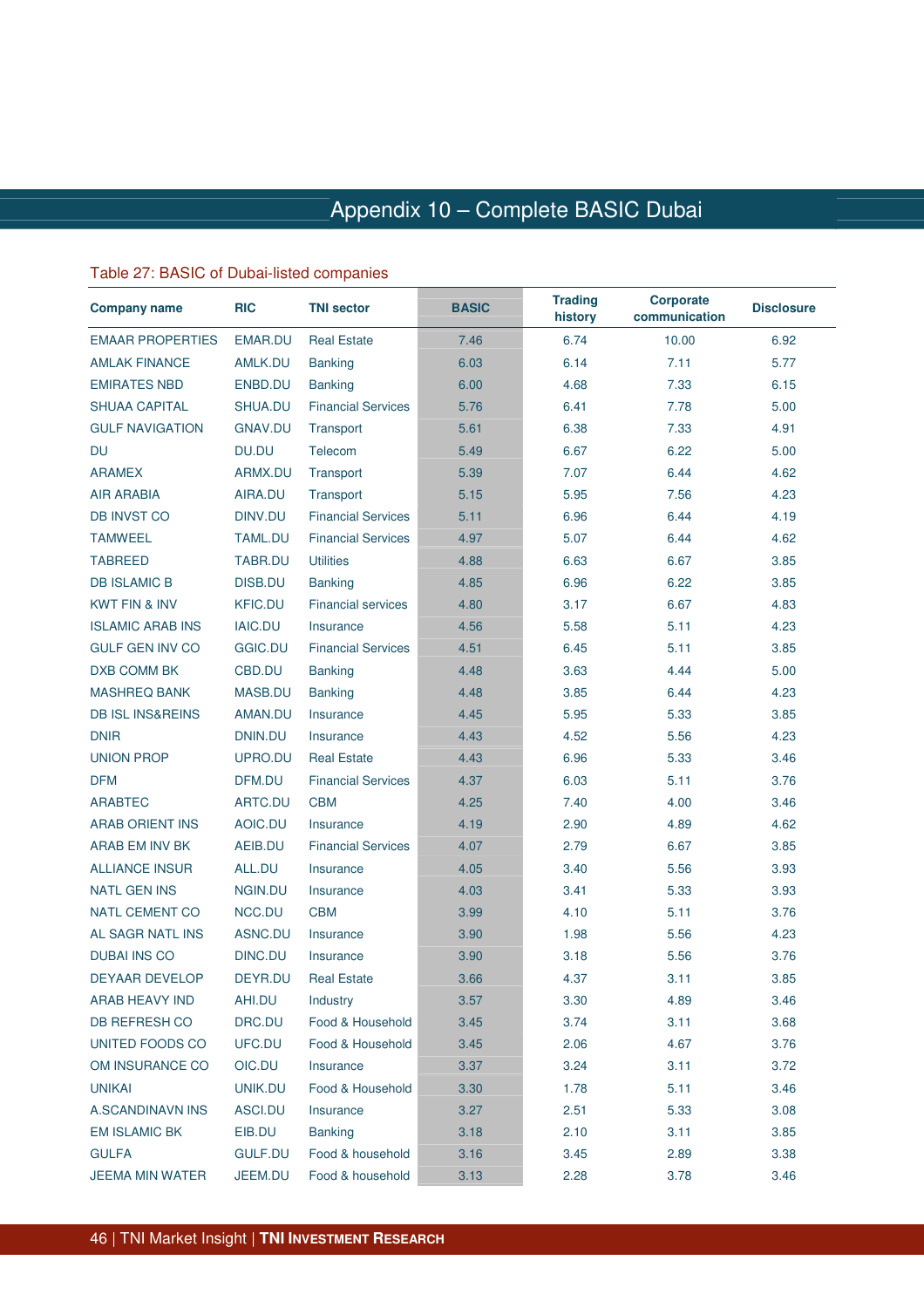# Appendix 10 – Complete BASIC Dubai

| <b>Company name</b> | <b>RIC</b>     | <b>TNI sector</b>  | <b>BASIC</b> | <b>Trading</b><br>history | Corporate<br>communication | <b>Disclosure</b> |
|---------------------|----------------|--------------------|--------------|---------------------------|----------------------------|-------------------|
| <b>DARTAKAFUL</b>   | DTKF.DU        | Insurance          | 2.46         | 4.72                      | 3.33                       | .54               |
| <b>AJMAN BANK</b>   | AJBNK.DU       | <b>Banking</b>     | 2.30         | 6.30                      | 1.11                       | 1.45              |
| <b>DUBAI DEV CO</b> | DDC.DU         | <b>Real Estate</b> | 2.29         | 1.70                      | 1.44                       | 3.08              |
| <b>TAKAFUL-EM</b>   | <b>TKFE.DU</b> | Insurance          | 1.76         | 4.73                      | 0.00                       | .54               |
| NAT INTL HOLDING    | NIH.DU         | Multi-industry     | 1.26         | 3.11                      | 0.00                       | 1.22              |

#### Table 27: BASIC of Dubai-listed companies, continued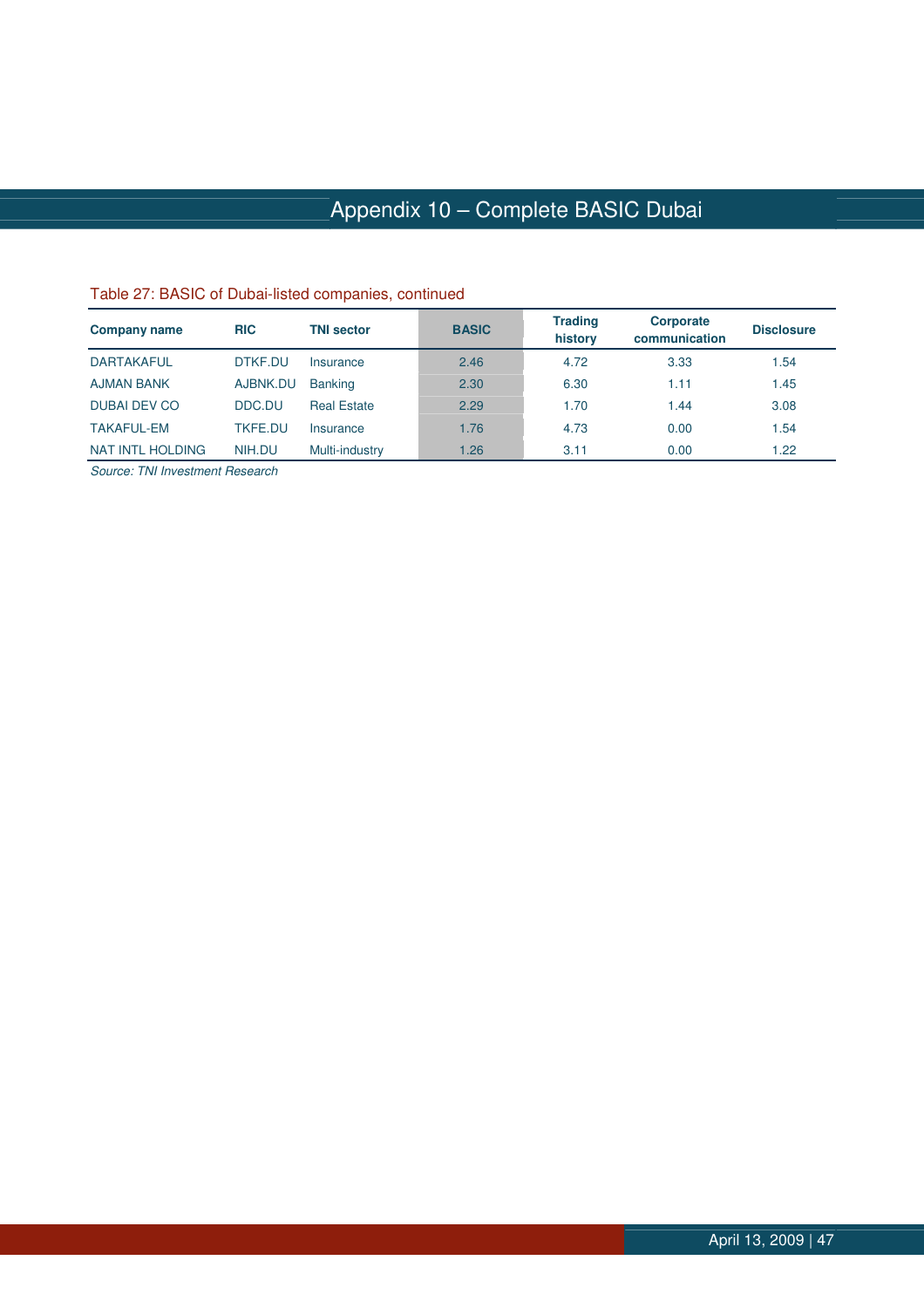#### Table 28: BASIC of Kuwait-listed companies

| <b>Company name</b>         | <b>RIC</b>      | <b>TNI sector</b>                  | <b>BASIC</b> | <b>Trading</b><br>history | <b>Corporate</b><br>communication | <b>Disclosure</b> |
|-----------------------------|-----------------|------------------------------------|--------------|---------------------------|-----------------------------------|-------------------|
| <b>GLOBAL INVEST</b>        | GLOB.KW         | <b>Financial Services</b>          | 6.31         | 5.70                      | 5.56                              | 6.92              |
| <b>BAH KW INSURANCE</b>     | <b>BKIK.KW</b>  | Insurance                          | 6.03         | 4.37                      | 4.44                              | 7.31              |
| <b>ZAIN</b>                 | ZAIN.KW         | Telecom                            | 5.50         | 7.59                      | 7.56                              | 4.23              |
| <b>ITHMAAR BANK</b>         | <b>ITHMR.KW</b> | <b>Banking</b>                     | 5.39         | 3.99                      | 5.11                              | 6.15              |
| <b>KWT PROJECTS CO</b>      | <b>KPRO.KW</b>  | <b>Financial Services</b>          | 5.22         | 7.15                      | 4.44                              | 5.00              |
| NATIONAL BANK KT            | NBKK.KW         | <b>Banking</b>                     | 5.16         | 7.59                      | 5.56                              | 4.36              |
| <b>KWT FIN HOUSE</b>        | <b>KFIN.KW</b>  | <b>Banking</b>                     | 5.03         | 7.37                      | 4.44                              | 4.62              |
| <b>NAT MOBILE TELE</b>      | NMTC.KW         | Telecom                            | 5.03         | 7.37                      | 4.44                              | 4.62              |
| <b>AGILITY</b>              | AGLT.KW         | Transport                          | 4.86         | 6.93                      | 5.56                              | 4.10              |
| <b>SECURITIES HOUSE</b>     | <b>SECH.KW</b>  | <b>Financial Services</b>          | 4.82         | 5.70                      | 5.11                              | 4.62              |
| <b>MARKAZ</b>               |                 | <b>MARKZ.KW</b> Financial Services | 4.79         | 5.48                      | 4.44                              | 4.87              |
| AREF INVEST GRP             | AIGK.KW         | <b>Financial Services</b>          | 4.78         | 7.15                      | 4.22                              | 4.36              |
| <b>MABANEE CO</b>           | MABK.KW         | <b>Real Estate</b>                 | 4.75         | 6.26                      | 4.44                              | 4.44              |
| <b>BURGAN BANK</b>          | <b>BURG.KW</b>  | <b>Banking</b>                     | 4.72         | 7.37                      | 4.44                              | 4.10              |
| <b>ALAHLEIA INV CO</b>      | AINV.KW         | <b>Financial Services</b>          | 4.70         | 7.15                      | 4.00                              | 4.29              |
| <b>KIPCO ASSET MGMT</b>     | <b>KAMC.KW</b>  | <b>Financial Services</b>          | 4.64         | 5.48                      | 4.44                              | 4.62              |
| <b>KWT FIN &amp; INV</b>    | <b>KFSK.KW</b>  | <b>Financial Services</b>          | 4.64         | 6.59                      | 4.44                              | 4.23              |
| UNITED INDUST.              | UICK.KW         | Multi-Industry                     | 4.64         | 5.48                      | 4.44                              | 4.62              |
| THE INVEST DAR              | TIDK.KW         | <b>Financial Services</b>          | 4.60         | 5.70                      | 4.44                              | 4.49              |
| <b>BOUBYAN BANK</b>         | <b>BOUK.KW</b>  | <b>Banking</b>                     | 4.60         | 6.85                      | 4.00                              | 4.23              |
| <b>INJAZZAT RE EST</b>      | <b>INJA.KW</b>  | <b>Real Estate</b>                 | 4.52         | 7.37                      | 3.11                              | 4.23              |
| <b>KWT FOOD CO</b>          | FOOD.KW         | Food & Household                   | 4.52         | 5.48                      | 5.56                              | 3.97              |
| <b>INDEPEN. PETROL</b>      | <b>IPGK.KW</b>  | Energy                             | 4.52         | 5.48                      | 4.44                              | 4.36              |
| <b>NATIONAL INV CO</b>      | NINV.KW         | <b>Financial Services</b>          | 4.52         | 6.59                      | 4.44                              | 3.97              |
| <b>QURAIN PETRO IND</b>     | ALQK.KW         | Energy                             | 4.47         | 5.48                      | 3.78                              | 4.53              |
| <b>AL-AMAN INV CO</b>       | AMAN.KW         | <b>Financial Services</b>          | 4.47         | 6.37                      | 5.33                              | 3.59              |
| <b>AL AHLI BANK</b>         | ABKK.KW         | <b>Banking</b>                     | 4.45         | 5.48                      | 3.56                              | 4.62              |
| <b>SALHIAH REAL EST</b>     | <b>SREK.KW</b>  | <b>Real Estate</b>                 | 4.40         | 5.48                      | 4.44                              | 4.23              |
| <b>BKME KUWAIT</b>          | <b>BKME.KW</b>  | <b>Banking</b>                     | 4.38         | 7.15                      | 3.78                              | 3.85              |
| <b>COMMERCIAL BANK</b>      | <b>CBKK.KW</b>  | Banking                            | 4.38         | 7.37                      | 3.56                              | 3.85              |
| <b>NAT IND GROUP</b>        | NIND.KW         | Multi-Industry                     | 4.38         | 6.48                      | 3.33                              | 4.23              |
| AAYAN LEASING               | AAYA.KW         | <b>Financial Services</b>          | 4.31         | 5.70                      | 4.89                              | 3.85              |
| <b>COAST INV &amp; DEV</b>  | COAS.KW         | <b>Financial Services</b>          | 4.31         | 5.48                      | 4.00                              | 4.23              |
| <b>KT AND GULF LINK</b>     | <b>KGLK.KW</b>  | Transport                          | 4.31         | 6.37                      | 4.22                              | 3.85              |
| <b>NOOR FIN INV</b>         | NOOR.KW         | <b>Financial Services</b>          | 4.29         | 5.74                      | 4.00                              | 3.97              |
| <b>ALMADINA FIN&amp;INV</b> | MADI.KW         | <b>Financial Services</b>          | 4.25         | 5.41                      | 3.78                              | 4.23              |
| <b>AL SAFAT INV</b>         | SAFT.KW         | <b>Financial Services</b>          | 4.25         | 6.07                      | 3.11                              | 4.23              |
| <b>NATL IND CO</b>          | NIBM.KW         | <b>CBM</b>                         | 4.24         | 5.26                      | 4.44                              | 3.97              |
| UNITED REAL EST             | UREK.KW         | <b>Real Estate</b>                 | 4.24         | 5.70                      | 4.00                              | 3.97              |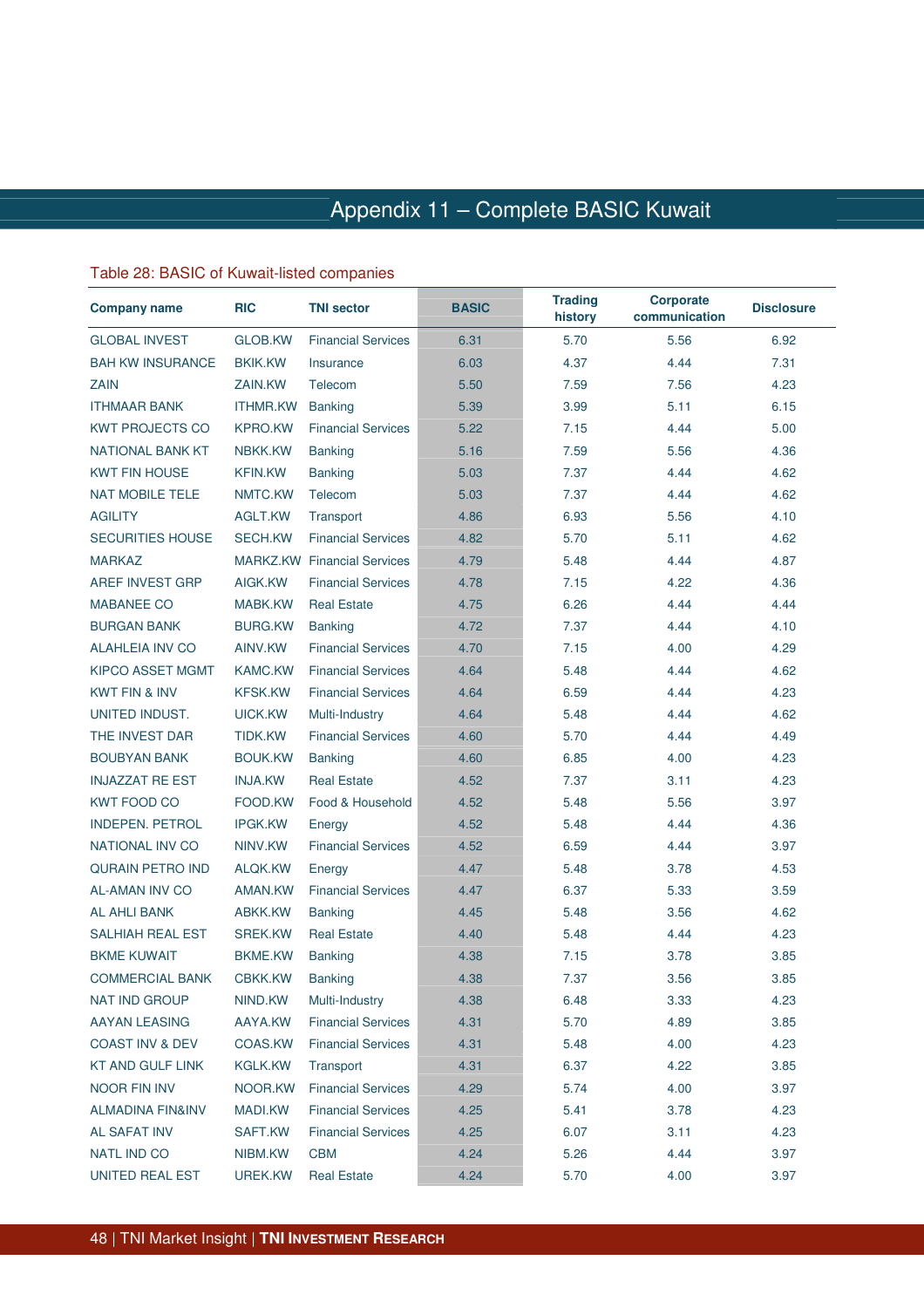### Table 28: BASIC of Kuwait-listed companies, continued

| <b>Company name</b>         | <b>RIC</b>      | <b>TNI sector</b>         | <b>BASIC</b> | <b>Trading</b><br>history | <b>Corporate</b><br>communication | <b>Disclosure</b> |
|-----------------------------|-----------------|---------------------------|--------------|---------------------------|-----------------------------------|-------------------|
| <b>TIJARA&amp; REAL EST</b> | <b>TIJA.KW</b>  | <b>Real Estate</b>        | 4.23         | 5.10                      | 4.00                              | 4.23              |
| <b>IFA HTLS&amp;RESORTS</b> | <b>IFAH.KW</b>  | Leisure & Tourism         | 4.22         | 5.04                      | 5.11                              | 3.85              |
| <b>COM. FACILITIES</b>      | <b>FACI.KW</b>  | <b>Financial Services</b> | 4.22         | 5.48                      | 3.56                              | 4.23              |
| <b>COMML INTL BK</b>        | CIBK.KW         | <b>Banking</b>            | 4.20         | 4.50                      | 4.44                              | 4.23              |
| <b>AL SAFWA GRP</b>         | SAFK.KW         | Food & Household          | 4.19         | 6.26                      | 2.67                              | 4.23              |
| <b>FIRST INVESTMENT</b>     | OLAK.KW         | <b>Financial Services</b> | 4.19         | 7.37                      | 2.67                              | 3.85              |
| <b>GULF BANK</b>            | <b>GBKK.KW</b>  | <b>Financial Services</b> | 4.17         | 5.48                      | 4.44                              | 3.85              |
| <b>TAMDEEN REAL EST</b>     | <b>TAMK.KW</b>  | <b>Real Estate</b>        | 4.17         | 5.48                      | 4.44                              | 3.85              |
| AL MAZAYA HLDING            | MAZA.KW         | Multi-Industry            | 4.16         | 6.19                      | 4.22                              | 3.59              |
| <b>KWT COM. COMPLEX</b>     | SHOP.KW         | <b>Real Estate</b>        | 4.13         | 7.37                      | 4.22                              | 3.14              |
| <b>NATL PETRO SVC</b>       | NAPS.KW         | Energy                    | 4.12         | 5.26                      | 4.44                              | 3.85              |
| <b>NATL RANGES CO</b>       | MAYA.KW         | Leisure & Tourism         | 4.10         | 5.80                      | 3.78                              | 3.85              |
| <b>KWT INVEST CO</b>        | KINV.KW         | <b>Financial Services</b> | 4.08         | 5.26                      | 4.22                              | 3.85              |
| <b>COMMERCIAL R.E.</b>      | <b>TIJK.KW</b>  | <b>Real Estate</b>        | 4.06         | 7.16                      | 4.44                              | 3.08              |
| <b>AL MADAR FIN&amp;INV</b> | MADR.KW         | <b>Financial Services</b> | 4.03         | 5.16                      | 4.22                              | 3.76              |
| <b>GLFINVST INTL</b>        | GVES.KW         | <b>Financial Services</b> | 4.03         | 5.55                      | 4.44                              | 3.46              |
| <b>NATL REAL EST</b>        | NREK.KW         | <b>Real Estate</b>        | 4.01         | 6.26                      | 4.00                              | 3.46              |
| <b>SULTAN CNTR FOOD</b>     | <b>SCFK.KW</b>  | Food & Household          | 3.98         | 5.70                      | 4.44                              | 3.46              |
| KME FINANC. INV.            | <b>KMEF.KW</b>  | <b>Financial Services</b> | 3.94         | 5.48                      | 4.44                              | 3.46              |
| <b>AAYAN REAL EST</b>       | AYRE.KW         | <b>Real Estate</b>        | 3.93         | 5.22                      | 3.56                              | 3.85              |
| <b>AVIATION LS &amp;FIN</b> | ALAF.KW         | <b>Financial Services</b> | 3.93         | 6.54                      | 3.33                              | 3.46              |
| <b>INT FIN ADVISORS</b>     | <b>IFIN.KW</b>  | <b>Financial Services</b> | 3.89         | 5.70                      | 4.00                              | 3.46              |
| <b>EKTTITAB HLDG CO</b>     | EKTT.KW         | <b>Financial Services</b> | 3.87         | 6.05                      | 3.56                              | 3.46              |
| <b>SECURITIES GROUP</b>     | SGCK.KW         | <b>Financial Services</b> | 3.82         | 5.48                      | 5.56                              | 2.82              |
| <b>FIRST DUBAI R.E</b>      | <b>FIRST.KW</b> | Real estate               | 3.73         | 4.27                      | 3.56                              | 3.85              |
| <b>ACICO INDUSTRIES</b>     | ACIC.KW         | <b>CBM</b>                | 3.73         | 6.37                      | 2.67                              | 3.38              |
| <b>KWT REINSURANCE</b>      | <b>KWRE.KW</b>  | Insurance                 | 3.66         | 5.15                      | 2.89                              | 3.59              |
| <b>KWT CABLE VISION</b>     | <b>KWTV.KW</b>  | Leisure & Tourism         | 3.66         | 5.04                      | 3.56                              | 3.46              |
| <b>TAMEER R.E. INV</b>      | AMAR.KW         | <b>Real Estate</b>        | 3.62         | 4.61                      | 3.78                              | 3.46              |
| AL-MASSALEH R.E.            | MREC.KW         | <b>Real Estate</b>        | 3.61         | 4.59                      | 3.78                              | 3.46              |
| <b>GLF FRANCHISING</b>      | <b>GFCI.KW</b>  | <b>Services</b>           | 3.61         | 5.60                      | 4.00                              | 2.99              |
| <b>KWT R.E.HOLDING</b>      | ALAQ.KW         | <b>Real Estate</b>        | 3.60         | 4.09                      | 4.22                              | 3.46              |
| ARAB REAL EST CO            | ARAB.KW         | <b>Real Estate</b>        | 3.58         | 5.70                      | 2.89                              | 3.21              |
| <b>BAYAN INVEST CO</b>      | <b>BAYK.KW</b>  | <b>Financial Services</b> | 3.54         | 6.26                      | 2.89                              | 3.08              |
| <b>IKARUS PETRO IND</b>     | IKAR.KW         | Chemicals                 | 3.50         | 4.20                      | 2.89                              | 3.72              |
| <b>KWT SYRIAN HLDG</b>      | <b>KSHC.KW</b>  | Multi-industry            | 3.47         | 5.06                      | 2.44                              | 3.46              |
| ARKAN ALKWT R.E.            | ARKK.KW         | <b>Real Estate</b>        | 3.45         | 4.61                      | 3.56                              | 3.21              |
| <b>INTL LEASNG &amp;INV</b> | ILIC.KW         | <b>Financial Services</b> | 3.42         | 4.48                      | 3.33                              | 3.33              |
| <b>MUSHRIF TRD&amp;CONT</b> | MTCC.KW         | <b>CBM</b>                | 3.39         | 4.73                      | 3.33                              | 3.21              |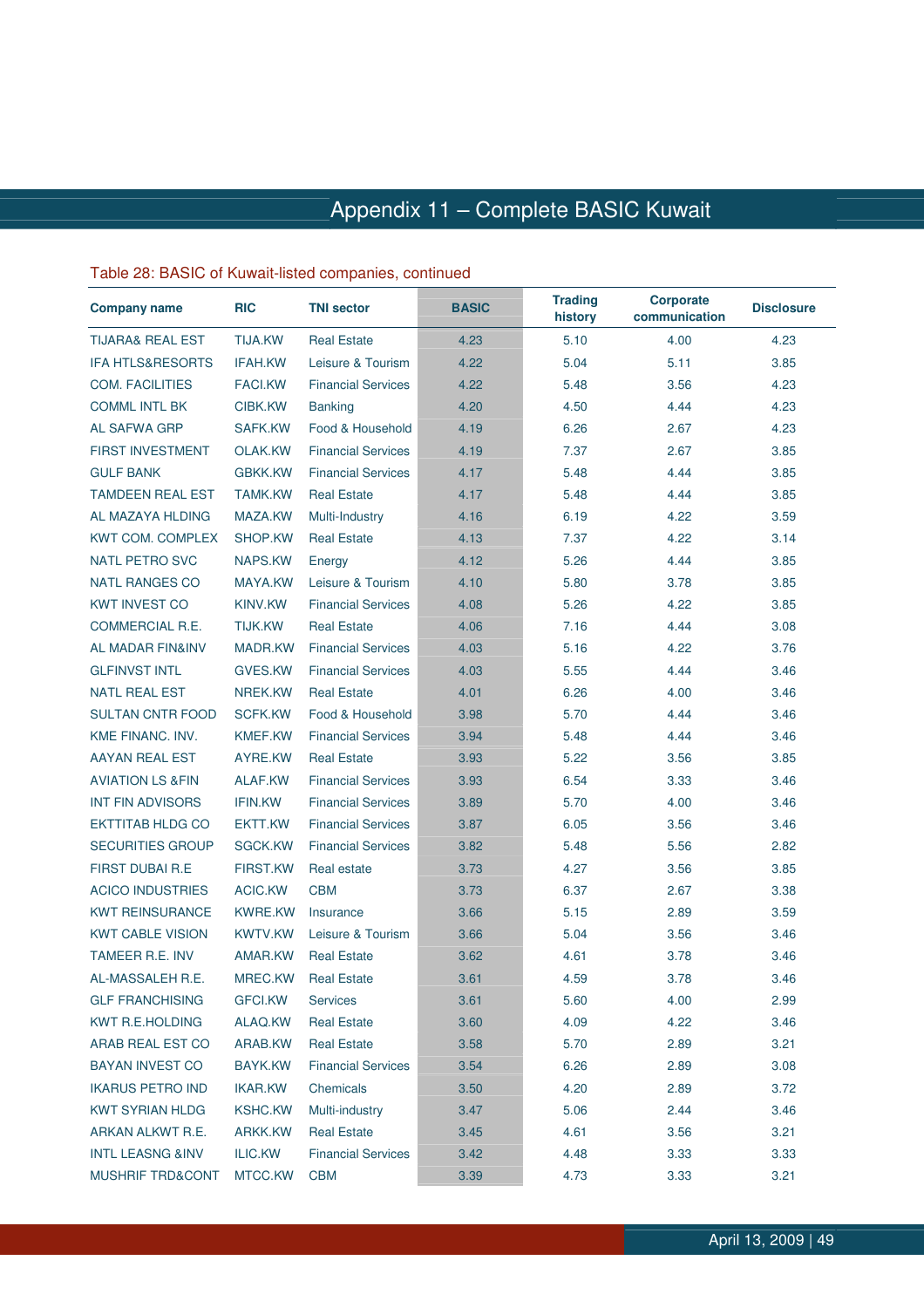#### Table 28: BASIC of Kuwait-listed companies, continued

| <b>Company name</b>         | <b>RIC</b>     | <b>TNI sector</b>         | <b>BASIC</b> | <b>Trading</b><br>history | <b>Corporate</b><br>communication | <b>Disclosure</b> |
|-----------------------------|----------------|---------------------------|--------------|---------------------------|-----------------------------------|-------------------|
| <b>EDU HLDING GROUP</b>     | EDUK.KW        | <b>Services</b>           | 3.31         | 5.48                      | 2.67                              | 2.99              |
| <b>INTL INV GROUP</b>       | <b>IIGK.KW</b> | <b>Financial Services</b> | 3.19         | 6.26                      | 2.89                              | 2.44              |
| <b>AHLEIA INS CO</b>        | AINS.KW        | Insurance                 | 3.19         | 5.48                      | 0.67                              | 3.46              |
| E K HOLDING                 | EKHK.KW        | <b>Financial Services</b> | 3.08         | 5.82                      | 3.33                              | 2.31              |
| <b>GULF INS CO</b>          | <b>GINS.KW</b> | Insurance                 | 3.05         | 5.48                      | 2.44                              | 2.69              |
| <b>PRIVATIZATION</b>        | <b>KPPC.KW</b> | Multi-Industry            | 3.00         | 6.01                      | 3.33                              | 2.05              |
| <b>GULF INV HOUSE</b>       | GIHK.KW        | <b>Financial Services</b> | 2.70         | 6.59                      | 3.33                              | 1.28              |
| <b>JAZEERA AIRWAYS</b>      | JAZK.KW        | Transport                 | 2.63         | 5.36                      | 3.33                              | 1.67              |
| THE INT INVESTOR            | TIIK.KW        | <b>Financial Services</b> | 2.43         | 5.70                      | 2.22                              | 1.67              |
| <b>CONSUMER INDUST</b>      | NCCI.KW        | Multi-Industry            | 2.41         | 4.61                      | 1.33                              | 2.31              |
| <b>NAFAIS HLDING CO</b>     | NAFA.KW        | <b>Services</b>           | 2.39         | 4.52                      | 2.44                              | 1.92              |
| <b>KUWAIT INT BANK</b>      | KIBK.KW        | <b>Banking</b>            | 2.36         | 7.37                      | 1.11                              | 1.28              |
| <b>AL-MAL INV CO</b>        | <b>MALK.KW</b> | <b>Financial Services</b> | 2.24         | 5.70                      | 2.22                              | 1.28              |
| AL ENMAA REA EST            | <b>ENMA.KW</b> | <b>Real Estate</b>        | 2.12         | 6.82                      | 1.11                              | 1.03              |
| <b>AJIAL REAL EST</b>       | AREC.KW        | <b>Real Estate</b>        | 2.10         | 5.04                      | 2.22                              | 1.28              |
| <b>EQUIPMENT HLDING</b>     | EQUI.KW        | Multi-Industry            | 2.09         | 6.09                      | 1.11                              | 1.28              |
| <b>LIVESTOCK T.T CO</b>     | CATT.KW        | Food & Household          | 2.08         | 5.48                      | 2.22                              | 1.03              |
| <b>GULF CABLE IND</b>       | CABL.KW        | Industry                  | 1.96         | 6.04                      | 1.11                              | 1.03              |
| <b>ARABI HOLDING</b>        | AGHC.KW        | Multi-Industry            | 1.96         | 5.48                      | 1.11                              | 1.28              |
| <b>KWT PIPES IND</b>        | PIPE.KW        | Energy                    | 1.96         | 5.48                      | 1.11                              | 1.28              |
| <b>REFRIG IND CO</b>        | REFR.KW        | Industry                  | 1.96         | 5.48                      | 1.11                              | 1.28              |
| <b>INDUST INVEST CO</b>     | <b>IICK.KW</b> | <b>Financial Services</b> | 1.94         | 5.93                      | 1.11                              | 1.03              |
| <b>GRAND REAL EST</b>       | <b>GRND.KW</b> | <b>Real Estate</b>        | 1.93         | 5.35                      | 1.11                              | 1.28              |
| <b>SOKOUK HLDING</b>        | <b>SHCK.KW</b> | <b>Financial Services</b> | 1.92         | 5.82                      | 1.11                              | 1.03              |
| <b>KWT NAT CINEMA</b>       | <b>KCIN.KW</b> | Leisure & Tourism         | 1.91         | 5.26                      | 1.11                              | 1.28              |
| <b>KUWAIT INS CO</b>        | <b>KINS.KW</b> | Insurance                 | 1.91         | 5.26                      | 1.11                              | 1.28              |
| <b>WARBA INS CO</b>         | WINS.KW        | Insurance                 | 1.91         | 5.26                      | 1.11                              | 1.28              |
| <b>MUBARRAD TRANS</b>       | MBRD.KW        | Transport                 | 1.91         | 5.26                      | 1.11                              | 1.28              |
| <b>KW CO PROC PLANT</b>     | <b>KCPC.KW</b> | Industry                  | 1.90         | 5.19                      | 1.11                              | 1.28              |
| DANAH ALSAFAT               | DANK.KW        | Food & Household          | 1.89         | 5.70                      | 1.11                              | 1.03              |
| <b>SHUAIBA IND CO</b>       | PAPE.KW        | Industry                  | 1.89         | 5.48                      | 1.33                              | 1.03              |
| <b>BURGAN DRILLING</b>      | ABAR.KW        | Energy                    | 1.88         | 5.28                      | 1.11                              | 1.22              |
| <b>INTL RESORTS</b>         | <b>IRCK.KW</b> | Multi-Industry            | 1.85         | 5.50                      | 0.00                              | 1.41              |
| <b>GULF GLASS CO</b>        | GGMC.KW        | Industry                  | 1.85         | 5.48                      | 1.11                              | 1.03              |
| <b>KWT PACKING MAT</b>      | <b>KPAK.KW</b> | Chemicals                 | 1.85         | 5.48                      | 1.11                              | 1.03              |
| <b>HEAVY ENG &amp; SHIP</b> | SHIP.KW        | Transport                 | 1.85         | 5.48                      | 1.11                              | 1.03              |
| AL DEERA HLDG CO            | DEER.KW        | <b>Financial Services</b> | 1.84         | 4.90                      | 1.11                              | 1.28              |
| PORTLAND CEMENT             | PCEM.KW        | <b>CBM</b>                | 1.84         | 5.26                      | 1.11                              | 1.15              |
| <b>GULF ROCKS CO</b>        | ROCK.KW        | <b>CBM</b>                | 1.83         | 5.42                      | 1.11                              | 1.03              |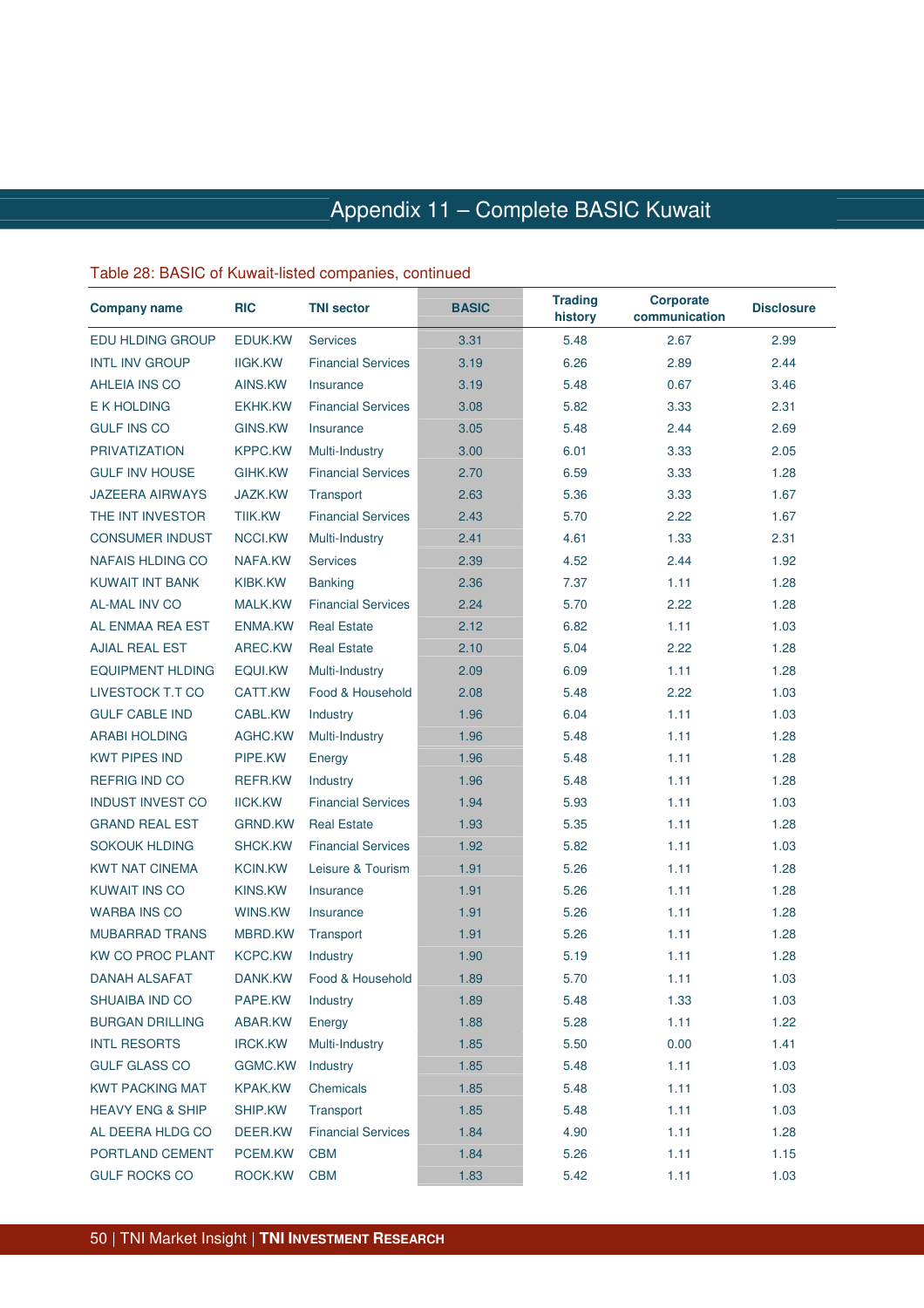### Table 28: BASIC of Kuwait-listed companies, continued

| <b>Company name</b>                 | <b>RIC</b>     | <b>TNI sector</b>                  | <b>BASIC</b> | <b>Trading</b><br>history | <b>Corporate</b><br>communication | <b>Disclosure</b> |
|-------------------------------------|----------------|------------------------------------|--------------|---------------------------|-----------------------------------|-------------------|
| <b>SALBOOKH TRADING</b>             | SALB.KW        | <b>CBM</b>                         | 1.83         | 5.39                      | 1.11                              | 1.03              |
| ALDAR NAT R.E.                      | ADNC.KW        | Multi-Industry                     | 1.82         | 5.15                      | 1.33                              | 1.03              |
| <b>THEMAR</b>                       | <b>THMR.KW</b> | <b>Real Estate</b>                 | 1.82         | 5.36                      | 1.11                              | 1.03              |
| <b>UTD FOODSTUFF</b>                | UFIG.KW        | Food & Household                   | 1.81         | 5.33                      | 1.11                              | 1.03              |
| <b>EYAS EDUCATION</b>               | EYAS.KW        | <b>Services</b>                    | 1.80         | 5.28                      | 1.11                              | 1.03              |
| <b>FIRST TAKAFUL</b>                | <b>FTIK.KW</b> | Insurance                          | 1.80         | 5.05                      | 1.33                              | 1.03              |
| <b>HILAL CEMENT CO</b>              | <b>HCCK.KW</b> | <b>CBM</b>                         | 1.80         | 5.26                      | 1.11                              | 1.03              |
| <b>INTL FINANCE CO</b>              | <b>IMCK.KW</b> | <b>Banking</b>                     | 1.80         | 5.26                      | 1.11                              | 1.03              |
| <b>KWT CEMENT CO</b>                | <b>KCEM.KW</b> | <b>CBM</b>                         | 1.80         | 5.26                      | 1.11                              | 1.03              |
| <b>KUWAIT FOUNDRY</b>               | <b>KFDC.KW</b> | Industry                           | 1.80         | 5.26                      | 1.11                              | 1.03              |
| PEARL REAL EST                      | PEAR.KW        | <b>Real Estate</b>                 | 1.80         | 5.26                      | 1.11                              | 1.03              |
| <b>TRANSPORT&amp;WAREHS TTGC.KW</b> |                | Transport                          | 1.80         | 5.26                      | 1.11                              | 1.03              |
| <b>JEERAN HLDING CO</b>             | JEER.KW        | <b>Financial Services</b>          | 1.80         | 4.11                      | 1.33                              | 1.41              |
| <b>HUMAN SOFT HLDNG</b>             | <b>HUMN.KW</b> | Multi-Industry                     | 1.79         | 5.23                      | 1.11                              | 1.03              |
| AL SAFAT TEC HLD                    | SAFH.KW        | <b>Services</b>                    | 1.78         | 5.18                      | 1.11                              | 1.03              |
| <b>HOUSING FIN CO</b>               | <b>ISKN.KW</b> | <b>Financial Services</b>          | 1.78         | 5.18                      | 1.11                              | 1.03              |
| <b>FUTURE COMMS</b>                 | FUTK.KW        | Telecom                            | 1.78         | 4.19                      | 1.33                              | 1.28              |
| <b>JEEZAN HLDG CO</b>               | <b>JEZK.KW</b> | <b>Real Estate</b>                 | 1.78         | 6.26                      | 0.00                              | 1.03              |
| OSOUL INVST CO                      | OSUL.KW        | <b>Financial Services</b>          | 1.78         | 6.26                      | 0.00                              | 1.03              |
| <b>HAJ &amp; UMRAH SVC</b>          | MASK.KW        | <b>Services</b>                    | 1.76         | 5.08                      | 1.11                              | 1.03              |
| <b>BOUBYAN PETROCH.</b>             | <b>BPCC.KW</b> | <b>Chemicals</b>                   | 1.74         | 6.48                      | 0.00                              | 0.90              |
| <b>SAFWAN TRD &amp;CONT</b>         | SAFW.KW        | Healthcare                         | 1.73         | 4.95                      | 1.11                              | 1.03              |
| UNITED PROJ CO                      | UPAC.KW        | <b>Real Estate</b>                 | 1.73         | 4.94                      | 1.11                              | 1.03              |
| <b>CREDIT RATING</b>                | <b>TAHS.KW</b> | <b>Financial Services</b>          | 1.73         | 4.93                      | 1.11                              | 1.03              |
| <b>METAL &amp;RECYCLING</b>         | <b>MRCK.KW</b> | Industry                           | 1.73         | 4.37                      | 1.11                              | 1.28              |
| <b>ALKOUT IND PROJ</b>              | <b>ALKK.KW</b> | Chemicals                          | 1.71         | 4.48                      | 1.11                              | 1.15              |
| <b>OULA FUEL</b>                    | <b>OULA.KW</b> | Energy                             | 1.71         | 4.82                      | 1.11                              | 1.03              |
| KW BAH INTL EXCH                    | EXCH.KW        | <b>Financial Services</b>          | 1.71         | 4.27                      | 1.11                              | 1.28              |
| <b>KWT REAL EST</b>                 | <b>KREK.KW</b> | <b>Real Estate</b>                 | 1.71         | 5.93                      | 0.00                              | 1.03              |
| UNION REAL EST                      | UREC.KW        | <b>Real Estate</b>                 | 1.71         | 4.82                      | 1.11                              | 1.03              |
| <b>VILLA MODA</b>                   | <b>VILK.KW</b> | Multi-Industry                     | 1.70         | 4.81                      | 1.11                              | 1.03              |
| <b>WETHAQ TAKAFUL</b>               | <b>WETH.KW</b> | Insurance                          | 1.68         | 4.82                      | 1.11                              | 0.98              |
| <b>INTL INVEST PROJ</b>             | <b>IIPK.KW</b> | <b>Real Estate</b>                 | 1.66         | 5.70                      | 0.00                              | 1.03              |
| <b>DAMAC KWTI HLD</b>               | DAMK.KW        | Multi-industry                     | 1.64         | 3.97                      | 1.11                              | 1.28              |
| <b>GULF PETROL INV</b>              | <b>GPIK.KW</b> | Energy                             | 1.64         | 4.49                      | 1.11                              | 1.03              |
| <b>ADV TECHNOLOGY</b>               | ATCK.KW        | Multi-Industry                     | 1.63         | 3.90                      | 1.11                              | 1.28              |
| <b>AUTOMATED SYS CO</b>             | ASCK.KW        | Transport                          | 1.61         | 4.15                      | 1.33                              | 1.03              |
| <b>NAT CLEANING</b>                 | CLEA.KW        | <b>Services</b>                    | 1.61         | 4.37                      | 1.11                              | 1.03              |
| AL ABRAJ HOLDING                    |                | <b>ABRAJ.KW</b> Financial Services | 1.58         | 5.32                      | 0.00                              | 1.03              |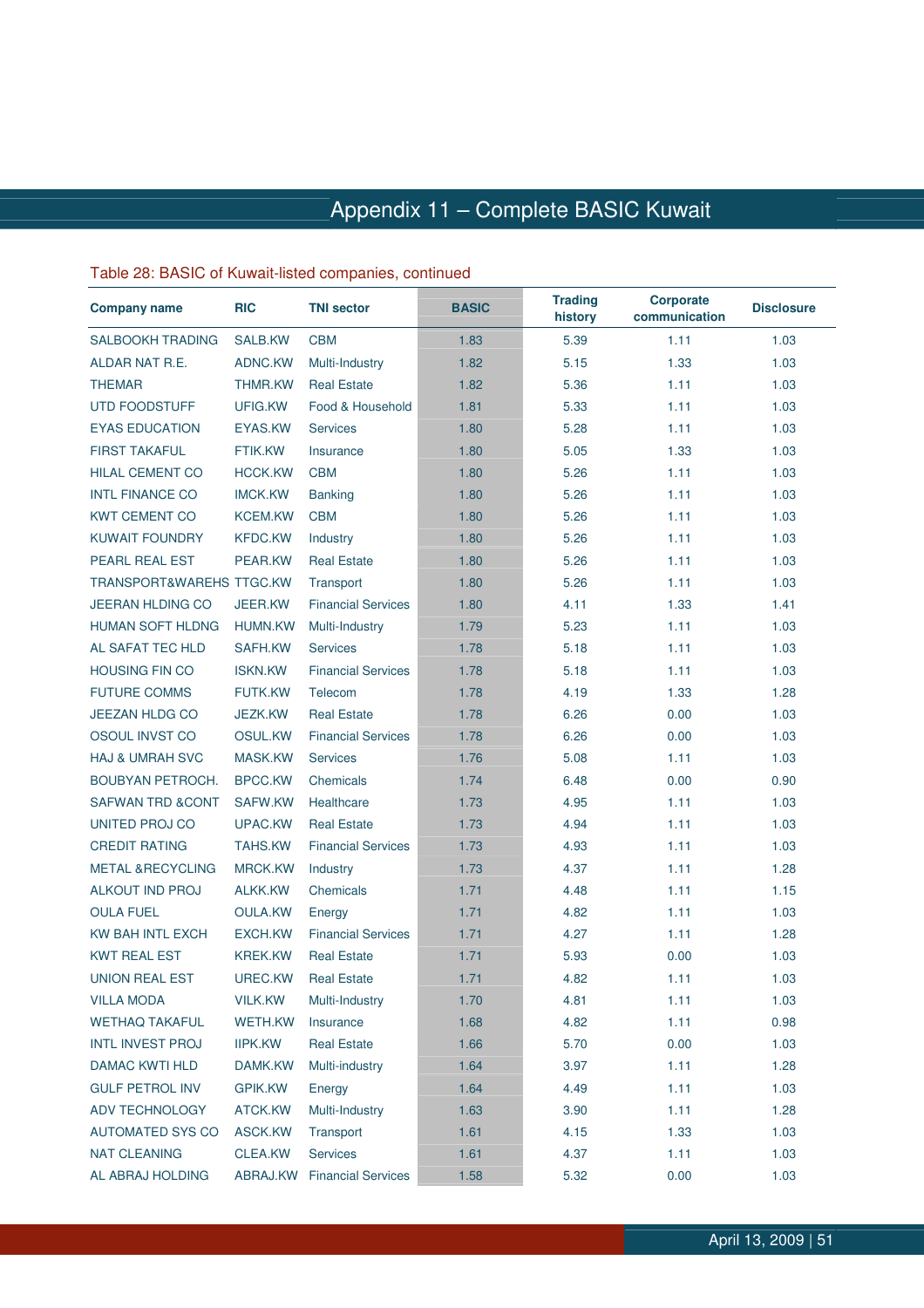#### Table 28: BASIC of Kuwait-listed companies, continued

| <b>Company name</b>     | <b>RIC</b>     | <b>TNI sector</b>         | <b>BASIC</b> | <b>Trading</b><br>history | <b>Corporate</b><br>communication | <b>Disclosure</b> |
|-------------------------|----------------|---------------------------|--------------|---------------------------|-----------------------------------|-------------------|
| <b>HAYAT COMMS</b>      | <b>HAYK.KW</b> | Telecom                   | 1.57         | 4.18                      | 1.11                              | 1.03              |
| <b>KWT INV CO HLDNG</b> | <b>KTIN.KW</b> | <b>Financial Services</b> | 1.57         | 5.26                      | 0.00                              | 1.03              |
| <b>KWT HOTELS CO</b>    | <b>KHOT.KW</b> | Leisure & Tourism         | 1.57         | 5.26                      | 0.00                              | 1.03              |
| <b>MARINE SRVC IND</b>  | <b>MARI.KW</b> | Transport                 | 1.57         | 5.26                      | 0.00                              | 1.03              |
| <b>UNITED POULTRY</b>   | POUL.KW        | Food & Household          | 1.57         | 5.26                      | 0.00                              | 1.03              |
| <b>NAT INTL HOLDING</b> | NIHK.KW        | <b>Financial Services</b> | 1.56         | 5.25                      | 0.00                              | 1.03              |
| <b>KWT GYPSUM</b>       | <b>GYPK.KW</b> | <b>CBM</b>                | 1.56         | 4.10                      | 1.11                              | 1.03              |
| <b>AQAR REAL EST</b>    | AQAR.KW        | <b>Real Estate</b>        | 1.55         | 5.20                      | 0.00                              | 1.03              |
| <b>NAT SLAUGHTER HS</b> | <b>NSHK.KW</b> | Food & Household          | 1.55         | 5.18                      | 0.00                              | 1.03              |
| <b>KW SLAUGHTER HSE</b> | <b>KSHK.KW</b> | Food & Household          | 1.54         | 5.11                      | 0.00                              | 1.03              |
| <b>KOUT FOOD GRP</b>    | <b>KOUT.KW</b> | <b>Services</b>           | 1.52         | 3.91                      | 1.11                              | 1.03              |
| <b>KWT BLD MAT MFG</b>  | <b>KBMM.KW</b> | <b>CBM</b>                | 1.47         | 4.82                      | 0.00                              | 1.03              |
| AL MOWASAT HLDG         | <b>MHCK.KW</b> | <b>Real Estate</b>        | 1.44         | 4.65                      | 0.00                              | 1.03              |
| <b>SANAM REAL EST</b>   | <b>SANK.KW</b> | <b>Real Estate</b>        | 1.38         | 4.37                      | 0.00                              | 1.03              |
| <b>COMBINED GROUP</b>   | <b>CGCK.KW</b> | <b>CBM</b>                | 1.38         | 4.36                      | 0.00                              | 1.03              |
| <b>BURGAN GRP HLD</b>   | <b>BGRP.KW</b> | Multi-Industry            | 1.34         | 4.17                      | 0.00                              | 1.03              |
| <b>SOOR FUEL MKT</b>    | SOOR.KW        | <b>Services</b>           | 1.33         | 4.15                      | 0.00                              | 1.03              |
| <b>KWT RESORTS</b>      | <b>MUNK.KW</b> | <b>Real Estate</b>        | 1.33         | 4.14                      | 0.00                              | 1.03              |
| <b>PALMS AGRO PROD</b>  | PAPK.KW        | <b>Services</b>           | 1.27         | 3.87                      | 0.00                              | 1.03              |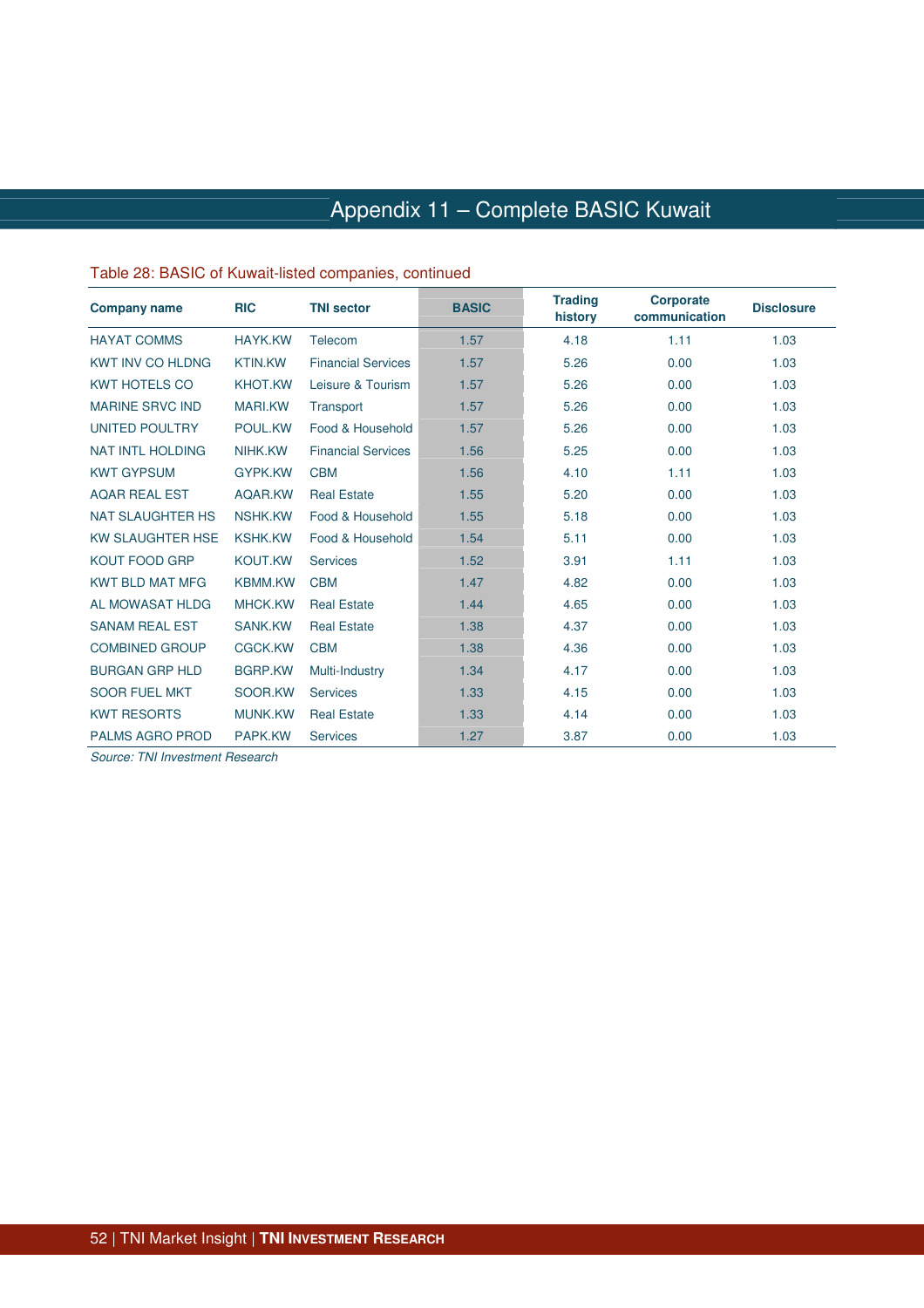## Appendix 12 – Complete BASIC NASDAQ-Dubai

#### Table 29: BASIC of NASDAQ-Dubai listed companies

| <b>Company Name</b>   | <b>RIC</b>     | <b>TNI Sector</b>         | <b>BASIC</b> | <b>Trading</b><br><b>History</b> | <b>Corporate</b><br>Comm. | <b>Disclosure</b> |
|-----------------------|----------------|---------------------------|--------------|----------------------------------|---------------------------|-------------------|
| NASDAQ OMX GRP        | NDAQ.DI        | <b>Financial services</b> | 6.87         | 3.69                             | 8.00                      | 7.69              |
| <b>MONRCH GLD</b>     | <b>MON.DI</b>  | Industry                  | 6.72         | 3.24                             | 6.67                      | 8.08              |
| DP WORLD              | DPW.DI         | Transport                 | 6.40         | 4.80                             | 9.11                      | 6.15              |
| KINGD HOTEL INV       | KHI.DI         | Leisure & Tourism         | 6.29         | 4.19                             | 9.56                      | 6.03              |
| <b>SPHERE INVEST</b>  | SPH.DI         | Industry                  | 5.91         | 3.77                             | 6.67                      | 6.54              |
| <b>BOULDER STEEL</b>  | BGD.DI         | <b>CBM</b>                | 5.47         | 3.25                             | 6.22                      | 6.15              |
| <b>FORTUNE MGMT</b>   | FMI1.DI        | <b>Financial services</b> | 4.84         | 3.35                             | 5.33                      | 5.38              |
| <b>DAMAS</b>          | DAMAS.DI       | <b>Services</b>           | 4.77         | 3.22                             | 2.89                      | 6.15              |
| <b>UNIGOLD</b>        | UGD.DI         | Industry                  | 4.36         | 3.05                             | 7.78                      | 3.85              |
| CHN SC SRVN TEC       | CSR.DI         | Industry                  | 4.32         | 2.94                             | 7.33                      | 3.97              |
| <b>NETSOL TECHNGS</b> | NTWK.DI        | <b>Services</b>           | 3.35         | 3.12                             | 5.11                      | 3.08              |
| <b>DEPALTD</b>        | <b>DEPA.DI</b> | Industry                  | 1.61         | 3.82                             | 1.11                      | 1.28              |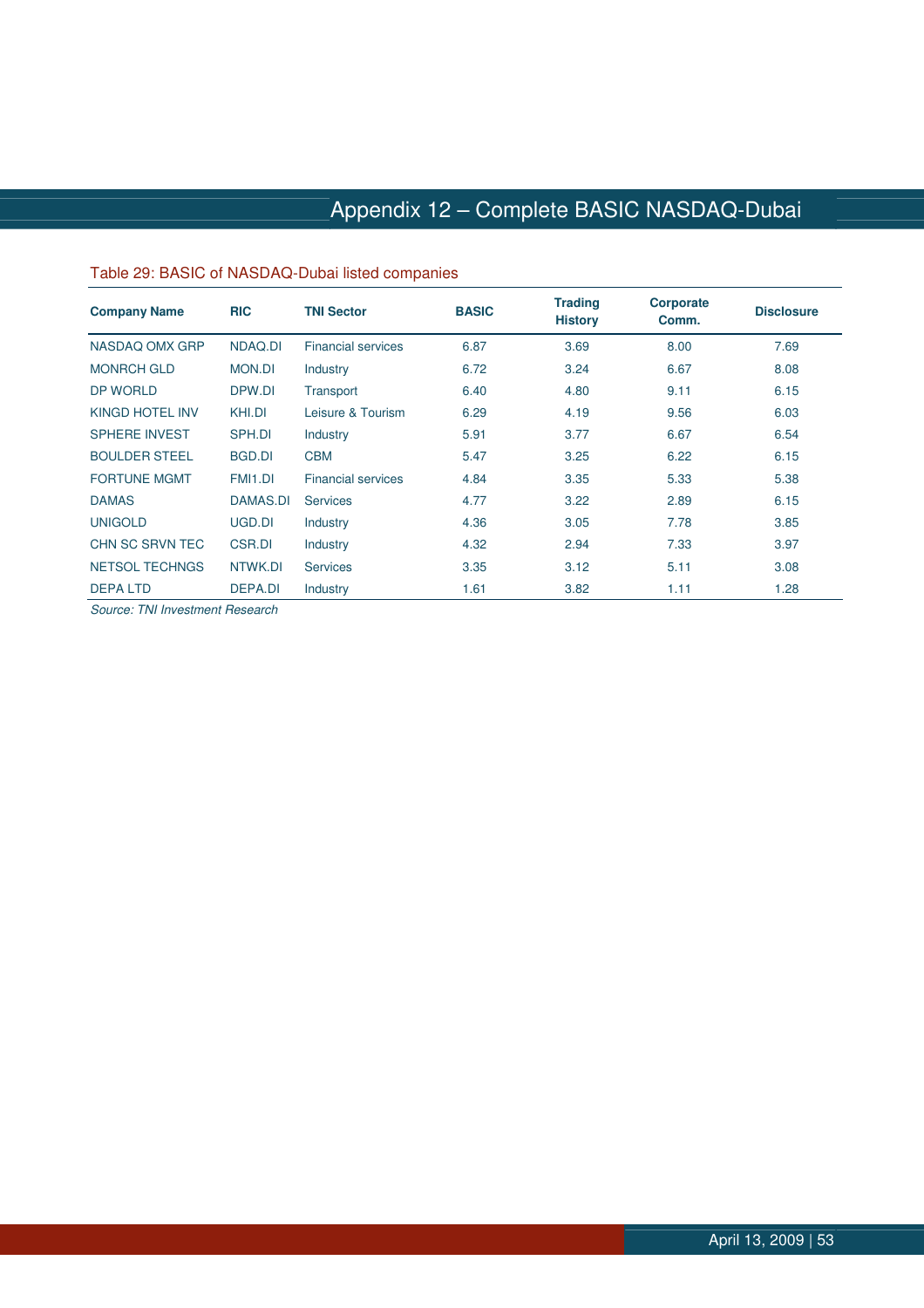### Table 30: BASIC of Oman-listed companies

| <b>Company name</b>     | <b>RIC</b>     | <b>TNI sector</b>         | <b>BASIC</b> | <b>Trading</b><br>history | <b>Corporate</b><br>communication | <b>Disclosure</b> |
|-------------------------|----------------|---------------------------|--------------|---------------------------|-----------------------------------|-------------------|
| <b>OMINVEST</b>         | OMAN.OM        | <b>Financial Services</b> | 6.79         | 5.89                      | 4.44                              | 8.03              |
| <b>NAT BANK OF OMAN</b> | NBO.OM         | <b>Banking</b>            | 6.74         | 6.89                      | 7.56                              | 6.54              |
| <b>AHLI BANK</b>        | ABOB.OM        | <b>Banking</b>            | 6.65         | 6.67                      | 6.22                              | 6.92              |
| <b>RAYSUT CEMENT CO</b> | RAYC.OM        | <b>CBM</b>                | 6.61         | 7.22                      | 7.33                              | 6.28              |
| <b>OMAN INTERNL BK</b>  | OIB.OM         | <b>Banking</b>            | 6.60         | 7.11                      | 3.33                              | 7.69              |
| <b>OMANTEL</b>          | OTL.OM         | Telecom                   | 6.60         | 8.21                      | 5.56                              | 6.54              |
| <b>ORIX LEASING CO</b>  | OOL.OM         | <b>Real Estate</b>        | 6.42         | 5.33                      | 6.44                              | 6.92              |
| <b>JAZEERA STEEL</b>    | AJTM.OM        | Industry                  | 6.33         | 5.67                      | 5.33                              | 7.05              |
| <b>AES BARKA</b>        | AESB.OM        | <b>Utilities</b>          | 6.30         | 5.66                      | 6.67                              | 6.54              |
| <b>SHARQIYA INV</b>     | SINV.OM        | Multi-Industry            | 6.29         | 5.22                      | 6.67                              | 6.67              |
| AL ANWAR CER TIL        | AACT.OM        | <b>CBM</b>                | 6.27         | 6.33                      | 5.11                              | 6.79              |
| <b>PORT SERVICES</b>    | PSC.OM         | Transport                 | 6.22         | 5.11                      | 5.33                              | 7.05              |
| <b>FINANCIAL CORP</b>   | FINC.OM        | <b>Financial Services</b> | 6.20         | 5.67                      | 6.44                              | 6.45              |
| <b>MAHA PETRO PROD</b>  | MAHA.OM        | Energy                    | 6.13         | 5.79                      | 4.22                              | 7.05              |
| <b>RENAISSANCE SERV</b> | RSC.OM         | Multi-Industry            | 6.07         | 7.22                      | 4.00                              | 6.54              |
| <b>NATL FINANCE</b>     | NFC.OM         | <b>Financial Services</b> | 6.05         | 4.44                      | 3.33                              | 7.69              |
| <b>OMAN CEMENT CO</b>   | OCCO.OM        | <b>CBM</b>                | 6.05         | 6.67                      | 4.44                              | 6.54              |
| <b>SALALAH MILLS CO</b> | SFM.OM         | Food & Household          | 6.02         | 6.00                      | 5.33                              | 6.41              |
| OM NATIONAL INV         | ONIC.OM        | <b>Financial Services</b> | 6.01         | 6.11                      | 4.44                              | 6.67              |
| SHEL OM MKTG CO         | SHEL.OM        | Energy                    | 6.00         | 5.56                      | 6.44                              | 6.15              |
| DHOFAR INVST DEV        | DIDI.OM        | Multi-Industry            | 5.96         | 5.00                      | 6.44                              | 6.28              |
| <b>FINANCIAL SERV</b>   | <b>FSCI.OM</b> | <b>Financial Services</b> | 5.91         | 5.67                      | 3.33                              | 7.05              |
| OM FISHERIES CO         | OFC.OM         | Food & Household          | 5.89         | 7.78                      | 4.44                              | 5.90              |
| OM UNTD INSU            | <b>OUIC.OM</b> | Insurance                 | 5.88         | 3.89                      | 5.33                              | 6.92              |
| <b>GALFAR ENG</b>       | GECS.OM        | Multi-industry            | 5.83         | 7.15                      | 3.56                              | 6.32              |
| <b>BANK SOHAR</b>       | BKSB.OM        | <b>Banking</b>            | 5.83         | 6.52                      | 3.56                              | 6.54              |
| <b>GF PLASTIC INDUS</b> | GPI.OM         | Chemicals                 | 5.80         | 4.22                      | 5.33                              | 6.67              |
| <b>SALLAN FOOD IND</b>  | SFI.OM         | Food & Household          | 5.80         | 5.11                      | 3.33                              | 7.05              |
| AL OMANIYA FINAN        | AOF.OM         | <b>Financial Services</b> | 5.78         | 5.22                      | 4.22                              | 6.67              |
| SAHARA HOSP             | SAH.OM         | <b>Real Estate</b>        | 5.77         | 4.22                      | 4.44                              | 6.92              |
| AL ANWAR HOLDING        | AITC.OM        | <b>Banking</b>            | 5.75         | 7.00                      | 3.33                              | 6.32              |
| AL JAZEIRA SVC          | AJS.OM         | Leisure & Tourism         | 5.73         | 5.89                      | 3.33                              | 6.67              |
| <b>COM STAT IND</b>     | <b>CSI.OM</b>  | <b>Services</b>           | 5.71         | 4.44                      | 3.33                              | 7.14              |
| <b>CONST MATERIALS</b>  | CMI.OM         | Chemicals                 | 5.71         | 6.89                      | 4.44                              | 5.90              |
| <b>OMAN FLOUR MILLS</b> | OFM.OM         | Food & Household          | 5.61         | 5.56                      | 5.33                              | 5.90              |
| <b>OMAN REFRESHMENT</b> | OREF.OM        | Food & Household          | 5.59         | 5.22                      | 3.33                              | 6.67              |
| <b>MUSCAT FINANCE</b>   | MF.OM          | <b>Financial Services</b> | 5.59         | 5.22                      | 3.33                              | 6.67              |
| <b>NAT BISCUIT IND</b>  | NBI.OM         | Food & Household          | 5.57         | 4.00                      | 3.33                              | 7.05              |
| <b>GF MUSHROOM PROD</b> | GMP.OM         | Food & Household          | 5.57         | 4.22                      | 5.33                              | 6.28              |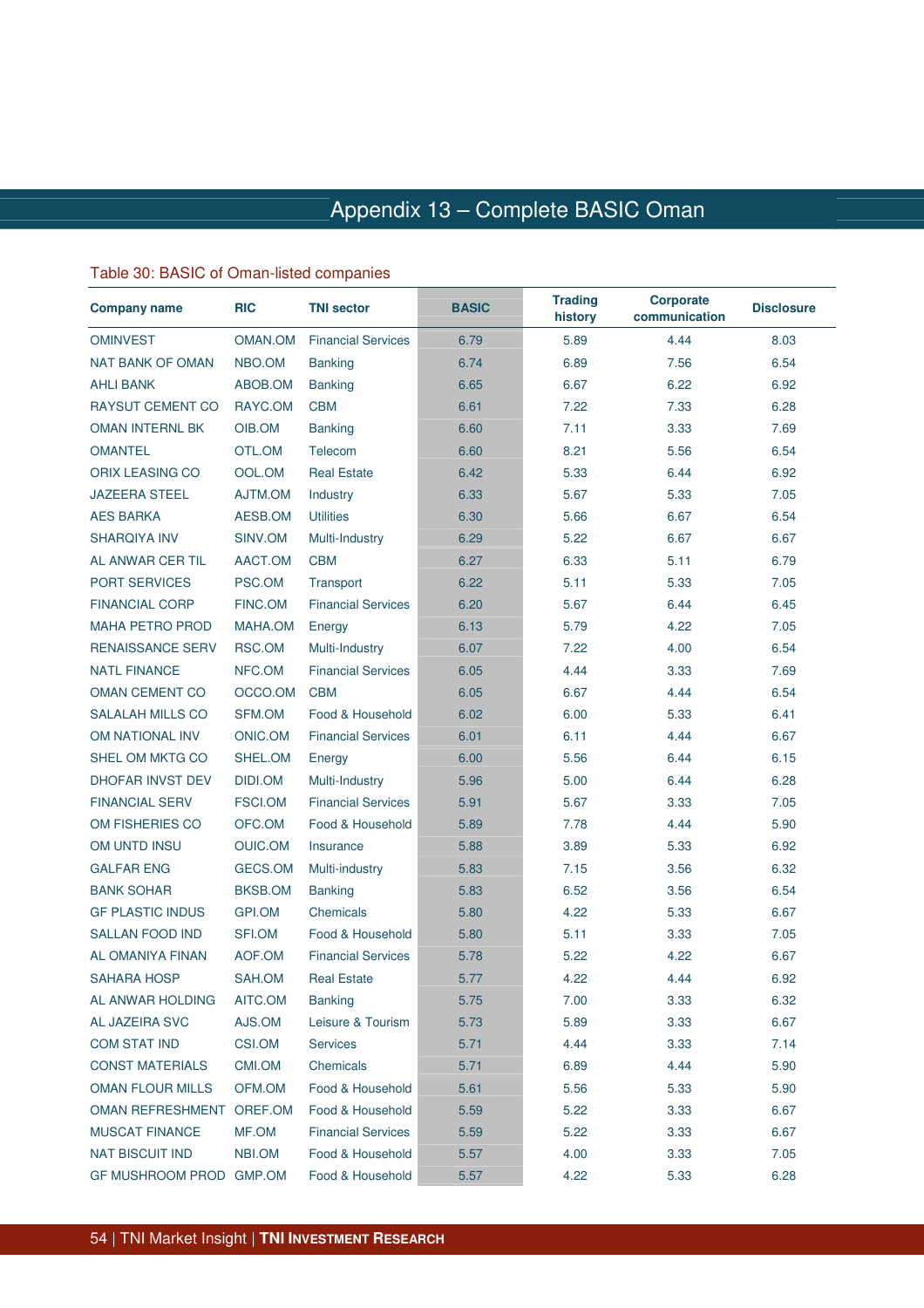### Table 30: BASIC of Oman-listed companies, continued

| <b>Company name</b>         | <b>RIC</b>     | <b>TNI sector</b>         | <b>BASIC</b> | <b>Trading</b><br>history | <b>Corporate</b><br>communication | <b>Disclosure</b> |
|-----------------------------|----------------|---------------------------|--------------|---------------------------|-----------------------------------|-------------------|
| <b>DHOFAR INSURANCE</b>     | DIPP.OM        | Insurance                 | 5.52         | 4.89                      | 5.56                              | 5.90              |
| <b>OMAN CABLE IND</b>       | OCAB.OM        | Industry                  | 5.51         | 6.33                      | 4.44                              | 5.77              |
| <b>AHLIA CONVERTING</b>     | AAC.OM         | Industry                  | 5.50         | 5.00                      | 4.22                              | 6.28              |
| OM NATL ENG INV             | NELE.OM        | <b>Utilities</b>          | 5.50         | 4.78                      | 3.33                              | 6.67              |
| <b>GF CHEMICALS</b>         | GIC.OM         | Chemicals                 | 5.49         | 5.11                      | 5.33                              | 5.81              |
| <b>GLF INV SERV</b>         | GIS.OM         | <b>Financial Services</b> | 5.47         | 4.89                      | 5.33                              | 5.90              |
| <b>OMAN HOTELS</b>          | OCL.OM         | Leisure & Tourism         | 5.47         | 5.00                      | 3.33                              | 6.54              |
| <b>BANK DHOFAR</b>          | <b>BDOF.OM</b> | <b>Banking</b>            | 5.44         | 6.00                      | 3.33                              | 6.15              |
| <b>AHLIA DETERGENT</b>      | AADC.OM        | Food & Household          | 5.43         | 4.44                      | 3.33                              | 6.67              |
| <b>AL AMAL FUND</b>         | AIGF.OM        | <b>Financial Services</b> | 5.42         | 4.84                      | 4.89                              | 5.98              |
| NAT DETERGENT               | NDET.OM        | Chemicals                 | 5.41         | 5.11                      | 4.44                              | 6.03              |
| <b>NAT SECURITIES</b>       | NSEC.OM        | <b>Financial Services</b> | 5.40         | 4.56                      | 5.33                              | 5.90              |
| <b>OMAN CHLORINE</b>        | OCLO.OM        | Chemicals                 | 5.38         | 5.33                      | 3.33                              | 6.28              |
| <b>MAJAN COLLEGE</b>        | BAC.OM         | <b>Services</b>           | 5.36         | 5.00                      | 3.33                              | 6.37              |
| <b>MUSCAT GAS CO</b>        | MING.OM        | <b>Utilities</b>          | 5.36         | 5.22                      | 3.33                              | 6.28              |
| <b>FIBER OPTIC</b>          | OFO.OM         | Industry                  | 5.33         | 5.11                      | 3.33                              | 6.28              |
| <b>TAGHLEEF IND CO</b>      | PPI.OM         | Chemicals                 | 5.33         | 5.44                      | 3.33                              | 6.15              |
| <b>OMAN OIL MKTING</b>      | BPO.OM         | Energy                    | 5.32         | 5.22                      | 5.00                              | 5.64              |
| <b>NAT PHARM MEDCIN</b>     | NPM.OM         | Healthcare                | 5.31         | 3.89                      | 3.33                              | 6.67              |
| <b>KAMIL POWER</b>          | KPC.OM         | <b>Utilities</b>          | 5.31         | 4.84                      | 4.22                              | 6.03              |
| <b>MUSCAT NATL HLDG</b>     | MICO.OM        | Multi-Industry            | 5.28         | 5.22                      | 3.33                              | 6.15              |
| <b>OMAN CERAMIC</b>         | OMC.OM         | <b>CBM</b>                | 5.22         | 4.56                      | 3.33                              | 6.28              |
| <b>GULF STONE CO</b>        | GSC.OM         | Industry                  | 5.21         | 4.67                      | 5.56                              | 5.43              |
| <b>SWEETS OF OMAN</b>       | SO.OM          | Food & Household          | 5.17         | 2.11                      | 3.33                              | 7.05              |
| <b>NATIONAL GAS CO</b>      | NGAS.OM        | Energy                    | 5.14         | 4.56                      | 2.22                              | 6.54              |
| <b>BATNA DEV. INV.</b>      | ALBI.OM        | <b>Financial Services</b> | 5.12         | 5.22                      | 2.22                              | 6.28              |
| <b>NAT PACKGING</b>         | NPF.OM         | Industry                  | 5.12         | 2.67                      | 4.00                              | 6.54              |
| <b>NAT HOSPITALITY</b>      | NHIP.OM        | <b>Services</b>           | 5.09         | 2.44                      | 3.33                              | 6.79              |
| <b>GULF HOTELS OMAN</b>     | GHO.OM         | Leisure & Tourism         | 5.08         | 5.00                      | 3.33                              | 5.90              |
| OM EDU TRAIN INV            | OETI.OM        | Services                  | 5.07         | 5.33                      | 3.33                              | 5.77              |
| <b>OMAN INVEST &amp;FIN</b> | OIFL.OM        | <b>Services</b>           | 5.06         | 6.78                      | 2.22                              | 5.64              |
| <b>GLOBAL FIN INV</b>       | GFIC.OM        | <b>Financial Services</b> | 5.05         | 6.00                      | 3.33                              | 5.51              |
| NAT MINRAL WATER            | NMW.OM         | Food & Household          | 5.04         | 4.44                      | 3.33                              | 6.03              |
| NAT BEVERG CO LT            | NBEV.OM        | Food & Household          | 5.03         | 4.78                      | 2.22                              | 6.28              |
| OM FOODS INTL               | NRC.OM         | Food & Household          | 5.01         | 3.56                      | 2.22                              | 6.67              |
| DOFAR CATTLEFEED            | DCAT.OM        | Food & Household          | 5.01         | 3.78                      | 4.22                              | 5.90              |
| <b>DHOFAR POWER</b>         | DHP.OM         | <b>Utilities</b>          | 4.99         | 5.26                      | 3.78                              | 5.51              |
| OM & EM INV OM              | OEIO.OM        | <b>Financial Services</b> | 4.98         | 4.56                      | 2.22                              | 6.28              |
| <b>SALALAH BEACH</b>        | SAHL.OM        | Leisure & Tourism         | 4.96         | 4.44                      | 3.33                              | 5.90              |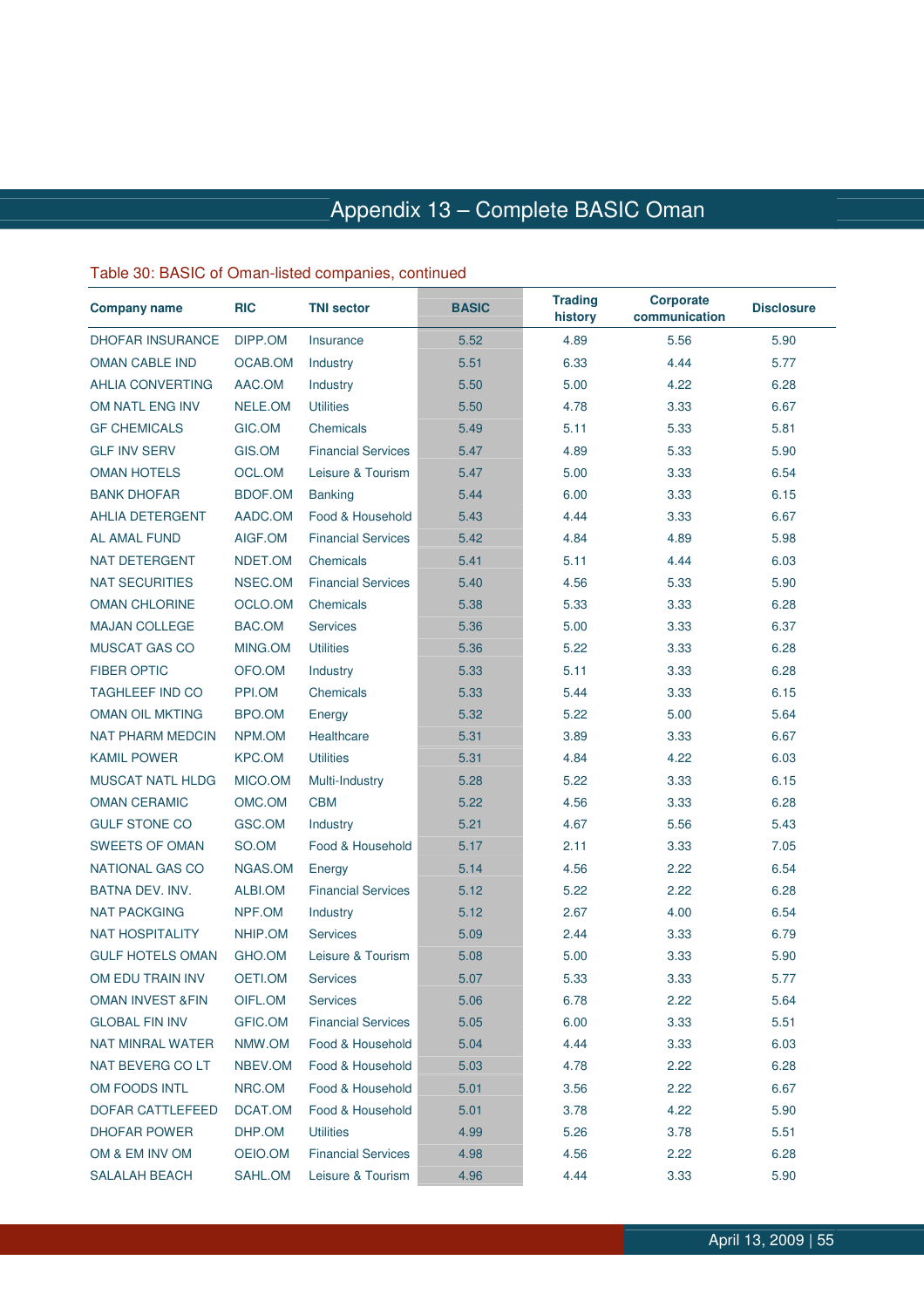#### Table 30: BASIC of Oman-listed companies, continued

| <b>Company name</b>        | <b>RIC</b>     | <b>TNI sector</b>         | <b>BASIC</b> | <b>Trading</b><br>history | <b>Corporate</b><br>communication | <b>Disclosure</b> |
|----------------------------|----------------|---------------------------|--------------|---------------------------|-----------------------------------|-------------------|
| <b>INTERIOR HTL</b>        | <b>IHC.OM</b>  | Leisure & Tourism         | 4.96         | 2.22                      | 3.33                              | 6.67              |
| <b>OMAN AGR DEV</b>        | OAD.OM         | Multi-Industry            | 4.94         | 3.22                      | 5.56                              | 5.51              |
| <b>HASSAN ENG CO</b>       | HEC.OM         | Multi-Industry            | 4.91         | 5.33                      | 3.33                              | 5.51              |
| OM NAT DAIRY PRD           | OND.OM         | Food & Household          | 4.81         | 5.22                      | 3.33                              | 5.38              |
| <b>OMAN PACKAGING</b>      | OP.OM          | Industry                  | 4.78         | 3.56                      | 3.33                              | 5.90              |
| <b>OMAN FILTERS IND</b>    | OFI.OM         | Industry                  | 4.75         | 4.56                      | 3.33                              | 5.51              |
| SHOROOQ INV CO             | SISC.OM        | <b>Banking</b>            | 4.75         | 5.00                      | 4.00                              | 5.13              |
| <b>BURAIMI HOTEL</b>       | BR.OM          | Leisure & Tourism         | 4.73         | 3.33                      | 2.22                              | 6.28              |
| <b>BATNAH HOTELS</b>       | BHC.OM         | Leisure & Tourism         | 4.73         | 4.44                      | 3.33                              | 5.51              |
| <b>DHOFAR TOURISM</b>      | DTPP.OM        | Leisure & Tourism         | 4.68         | 4.22                      | 3.33                              | 5.51              |
| <b>THREAD MILLS</b>        | MTM.OM         | Food & household          | 4.68         | 4.22                      | 2.22                              | 5.90              |
| <b>DHOFAR BVGS CO</b>      | DBVG.OM        | Food & Household          | 4.68         | 5.33                      | 2.22                              | 5.51              |
| AL FAJAR ALAMIA            | AFAA.OM        | Multi-Industry            | 4.66         | 5.22                      | 2.22                              | 5.51              |
| OM EUR FOODS IND           | OEUF.OM        | Food & Household          | 4.64         | 4.56                      | 3.33                              | 5.26              |
| OMAN CHEM IND CO           | OCHI.OM        | Chemicals                 | 4.63         | 3.22                      | 3.33                              | 5.77              |
| <b>NAT ALUMINIUM PR</b>    | NAP.OM         | Industry                  | 4.60         | 5.33                      | 5.56                              | 4.23              |
| <b>SOHAR POULTRY</b>       | SP.OM          | Food & Household          | 4.60         | 4.56                      | 3.33                              | 5.26              |
| <b>AREEJ VEG OILS</b>      | AVEG.OM        | Food & Household          | 4.59         | 2.67                      | 3.33                              | 5.90              |
| <b>SALALAH PORT SVC</b>    | SPS.OM         | Transport                 | 4.55         | 5.67                      | 2.22                              | 5.17              |
| OM INTL MKTING             | OIM.OM         | <b>Services</b>           | 4.52         | 4.56                      | 3.33                              | 5.13              |
| OM NAT LIVESTOCK           | ONLS.OM        | Food & Household          | 4.50         | 4.44                      | 2.22                              | 5.51              |
| OM LIVESTOCK 2             | <b>ONLP.OM</b> | Food & Household          | 4.50         | 4.44                      | 2.22                              | 5.51              |
| <b>FLEXBL IND PACK</b>     | FIPK.OM        | Industry                  | 4.48         | 5.00                      | 2.00                              | 5.30              |
| <b>MAJAN GLASS CO</b>      | MGC.OM         | Industry                  | 4.47         | 4.56                      | 2.00                              | 5.51              |
| OM MEDICAL PROJ            | OMMP.OM        | Healthcare                | 4.33         | 4.78                      | 2.22                              | 5.13              |
| <b>OMAN CHROMITE</b>       | OCPP.OM        | Industry                  | 4.26         | 5.56                      | 3.33                              | 4.36              |
| <b>UNITED POWER</b>        | UPC.OM         | <b>Utilities</b>          | 4.22         | 5.00                      | 4.44                              | 4.10              |
| <b>AL BATINAH INTL</b>     | BWS.OM         | Food & Household          | 4.15         | 5.00                      | 2.22                              | 4.74              |
| <b>AL-OULA COMPANY</b>     | DMG.OM         | <b>CBM</b>                | 3.96         | 5.22                      | 2.22                              | 4.36              |
| <b>TRANSGULF HLDG</b>      | <b>TGI.OM</b>  | <b>Financial Services</b> | 3.87         | 5.89                      | 2.22                              | 3.97              |
| <b>CEMENT &amp; GYP PD</b> | CGP.OM         | <b>CBM</b>                | 3.80         | 4.44                      | 2.22                              | 4.36              |
| <b>DHOFAR POULTRY</b>      | DP.OM          | Food & Household          | 3.64         | 2.78                      | 3.11                              | 4.36              |
| <b>VISION EMG GCC</b>      | VGF.OM         | <b>Financial Services</b> | 3.61         | 5.46                      | 1.78                              | 3.85              |
| <b>MUSCAT FUND</b>         | MIF.OM         | <b>Financial Services</b> | 3.50         | 5.22                      | 4.44                              | 2.82              |
| PACKAGING CO LTD           | PACK.OM        | Industry                  | 3.46         | 4.11                      | 3.33                              | 3.46              |
| NAT CARPET CO              | NCF.OM         | Industry                  | 3.38         | 4.89                      | 2.00                              | 3.59              |
| <b>TAAGEER FINANCE</b>     | TFC.OM         | <b>Financial Services</b> | 3.26         | 5.15                      | 3.78                              | 2.69              |
| ABRASIVES MFC CO           | ABRA.OM        | <b>CBM</b>                | 3.01         | 5.11                      | 1.11                              | 3.21              |
| <b>MUSAMDAM MKTG</b>       | MUSM.OM        | Services                  | 2.95         | 4.89                      | 2.22                              | 2.65              |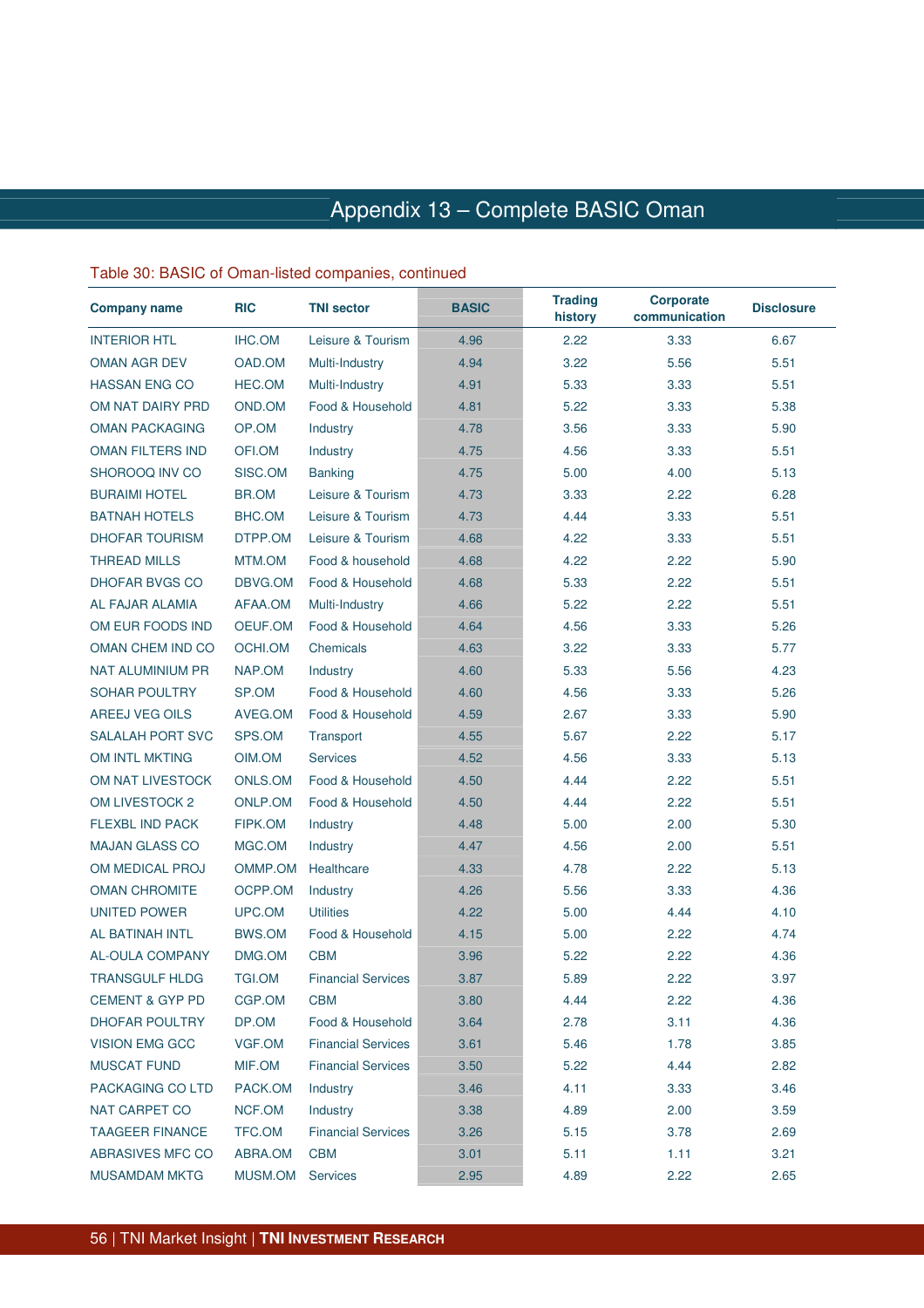### Table 30: BASIC of Oman-listed companies, continued

| <b>Company name</b>    | <b>RIC</b> | <b>TNI sector</b> | <b>BASIC</b> | <b>Trading</b><br>history | <b>Corporate</b><br>communication | <b>Disclosure</b> |
|------------------------|------------|-------------------|--------------|---------------------------|-----------------------------------|-------------------|
| <b>DHOFAR UNIV</b>     | DHU.OM     | <b>Services</b>   | 2.49         | 4.73                      | 3.11                              | 1.79              |
| <b>VOLTAMP ENERGY</b>  | VOES.OM    | Industry          | 2.36         | 6.47                      | 1.11                              | 1.60              |
| <b>DHOFAR FISH IND</b> | DFI.OM     | Food & Household  | 2.22         | 4.89                      | 2.22                              | 1.54              |
| <b>SOHAR POWER</b>     | SHPS.OM    | Utilities         | 2.20         | 6.42                      | 1.11                              | 1.35              |
| <b>ASAFFA POULTRY</b>  | SPF.OM     | Food & Household  | 2.07         | 4.33                      | 1.11                              | 1.92              |
| <b>MODERN POULTRY</b>  | MPF.OM     | Food & Household  | 1.90         | 5.00                      | 1.11                              | 1.28              |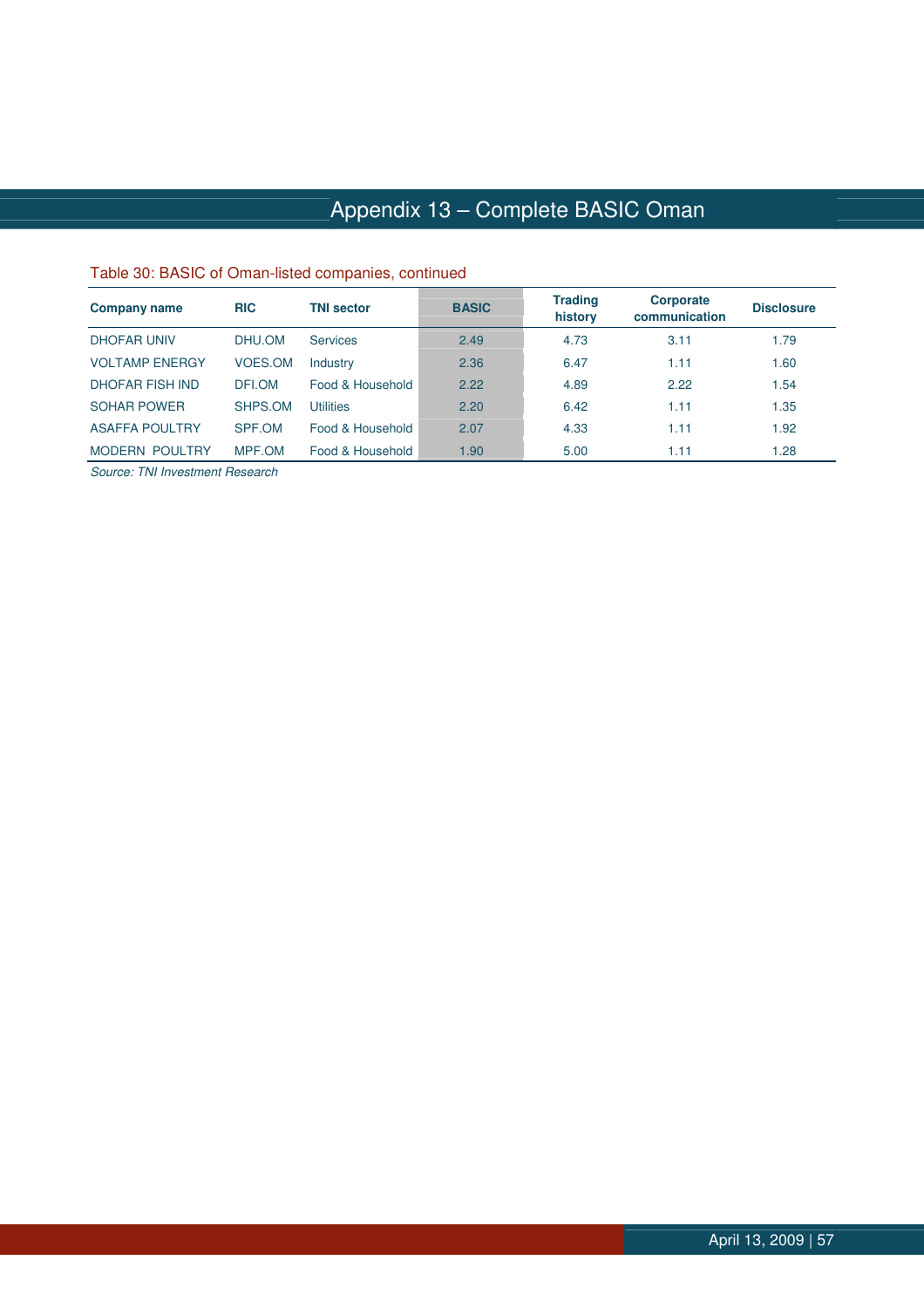### Appendix 14 – Complete BASIC Qatar

### Table 31: BASIC of Qatar-listed companies

| <b>Company name</b>     | <b>RIC</b> | <b>TNI sector</b>         | <b>BASIC</b> | <b>Trading</b><br>history | <b>Corporate</b><br>communication | <b>Disclosure</b> |
|-------------------------|------------|---------------------------|--------------|---------------------------|-----------------------------------|-------------------|
| QA TELECOM              | QTEL.QA    | Telecom                   | 6.38         | 7.37                      | 6.44                              | 6.15              |
| QA COMM BK              | COMB.QA    | <b>Banking</b>            | 6.17         | 6.37                      | 8.67                              | 5.38              |
| <b>DOHA BK LTD</b>      | DOBK.QA    | <b>Banking</b>            | 5.78         | 6.70                      | 7.56                              | 5.00              |
| <b>QA ISLAMIC INS</b>   | QIIC.QA    | Insurance                 | 5.67         | 5.82                      | 5.33                              | 5.90              |
| AL AHLI BK QATAR        | AABQ.QA    | <b>Banking</b>            | 5.64         | 4.93                      | 7.56                              | 5.38              |
| QA NAT BK               | QNBK.QA    | <b>Banking</b>            | 5.61         | 6.59                      | 8.00                              | 4.62              |
| <b>UNITED DVLPMNT</b>   | UDCD.QA    | <b>Real Estate</b>        | 5.16         | 6.70                      | 5.33                              | 4.74              |
| <b>AL KHALIJI BK</b>    | KCBK.QA    | <b>Banking</b>            | 5.14         | 6.58                      | 6.89                              | 4.23              |
| QA SHIPPING CO          | QSHP.QA    | Transport                 | 4.76         | 7.26                      | 6.22                              | 3.59              |
| <b>INDUSTRIES QATAR</b> | IQCD.QA    | Multi-Industry            | 4.69         | 6.70                      | 4.22                              | 4.36              |
| <b>QATAR INS CO</b>     | QINS.QA    | Insurance                 | 4.69         | 6.70                      | 6.44                              | 3.59              |
| <b>SALAM INTL INV</b>   | SALM.QA    | Multi-Industry            | 4.64         | 6.26                      | 5.56                              | 3.97              |
| <b>GULF WAREHOUSING</b> | GWCS.QA    | <b>Services</b>           | 4.63         | 6.43                      | 5.33                              | 3.97              |
| QA NAT CEMENT CO        | QANC.QA    | <b>CBM</b>                | 4.57         | 6.37                      | 6.22                              | 3.59              |
| <b>DLALA BROKERAGE</b>  | DBIS.QA    | <b>Financial Services</b> | 4.54         | 5.33                      | 7.11                              | 3.59              |
| <b>QA GAS TRANSPORT</b> | QGTS.QA    | <b>Utilities</b>          | 4.49         | 7.09                      | 5.11                              | 3.59              |
| <b>BARWA REAL EST</b>   | BRES.QA    | <b>Real Estate</b>        | 4.38         | 6.01                      | 4.89                              | 3.85              |
| QA TECH INSPECT         | QTIS.QA    | Industry                  | 4.36         | 6.59                      | 7.56                              | 2.69              |
| <b>QA ISLAMIC BK</b>    | QISB.QA    | <b>Banking</b>            | 4.33         | 6.48                      | 5.33                              | 3.46              |
| QA INTL IS BK           | QIIB.QA    | <b>Banking</b>            | 4.19         | 6.93                      | 5.33                              | 3.08              |
| <b>QA GEN INS REINS</b> | QGIR.QA    | Insurance                 | 4.18         | 4.70                      | 7.11                              | 3.21              |
| <b>DOHA INS CO</b>      | DICO.QA    | Insurance                 | 4.17         | 4.93                      | 5.56                              | 3.65              |
| <b>QATAR NAVIGATION</b> | QNNC.QA    | Transport                 | 4.16         | 6.37                      | 4.22                              | 3.59              |
| <b>MASRAF AL RAYAN</b>  | MARK.QA    | <b>Banking</b>            | 4.08         | 6.83                      | 4.89                              | 3.08              |
| <b>QATAR FUEL CO</b>    | QFLS.QA    | Energy                    | 4.04         | 6.93                      | 3.11                              | 3.59              |
| QA CINEMA & FILM        | QCFD.QA    | Leisure & Tourism         | 3.99         | 4.48                      | 6.44                              | 3.21              |
| QAT GER MED DEV         | QGMS.QA    | Healthcare                | 3.95         | 6.48                      | 3.11                              | 3.59              |
| <b>AL KHALEEJ INS</b>   | KINS.QA    | Insurance                 | 3.90         | 5.59                      | 4.89                              | 3.21              |
| QA INDUS MANF CO        | QIMC.QA    | Multi-Industry            | 3.90         | 5.82                      | 5.78                              | 2.82              |
| QA ELEC & WATER         | QEWC.QA    | <b>Services</b>           | 3.82         | 7.37                      | 3.11                              | 3.08              |
| <b>QATAR OMAN INVES</b> | QOIS.QA    | Multi-Industry            | 3.80         | 5.72                      | 4.67                              | 3.08              |
| QA REAL EST CO          | QREC.QA    | <b>Real Estate</b>        | 3.78         | 5.70                      | 3.11                              | 3.59              |
| QA MEAT&LIVESTK         | QMLS.QA    | Food & Household          | 3.76         | 6.69                      | 4.22                              | 2.82              |
| <b>MEDICARE GROUP</b>   | MCGS.QA    | <b>Services</b>           | 3.55         | 5.93                      | 4.00                              | 2.82              |
| <b>FIRST FINANCE CO</b> | FFCK.QA    | <b>Financial Services</b> | 3.50         | 6.59                      | 5.11                              | 2.12              |
| <b>ISLAMIC FIN SEC</b>  | IFSS.QA    | <b>Financial services</b> | 3.49         | 5.11                      | 3.78                              | 3.08              |
| <b>NAT LEASING CO</b>   | NLCS.QA    | <b>Financial Services</b> | 3.43         | 6.26                      | 3.11                              | 2.82              |
| <b>EZDAN REAL EST</b>   | ERES.QA    | Real estate               | 3.33         | 4.34                      | 3.78                              | 3.08              |
| <b>MANNAI CORP</b>      | MCCS.QA    | Multi-Industry            | 3.15         | 3.35                      | 2.44                              | 3.59              |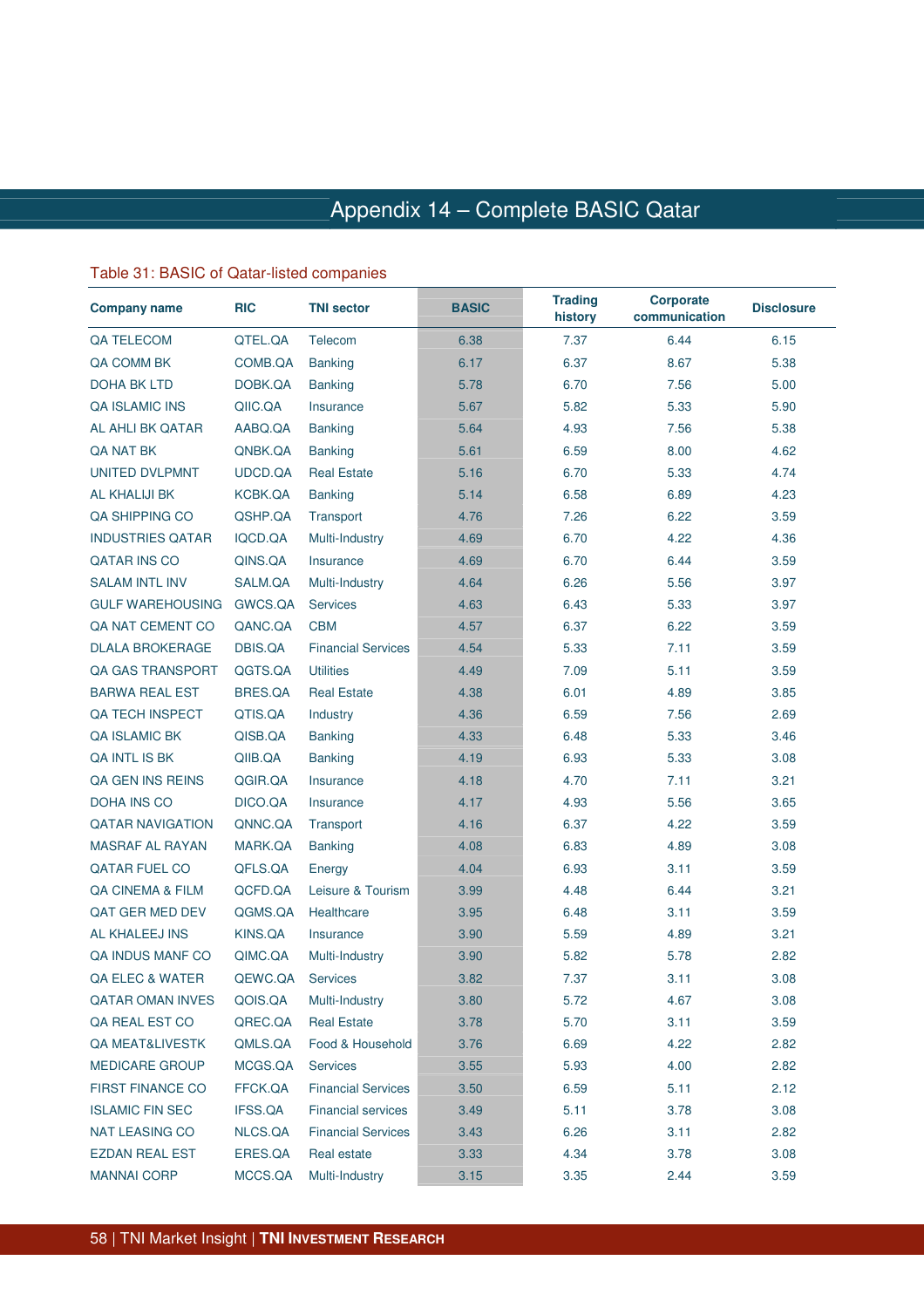# Appendix 14 – Complete BASIC Qatar

| Company name          | RIC     | <b>TNI sector</b> | <b>BASIC</b> | <b>Trading</b><br>history | Corporate<br>communication | <b>Disclosure</b> |
|-----------------------|---------|-------------------|--------------|---------------------------|----------------------------|-------------------|
| <b>GULF INTR SERV</b> | GISS.QA | Multi-industry    | 2.41         | 6.06                      | 2.67                       | 28. ا             |
| ______<br>$\sim$      |         |                   |              |                           |                            |                   |

#### Table 31: BASIC of Qatar-listed companies, continued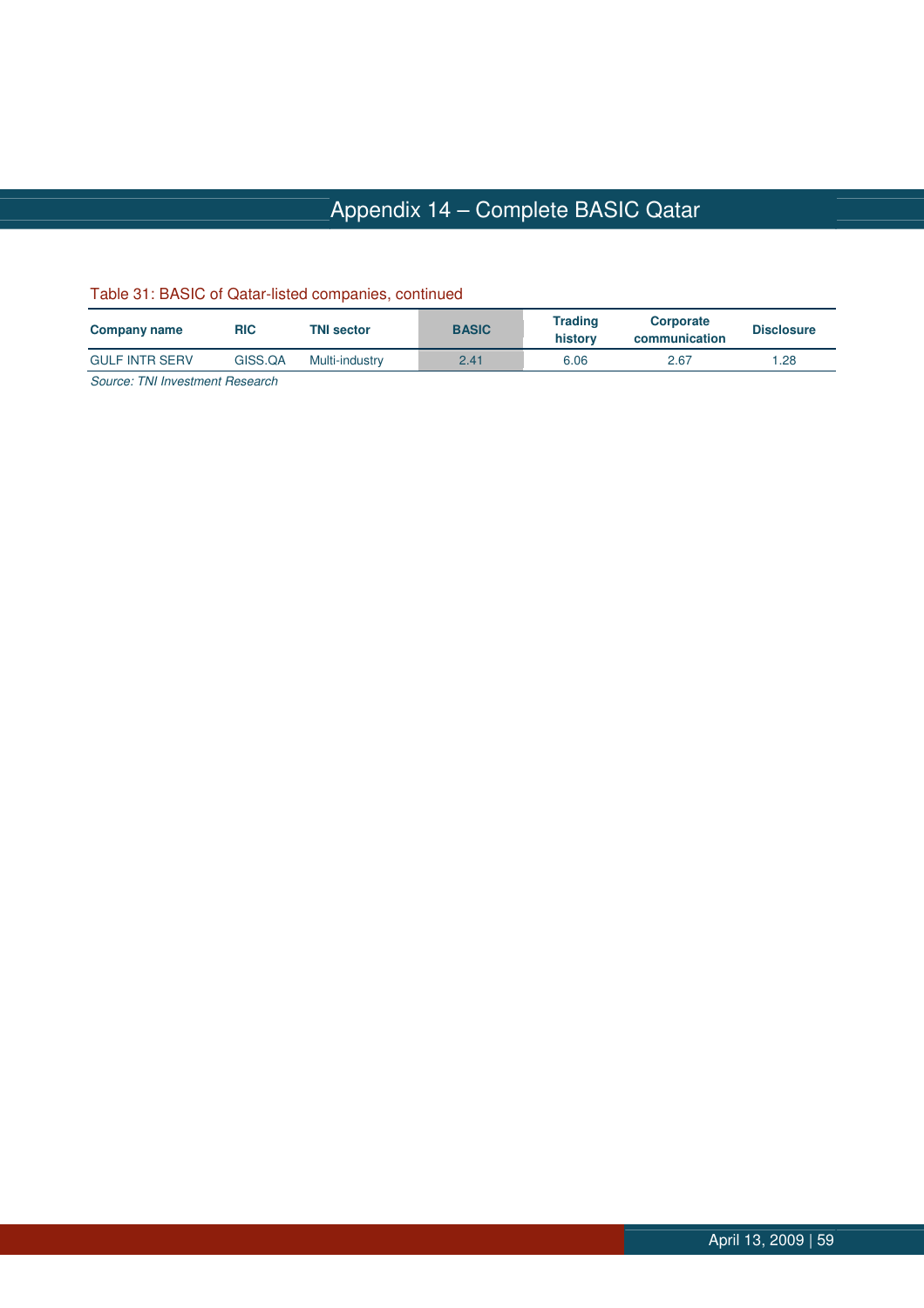### Appendix 15 – Complete BASIC Saudi Arabia Arabia

#### Table 32: BASIC of Saudi Arabia-listed companies

| <b>Company name</b>        | <b>RIC</b> | <b>TNI sector</b> | <b>BASIC</b> | <b>Trading</b><br>history | <b>Corporate</b><br>communication | <b>Disclosure</b> |
|----------------------------|------------|-------------------|--------------|---------------------------|-----------------------------------|-------------------|
| ALMARAI CO.                | 2280.SE    | Food & Household  | 6.58         | 7.20                      | 7.56                              | 6.15              |
| <b>SAMBA FIN GROUP</b>     | 1090.SE    | <b>Banking</b>    | 6.49         | 7.67                      | 4.44                              | 6.92              |
| <b>SABB</b>                | 1060.SE    | <b>Banking</b>    | 6.23         | 7.56                      | 4.44                              | 6.54              |
| <b>AL AHLIA</b>            | 8140.SE    | Insurance         | 6.13         | 5.94                      | 4.44                              | 6.92              |
| <b>ARAB BANK</b>           | 1080.SE    | <b>Banking</b>    | 6.05         | 6.67                      | 4.44                              | 6.54              |
| <b>SAVOLA GROUP</b>        | 2050.SE    | Food & Household  | 5.99         | 7.78                      | 5.56                              | 5.60              |
| <b>RIYAD BANK</b>          | 1010.SE    | <b>Banking</b>    | 5.79         | 6.78                      | 4.22                              | 6.15              |
| <b>HOLLANDI BANK</b>       | 1040.SE    | <b>Banking</b>    | 5.70         | 6.33                      | 4.22                              | 6.15              |
| NAT CO CO-OP INS           | 8010.SE    | Insurance         | 5.48         | 5.66                      | 5.33                              | 5.51              |
| <b>NAT SHIPPING CO</b>     | 4030.SE    | Transport         | 5.42         | 5.89                      | 4.44                              | 5.77              |
| <b>AL JAZIRA BANK</b>      | 1020.SE    | <b>Banking</b>    | 5.30         | 6.33                      | 3.33                              | 5.73              |
| <b>BANK ALBILAD</b>        | 1140.SE    | <b>Banking</b>    | 4.99         | 6.48                      | 4.00                              | 5.00              |
| <b>SA RES &amp; MKTING</b> | 4210.SE    | <b>Services</b>   | 4.95         | 6.47                      | 5.33                              | 4.36              |
| <b>SAUDI INV BANK</b>      | 1030.SE    | <b>Banking</b>    | 4.70         | 6.89                      | 4.44                              | 4.23              |
| <b>SA BASIC IND</b>        | 2010.SE    | Chemicals         | 4.56         | 6.33                      | 5.56                              | 3.76              |
| <b>SAUDI ELECTRIC</b>      | 5110.SE    | <b>Utilities</b>  | 4.46         | 7.22                      | 4.44                              | 3.59              |
| <b>ZAMIL IND INV</b>       | 2240.SE    | Multi-Industry    | 4.40         | 6.56                      | 4.44                              | 3.85              |
| <b>ALUJAIN</b>             | 2170.SE    | Chemicals         | 4.26         | 5.89                      | 2.22                              | 4.62              |
| <b>FRANSI BANK</b>         | 1050.SE    | <b>Banking</b>    | 4.05         | 7.11                      | 3.33                              | 3.46              |
| ETIHAD ETISALAT            | 7020.SE    | Telecom           | 4.00         | 6.58                      | 4.00                              | 3.14              |
| <b>SA FERTILIZERS</b>      | 2020.SE    | Chemicals         | 3.99         | 6.33                      | 5.33                              | 2.82              |
| <b>SIPCHEM</b>             | 2310.SE    | Chemicals         | 3.88         | 5.92                      | 3.11                              | 3.63              |
| <b>AL-RAJHI BANK</b>       | 1120.SE    | <b>Banking</b>    | 3.81         | 6.56                      | 4.22                              | 2.82              |
| <b>SAUDI CEMENT</b>        | 3030.SE    | <b>CBM</b>        | 3.78         | 7.00                      | 3.11                              | 3.01              |
| <b>JARIR MKTING CO</b>     | 4190.SE    | Multi-Industry    | 3.63         | 7.00                      | 2.00                              | 3.21              |
| <b>NAT INDUSTRY</b>        | 2060.SE    | Industry          | 3.48         | 6.11                      | 3.11                              | 2.82              |
| SAUDI TELECOM CO           | 7010.SE    | Telecom           | 3.37         | 7.22                      | 3.33                              | 2.31              |
| <b>NAMA CHEMS CO</b>       | 2210.SE    | Chemicals         | 3.37         | 6.56                      | 3.11                              | 2.52              |
| YANBU CEMENT               | 3060.SE    | <b>CBM</b>        | 3.31         | 6.78                      | 3.11                              | 2.18              |
| <b>SAUDI CHEMICAL</b>      | 2230.SE    | Chemicals         | 3.29         | 6.33                      | 3.11                              | 2.37              |
| <b>AMIANTIT</b>            | 2160.SE    | Industry          | 3.26         | 6.56                      | 5.33                              | 1.41              |
| <b>MEDGULF</b>             | 8030.SE    | Insurance         | 3.23         | 5.70                      | 1.78                              | 3.01              |
| <b>PHARMACEUTICALS</b>     | 2070.SE    | Healthcare        | 3.22         | 6.56                      | 2.00                              | 2.63              |
| <b>NATL AGR DEV</b>        | 6010.SE    | Food & Household  | 3.01         | 7.56                      | 2.00                              | 1.79              |
| SAUDI IND INV GR           | 2250.SE    | Chemicals         | 2.99         | 6.08                      | 2.67                              | 2.31              |
| YAMAMAH CEMENT             | 3020.SE    | <b>CBM</b>        | 2.97         | 7.00                      | 3.11                              | 1.67              |
| DAR AL ARKAN               | 4300.SE    | Real estate       | 2.95         | 6.34                      | 2.00                              | 2.24              |
| SAUDI CABLE CO             | 2110.SE    | Industry          | 2.91         | 6.56                      | 2.00                              | 1.92              |
| <b>YANSAB</b>              | 2290.SE    | Chemicals         | 2.90         | 5.64                      | 1.56                              | 2.69              |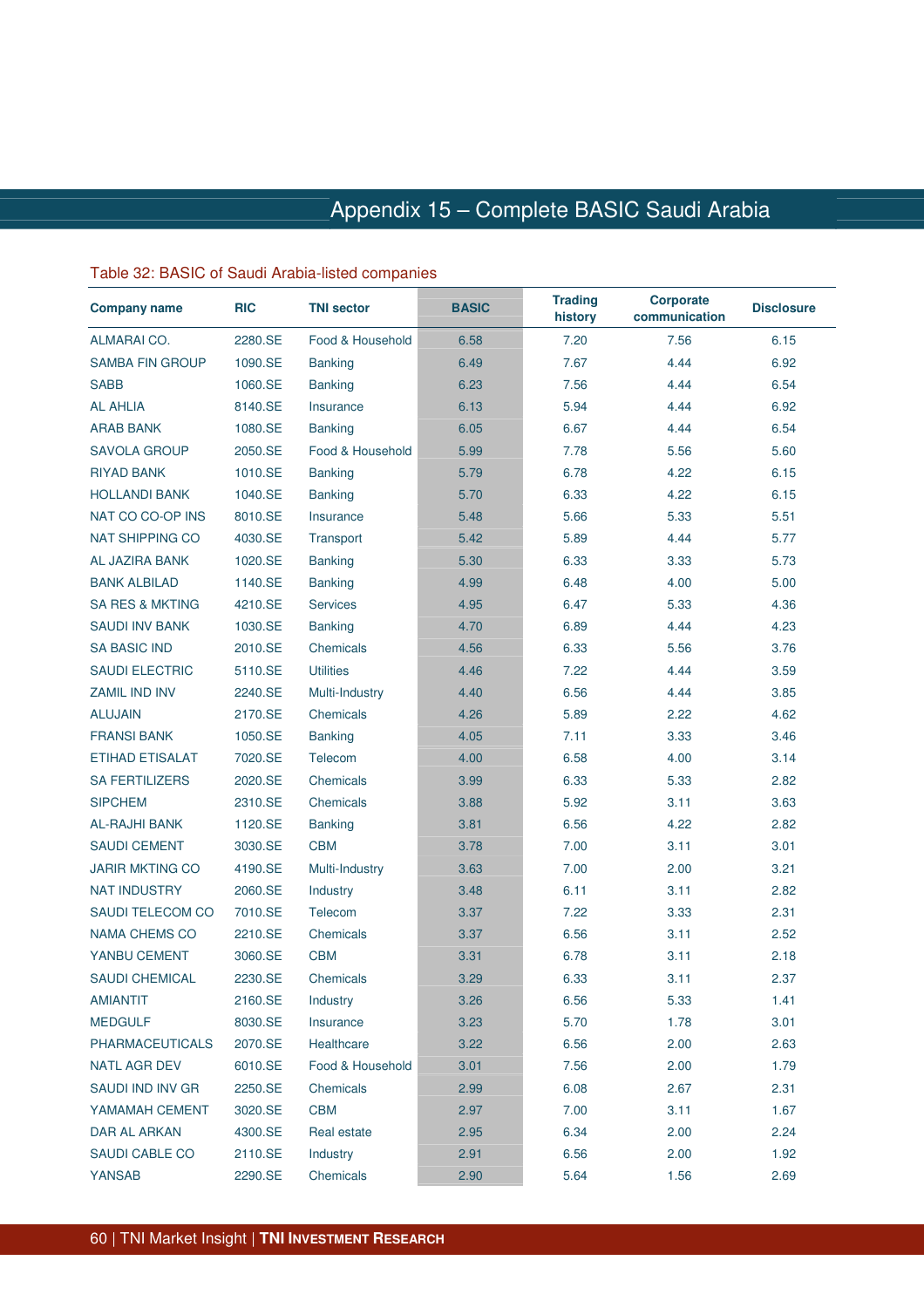# Appendix 15 – Complete BASIC Saudi Arabia

| <b>Company name</b>        | <b>RIC</b> | <b>TNI sector</b>  | <b>BASIC</b> | <b>Trading</b><br>history | <b>Corporate</b><br>communication | <b>Disclosure</b> |
|----------------------------|------------|--------------------|--------------|---------------------------|-----------------------------------|-------------------|
| <b>ALHOKAIR</b>            | 4240.SE    | Transport          | 2.90         | 6.12                      | 2.00                              | 2.24              |
| <b>SAUDI AUTOMOTIVE</b>    | 4050.SE    | Transport          | 2.84         | 6.78                      | 3.11                              | 1.41              |
| <b>HAIL AGR DEV CO</b>     | 6030.SE    | Food & Household   | 2.66         | 7.00                      | 2.00                              | 1.41              |
| <b>FOOD PRODUCTS</b>       | 2100.SE    | Food & Household   | 2.65         | 6.78                      | 3.11                              | 0.96              |
| <b>TABUK CEMENT</b>        | 3090.SE    | <b>CBM</b>         | 2.65         | 6.78                      | 3.11                              | 0.96              |
| <b>CEMENT EAST</b>         | 3080.SE    | <b>CBM</b>         | 2.54         | 7.00                      | 2.00                              | 1.22              |
| <b>EMAAR ECON CITY</b>     | 4220.SE    | <b>Real Estate</b> | 2.54         | 6.39                      | 2.67                              | 1.24              |
| <b>SAUDI IND SERV</b>      | 2190.SE    | Multi-Industry     | 2.52         | 6.33                      | 2.00                              | 1.41              |
| <b>SAUDI CERAMICS</b>      | 2040.SE    | <b>CBM</b>         | 2.50         | 7.00                      | 2.00                              | 1.15              |
| <b>SAUDI REAL EST</b>      | 4020.SE    | <b>Real Estate</b> | 2.50         | 6.78                      | 2.00                              | 1.22              |
| <b>PUBLIC TRANSPORT</b>    | 4040.SE    | Transport          | 2.50         | 6.78                      | 2.00                              | 1.15              |
| AL AHSA DEV.               | 2140.SE    | <b>Services</b>    | 2.49         | 6.56                      | 2.00                              | 1.15              |
| <b>QASSIM CEMENT</b>       | 3040.SE    | <b>CBM</b>         | 2.47         | 7.00                      | 2.00                              | 0.96              |
| <b>SAUDI IND EXPORT</b>    | 4140.SE    | Transport          | 2.45         | 6.56                      | 2.00                              | 1.22              |
| <b>NATL METAL</b>          | 2220.SE    | Industry           | 2.44         | 6.33                      | 2.00                              | 1.15              |
| <b>NAT CO GLASS IND</b>    | 2150.SE    | <b>CBM</b>         | 2.43         | 5.89                      | 2.00                              | 1.35              |
| <b>CEMENT SOUTH</b>        | 3050.SE    | <b>CBM</b>         | 2.43         | 7.00                      | 2.00                              | 0.96              |
| <b>TOURISM ENT</b>         | 4170.SE    | Leisure & Tourism  | 2.43         | 5.89                      | 2.00                              | 1.41              |
| <b>ALABDULLATIF</b>        | 2340.SE    | Industry           | 2.40         | 6.32                      | 2.00                              | 1.22              |
| <b>NATL GAS &amp; IND</b>  | 2080.SE    | <b>Utilities</b>   | 2.38         | 6.78                      | 2.00                              | 0.96              |
| <b>SAUDI HOTELS</b>        | 4010.SE    | Leisure & Tourism  | 2.38         | 6.78                      | 2.00                              | 0.96              |
| <b>ARRIYADH DEV</b>        | 4150.SE    | Multi-Industry     | 2.38         | 6.78                      | 2.00                              | 0.96              |
| <b>AHMED FITAIHI CO</b>    | 4180.SE    | Multi-Industry     | 2.38         | 6.78                      | 2.00                              | 0.96              |
| <b>JAZAN DEV CO</b>        | 6090.SE    | Food & Household   | 2.38         | 6.78                      | 2.00                              | 0.96              |
| <b>QASSIM AGR</b>          | 6020.SE    | Food & Household   | 2.37         | 6.56                      | 2.00                              | 0.96              |
| <b>SAUDI ADV IND</b>       | 2120.SE    | Multi-Industry     | 2.36         | 6.11                      | 2.00                              | 1.22              |
| <b>SA REFINERIES</b>       | 2030.SE    | Energy             | 2.33         | 6.56                      | 2.00                              | 0.96              |
| <b>FIPCO</b>               | 2180.SE    | Industry           | 2.33         | 6.56                      | 2.00                              | 0.96              |
| <b>ARAB CEMENT CO</b>      | 3010.SE    | <b>CBM</b>         | 2.33         | 6.56                      | 2.00                              | 0.96              |
| <b>JOUF AGR DEV CO</b>     | 6070.SE    | Food & Household   | 2.33         | 6.56                      | 2.00                              | 0.96              |
| <b>ALDREES</b>             | 4200.SE    | Energy             | 2.32         | 6.51                      | 2.00                              | 0.96              |
| <b>MALATH</b>              | 8020.SE    | Insurance          | 2.32         | 5.93                      | 1.33                              | 1.50              |
| <b>AL BABTAIN</b>          | 2320.SE    | Industry           | 2.31         | 5.90                      | 2.00                              | 1.22              |
| <b>SAUDI PAPER</b>         | 2300.SE    | Industry           | 2.31         | 6.46                      | 2.00                              | 0.96              |
| <b>SA DAIRY &amp; FOOD</b> | 2270.SE    | Food & Household   | 2.31         | 6.25                      | 2.00                              | 0.96              |
| <b>MESC</b>                | 2370.SE    | Industry           | 2.29         | 5.79                      | 2.00                              | 1.22              |
| <b>SALAMA</b>              | 8050.SE    | Insurance          | 2.29         | 5.90                      | 1.33                              | 1.41              |
| <b>NAT GYPSUM CO</b>       | 2090.SE    | <b>CBM</b>         | 2.29         | 6.33                      | 2.00                              | 0.96              |
| SA INDUST DEV              | 2130.SE    | Multi-Industry     | 2.29         | 6.33                      | 2.00                              | 0.96              |

### Table 32: BASIC of Saudi Arabia-listed companies, continued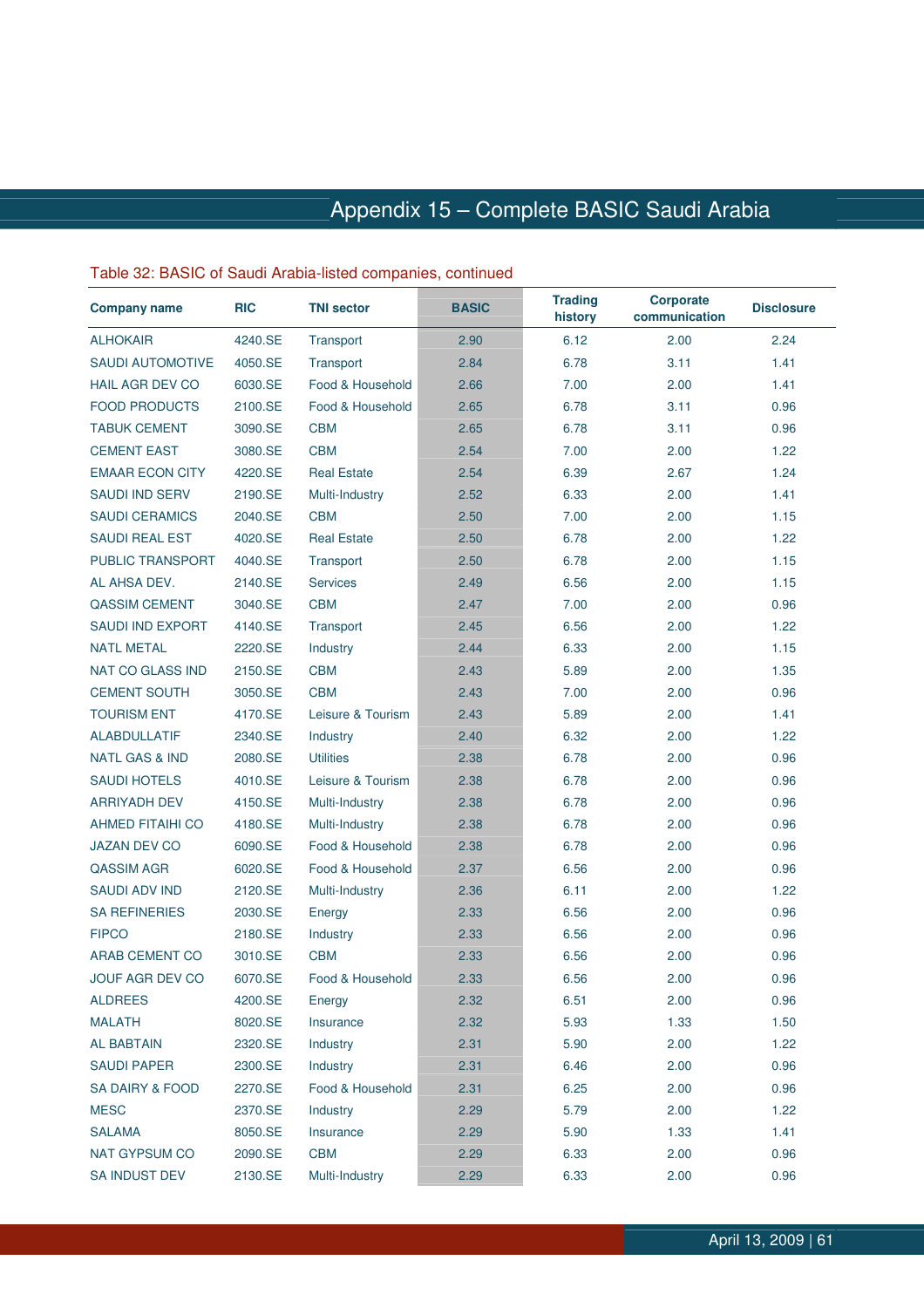# Appendix 15 – Complete BASIC Saudi Arabia

| <b>Company name</b>     | <b>RIC</b> | <b>TNI sector</b>  | <b>BASIC</b> | <b>Trading</b><br>history | <b>Corporate</b><br>communication | <b>Disclosure</b> |
|-------------------------|------------|--------------------|--------------|---------------------------|-----------------------------------|-------------------|
| <b>TIHAMA</b>           | 4070.SE    | <b>Services</b>    | 2.29         | 6.33                      | 2.00                              | 0.96              |
| <b>ASSIR TRADING</b>    | 4080.SE    | Multi-Industry     | 2.29         | 6.33                      | 2.00                              | 0.96              |
| <b>TAIBAH</b>           | 4090.SE    | Multi-Industry     | 2.29         | 6.33                      | 2.00                              | 0.96              |
| <b>MUBARRAD</b>         | 4110.SE    | Transport          | 2.29         | 6.33                      | 2.00                              | 0.96              |
| <b>SPPC</b>             | 4270.SE    | Industry           | 2.26         | 5.66                      | 2.00                              | 1.22              |
| <b>SABB TAKAFUL</b>     | 8080.SE    | Insurance          | 2.24         | 5.68                      | 1.33                              | 1.41              |
| <b>EASTERN AGR DEV</b>  | 6060.SE    | Food & Household   | 2.24         | 6.11                      | 2.00                              | 0.96              |
| <b>ADV POLYPROP</b>     | 2330.SE    | Chemicals          | 2.24         | 5.43                      | 1.56                              | 1.41              |
| <b>ALKHALEEJ TRNG</b>   | 4290.SE    | <b>Services</b>    | 2.22         | 6.13                      | 1.33                              | 1.22              |
| <b>RED SEA HOUSING</b>  | 4230.SE    | <b>Real Estate</b> | 2.20         | 5.93                      | 2.00                              | 0.96              |
| <b>NATL AGR MKTING</b>  | 4160.SE    | Food & Household   | 2.19         | 5.89                      | 2.00                              | 0.96              |
| SAHARA PETROCHEM        | 2260.SE    | Chemicals          | 2.19         | 6.00                      | 0.89                              | 1.32              |
| <b>SVCP</b>             | 2360.SE    | <b>CBM</b>         | 2.15         | 5.69                      | 2.00                              | 0.96              |
| <b>PETRO RABIGH</b>     | 2380.SE    | Energy             | 2.14         | 5.77                      | 1.33                              | 1.22              |
| <b>MAKKAH CONSTRUCT</b> | 4100.SE    | <b>Real Estate</b> | 2.10         | 6.78                      | 0.67                              | 0.96              |
| <b>ANAAM HOLDING</b>    | 4061.SE    | Transport          | 2.08         | 5.33                      | 2.00                              | 0.96              |
| <b>SAUDI FISHERIES</b>  | 6050.SE    | Food & Household   | 2.08         | 4.78                      | 2.00                              | 1.22              |
| <b>TRADE UNION</b>      | 8170.SE    | Insurance          | 2.02         | 5.53                      | 1.33                              | 1.22              |
| <b>TABUK AGR DEV CO</b> | 6040.SE    | Food & Household   | 2.01         | 6.11                      | 0.89                              | 0.96              |
| <b>ARABIAN PIPE</b>     | 2200.SE    | Industry           | 1.96         | 5.89                      | 0.89                              | 0.96              |
| <b>AL BAHA</b>          | 4130.SE    | Multi-Industry     | 1.96         | 5.89                      | 0.89                              | 0.96              |
| <b>SAGR INSURANCE</b>   | 8180.SE    | Insurance          | 1.89         | 5.53                      | 1.11                              | 0.96              |
| <b>ARABIAN SHIELD</b>   | 8070.SE    | Insurance          | 1.89         | 5.67                      | 0.22                              | 1.22              |
| <b>GULF UNION</b>       | 8120.SE    | Insurance          | 1.86         | 5.62                      | 0.22                              | 1.20              |
| <b>JABAL OMAR</b>       | 4250.SE    | Real estate        | 1.83         | 6.35                      | 0.00                              | 0.96              |
| <b>AICC</b>             | 8160.SE    | Insurance          | 1.74         | 6.09                      | 0.00                              | 0.96              |

#### Table 32: BASIC of Saudi Arabia-listed companies, continued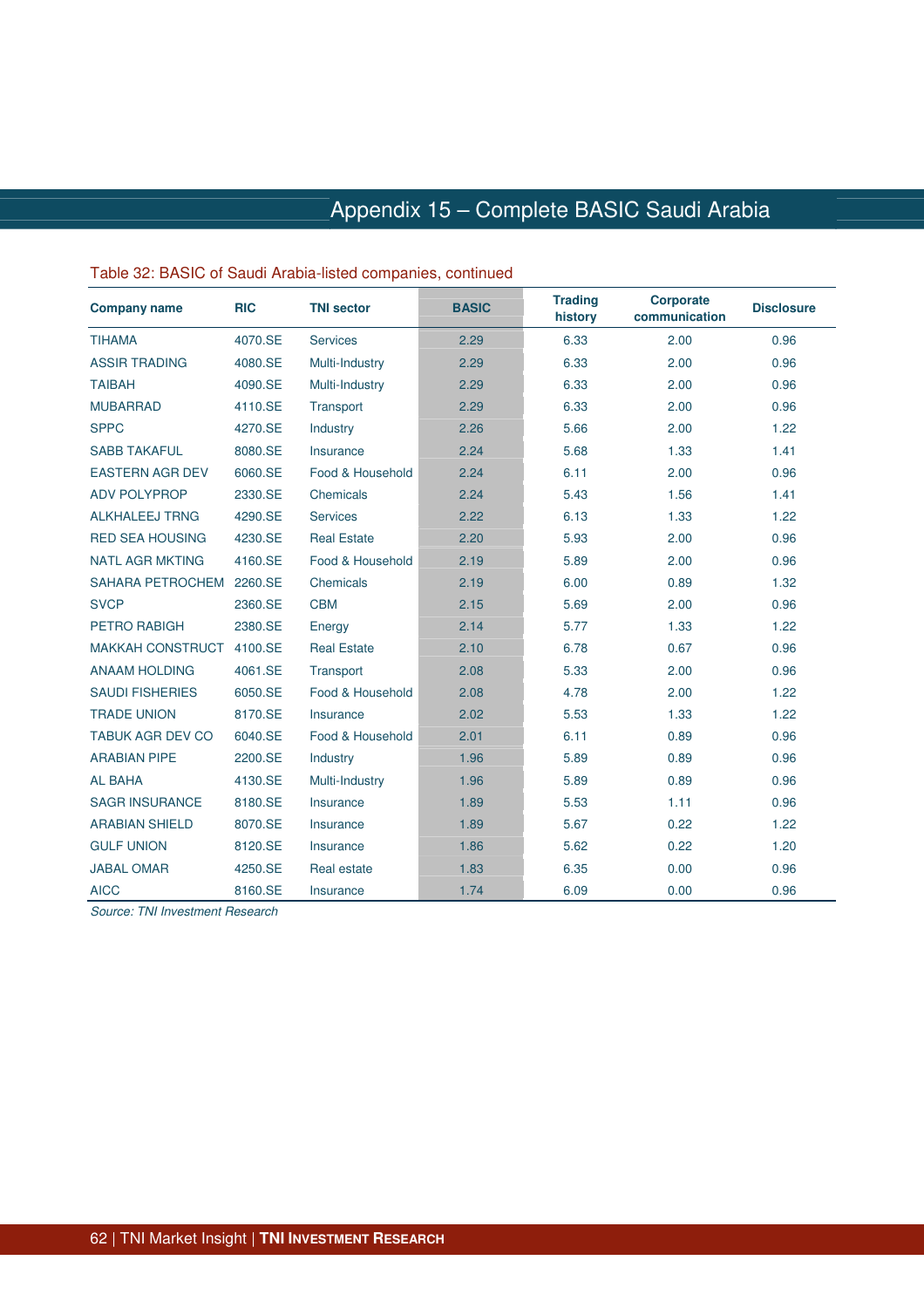### Table 33: GCC companies ranked by BASIC

|                | <b>Rank Company name</b> | <b>Market</b> | <b>RIC</b>    | <b>TNI sector</b>         | <b>BASIC</b> | <b>Trading</b><br>history | <b>Corporate</b><br>comm. | <b>Disclosure</b> |
|----------------|--------------------------|---------------|---------------|---------------------------|--------------|---------------------------|---------------------------|-------------------|
| $\mathbf{1}$   | <b>ARAB INS GROUP</b>    | <b>BAH</b>    | ARIG.BH       | Insurance                 | 7.95         | 6.89                      | 6.67                      | 8.85              |
| $\overline{2}$ | <b>EMAAR PROPERTIES</b>  | <b>DBX</b>    | EMAR.DU       | <b>Real Estate</b>        | 7.46         | 6.74                      | 10.00                     | 6.92              |
| 3              | SOROUH REAL EST          | <b>AUH</b>    | SOR.AD        | <b>Real Estate</b>        | 7.28         | 7.19                      | 7.33                      | 7.39              |
| 4              | AD COMMERCIAL BK         | <b>AUH</b>    | ADCB.AD       | <b>Banking</b>            | 7.04         | 6.96                      | 6.67                      | 7.31              |
| 5              | <b>ALDAR PROPERTIES</b>  | <b>AUH</b>    | ALDR.AD       | <b>Real Estate</b>        | 6.89         | 7.79                      | 7.33                      | 6.54              |
| 6              | NASDAQ OMX GRP           | N-DBX         | NDAQ.DI       | <b>Financial Services</b> | 6.87         | 3.69                      | 8.00                      | 7.69              |
| 7              | <b>BBK</b>               | BAH           | BBKB.BH       | <b>Banking</b>            | 6.86         | 7.22                      | 4.44                      | 7.69              |
| 8              | <b>OMINVEST</b>          | <b>OMAN</b>   | OMAN.OM       | <b>Financial Services</b> | 6.79         | 5.89                      | 4.44                      | 8.03              |
| 9              | <b>NAT BANK OF OMAN</b>  | <b>OMAN</b>   | NBO.OM        | <b>Banking</b>            | 6.74         | 6.89                      | 7.56                      | 6.54              |
| 10             | <b>BMB INVESTMNT BK</b>  | <b>BAH</b>    | BMEB.BH       | <b>Banking</b>            | 6.72         | 6.56                      | 4.44                      | 7.69              |
| 11             | <b>MONRCH GLD</b>        | N-DBX         | <b>MON.DI</b> | Industry                  | 6.72         | 3.24                      | 6.67                      | 8.08              |
| 12             | <b>AHLI BANK</b>         | <b>OMAN</b>   | ABOB.OM       | <b>Banking</b>            | 6.65         | 6.67                      | 6.22                      | 6.92              |
| 13             | <b>RAYSUT CEMENT CO</b>  | <b>OMAN</b>   | RAYC.OM       | <b>CBM</b>                | 6.61         | 7.22                      | 7.33                      | 6.28              |
| 14             | <b>ARAB BNKING CORP</b>  | <b>BAH</b>    | ABCB.BH       | <b>Banking</b>            | 6.60         | 6.00                      | 4.44                      | 7.69              |
| 15             | <b>NATL BANK BAH</b>     | <b>BAH</b>    | NATB.BH       | <b>Banking</b>            | 6.60         | 6.00                      | 4.44                      | 7.69              |
| 16             | <b>OMAN INTERNL BK</b>   | <b>OMAN</b>   | OIB.OM        | <b>Banking</b>            | 6.60         | 7.11                      | 3.33                      | 7.69              |
| 17             | <b>OMANTEL</b>           | <b>OMAN</b>   | OTL.OM        | Telecom                   | 6.60         | 8.21                      | 5.56                      | 6.54              |
| 18             | ALMARAI CO.              | SAU           | 2280.SE       | Food & Household          | 6.58         | 7.20                      | 7.56                      | 6.15              |
| 19             | <b>SAMBA FIN GROUP</b>   | SAU           | 1090.SE       | <b>Banking</b>            | 6.49         | 7.67                      | 4.44                      | 6.92              |
| 20             | ORIX LEASING CO          | <b>OMAN</b>   | OOL.OM        | <b>Real Estate</b>        | 6.42         | 5.33                      | 6.44                      | 6.92              |
| 21             | <b>DP WORLD</b>          | N-DBX         | DPW.DI        | Transport                 | 6.40         | 4.80                      | 9.11                      | 6.15              |
| 22             | QA TELECOM               | QAT           | QTEL.QA       | <b>Telecom</b>            | 6.38         | 7.37                      | 6.44                      | 6.15              |
| 23             | UNITED GULF BK           | <b>BAH</b>    | UGBB.BH       | <b>Financial Services</b> | 6.37         | 6.00                      | 4.44                      | 7.31              |
| 24             | AHLI UNITED BANK         | BAH           | AUBB.BH       | <b>Banking</b>            | 6.36         | 6.31                      | 4.44                      | 7.18              |
| 25             | <b>JAZEERA STEEL</b>     | <b>OMAN</b>   | AJTM.OM       | Industry                  | 6.33         | 5.67                      | 5.33                      | 7.05              |
| 26             | <b>AL SALAM BK</b>       | <b>BAH</b>    | SALAM.BH      | <b>Banking</b>            | 6.33         | 8.44                      | 4.00                      | 6.54              |
| 27             | <b>GLOBAL INVEST</b>     | <b>KUW</b>    | GLOB.KW       | <b>Financial Services</b> | 6.31         | 5.70                      | 5.56                      | 6.92              |
| 28             | <b>AES BARKA</b>         | <b>OMAN</b>   | AESB.OM       | <b>Utilities</b>          | 6.30         | 5.66                      | 6.67                      | 6.54              |
| 29             | <b>SHARQIYA INV</b>      | <b>OMAN</b>   | SINV.OM       | Multi-Industry            | 6.29         | 5.22                      | 6.67                      | 6.67              |
| 30             | <b>KINGD HOTEL INV</b>   | N-DBX         | KHI.DI        | Leisure and Tourism       | 6.29         | 4.19                      | 9.56                      | 6.03              |
| 31             | AL ANWAR CER TIL         | <b>OMAN</b>   | AACT.OM       | <b>CBM</b>                | 6.27         | 6.33                      | 5.11                      | 6.79              |
| 32             | <b>INVESTCORP BK</b>     | <b>BAH</b>    | INVB.BH       | <b>Banking</b>            | 6.25         | 5.78                      | 4.44                      | 7.18              |
| 33             | <b>SABB</b>              | SAU           | 1060.SE       | <b>Banking</b>            | 6.23         | 7.56                      | 4.44                      | 6.54              |
| 34             | PORT SERVICES            | <b>OMAN</b>   | PSC.OM        | Transport                 | 6.22         | 5.11                      | 5.33                      | 7.05              |
| 35             | <b>FINANCIAL CORP</b>    | <b>OMAN</b>   | FINC.OM       | <b>Financial Services</b> | 6.20         | 5.67                      | 6.44                      | 6.45              |
| 36             | QA COMM BK               | QAT           | COMB.QA       | <b>Banking</b>            | 6.17         | 6.37                      | 8.67                      | 5.38              |
| 37             | <b>AL AHLIA</b>          | SAU           | 8140.SE       | Insurance                 | 6.13         | 5.94                      | 4.44                      | 6.92              |
| 38             | MAHA PETRO PROD          | <b>OMAN</b>   | MAHA.OM       | Energy                    | 6.13         | 5.79                      | 4.22                      | 7.05              |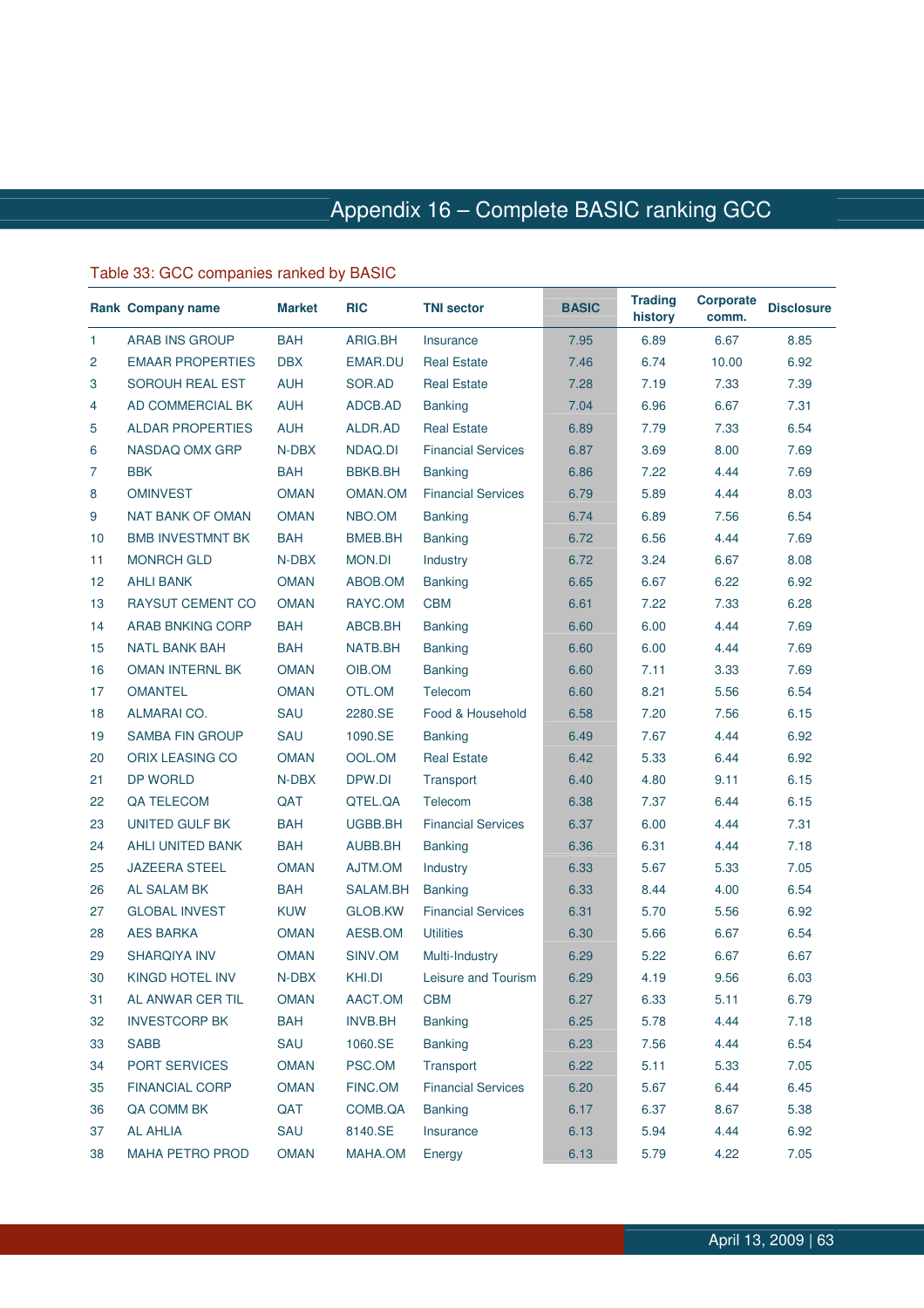|    | <b>Rank Company name</b> | <b>Market</b> | <b>RIC</b>      | <b>TNI sector</b>         | <b>BASIC</b> | <b>Trading</b><br>history | <b>Corporate</b><br>comm. | <b>Disclosure</b> |
|----|--------------------------|---------------|-----------------|---------------------------|--------------|---------------------------|---------------------------|-------------------|
| 39 | <b>GULF FIN HOUSE</b>    | <b>BAH</b>    | GFHB.BH         | <b>Banking</b>            | 6.12         | 7.00                      | 5.56                      | 6.15              |
| 40 | <b>BAHRAIN SAUDI BK</b>  | <b>BAH</b>    | BSBB.BH         | <b>Banking</b>            | 6.08         | 5.78                      | 3.78                      | 7.09              |
| 41 | <b>RENAISSANCE SERV</b>  | <b>OMAN</b>   | RSC.OM          | Multi-Industry            | 6.07         | 7.22                      | 4.00                      | 6.54              |
| 42 | AD NATL ENERGY           | <b>AUH</b>    | TAQA.AD         | Energy                    | 6.05         | 5.14                      | 9.33                      | 5.38              |
| 43 | <b>NATL FINANCE</b>      | <b>OMAN</b>   | NFC.OM          | <b>Financial Services</b> | 6.05         | 4.44                      | 3.33                      | 7.69              |
| 44 | OMAN CEMENT CO           | <b>OMAN</b>   | OCCO.OM         | <b>CBM</b>                | 6.05         | 6.67                      | 4.44                      | 6.54              |
| 45 | <b>ARAB BANK</b>         | SAU           | 1080.SE         | <b>Banking</b>            | 6.05         | 6.67                      | 4.44                      | 6.54              |
| 46 | <b>BAH KW INSURANCE</b>  | <b>KUW</b>    | <b>BKIK.KW</b>  | Insurance                 | 6.03         | 4.37                      | 4.44                      | 7.31              |
| 47 | <b>AMLAK FINANCE</b>     | <b>DBX</b>    | AMLK.DU         | <b>Banking</b>            | 6.03         | 6.14                      | 7.11                      | 5.77              |
| 48 | <b>ITHMAAR BANK</b>      | <b>BAH</b>    | <b>ITHMR.BH</b> | <b>Banking</b>            | 6.02         | 6.99                      | 4.00                      | 6.54              |
| 49 | <b>SALALAH MILLS CO</b>  | <b>OMAN</b>   | SFM.OM          | Food & Household          | 6.02         | 6.00                      | 5.33                      | 6.41              |
| 50 | OM NATIONAL INV          | <b>OMAN</b>   | <b>ONIC.OM</b>  | <b>Financial Services</b> | 6.01         | 6.11                      | 4.44                      | 6.67              |
| 51 | <b>EMIRATES NBD</b>      | <b>DBX</b>    | ENBD.DU         | <b>Banking</b>            | 6.00         | 4.68                      | 7.33                      | 6.15              |
| 52 | SHEL OM MKTG CO          | <b>OMAN</b>   | SHEL.OM         | Energy                    | 6.00         | 5.56                      | 6.44                      | 6.15              |
| 53 | <b>SAVOLA GROUP</b>      | SAU           | 2050.SE         | Food & Household          | 5.99         | 7.78                      | 5.56                      | 5.60              |
| 54 | <b>NASS CORP</b>         | <b>BAH</b>    | NASS.BH         | Multi-Industry            | 5.97         | 6.00                      | 3.78                      | 6.84              |
| 55 | <b>DHOFAR INVST DEV</b>  | <b>OMAN</b>   | DIDI.OM         | Multi-Industry            | 5.96         | 5.00                      | 6.44                      | 6.28              |
| 56 | <b>FINANCIAL SERV</b>    | <b>OMAN</b>   | FSCI.OM         | <b>Financial Services</b> | 5.91         | 5.67                      | 3.33                      | 7.05              |
| 57 | <b>SPHERE INVEST</b>     | N-DBX         | SPH.DI          | Industry                  | 5.91         | 3.77                      | 6.67                      | 6.54              |
| 58 | OM FISHERIES CO          | <b>OMAN</b>   | OFC.OM          | Food & Household          | 5.89         | 7.78                      | 4.44                      | 5.90              |
| 59 | OM UNTD INSU             | <b>OMAN</b>   | <b>OUIC.OM</b>  | Insurance                 | 5.88         | 3.89                      | 5.33                      | 6.92              |
| 60 | <b>GALFAR ENG</b>        | <b>OMAN</b>   | GECS.OM         | Multi-industry            | 5.83         | 7.15                      | 3.56                      | 6.32              |
| 61 | <b>BANK SOHAR</b>        | <b>OMAN</b>   | BKSB.OM         | <b>Banking</b>            | 5.83         | 6.52                      | 3.56                      | 6.54              |
| 62 | SHAMIL BK BAH            | <b>BAH</b>    | SHAM.BH         | <b>Banking</b>            | 5.81         | 5.56                      | 4.44                      | 6.54              |
| 63 | <b>GF PLASTIC INDUS</b>  | <b>OMAN</b>   | GPI.OM          | Chemicals                 | 5.80         | 4.22                      | 5.33                      | 6.67              |
| 64 | <b>SALLAN FOOD IND</b>   | <b>OMAN</b>   | SFI.OM          | Food & Household          | 5.80         | 5.11                      | 3.33                      | 7.05              |
| 65 | <b>RIYAD BANK</b>        | SAU           | 1010.SE         | <b>Banking</b>            | 5.79         | 6.78                      | 4.22                      | 6.15              |
| 66 | <b>DOHA BK LTD</b>       | QAT           | DOBK.QA         | <b>Banking</b>            | 5.78         | 6.70                      | 7.56                      | 5.00              |
| 67 | <b>TAIB BANK</b>         | <b>BAH</b>    | <b>TAIB.BH</b>  | <b>Financial Services</b> | 5.78         | 6.11                      | 5.56                      | 5.90              |
| 68 | AL OMANIYA FINAN         | <b>OMAN</b>   | AOF.OM          | <b>Financial Services</b> | 5.78         | 5.22                      | 4.22                      | 6.67              |
| 69 | <b>BAH NATL HOLDING</b>  | <b>BAH</b>    | BNHB.BH         | Insurance                 | 5.77         | 5.78                      | 4.00                      | 6.54              |
| 70 | <b>SAHARA HOSP</b>       | <b>OMAN</b>   | SAH.OM          | <b>Real Estate</b>        | 5.77         | 4.22                      | 4.44                      | 6.92              |
| 71 | <b>SHUAA CAPITAL</b>     | <b>DBX</b>    | SHUA.DU         | <b>Financial Services</b> | 5.76         | 6.41                      | 7.78                      | 5.00              |
| 72 | AL ANWAR HOLDING         | <b>OMAN</b>   | AITC.OM         | <b>Banking</b>            | 5.75         | 7.00                      | 3.33                      | 6.32              |
| 73 | <b>BAH TELECOM CO</b>    | <b>BAH</b>    | BTEL.BH         | Telecom                   | 5.74         | 6.33                      | 4.44                      | 6.15              |
| 74 | AL JAZEIRA SVC           | <b>OMAN</b>   | AJS.OM          | Leisure & Tourism         | 5.73         | 5.89                      | 3.33                      | 6.67              |
| 75 | <b>COM STAT IND</b>      | <b>OMAN</b>   | CSI.OM          | <b>Services</b>           | 5.71         | 4.44                      | 3.33                      | 7.14              |
| 76 | <b>CONST MATERIALS</b>   | <b>OMAN</b>   | CMI.OM          | Chemicals                 | 5.71         | 6.89                      | 4.44                      | 5.90              |
| 77 | <b>HOLLANDI BANK</b>     | SAU           | 1040.SE         | <b>Banking</b>            | 5.70         | 6.33                      | 4.22                      | 6.15              |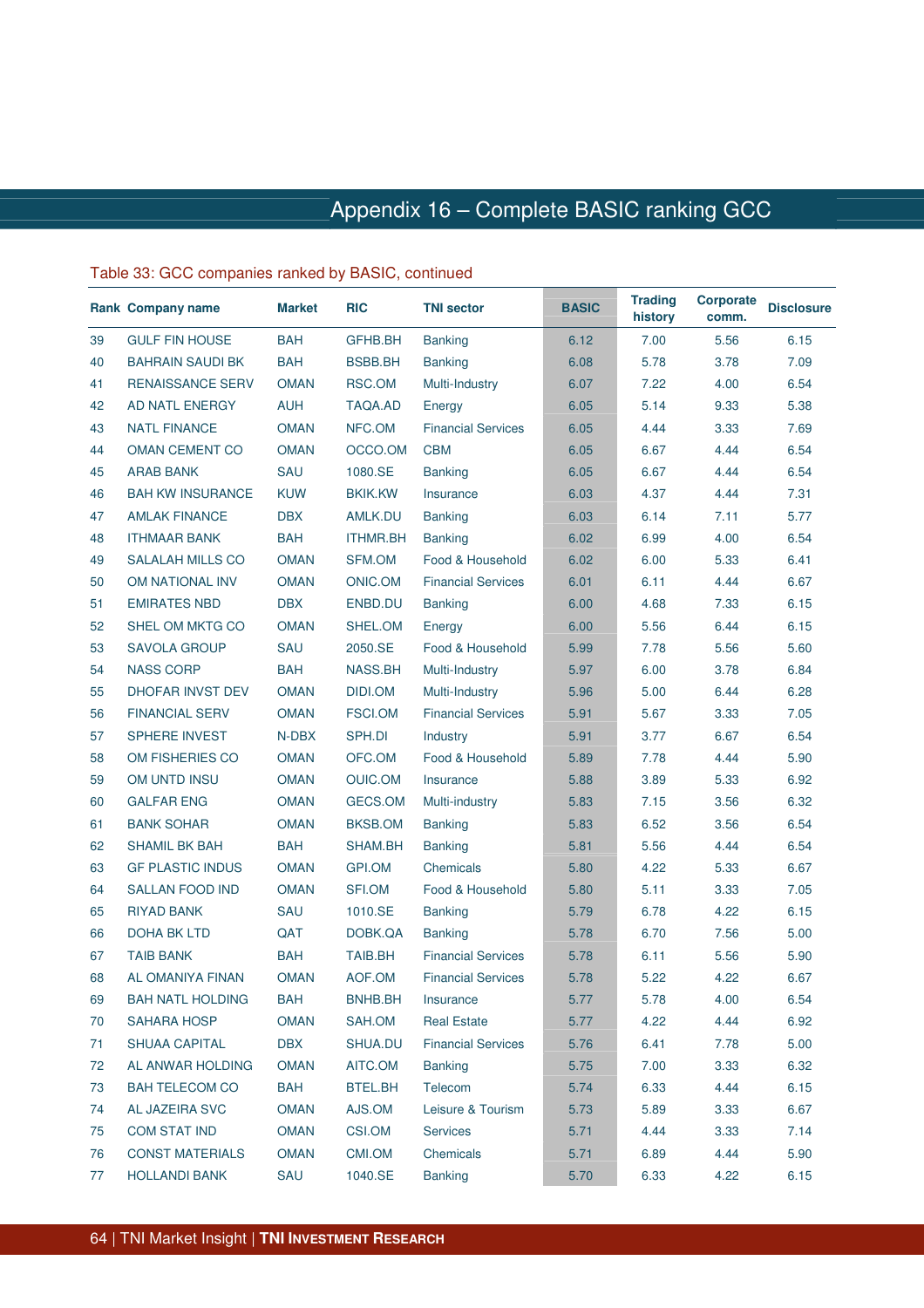|     | <b>Rank Company name</b>    | <b>Market</b> | <b>RIC</b>      | <b>TNI sector</b>         | <b>BASIC</b> | <b>Trading</b><br>history | <b>Corporate</b><br>comm. | <b>Disclosure</b> |
|-----|-----------------------------|---------------|-----------------|---------------------------|--------------|---------------------------|---------------------------|-------------------|
| 78  | <b>UNITED FIN CO</b>        | <b>BAH</b>    | UFCO.BH         | <b>Real Estate</b>        | 5.68         | 4.00                      | 4.00                      | 7.01              |
| 79  | <b>QA ISLAMIC INS</b>       | QAT           | QIIC.QA         | Insurance                 | 5.67         | 5.82                      | 5.33                      | 5.90              |
| 80  | <b>EMIRATES TELECOM</b>     | <b>AUH</b>    | ETEL.AD         | Telecom                   | 5.67         | 5.96                      | 6.67                      | 5.38              |
| 81  | <b>DANA GAS</b>             | <b>AUH</b>    | DANA.AD         | Energy                    | 5.65         | 6.54                      | 7.11                      | 5.00              |
| 82  | AL AHLI BK QATAR            | QAT           | AABQ.QA         | <b>Banking</b>            | 5.64         | 4.93                      | 7.56                      | 5.38              |
| 83  | QA NAT BK                   | QAT           | QNBK.QA         | <b>Banking</b>            | 5.61         | 6.59                      | 8.00                      | 4.62              |
| 84  | <b>OMAN FLOUR MILLS</b>     | <b>OMAN</b>   | OFM.OM          | Food & Household          | 5.61         | 5.56                      | 5.33                      | 5.90              |
| 85  | <b>GULF NAVIGATION</b>      | <b>DBX</b>    | <b>GNAV.DU</b>  | Transport                 | 5.61         | 6.38                      | 7.33                      | 4.91              |
| 86  | <b>MUSCAT FINANCE</b>       | <b>OMAN</b>   | MF.OM           | <b>Financial Services</b> | 5.59         | 5.22                      | 3.33                      | 6.67              |
| 87  | <b>OMAN REFRESHMENT</b>     | <b>OMAN</b>   | OREF.OM         | Food & Household          | 5.59         | 5.22                      | 3.33                      | 6.67              |
| 88  | <b>ESTERAD INV CO</b>       | <b>BAH</b>    | EICB.BH         | Multi-Industry            | 5.58         | 4.89                      | 6.22                      | 5.77              |
| 89  | <b>GF MUSHROOM PROD</b>     | <b>OMAN</b>   | GMP.OM          | Food & Household          | 5.57         | 4.22                      | 5.33                      | 6.28              |
| 90  | <b>NAT BISCUIT IND</b>      | <b>OMAN</b>   | NBI.OM          | Food & Household          | 5.57         | 4.00                      | 3.33                      | 7.05              |
| 91  | <b>BAH &amp; KWT INS CO</b> | <b>BAH</b>    | <b>BKIC.BH</b>  | Insurance                 | 5.52         | 6.00                      | 4.44                      | 5.90              |
| 92  | <b>DHOFAR INSURANCE</b>     | <b>OMAN</b>   | DIPP.OM         | Insurance                 | 5.52         | 4.89                      | 5.56                      | 5.90              |
| 93  | <b>OMAN CABLE IND</b>       | <b>OMAN</b>   | OCAB.OM         | Industry                  | 5.51         | 6.33                      | 4.44                      | 5.77              |
| 94  | <b>ZAIN</b>                 | <b>KUW</b>    | ZAIN.KW         | Telecom                   | 5.50         | 7.59                      | 7.56                      | 4.23              |
| 95  | <b>AHLIA CONVERTING</b>     | <b>OMAN</b>   | AAC.OM          | Industry                  | 5.50         | 5.00                      | 4.22                      | 6.28              |
| 96  | OM NATL ENG INV             | <b>OMAN</b>   | NELE.OM         | <b>Utilities</b>          | 5.50         | 4.78                      | 3.33                      | 6.67              |
| 97  | <b>GF CHEMICALS</b>         | <b>OMAN</b>   | GIC.OM          | Chemicals                 | 5.49         | 5.11                      | 5.33                      | 5.81              |
| 98  | <b>DU</b>                   | <b>DBX</b>    | DU.DU           | Telecom                   | 5.49         | 6.67                      | 6.22                      | 5.00              |
| 99  | <b>FIRST GULF BK</b>        | <b>AUH</b>    | FGB.AD          | <b>Banking</b>            | 5.48         | 7.30                      | 6.67                      | 4.62              |
| 100 | NAT CO CO-OP INS            | SAU           | 8010.SE         | Insurance                 | 5.48         | 5.66                      | 5.33                      | 5.51              |
| 101 | <b>GLF INV SERV</b>         | <b>OMAN</b>   | GIS.OM          | <b>Financial Services</b> | 5.47         | 4.89                      | 5.33                      | 5.90              |
| 102 | <b>BOULDER STEEL</b>        | N-DBX         | BGD.DI          | <b>CBM</b>                | 5.47         | 3.25                      | 6.22                      | 6.15              |
| 103 | <b>BK MUSCAT OM</b>         | <b>BAH</b>    | <b>BMUS.BH</b>  | <b>Banking</b>            | 5.47         | 3.89                      | 4.44                      | 6.54              |
| 104 | <b>OMAN HOTELS</b>          | <b>OMAN</b>   | OCL.OM          | Leisure & Tourism         | 5.47         | 5.00                      | 3.33                      | 6.54              |
| 105 | <b>BANK DHOFAR</b>          | <b>OMAN</b>   | <b>BDOF.OM</b>  | <b>Banking</b>            | 5.44         | 6.00                      | 3.33                      | 6.15              |
| 106 | NATL BK OF AD               | <b>AUH</b>    | NBAD.AD         | <b>Banking</b>            | 5.43         | 6.18                      | 6.44                      | 5.00              |
| 107 | <b>BAH COMM FAC</b>         | <b>BAH</b>    | BCFC.BH         | Multi-Industry            | 5.43         | 6.00                      | 4.00                      | 5.90              |
| 108 | AHLIA DETERGENT             | <b>OMAN</b>   | AADC.OM         | Food & Household          | 5.43         | 4.44                      | 3.33                      | 6.67              |
| 109 | AL AMAL FUND                | <b>OMAN</b>   | AIGF.OM         | <b>Financial Services</b> | 5.42         | 4.84                      | 4.89                      | 5.98              |
| 110 | <b>NAT SHIPPING CO</b>      | SAU           | 4030.SE         | Transport                 | 5.42         | 5.89                      | 4.44                      | 5.77              |
| 111 | NAT DETERGENT               | <b>OMAN</b>   | NDET.OM         | Chemicals                 | 5.41         | 5.11                      | 4.44                      | 6.03              |
| 112 | <b>NAT SECURITIES</b>       | <b>OMAN</b>   | NSEC.OM         | <b>Financial Services</b> | 5.40         | 4.56                      | 5.33                      | 5.90              |
| 113 | <b>ITHMAAR BANK</b>         | <b>KUW</b>    | <b>ITHMR.KW</b> | <b>Banking</b>            | 5.39         | 3.99                      | 5.11                      | 6.15              |
| 114 | UNION NATL BK               | <b>AUH</b>    | UNB.AD          | <b>Banking</b>            | 5.39         | 6.85                      | 6.67                      | 4.62              |
| 115 | <b>ARAMEX</b>               | <b>DBX</b>    | ARMX.DU         | Transport                 | 5.39         | 7.07                      | 6.44                      | 4.62              |
| 116 | <b>OMAN CHLORINE</b>        | <b>OMAN</b>   | OCLO.OM         | Chemicals                 | 5.38         | 5.33                      | 3.33                      | 6.28              |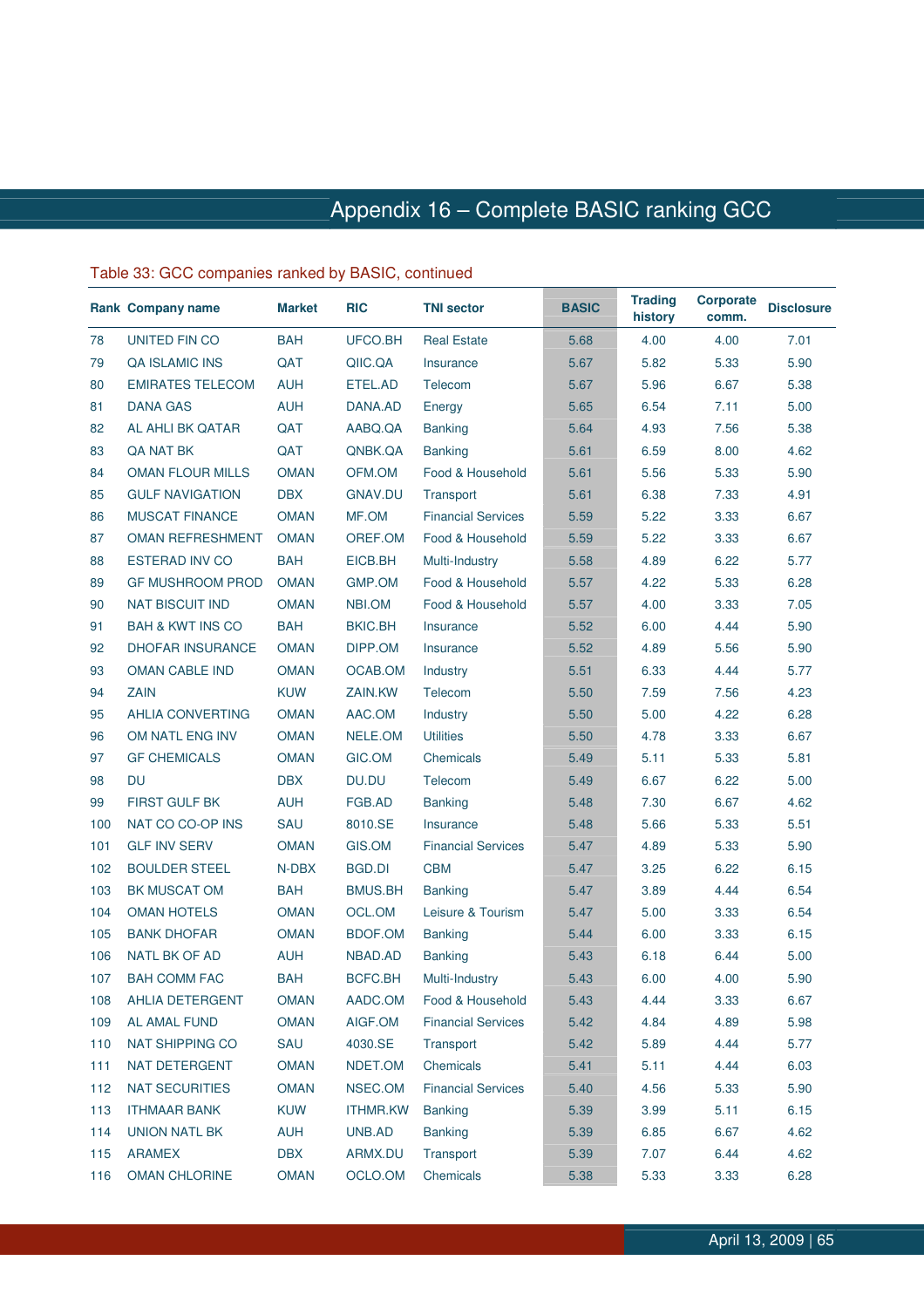|     | <b>Rank Company name</b>    | <b>Market</b> | <b>RIC</b>     | <b>TNI sector</b>         | <b>BASIC</b> | <b>Trading</b><br>history | <b>Corporate</b><br>comm. | <b>Disclosure</b> |
|-----|-----------------------------|---------------|----------------|---------------------------|--------------|---------------------------|---------------------------|-------------------|
| 117 | <b>MAJAN COLLEGE</b>        | <b>OMAN</b>   | BAC.OM         | <b>Services</b>           | 5.36         | 5.00                      | 3.33                      | 6.37              |
| 118 | <b>MUSCAT GAS CO</b>        | <b>OMAN</b>   | MING.OM        | <b>Utilities</b>          | 5.36         | 5.22                      | 3.33                      | 6.28              |
| 119 | <b>FIBER OPTIC</b>          | <b>OMAN</b>   | OFO.OM         | Industry                  | 5.33         | 5.11                      | 3.33                      | 6.28              |
| 120 | <b>BANK OF SHARJAH</b>      | <b>AUH</b>    | BOS.AD         | <b>Banking</b>            | 5.33         | 5.46                      | 7.78                      | 4.62              |
| 121 | <b>TAGHLEEF IND CO</b>      | <b>OMAN</b>   | PPI.OM         | Chemicals                 | 5.33         | 5.44                      | 3.33                      | 6.15              |
| 122 | <b>OMAN OIL MKTING</b>      | <b>OMAN</b>   | BPO.OM         | Energy                    | 5.32         | 5.22                      | 5.00                      | 5.64              |
| 123 | <b>NAT PHARM MEDCIN</b>     | <b>OMAN</b>   | NPM.OM         | Healthcare                | 5.31         | 3.89                      | 3.33                      | 6.67              |
| 124 | <b>KAMIL POWER</b>          | <b>OMAN</b>   | <b>KPC.OM</b>  | <b>Utilities</b>          | 5.31         | 4.84                      | 4.22                      | 6.03              |
| 125 | AL JAZIRA BANK              | SAU           | 1020.SE        | <b>Banking</b>            | 5.30         | 6.33                      | 3.33                      | 5.73              |
| 126 | <b>MUSCAT NATL HLDG</b>     | <b>OMAN</b>   | MICO.OM        | Multi-Industry            | 5.28         | 5.22                      | 3.33                      | 6.15              |
| 127 | <b>KWT PROJECTS CO</b>      | <b>KUW</b>    | <b>KPRO.KW</b> | <b>Financial Services</b> | 5.22         | 7.15                      | 4.44                      | 5.00              |
| 128 | <b>OMAN CERAMIC</b>         | <b>OMAN</b>   | OMC.OM         | <b>CBM</b>                | 5.22         | 4.56                      | 3.33                      | 6.28              |
| 129 | <b>GULF STONE CO</b>        | <b>OMAN</b>   | GSC.OM         | Industry                  | 5.21         | 4.67                      | 5.56                      | 5.43              |
| 130 | UNITED ARAB BK              | <b>AUH</b>    | UAB.AD         | <b>Banking</b>            | 5.21         | 5.69                      | 7.33                      | 4.49              |
| 131 | <b>SWEETS OF OMAN</b>       | <b>OMAN</b>   | SO.OM          | Food & Household          | 5.17         | 2.11                      | 3.33                      | 7.05              |
| 132 | <b>EM FOODSTUFF</b>         | <b>AUH</b>    | AGTH.AD        | Food & Household          | 5.16         | 7.33                      | 7.33                      | 3.85              |
| 133 | <b>NATIONAL BANK KT</b>     | <b>KUW</b>    | NBKK.KW        | <b>Banking</b>            | 5.16         | 7.59                      | 5.56                      | 4.36              |
| 134 | UNITED DVLPMNT              | QAT           | UDCD.QA        | <b>Real Estate</b>        | 5.16         | 6.70                      | 5.33                      | 4.74              |
| 135 | <b>EMIRATES INS CO</b>      | <b>AUH</b>    | EIC.AD         | Insurance                 | 5.15         | 5.74                      | 6.67                      | 4.62              |
| 136 | <b>AIR ARABIA</b>           | <b>DBX</b>    | AIRA.DU        | Transport                 | 5.15         | 5.95                      | 7.56                      | 4.23              |
| 137 | AL KHALIJI BK               | QAT           | KCBK.QA        | <b>Banking</b>            | 5.14         | 6.58                      | 6.89                      | 4.23              |
| 138 | <b>NATIONAL GAS CO</b>      | <b>OMAN</b>   | NGAS.OM        | Energy                    | 5.14         | 4.56                      | 2.22                      | 6.54              |
| 139 | BATNA DEV. INV.             | <b>OMAN</b>   | ALBI.OM        | <b>Financial Services</b> | 5.12         | 5.22                      | 2.22                      | 6.28              |
| 140 | <b>NAT PACKGING</b>         | <b>OMAN</b>   | NPF.OM         | Industry                  | 5.12         | 2.67                      | 4.00                      | 6.54              |
| 141 | <b>DB INVST CO</b>          | <b>DBX</b>    | DINV.DU        | <b>Financial Services</b> | 5.11         | 6.96                      | 6.44                      | 4.19              |
| 142 | <b>NAT HOSPITALITY</b>      | <b>OMAN</b>   | NHIP.OM        | <b>Services</b>           | 5.09         | 2.44                      | 3.33                      | 6.79              |
| 143 | <b>WAHA CAPITAL</b>         | <b>AUH</b>    | <b>WAHA.AD</b> | Transport                 | 5.09         | 6.96                      | 6.22                      | 4.23              |
| 144 | <b>GULF HOTELS OMAN</b>     | <b>OMAN</b>   | GHO.OM         | Leisure & Tourism         | 5.08         | 5.00                      | 3.33                      | 5.90              |
| 145 | OM EDU TRAIN INV            | <b>OMAN</b>   | OETI.OM        | <b>Services</b>           | 5.07         | 5.33                      | 3.33                      | 5.77              |
| 146 | <b>OMAN INVEST &amp;FIN</b> | <b>OMAN</b>   | OIFL.OM        | <b>Services</b>           | 5.06         | 6.78                      | 2.22                      | 5.64              |
| 147 | <b>GLOBAL FIN INV</b>       | <b>OMAN</b>   | GFIC.OM        | <b>Financial Services</b> | 5.05         | 6.00                      | 3.33                      | 5.51              |
| 148 | <b>PAL TELECOMMS</b>        | <b>AUH</b>    | PTEL.AD        | Telecom                   | 5.04         | 5.41                      | 7.56                      | 4.23              |
| 149 | NAT MINRAL WATER            | <b>OMAN</b>   | NMW.OM         | Food & Household          | 5.04         | 4.44                      | 3.33                      | 6.03              |
| 150 | <b>KWT FIN HOUSE</b>        | <b>KUW</b>    | <b>KFIN.KW</b> | <b>Banking</b>            | 5.03         | 7.37                      | 4.44                      | 4.62              |
| 151 | <b>NAT MOBILE TELE</b>      | <b>KUW</b>    | NMTC.KW        | Telecom                   | 5.03         | 7.37                      | 4.44                      | 4.62              |
| 152 | NAT BEVERG CO LT            | <b>OMAN</b>   | NBEV.OM        | Food & Household          | 5.03         | 4.78                      | 2.22                      | 6.28              |
| 153 | DOFAR CATTLEFEED            | <b>OMAN</b>   | DCAT.OM        | Food & Household          | 5.01         | 3.78                      | 4.22                      | 5.90              |
| 154 | OM FOODS INTL               | <b>OMAN</b>   | NRC.OM         | Food & Household          | 5.01         | 3.56                      | 2.22                      | 6.67              |
| 155 | <b>DHOFAR POWER</b>         | <b>OMAN</b>   | DHP.OM         | Utilities                 | 4.99         | 5.26                      | 3.78                      | 5.51              |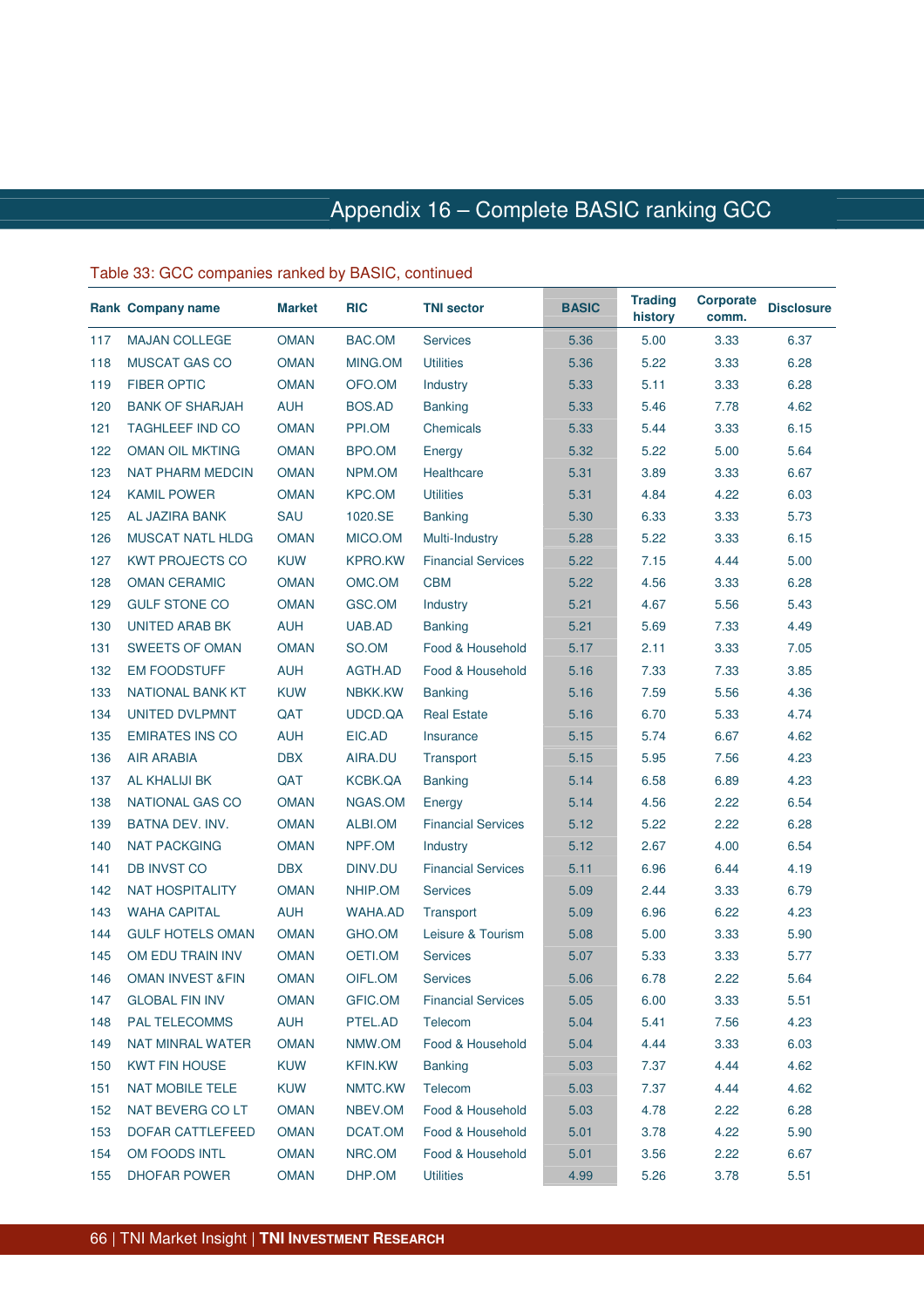|     | Rank Company name          | <b>Market</b> | <b>RIC</b>     | <b>TNI sector</b>         | <b>BASIC</b> | <b>Trading</b><br>history | <b>Corporate</b><br>comm. | <b>Disclosure</b> |
|-----|----------------------------|---------------|----------------|---------------------------|--------------|---------------------------|---------------------------|-------------------|
| 156 | <b>BANK ALBILAD</b>        | SAU           | 1140.SE        | <b>Banking</b>            | 4.99         | 6.48                      | 4.00                      | 5.00              |
| 157 | OM & EM INV OM             | <b>OMAN</b>   | OEIO.OM        | <b>Financial Services</b> | 4.98         | 4.56                      | 2.22                      | 6.28              |
| 158 | <b>TAMWEEL</b>             | <b>DBX</b>    | TAML.DU        | <b>Financial Services</b> | 4.97         | 5.07                      | 6.44                      | 4.62              |
| 159 | <b>INTERIOR HTL</b>        | <b>OMAN</b>   | IHC.OM         | Leisure & Tourism         | 4.96         | 2.22                      | 3.33                      | 6.67              |
| 160 | <b>SALALAH BEACH</b>       | <b>OMAN</b>   | SAHL.OM        | Leisure & Tourism         | 4.96         | 4.44                      | 3.33                      | 5.90              |
| 161 | <b>SA RES &amp; MKTING</b> | SAU           | 4210.SE        | <b>Services</b>           | 4.95         | 6.47                      | 5.33                      | 4.36              |
| 162 | <b>OMAN AGR DEV</b>        | <b>OMAN</b>   | OAD.OM         | Multi-Industry            | 4.94         | 3.22                      | 5.56                      | 5.51              |
| 163 | <b>HASSAN ENG CO</b>       | <b>OMAN</b>   | HEC.OM         | Multi-Industry            | 4.91         | 5.33                      | 3.33                      | 5.51              |
| 164 | <b>BAH MAR &amp; MERC</b>  | <b>BAH</b>    | BMMI.BH        | Multi-Industry            | 4.88         | 5.11                      | 3.78                      | 5.38              |
| 165 | <b>TABREED</b>             | <b>DBX</b>    | TABR.DU        | <b>Utilities</b>          | 4.88         | 6.63                      | 6.67                      | 3.85              |
| 166 | <b>AGILITY</b>             | <b>KUW</b>    | AGLT.KW        | Transport                 | 4.86         | 6.93                      | 5.56                      | 4.10              |
| 167 | <b>DB ISLAMIC BK</b>       | <b>DBX</b>    | <b>DISB.DU</b> | <b>Banking</b>            | 4.85         | 6.96                      | 6.22                      | 3.85              |
| 168 | <b>FORTUNE MGMT</b>        | N-DBX         | FMI1.DI        | <b>Financial Services</b> | 4.84         | 3.35                      | 5.33                      | 5.38              |
| 169 | <b>AABAR PETROLEUM</b>     | <b>AUH</b>    | AABAR.AD       | Energy                    | 4.84         | 7.10                      | 4.89                      | 4.23              |
| 170 | AD NATL HOTELS             | <b>AUH</b>    | ADNH.AD        | Leisure & Tourism         | 4.83         | 6.41                      | 6.67                      | 3.85              |
| 171 | AD SHIPBLDG CO.            | <b>AUH</b>    | ADSB.AD        | Transport                 | 4.83         | 5.63                      | 7.56                      | 3.80              |
| 172 | <b>SECURITIES HOUSE</b>    | <b>KUW</b>    | SECH.KW        | <b>Financial Services</b> | 4.82         | 5.70                      | 5.11                      | 4.62              |
| 173 | OM NAT DAIRY PRD           | <b>OMAN</b>   | OND.OM         | Food & Household          | 4.81         | 5.22                      | 3.33                      | 5.38              |
| 174 | <b>KWT FIN &amp; INV</b>   | <b>DBX</b>    | <b>KFIC.DU</b> | <b>Financial services</b> | 4.80         | 3.17                      | 6.67                      | 4.83              |
| 175 | <b>MARKAZ</b>              | <b>KUW</b>    | MARKZ.KW       | <b>Financial Services</b> | 4.79         | 5.48                      | 4.44                      | 4.87              |
| 176 | AREF INVEST GRP            | <b>KUW</b>    | AIGK.KW        | <b>Financial Services</b> | 4.78         | 7.15                      | 4.22                      | 4.36              |
| 177 | <b>OMAN PACKAGING</b>      | <b>OMAN</b>   | OP.OM          | Industry                  | 4.78         | 3.56                      | 3.33                      | 5.90              |
| 178 | <b>DAMAS</b>               | N-DBX         | DAMAS.DI       | <b>Services</b>           | 4.00         |                           |                           |                   |
| 179 | QA SHIPPING CO             | QAT           | QSHP.QA        | Transport                 | 4.76         | 7.26                      | 6.22                      | 3.59              |
| 180 | <b>OMAN FILTERS IND</b>    | <b>OMAN</b>   | OFI.OM         | Industry                  | 4.75         | 4.56                      | 3.33                      | 5.51              |
| 181 | SHOROOQ INV CO             | <b>OMAN</b>   | SISC.OM        | <b>Banking</b>            | 4.75         | 5.00                      | 4.00                      | 5.13              |
| 182 | <b>MABANEE CO</b>          | <b>KUW</b>    | MABK.KW        | <b>Real Estate</b>        | 4.75         | 6.26                      | 4.44                      | 4.44              |
| 183 | <b>BURAIMI HOTEL</b>       | <b>OMAN</b>   | BR.OM          | Leisure & Tourism         | 4.73         | 3.33                      | 2.22                      | 6.28              |
| 184 | <b>BATNAH HOTELS</b>       | <b>OMAN</b>   | BHC.OM         | Leisure & Tourism         | 4.73         | 4.44                      | 3.33                      | 5.51              |
| 185 | <b>BURGAN BANK</b>         | <b>KUW</b>    | BURG.KW        | <b>Banking</b>            | 4.72         | 7.37                      | 4.44                      | 4.10              |
| 186 | <b>ALAHLEIA INV CO</b>     | <b>KUW</b>    | AINV.KW        | <b>Financial Services</b> | 4.70         | 7.15                      | 4.00                      | 4.29              |
| 187 | <b>SAUDI INV BANK</b>      | SAU           | 1030.SE        | <b>Banking</b>            | 4.70         | 6.89                      | 4.44                      | 4.23              |
| 188 | <b>INDUSTRIES QATAR</b>    | QAT           | IQCD.QA        | Multi-Industry            | 4.69         | 6.70                      | 4.22                      | 4.36              |
| 189 | <b>QATAR INS CO</b>        | QAT           | QINS.QA        | Insurance                 | 4.69         | 6.70                      | 6.44                      | 3.59              |
| 190 | DHOFAR BVGS CO             | <b>OMAN</b>   | DBVG.OM        | Food & Household          | 4.68         | 5.33                      | 2.22                      | 5.51              |
| 191 | <b>DHOFAR TOURISM</b>      | <b>OMAN</b>   | DTPP.OM        | Leisure & Tourism         | 4.68         | 4.22                      | 3.33                      | 5.51              |
| 192 | <b>THREAD MILLS</b>        | <b>OMAN</b>   | MTM.OM         | Food & household          | 4.68         | 4.22                      | 2.22                      | 5.90              |
| 193 | <b>BAH ISLAMIC BK</b>      | <b>BAH</b>    | <b>BISB.BH</b> | <b>Banking</b>            | 4.67         | 5.67                      | 5.56                      | 4.23              |
| 194 | AL FAJAR ALAMIA            | <b>OMAN</b>   | AFAA.OM        | Multi-Industry            | 4.66         | 5.22                      | 2.22                      | 5.51              |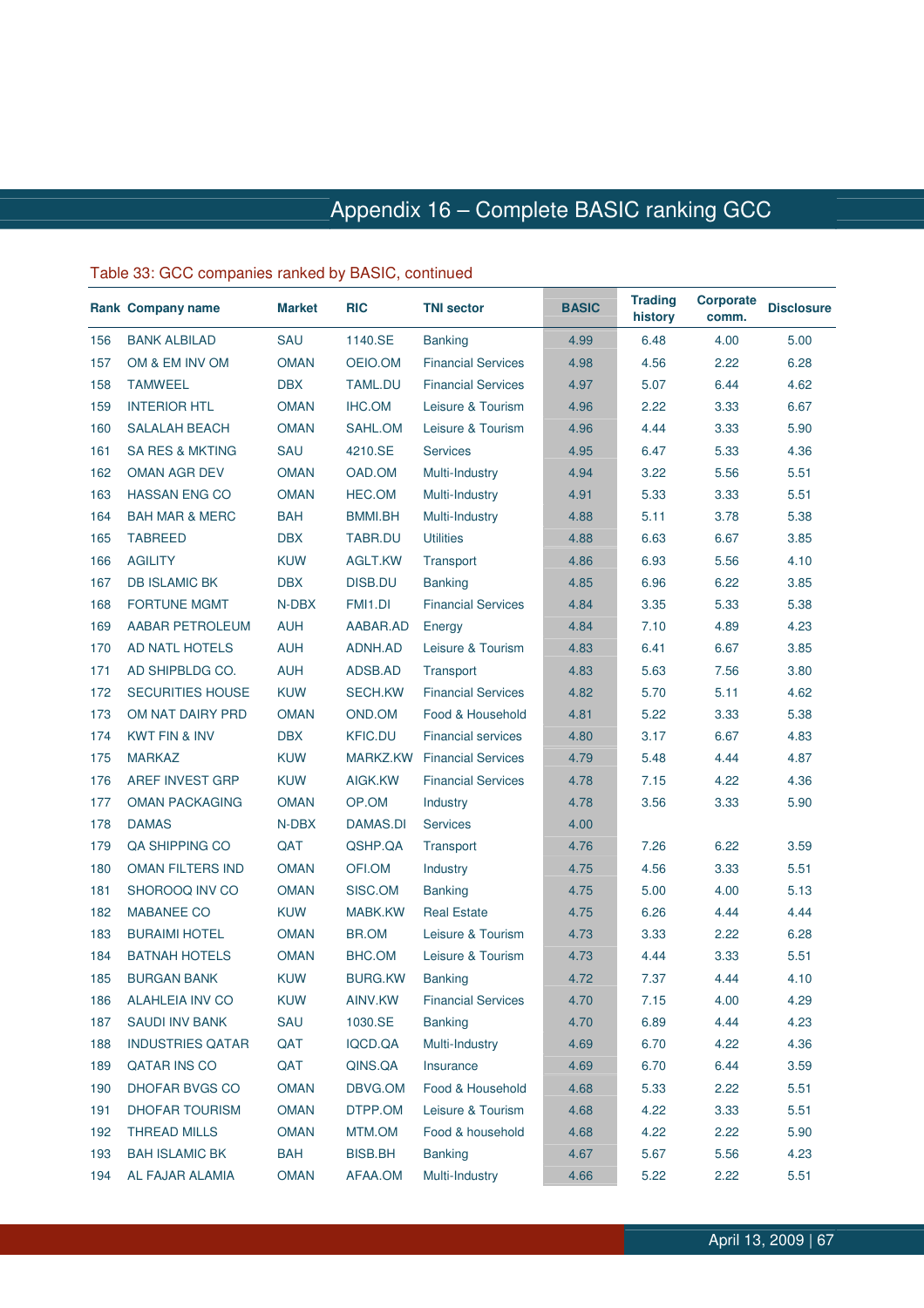|     | <b>Rank Company name</b> | <b>Market</b> | <b>RIC</b>     | <b>TNI sector</b>         | <b>BASIC</b> | <b>Trading</b><br>history | <b>Corporate</b><br>comm. | <b>Disclosure</b> |
|-----|--------------------------|---------------|----------------|---------------------------|--------------|---------------------------|---------------------------|-------------------|
| 195 | AL AIN INS CO            | <b>AUH</b>    | AAIC.AD        | Insurance                 | 4.66         | 4.18                      | 7.33                      | 4.10              |
| 196 | <b>SALAM INTL INV</b>    | QAT           | SALM.QA        | Multi-Industry            | 4.64         | 6.26                      | 5.56                      | 3.97              |
| 197 | <b>KIPCO ASSET MGMT</b>  | <b>KUW</b>    | <b>KAMC.KW</b> | <b>Financial Services</b> | 4.64         | 5.48                      | 4.44                      | 4.62              |
| 198 | <b>KWT FIN &amp; INV</b> | <b>KUW</b>    | <b>KFSK.KW</b> | <b>Financial Services</b> | 4.64         | 6.59                      | 4.44                      | 4.23              |
| 199 | UNITED INDUST.           | <b>KUW</b>    | UICK.KW        | Multi-Industry            | 4.64         | 5.48                      | 4.44                      | 4.62              |
| 200 | OM EUR FOODS IND         | <b>OMAN</b>   | OEUF.OM        | Food & Household          | 4.64         | 4.56                      | 3.33                      | 5.26              |
| 201 | <b>GULF WAREHOUSING</b>  | QAT           | GWCS.QA        | <b>Services</b>           | 4.63         | 6.43                      | 5.33                      | 3.97              |
| 202 | OMAN CHEM IND CO         | <b>OMAN</b>   | OCHI.OM        | Chemicals                 | 4.63         | 3.22                      | 3.33                      | 5.77              |
| 203 | AD NATL INS CO           | <b>AUH</b>    | ADNI.AD        | Insurance                 | 4.62         | 5.74                      | 5.33                      | 4.19              |
| 204 | THE INVEST DAR           | <b>KUW</b>    | TIDK.KW        | <b>Financial Services</b> | 4.60         | 5.70                      | 4.44                      | 4.49              |
| 205 | NAT ALUMINIUM PR         | <b>OMAN</b>   | NAP.OM         | Industry                  | 4.60         | 5.33                      | 5.56                      | 4.23              |
| 206 | <b>SEC &amp; INV CO</b>  | <b>BAH</b>    | SICO.BH        | <b>Financial Services</b> | 4.60         | 3.10                      | 4.44                      | 5.38              |
| 207 | <b>SOHAR POULTRY</b>     | <b>OMAN</b>   | SP.OM          | Food & Household          | 4.60         | 4.56                      | 3.33                      | 5.26              |
| 208 | <b>BOUBYAN BANK</b>      | <b>KUW</b>    | <b>BOUK.KW</b> | <b>Banking</b>            | 4.60         | 6.85                      | 4.00                      | 4.23              |
| 209 | <b>AREEJ VEG OILS</b>    | <b>OMAN</b>   | AVEG.OM        | Food & Household          | 4.59         | 2.67                      | 3.33                      | 5.90              |
| 210 | QA NAT CEMENT CO         | QAT           | QANC.QA        | <b>CBM</b>                | 4.57         | 6.37                      | 6.22                      | 3.59              |
| 211 | <b>ISLAMIC ARAB INS</b>  | <b>DBX</b>    | <b>IAIC.DU</b> | Insurance                 | 4.56         | 5.58                      | 5.11                      | 4.23              |
| 212 | <b>AD ISLAMIC BK</b>     | <b>AUH</b>    | ADIB.AD        | <b>Banking</b>            | 4.56         | 5.63                      | 5.56                      | 4.02              |
| 213 | <b>SA BASIC IND</b>      | SAU           | 2010.SE        | Chemicals                 | 4.56         | 6.33                      | 5.56                      | 3.76              |
| 214 | AL AHLIA INS CO          | <b>BAH</b>    | AAIC.BH        | Insurance                 | 4.55         | 5.07                      | 4.44                      | 4.62              |
| 215 | <b>SALALAH PORT SVC</b>  | <b>OMAN</b>   | SPS.OM         | Transport                 | 4.55         | 5.67                      | 2.22                      | 5.17              |
| 216 | <b>DLALA BROKERAGE</b>   | QAT           | DBIS.QA        | <b>Financial Services</b> | 4.54         | 5.33                      | 7.11                      | 3.59              |
| 217 | <b>INJAZZAT RE EST</b>   | <b>KUW</b>    | <b>INJA.KW</b> | <b>Real Estate</b>        | 4.52         | 7.37                      | 3.11                      | 4.23              |
| 218 | <b>KWT FOOD CO</b>       | <b>KUW</b>    | FOOD.KW        | Food & Household          | 4.52         | 5.48                      | 5.56                      | 3.97              |
| 219 | <b>INDEPEN. PETROL</b>   | <b>KUW</b>    | <b>IPGK.KW</b> | Energy                    | 4.52         | 5.48                      | 4.44                      | 4.36              |
| 220 | <b>NATIONAL INV CO</b>   | <b>KUW</b>    | NINV.KW        | <b>Financial Services</b> | 4.52         | 6.59                      | 4.44                      | 3.97              |
| 221 | <b>OM INTL MKTING</b>    | <b>OMAN</b>   | OIM.OM         | <b>Services</b>           | 4.52         | 4.56                      | 3.33                      | 5.13              |
| 222 | <b>GULF GEN INV CO</b>   | <b>DBX</b>    | GGIC.DU        | <b>Financial Services</b> | 4.51         | 6.45                      | 5.11                      | 3.85              |
| 223 | <b>COMM BK INTL</b>      | <b>AUH</b>    | CBI.AD         | <b>Banking</b>            | 4.50         | 5.30                      | 6.22                      | 3.85              |
| 224 | OM LIVESTOCK 2           | <b>OMAN</b>   | ONLP.OM        | Food & Household          | 4.50         | 4.44                      | 2.22                      | 5.51              |
| 225 | OM NAT LIVESTOCK         | OMAN          | ONLS.OM        | Food & Household          | 4.50         | 4.44                      | 2.22                      | 5.51              |
| 226 | QA GAS TRANSPORT         | QAT           | QGTS.QA        | <b>Utilities</b>          | 4.49         | 7.09                      | 5.11                      | 3.59              |
| 227 | AL KHALEEJ DEV           | <b>BAH</b>    | TAMK.BH        | <b>Real Estate</b>        | 4.49         | 4.89                      | 4.44                      | 4.53              |
| 228 | DXB COMM BK              | <b>DBX</b>    | CBD.DU         | <b>Banking</b>            | 4.48         | 3.63                      | 4.44                      | 5.00              |
| 229 | <b>MASHREQ BANK</b>      | <b>DBX</b>    | MASB.DU        | <b>Banking</b>            | 4.48         | 3.85                      | 6.44                      | 4.23              |
| 230 | FLEXBL IND PACK          | <b>OMAN</b>   | FIPK.OM        | Industry                  | 4.48         | 5.00                      | 2.00                      | 5.30              |
| 231 | <b>MAJAN GLASS CO</b>    | <b>OMAN</b>   | MGC.OM         | Industry                  | 4.47         | 4.56                      | 2.00                      | 5.51              |
| 232 | <b>BAH DUTY FREE</b>     | <b>BAH</b>    | DUTY.BH        | <b>Services</b>           | 4.47         | 5.36                      | 3.78                      | 4.62              |
| 233 | <b>QURAIN PETRO IND</b>  | <b>KUW</b>    | ALQK.KW        | Energy                    | 4.47         | 5.48                      | 3.78                      | 4.53              |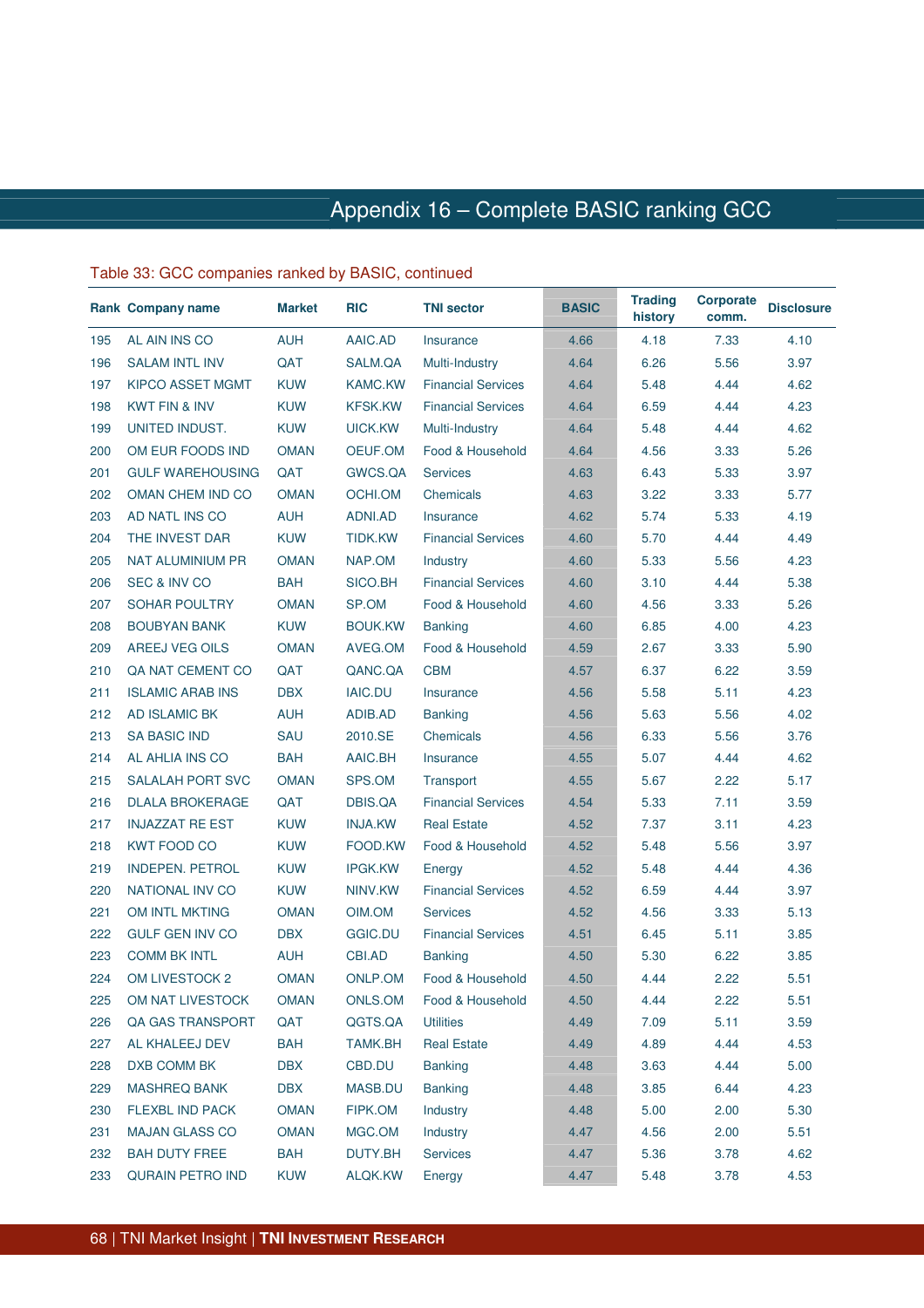|     | Rank Company name           | <b>Market</b> | <b>RIC</b>     | <b>TNI sector</b>         | <b>BASIC</b> | <b>Trading</b><br>history | <b>Corporate</b><br>comm. | <b>Disclosure</b> |
|-----|-----------------------------|---------------|----------------|---------------------------|--------------|---------------------------|---------------------------|-------------------|
| 234 | <b>SHARJAH ISLAMIC</b>      | <b>AUH</b>    | SIB.AD         | <b>Banking</b>            | 4.47         | 6.46                      | 4.89                      | 3.85              |
| 235 | <b>RAK CEMENT CO</b>        | <b>AUH</b>    | RKCC.AD        | <b>CBM</b>                | 4.47         | 7.25                      | 5.33                      | 3.38              |
| 236 | <b>AL-AMAN INV CO</b>       | <b>KUW</b>    | AMAN.KW        | <b>Financial Services</b> | 4.47         | 6.37                      | 5.33                      | 3.59              |
| 237 | <b>SAUDI ELECTRIC</b>       | SAU           | 5110.SE        | <b>Utilities</b>          | 4.46         | 7.22                      | 4.44                      | 3.59              |
| 238 | <b>DB ISL INS&amp;REINS</b> | <b>DBX</b>    | AMAN.DU        | Insurance                 | 4.45         | 5.95                      | 5.33                      | 3.85              |
| 239 | <b>AL AHLI BANK</b>         | <b>KUW</b>    | ABKK.KW        | <b>Banking</b>            | 4.45         | 5.48                      | 3.56                      | 4.62              |
| 240 | <b>DNIR</b>                 | <b>DBX</b>    | DNIN.DU        | Insurance                 | 4.43         | 4.52                      | 5.56                      | 4.23              |
| 241 | <b>UNION PROP</b>           | <b>DBX</b>    | UPRO.DU        | <b>Real Estate</b>        | 4.43         | 6.96                      | 5.33                      | 3.46              |
| 242 | <b>ABG</b>                  | <b>BAH</b>    | BARKA.BH       | <b>Banking</b>            | 4.42         | 6.89                      | 4.22                      | 3.85              |
| 243 | <b>BAH SHIP REPAIR</b>      | <b>BAH</b>    | <b>BSRC.BH</b> | Industry                  | 4.41         | 5.22                      | 2.89                      | 4.87              |
| 244 | <b>SALHIAH REAL EST</b>     | <b>KUW</b>    | <b>SREK.KW</b> | <b>Real Estate</b>        | 4.40         | 5.48                      | 4.44                      | 4.23              |
| 245 | <b>ZAMIL IND INV</b>        | SAU           | 2240.SE        | Multi-Industry            | 4.40         | 6.56                      | 4.44                      | 3.85              |
| 246 | <b>BKME KUWAIT</b>          | <b>KUW</b>    | <b>BKME.KW</b> | <b>Banking</b>            | 4.38         | 7.15                      | 3.78                      | 3.85              |
| 247 | <b>COMMERCIAL BANK</b>      | <b>KUW</b>    | <b>CBKK.KW</b> | <b>Banking</b>            | 4.38         | 7.37                      | 3.56                      | 3.85              |
| 248 | <b>NAT IND GROUP</b>        | <b>KUW</b>    | NIND.KW        | Multi-Industry            | 4.38         | 6.48                      | 3.33                      | 4.23              |
| 249 | <b>BARWA REAL EST</b>       | QAT           | <b>BRES.QA</b> | <b>Real Estate</b>        | 4.38         | 6.01                      | 4.89                      | 3.85              |
| 250 | <b>DFM</b>                  | <b>DBX</b>    | DFM.DU         | <b>Financial Services</b> | 4.37         | 6.03                      | 5.11                      | 3.76              |
| 251 | <b>INVEST BANK</b>          | <b>AUH</b>    | <b>INVB.AD</b> | <b>Banking</b>            | 4.37         | 4.80                      | 5.11                      | 4.15              |
| 252 | <b>UNIGOLD</b>              | N-DBX         | UGD.DI         | Industry                  | 4.36         | 3.05                      | 7.78                      | 3.85              |
| 253 | <b>QA TECH INSPECT</b>      | QAT           | QTIS.QA        | Industry                  | 4.36         | 6.59                      | 7.56                      | 2.69              |
| 254 | NATL BK OF RAK              | <b>AUH</b>    | RAKB.AD        | <b>Banking</b>            | 4.34         | 5.16                      | 4.44                      | 4.23              |
| 255 | ARKAN BLD MT CO             | AUH           | ARKN.AD        | <b>CBM</b>                | 4.33         | 5.40                      | 5.56                      | 3.68              |
| 256 | <b>QA ISLAMIC BK</b>        | QAT           | QISB.QA        | <b>Banking</b>            | 4.33         | 6.48                      | 5.33                      | 3.46              |
| 257 | OM MEDICAL PROJ             | <b>OMAN</b>   | OMMP.OM        | Healthcare                | 4.33         | 4.78                      | 2.22                      | 5.13              |
| 258 | CHN SC SRVN TEC             | N-DBX         | SCR.DI         | Industry                  | 4.32         | 2.94                      | 7.33                      | 3.97              |
| 259 | AAYAN LEASING               | <b>KUW</b>    | AAYA.KW        | <b>Financial Services</b> | 4.31         | 5.70                      | 4.89                      | 3.85              |
| 260 | <b>COAST INV &amp; DEV</b>  | <b>KUW</b>    | COAS.KW        | <b>Financial Services</b> | 4.31         | 5.48                      | 4.00                      | 4.23              |
| 261 | <b>KT AND GULF LINK</b>     | <b>KUW</b>    | <b>KGLK.KW</b> | Transport                 | 4.31         | 6.37                      | 4.22                      | 3.85              |
| 262 | <b>NOOR FIN INV</b>         | <b>KUW</b>    | NOOR.KW        | <b>Financial Services</b> | 4.29         | 5.74                      | 4.00                      | 3.97              |
| 263 | <b>OMAN CHROMITE</b>        | <b>OMAN</b>   | OCPP.OM        | Industry                  | 4.26         | 5.56                      | 3.33                      | 4.36              |
| 264 | NATL TOUR & HTL             | AUH           | NCTH.AD        | Leisure & Tourism         | 4.26         | 4.18                      | 6.67                      | 3.55              |
| 265 | <b>ALUJAIN</b>              | SAU           | 2170.SE        | Chemicals                 | 4.26         | 5.89                      | 2.22                      | 4.62              |
| 266 | <b>ALMADINA FIN&amp;INV</b> | <b>KUW</b>    | MADI.KW        | <b>Financial Services</b> | 4.25         | 5.41                      | 3.78                      | 4.23              |
| 267 | ARABTEC                     | <b>DBX</b>    | ARTC.DU        | <b>CBM</b>                | 4.25         | 7.40                      | 4.00                      | 3.46              |
| 268 | AL SAFAT INV                | <b>KUW</b>    | SAFT.KW        | <b>Financial Services</b> | 4.25         | 6.07                      | 3.11                      | 4.23              |
| 269 | NATL IND CO                 | <b>KUW</b>    | NIBM.KW        | <b>CBM</b>                | 4.24         | 5.26                      | 4.44                      | 3.97              |
| 270 | UNITED REAL EST             | <b>KUW</b>    | UREK.KW        | <b>Real Estate</b>        | 4.24         | 5.70                      | 4.00                      | 3.97              |
| 271 | <b>TIJARA&amp; REAL EST</b> | <b>KUW</b>    | <b>TIJA.KW</b> | <b>Real Estate</b>        | 4.23         | 5.10                      | 4.00                      | 4.23              |
| 272 | <b>BAH CINEMA CO</b>        | <b>BAH</b>    | CNMA.BH        | Leisure & Tourism         | 4.23         | 5.56                      | 2.67                      | 4.40              |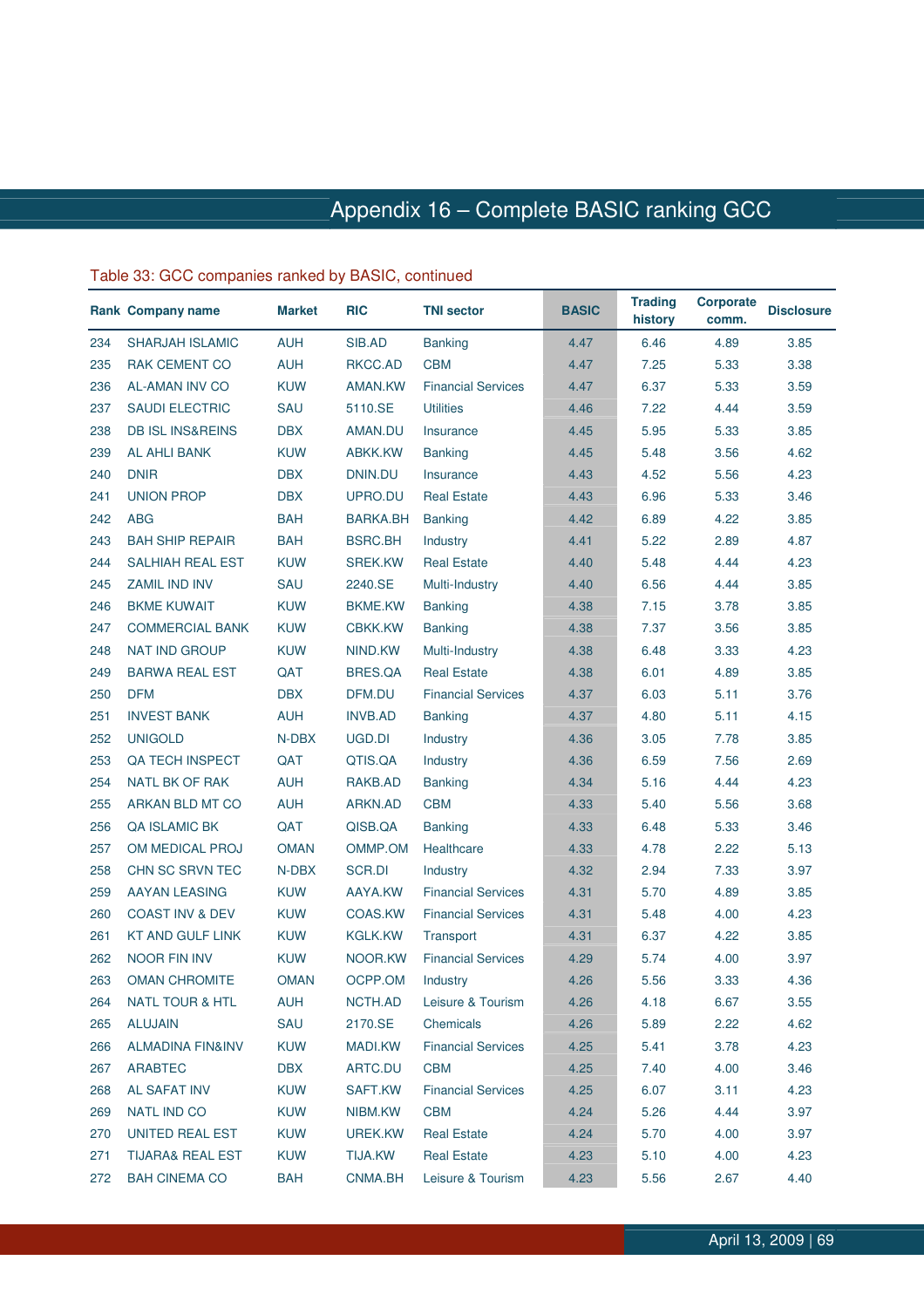|     | Rank Company name           | <b>Market</b> | <b>RIC</b>     | <b>TNI sector</b>         | <b>BASIC</b> | <b>Trading</b><br>history | <b>Corporate</b><br>comm. | <b>Disclosure</b> |
|-----|-----------------------------|---------------|----------------|---------------------------|--------------|---------------------------|---------------------------|-------------------|
| 273 | UNITED POWER                | <b>OMAN</b>   | UPC.OM         | <b>Utilities</b>          | 4.22         | 5.00                      | 4.44                      | 4.10              |
| 274 | <b>IFA HTLS&amp;RESORTS</b> | <b>KUW</b>    | <b>IFAH.KW</b> | Leisure & Tourism         | 4.22         | 5.04                      | 5.11                      | 3.85              |
| 275 | <b>COM. FACILITIES</b>      | <b>KUW</b>    | <b>FACI.KW</b> | <b>Financial Services</b> | 4.22         | 5.48                      | 3.56                      | 4.23              |
| 276 | <b>COMML INTL BK</b>        | <b>KUW</b>    | CIBK.KW        | <b>Banking</b>            | 4.20         | 4.50                      | 4.44                      | 4.23              |
| 277 | AL SAFWA GRP                | <b>KUW</b>    | SAFK.KW        | Food & Household          | 4.19         | 6.26                      | 2.67                      | 4.23              |
| 278 | <b>FIRST INVESTMENT</b>     | <b>KUW</b>    | OLAK.KW        | <b>Financial Services</b> | 4.19         | 7.37                      | 2.67                      | 3.85              |
| 279 | QA INTL IS BK               | QAT           | QIIB.QA        | <b>Banking</b>            | 4.19         | 6.93                      | 5.33                      | 3.08              |
| 280 | AL DHAFRA INS CO            | <b>AUH</b>    | DHAF.AD        | Insurance                 | 4.19         | 3.96                      | 5.33                      | 4.02              |
| 281 | <b>INT FISH FARMING</b>     | <b>AUH</b>    | ASMK.AD        | Food & Household          | 4.19         | 4.91                      | 5.11                      | 3.85              |
| 282 | <b>ARAB ORIENT INS</b>      | <b>DBX</b>    | AOIC.DU        | Insurance                 | 4.19         | 2.90                      | 4.89                      | 4.62              |
| 283 | QA GEN INS REINS            | QAT           | QGIR.QA        | Insurance                 | 4.18         | 4.70                      | 7.11                      | 3.21              |
| 284 | <b>GULF BANK</b>            | <b>KUW</b>    | <b>GBKK.KW</b> | <b>Financial Services</b> | 4.17         | 5.48                      | 4.44                      | 3.85              |
| 285 | <b>TAMDEEN REAL EST</b>     | <b>KUW</b>    | <b>TAMK.KW</b> | <b>Real Estate</b>        | 4.17         | 5.48                      | 4.44                      | 3.85              |
| 286 | <b>DOHA INS CO</b>          | QAT           | DICO.QA        | Insurance                 | 4.17         | 4.93                      | 5.56                      | 3.65              |
| 287 | <b>SHARJAH CEMENT</b>       | <b>AUH</b>    | SCID.AD        | <b>CBM</b>                | 4.17         | 4.95                      | 5.33                      | 3.59              |
| 288 | ABD NAT TAKAFUL             | <b>AUH</b>    | <b>TKFL.AD</b> | Insurance                 | 4.16         | 3.90                      | 6.22                      | 3.68              |
| 289 | AL MAZAYA HLDING            | <b>KUW</b>    | MAZA.KW        | Multi-Industry            | 4.16         | 6.19                      | 4.22                      | 3.59              |
| 290 | <b>QATAR NAVIGATION</b>     | QAT           | QNNC.QA        | Transport                 | 4.16         | 6.37                      | 4.22                      | 3.59              |
| 291 | AL BATINAH INTL             | <b>OMAN</b>   | BWS.OM         | Food & Household          | 4.15         | 5.00                      | 2.22                      | 4.74              |
| 292 | AL KHAZNA INS CO            | <b>AUH</b>    | AKIC.AD        | Insurance                 | 4.15         | 5.52                      | 4.67                      | 3.59              |
| 293 | <b>KWT COM. COMPLEX</b>     | <b>KUW</b>    | SHOP.KW        | <b>Real Estate</b>        | 4.13         | 7.37                      | 4.22                      | 3.14              |
| 294 | <b>NATL BK FUJAIRAH</b>     | <b>AUH</b>    | NBF.AD         | <b>Banking</b>            | 4.13         | 4.23                      | 6.22                      | 3.59              |
| 295 | <b>NATL PETRO SVC</b>       | <b>KUW</b>    | NAPS.KW        | Energy                    | 4.12         | 5.26                      | 4.44                      | 3.85              |
| 296 | <b>RAK PROPERTIES</b>       | <b>AUH</b>    | RPRO.AD        | <b>Real Estate</b>        | 4.12         | 6.34                      | 4.44                      | 3.46              |
| 297 | <b>NAT BK QAIWAIN</b>       | <b>AUH</b>    | NBQ.AD         | <b>Banking</b>            | 4.11         | 3.63                      | 6.00                      | 3.85              |
| 298 | <b>GULF PHARM IND</b>       | <b>AUH</b>    | GPHI.AD        | Healthcare                | 4.10         | 5.52                      | 5.56                      | 3.21              |
| 299 | <b>NATL MARINE DRDG</b>     | <b>AUH</b>    | NMDC.AD        | Industry                  | 4.10         | 3.96                      | 4.89                      | 3.97              |
| 300 | <b>NATL RANGES CO</b>       | <b>KUW</b>    | MAYA.KW        | Leisure & Tourism         | 4.10         | 5.80                      | 3.78                      | 3.85              |
| 301 | <b>MASRAF AL RAYAN</b>      | QAT           | MARK.QA        | <b>Banking</b>            | 4.08         | 6.83                      | 4.89                      | 3.08              |
| 302 | <b>KWT INVEST CO</b>        | <b>KUW</b>    | KINV.KW        | <b>Financial Services</b> | 4.08         | 5.26                      | 4.22                      | 3.85              |
| 303 | ARAB EM INV BK              | <b>DBX</b>    | AEIB.DU        | <b>Financial Services</b> | 4.07         | 2.79                      | 6.67                      | 3.85              |
| 304 | RAK POULTRY FEED            | <b>AUH</b>    | RAKP.AD        | Food & Household          | 4.07         | 5.74                      | 4.44                      | 3.46              |
| 305 | <b>COMM INTL BK EG</b>      | <b>AUH</b>    | CIB.AD         | <b>Banking</b>            | 4.07         | 2.76                      | 4.44                      | 4.62              |
| 306 | <b>UNION CEMENT</b>         | <b>AUH</b>    | UCC.AD         | <b>CBM</b>                | 4.06         | 5.52                      | 4.00                      | 3.76              |
| 307 | COMMERCIAL R.E.             | <b>KUW</b>    | TIJK.KW        | <b>Real Estate</b>        | 4.06         | 7.16                      | 4.44                      | 3.08              |
| 308 | <b>FRANSI BANK</b>          | SAU           | 1050.SE        | <b>Banking</b>            | 4.05         | 7.11                      | 3.33                      | 3.46              |
| 309 | <b>ALLIANCE INSUR</b>       | <b>DBX</b>    | ALL.DU         | Insurance                 | 4.05         | 3.40                      | 5.56                      | 3.93              |
| 310 | <b>SEEF PROPERTIES</b>      | <b>BAH</b>    | SEEF.BH        | <b>Real Estate</b>        | 4.04         | 4.89                      | 2.44                      | 4.49              |
| 311 | QATAR FUEL CO               | QAT           | QFLS.QA        | Energy                    | 4.04         | 6.93                      | 3.11                      | 3.59              |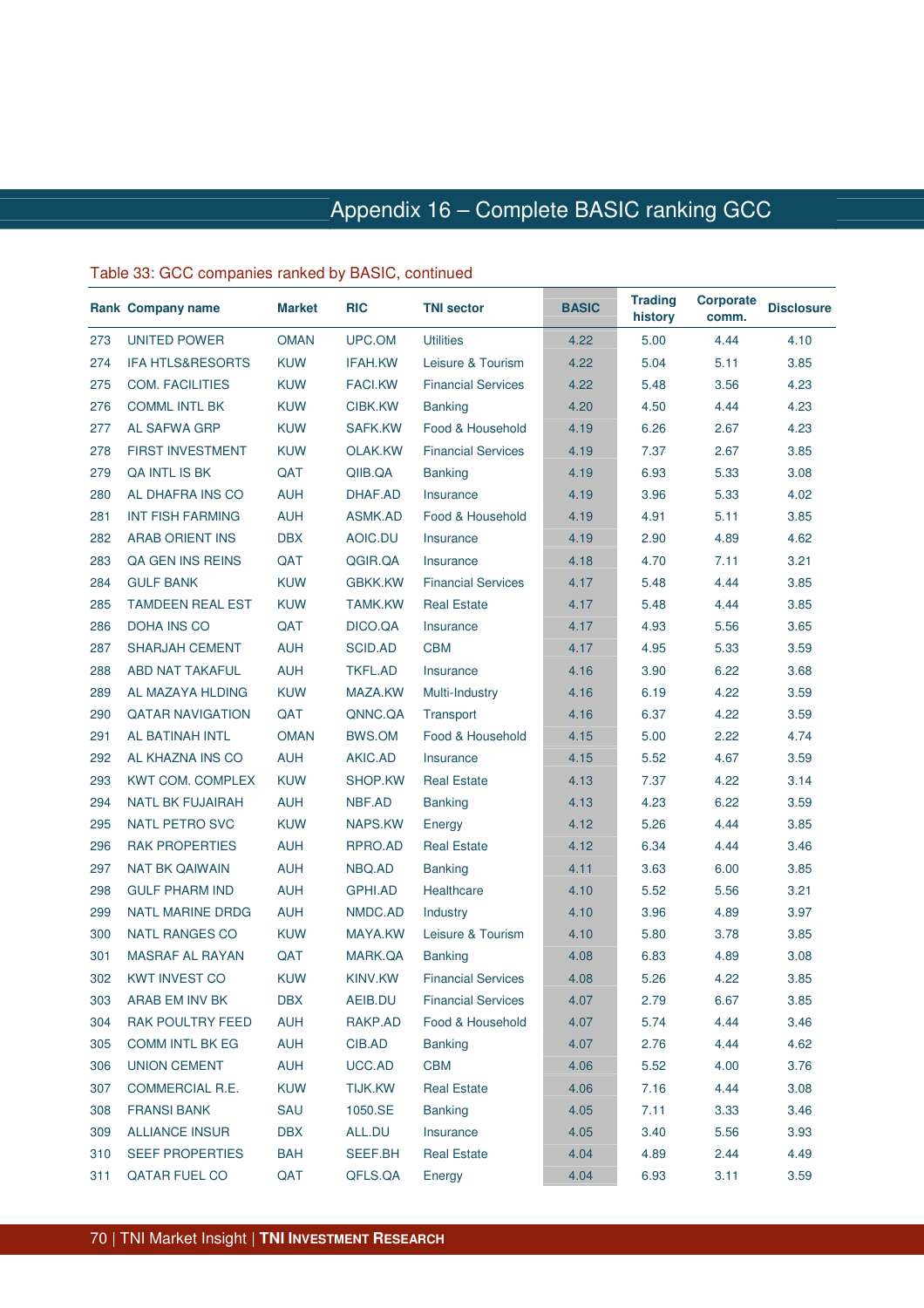|     | Rank Company name           | <b>Market</b> | <b>RIC</b>      | <b>TNI sector</b>         | <b>BASIC</b> | <b>Trading</b><br>history | <b>Corporate</b><br>comm. | <b>Disclosure</b> |
|-----|-----------------------------|---------------|-----------------|---------------------------|--------------|---------------------------|---------------------------|-------------------|
| 312 | <b>AL MADAR FIN&amp;INV</b> | <b>KUW</b>    | MADR.KW         | <b>Financial Services</b> | 4.03         | 5.16                      | 4.22                      | 3.76              |
| 313 | <b>GLFINVST INTL</b>        | <b>KUW</b>    | GVES.KW         | <b>Financial Services</b> | 4.03         | 5.55                      | 4.44                      | 3.46              |
| 314 | <b>NATL GEN INS</b>         | <b>DBX</b>    | NGIN.DU         | Insurance                 | 4.03         | 3.41                      | 5.33                      | 3.93              |
| 315 | <b>GULF CEMENT CO</b>       | AUH           | GCEM.AD         | <b>CBM</b>                | 4.02         | 5.74                      | 5.33                      | 3.08              |
| 316 | <b>BAH TOURISM CO</b>       | <b>BAH</b>    | BTCB.BH         | Leisure & Tourism         | 4.01         | 6.00                      | 1.56                      | 4.40              |
| 317 | <b>NATL REAL EST</b>        | <b>KUW</b>    | NREK.KW         | <b>Real Estate</b>        | 4.01         | 6.26                      | 4.00                      | 3.46              |
| 318 | <b>AD AVIATION</b>          | AUH           | ADAV.AD         | Transport                 | 4.01         | 3.96                      | 5.56                      | 3.59              |
| 319 | <b>ETIHAD ETISALAT</b>      | SAU           | 7020.SE         | Telecom                   | 4.00         | 6.58                      | 4.00                      | 3.14              |
| 320 | <b>NATL CEMENT CO</b>       | <b>DBX</b>    | NCC.DU          | <b>CBM</b>                | 3.99         | 4.10                      | 5.11                      | 3.76              |
| 321 | QA CINEMA & FILM            | QAT           | QCFD.QA         | Leisure & Tourism         | 3.99         | 4.48                      | 6.44                      | 3.21              |
| 322 | <b>SA FERTILIZERS</b>       | SAU           | 2020.SE         | Chemicals                 | 3.99         | 6.33                      | 5.33                      | 2.82              |
| 323 | <b>SULTAN CNTR FOOD</b>     | <b>KUW</b>    | <b>SCFK.KW</b>  | Food & Household          | 3.98         | 5.70                      | 4.44                      | 3.46              |
| 324 | <b>AL-OULA COMPANY</b>      | <b>OMAN</b>   | DMG.OM          | <b>CBM</b>                | 3.96         | 5.22                      | 2.22                      | 4.36              |
| 325 | QAT GER MED DEV             | QAT           | QGMS.QA         | Healthcare                | 3.95         | 6.48                      | 3.11                      | 3.59              |
| 326 | <b>RAK CERAMICS</b>         | <b>AUH</b>    | RKCE.AD         | <b>CBM</b>                | 3.95         | 5.52                      | 4.44                      | 3.46              |
| 327 | <b>FOODCO HOLDING</b>       | AUH           | FOOD.AD         | Food & Household          | 3.94         | 5.30                      | 4.89                      | 3.29              |
| 328 | KME FINANC. INV.            | <b>KUW</b>    | <b>KMEF.KW</b>  | <b>Financial Services</b> | 3.94         | 5.48                      | 4.44                      | 3.46              |
| 329 | AAYAN REAL EST              | <b>KUW</b>    | AYRE.KW         | <b>Real Estate</b>        | 3.93         | 5.22                      | 3.56                      | 3.85              |
| 330 | <b>AVIATION LS &amp;FIN</b> | <b>KUW</b>    | ALAF.KW         | <b>Financial Services</b> | 3.93         | 6.54                      | 3.33                      | 3.46              |
| 331 | AL SAGR NATL INS            | <b>DBX</b>    | ASNC.DU         | Insurance                 | 3.90         | 1.98                      | 5.56                      | 4.23              |
| 332 | AL KHALEEJ INS              | QAT           | KINS.QA         | Insurance                 | 3.90         | 5.59                      | 4.89                      | 3.21              |
| 333 | <b>QA INDUS MANF CO</b>     | QAT           | QIMC.QA         | Multi-Industry            | 3.90         | 5.82                      | 5.78                      | 2.82              |
| 334 | <b>DUBAI INS CO</b>         | <b>DBX</b>    | DINC.DU         | Insurance                 | 3.90         | 3.18                      | 5.56                      | 3.76              |
| 335 | <b>INT FIN ADVISORS</b>     | <b>KUW</b>    | <b>IFIN.KW</b>  | <b>Financial Services</b> | 3.89         | 5.70                      | 4.00                      | 3.46              |
| 336 | <b>SIPCHEM</b>              | SAU           | 2310.SE         | Chemicals                 | 3.88         | 5.92                      | 3.11                      | 3.63              |
| 337 | <b>FINANCE HOUSE</b>        | AUH           | FH.AD           | <b>Banking</b>            | 3.88         | 3.41                      | 5.11                      | 3.85              |
| 338 | <b>EKTTITAB HLDG CO</b>     | <b>KUW</b>    | EKTT.KW         | <b>Financial Services</b> | 3.87         | 6.05                      | 3.56                      | 3.46              |
| 339 | <b>TRANSGULF HLDG</b>       | <b>OMAN</b>   | <b>TGI.OM</b>   | <b>Financial Services</b> | 3.87         | 5.89                      | 2.22                      | 3.97              |
| 340 | <b>BAH FAM LEISURE</b>      | <b>BAH</b>    | FMLY.BH         | Leisure & Tourism         | 3.87         | 6.00                      | 1.11                      | 4.15              |
| 341 | <b>QA ELEC &amp; WATER</b>  | QAT           | QEWC.QA         | <b>Services</b>           | 3.82         | 7.37                      | 3.11                      | 3.08              |
| 342 | <b>SECURITIES GROUP</b>     | <b>KUW</b>    | SGCK.KW         | <b>Financial Services</b> | 3.82         | 5.48                      | 5.56                      | 2.82              |
| 343 | <b>AL-RAJHI BANK</b>        | SAU           | 1120.SE         | <b>Banking</b>            | 3.81         | 6.56                      | 4.22                      | 2.82              |
| 344 | <b>QATAR OMAN INVES</b>     | QAT           | QOIS.QA         | Multi-Industry            | 3.80         | 5.72                      | 4.67                      | 3.08              |
| 345 | <b>CEMENT &amp; GYP PD</b>  | <b>OMAN</b>   | CGP.OM          | <b>CBM</b>                | 3.80         | 4.44                      | 2.22                      | 4.36              |
| 346 | QA REAL EST CO              | QAT           | QREC.QA         | <b>Real Estate</b>        | 3.78         | 5.70                      | 3.11                      | 3.59              |
| 347 | <b>SAUDI CEMENT</b>         | SAU           | 3030.SE         | <b>CBM</b>                | 3.78         | 7.00                      | 3.11                      | 3.01              |
| 348 | <b>FUJAIRAH BLD IND</b>     | <b>AUH</b>    | FBI.AD          | <b>CBM</b>                | 3.78         | 4.40                      | 3.78                      | 3.76              |
| 349 | <b>QA MEAT&amp;LIVESTK</b>  | QAT           | QMLS.QA         | Food & Household          | 3.76         | 6.69                      | 4.22                      | 2.82              |
| 350 | FIRST DUBAI R.E.            | <b>KUW</b>    | <b>FIRST.KW</b> | Real estate               | 3.73         | 4.27                      | 3.56                      | 3.85              |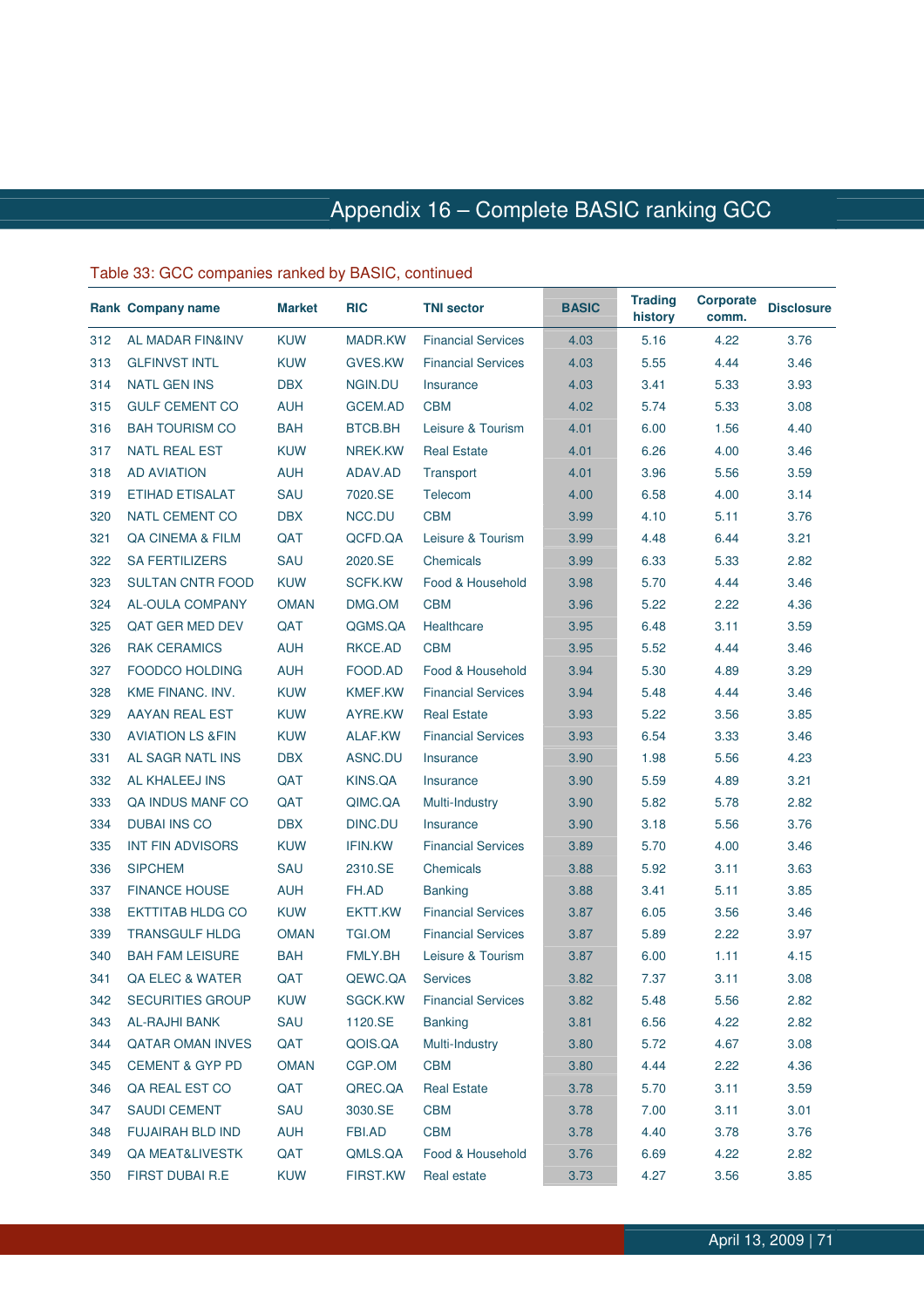|     | Rank Company name           | <b>Market</b> | <b>RIC</b>     | <b>TNI sector</b>         | <b>BASIC</b> | <b>Trading</b><br>history | <b>Corporate</b><br>comm. | <b>Disclosure</b> |
|-----|-----------------------------|---------------|----------------|---------------------------|--------------|---------------------------|---------------------------|-------------------|
| 351 | <b>AL-QAIWAIN CMNT</b>      | <b>AUH</b>    | QCEM.AD        | <b>CBM</b>                | 3.73         | 5.18                      | 4.00                      | 3.33              |
| 352 | NATL CO BLDG MAT            | <b>AUH</b>    | BILD.AD        | <b>CBM</b>                | 3.73         | 5.52                      | 4.89                      | 2.86              |
| 353 | <b>BUHAIRA NAT INS</b>      | <b>AUH</b>    | ABNI.AD        | Insurance                 | 3.73         | 5.71                      | 5.56                      | 2.65              |
| 354 | <b>ACICO INDUSTRIES</b>     | <b>KUW</b>    | ACIC.KW        | <b>CBM</b>                | 3.73         | 6.37                      | 2.67                      | 3.38              |
| 355 | <b>FUJAIRAH CEMENT</b>      | AUH           | FCI.AD         | <b>CBM</b>                | 3.70         | 5.18                      | 5.11                      | 2.82              |
| 356 | <b>KHALEEJI BANK</b>        | <b>BAH</b>    | KHCB.BH        | <b>Banking</b>            | 3.68         | 3.57                      | 4.00                      | 3.85              |
| 357 | <b>KWT REINSURANCE</b>      | <b>KUW</b>    | <b>KWRE.KW</b> | Insurance                 | 3.66         | 5.15                      | 2.89                      | 3.59              |
| 358 | <b>KWT CABLE VISION</b>     | <b>KUW</b>    | <b>KWTV.KW</b> | Leisure & Tourism         | 3.66         | 5.04                      | 3.56                      | 3.46              |
| 359 | <b>DEYAAR DEVELOP</b>       | <b>DBX</b>    | DEYR.DU        | <b>Real Estate</b>        | 3.66         | 4.37                      | 3.11                      | 3.85              |
| 360 | DHOFAR POULTRY              | <b>OMAN</b>   | DP.OM          | Food & Household          | 3.64         | 2.78                      | 3.11                      | 4.36              |
| 361 | <b>JARIR MKTING CO</b>      | SAU           | 4190.SE        | Multi-Industry            | 3.63         | 7.00                      | 2.00                      | 3.21              |
| 362 | TAMEER R.E. INV             | <b>KUW</b>    | AMAR.KW        | <b>Real Estate</b>        | 3.62         | 4.61                      | 3.78                      | 3.46              |
| 363 | AL-MASSALEH R.E.            | <b>KUW</b>    | MREC.KW        | <b>Real Estate</b>        | 3.61         | 4.59                      | 3.78                      | 3.46              |
| 364 | <b>FUJAIRAH TRD CT</b>      | <b>AUH</b>    | FTC.AD         | <b>Real Estate</b>        | 3.61         | 4.51                      | 4.22                      | 3.21              |
| 365 | <b>GLF FRANCHISING</b>      | <b>KUW</b>    | GFCI.KW        | <b>Services</b>           | 3.61         | 5.60                      | 4.00                      | 2.99              |
| 366 | <b>VISION EMG GCC</b>       | <b>OMAN</b>   | VGF.OM         | <b>Financial Services</b> | 3.61         | 5.46                      | 1.78                      | 3.85              |
| 367 | <b>KWT R.E.HOLDING</b>      | <b>KUW</b>    | ALAQ.KW        | <b>Real Estate</b>        | 3.60         | 4.09                      | 4.22                      | 3.46              |
| 368 | ARAB REAL EST CO            | <b>KUW</b>    | ARAB.KW        | <b>Real Estate</b>        | 3.58         | 5.70                      | 2.89                      | 3.21              |
| 369 | UNION INS CO.               | AUH           | UNIN.AD        | Insurance                 | 3.58         | 4.35                      | 5.33                      | 2.82              |
| 370 | ARAB HEAVY IND              | <b>DBX</b>    | AHI.DU         | Industry                  | 3.57         | 3.30                      | 4.89                      | 3.46              |
| 371 | <b>MEDICARE GROUP</b>       | QAT           | MCGS.QA        | <b>Services</b>           | 3.55         | 5.93                      | 4.00                      | 2.82              |
| 372 | <b>BAYAN INVEST CO</b>      | <b>KUW</b>    | BAYK.KW        | <b>Financial Services</b> | 3.54         | 6.26                      | 2.89                      | 3.08              |
| 373 | <b>IKARUS PETRO IND</b>     | <b>KUW</b>    | IKAR.KW        | Chemicals                 | 3.50         | 4.20                      | 2.89                      | 3.72              |
| 374 | <b>MUSCAT FUND</b>          | <b>OMAN</b>   | MIF.OM         | <b>Financial Services</b> | 3.50         | 5.22                      | 4.44                      | 2.82              |
| 375 | <b>WATHBA NATL INS</b>      | <b>AUH</b>    | AWNI.AD        | Insurance                 | 3.50         | 3.96                      | 5.33                      | 2.95              |
| 376 | <b>FIRST FINANCE CO</b>     | QAT           | FFCK.QA        | <b>Financial Services</b> | 3.50         | 6.59                      | 5.11                      | 2.12              |
| 377 | <b>ISLAMIC FIN SEC</b>      | QAT           | IFSS.QA        | <b>Financial services</b> | 3.49         | 5.11                      | 3.78                      | 3.08              |
| 378 | SHARJAH INS CO              | AUH           | SIC.AD         | Insurance                 | 3.48         | 4.34                      | 4.89                      | 2.82              |
| 379 | <b>NAT INDUSTRY</b>         | SAU           | 2060.SE        | Industry                  | 3.48         | 6.11                      | 3.11                      | 2.82              |
| 380 | <b>KWT SYRIAN HLDG</b>      | <b>KUW</b>    | <b>KSHC.KW</b> | Multi-industry            | 3.47         | 5.06                      | 2.44                      | 3.46              |
| 381 | PACKAGING CO LTD            | <b>OMAN</b>   | PACK.OM        | Industry                  | 3.46         | 4.11                      | 3.33                      | 3.46              |
| 382 | <b>GULF MEDICAL</b>         | <b>AUH</b>    | GMPC.AD        | Healthcare                | 3.46         | 4.61                      | 4.00                      | 2.99              |
| 383 | ARKAN ALKWT R.E.            | <b>KUW</b>    | ARKK.KW        | <b>Real Estate</b>        | 3.45         | 4.61                      | 3.56                      | 3.21              |
| 384 | DB REFRESH CO               | <b>DBX</b>    | DRC.DU         | Food & Household          | 3.45         | 3.74                      | 3.11                      | 3.68              |
| 385 | UNITED FOODS CO             | <b>DBX</b>    | UFC.DU         | Food & Household          | 3.45         | 2.06                      | 4.67                      | 3.76              |
| 386 | <b>NAT LEASING CO</b>       | QAT           | NLCS.QA        | <b>Financial Services</b> | 3.43         | 6.26                      | 3.11                      | 2.82              |
| 387 | <b>INTL LEASNG &amp;INV</b> | <b>KUW</b>    | ILIC.KW        | <b>Financial Services</b> | 3.42         | 4.48                      | 3.33                      | 3.33              |
| 388 | MUSHRIF TRD&CONT            | KUW           | MTCC.KW        | <b>CBM</b>                | 3.39         | 4.73                      | 3.33                      | 3.21              |
| 389 | NAT CARPET CO               | <b>OMAN</b>   | NCF.OM         | Industry                  | 3.38         | 4.89                      | 2.00                      | 3.59              |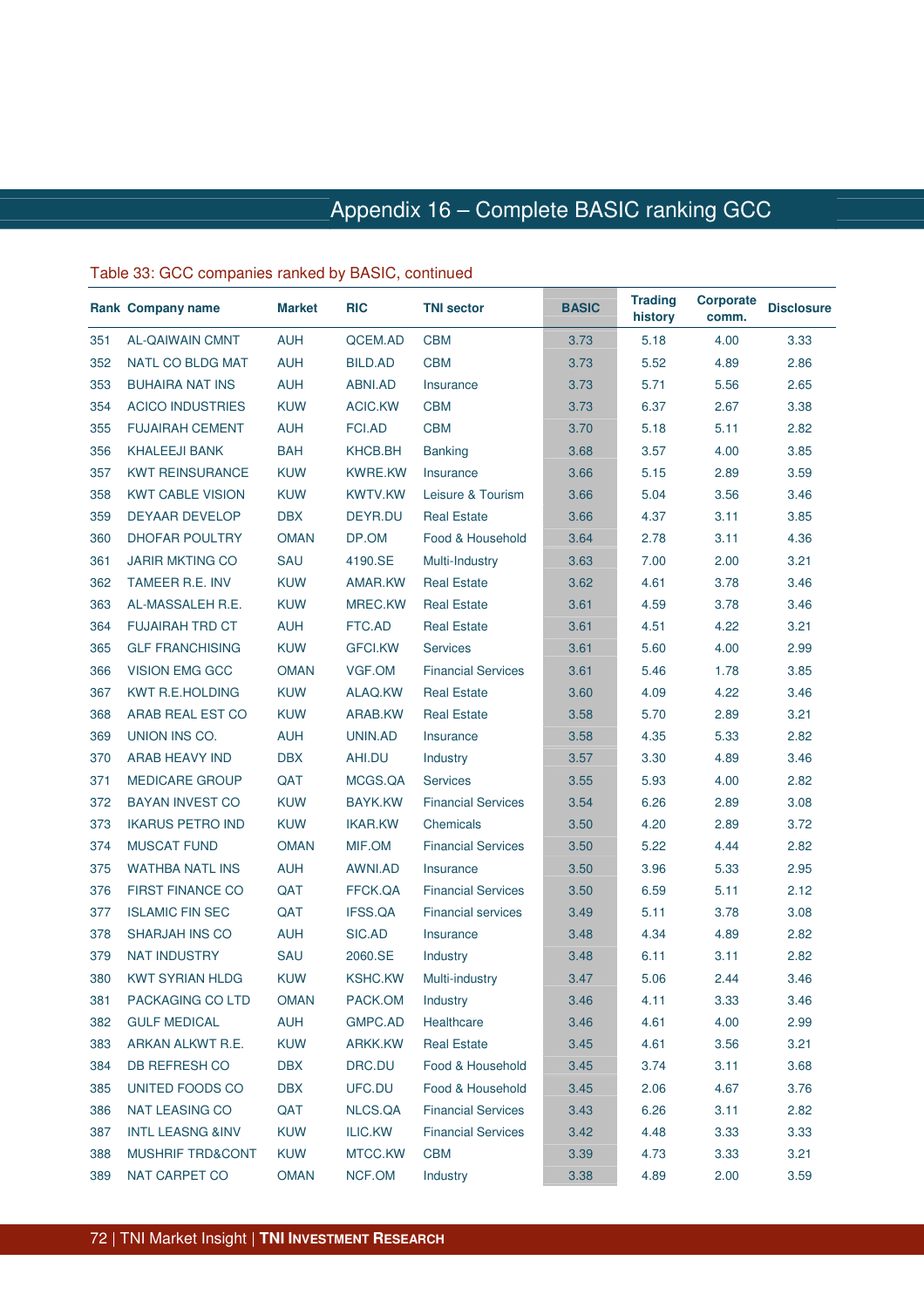|     | <b>Rank Company name</b>   | <b>Market</b> | <b>RIC</b>     | <b>TNI sector</b>         | <b>BASIC</b> | <b>Trading</b><br>history | <b>Corporate</b><br>comm. | <b>Disclosure</b> |
|-----|----------------------------|---------------|----------------|---------------------------|--------------|---------------------------|---------------------------|-------------------|
| 390 | SAUDI TELECOM CO           | SAU           | 7010.SE        | Telecom                   | 3.37         | 7.22                      | 3.33                      | 2.31              |
| 391 | OM INSURANCE CO            | <b>DBX</b>    | OIC.DU         | Insurance                 | 3.37         | 3.24                      | 3.11                      | 3.72              |
| 392 | <b>NAMA CHEMS CO</b>       | SAU           | 2210.SE        | Chemicals                 | 3.37         | 6.56                      | 3.11                      | 2.52              |
| 393 | <b>NETSOL TECHNGS</b>      | N-DBX         | NTWK.DI        | <b>Services</b>           | 3.35         | 3.12                      | 5.11                      | 3.08              |
| 394 | <b>EZDAN REAL EST</b>      | QAT           | ERES.QA        | Real estate               | 3.33         | 4.34                      | 3.78                      | 3.08              |
| 395 | <b>BANADER CO</b>          | <b>BAH</b>    | BANA.BH        | Leisure & Tourism         | 3.31         | 5.26                      | 1.56                      | 3.42              |
| 396 | YANBU CEMENT               | SAU           | 3060.SE        | <b>CBM</b>                | 3.31         | 6.78                      | 3.11                      | 2.18              |
| 397 | EDU HLDING GROUP           | <b>KUW</b>    | EDUK.KW        | <b>Services</b>           | 3.31         | 5.48                      | 2.67                      | 2.99              |
| 398 | <b>UNIKAI</b>              | <b>DBX</b>    | UNIK.DU        | Food & Household          | 3.30         | 1.78                      | 5.11                      | 3.46              |
| 399 | <b>SAUDI CHEMICAL</b>      | SAU           | 2230.SE        | Chemicals                 | 3.29         | 6.33                      | 3.11                      | 2.37              |
| 400 | <b>RAK NATL INS CO</b>     | <b>AUH</b>    | RAKN.AD        | Insurance                 | 3.28         | 4.41                      | 4.00                      | 2.78              |
| 401 | A.SCANDINAVN INS           | <b>DBX</b>    | ASCI.DU        | Insurance                 | 3.27         | 2.51                      | 5.33                      | 3.08              |
| 402 | <b>TAAGEER FINANCE</b>     | <b>OMAN</b>   | TFC.OM         | <b>Financial Services</b> | 3.26         | 5.15                      | 3.78                      | 2.69              |
| 403 | <b>AMIANTIT</b>            | SAU           | 2160.SE        | Industry                  | 3.26         | 6.56                      | 5.33                      | 1.41              |
| 404 | <b>MEDGULF</b>             | SAU           | 8030.SE        | Insurance                 | 3.23         | 5.70                      | 1.78                      | 3.01              |
| 405 | <b>PHARMACEUTICALS</b>     | SAU           | 2070.SE        | Healthcare                | 3.22         | 6.56                      | 2.00                      | 2.63              |
| 406 | AL FUJAIRAH INS            | <b>AUH</b>    | AFNI.AD        | Insurance                 | 3.21         | 3.10                      | 4.44                      | 3.08              |
| 407 | <b>INTL INV GROUP</b>      | <b>KUW</b>    | <b>IIGK.KW</b> | <b>Financial Services</b> | 3.19         | 6.26                      | 2.89                      | 2.44              |
| 408 | <b>AHLEIA INS CO</b>       | <b>KUW</b>    | AINS.KW        | Insurance                 | 3.19         | 5.48                      | 0.67                      | 3.46              |
| 409 | <b>EM ISLAMIC BK</b>       | <b>DBX</b>    | EIB.DU         | <b>Banking</b>            | 3.18         | 2.10                      | 3.11                      | 3.85              |
| 410 | <b>EM DRIVING CO</b>       | AUH           | DRIV.AD        | <b>Services</b>           | 3.18         | 2.67                      | 5.11                      | 2.82              |
| 411 | <b>GULFA</b>               | <b>DBX</b>    | GULF.DU        | Food & household          | 3.16         | 3.45                      | 2.89                      | 3.38              |
| 412 | <b>MANNAI CORP</b>         | QAT           | MCCS.QA        | Multi-Industry            | 3.15         | 3.35                      | 2.44                      | 3.59              |
| 413 | <b>SUDAN TELECOM</b>       | AUH           | SDTL.AD        | Telecom                   | 3.13         | 7.52                      | 3.11                      | 1.88              |
| 414 | UNITED INS CO              | <b>AUH</b>    | UIC.AD         | Insurance                 | 3.13         | 5.30                      | 3.11                      | 2.61              |
| 415 | <b>JEEMA MIN WATER</b>     | <b>DBX</b>    | JEEM.DU        | Food & household          | 3.13         | 2.28                      | 3.78                      | 3.46              |
| 416 | E K HOLDING                | <b>KUW</b>    | <b>EKHK.KW</b> | <b>Financial Services</b> | 3.08         | 5.82                      | 3.33                      | 2.31              |
| 417 | <b>GULF INS CO</b>         | <b>KUW</b>    | GINS.KW        | Insurance                 | 3.05         | 5.48                      | 2.44                      | 2.69              |
| 418 | <b>RAK CMT &amp; CONST</b> | <b>AUH</b>    | RAKC.AD        | <b>CBM</b>                | 3.05         | 7.07                      | 3.78                      | 1.41              |
| 419 | ABRASIVES MFC CO           | <b>OMAN</b>   | ABRA.OM        | <b>CBM</b>                | 3.01         | 5.11                      | 1.11                      | 3.21              |
| 420 | NATL AGR DEV               | SAU           | 6010.SE        | Food & Household          | 3.01         | 7.56                      | 2.00                      | 1.79              |
| 421 | <b>PRIVATIZATION</b>       | <b>KUW</b>    | <b>KPPC.KW</b> | Multi-Industry            | 3.00         | 6.01                      | 3.33                      | 2.05              |
| 422 | SAUDI IND INV GR           | SAU           | 2250.SE        | Chemicals                 | 2.99         | 6.08                      | 2.67                      | 2.31              |
| 423 | YAMAMAH CEMENT             | SAU           | 3020.SE        | <b>CBM</b>                | 2.97         | 7.00                      | 3.11                      | 1.67              |
| 424 | <b>MUSAMDAM MKTG</b>       | <b>OMAN</b>   | MUSM.OM        | Services                  | 2.95         | 4.89                      | 2.22                      | 2.65              |
| 425 | DAR AL ARKAN               | SAU           | 4300.SE        | Real estate               | 2.95         | 6.34                      | 2.00                      | 2.24              |
| 426 | SAUDI CABLE CO             | SAU           | 2110.SE        | Industry                  | 2.91         | 6.56                      | 2.00                      | 1.92              |
| 427 | YANSAB                     | SAU           | 2290.SE        | Chemicals                 | 2.90         | 5.64                      | 1.56                      | 2.69              |
| 428 | <b>ALHOKAIR</b>            | SAU           | 4240.SE        | Transport                 | 2.90         | 6.12                      | 2.00                      | 2.24              |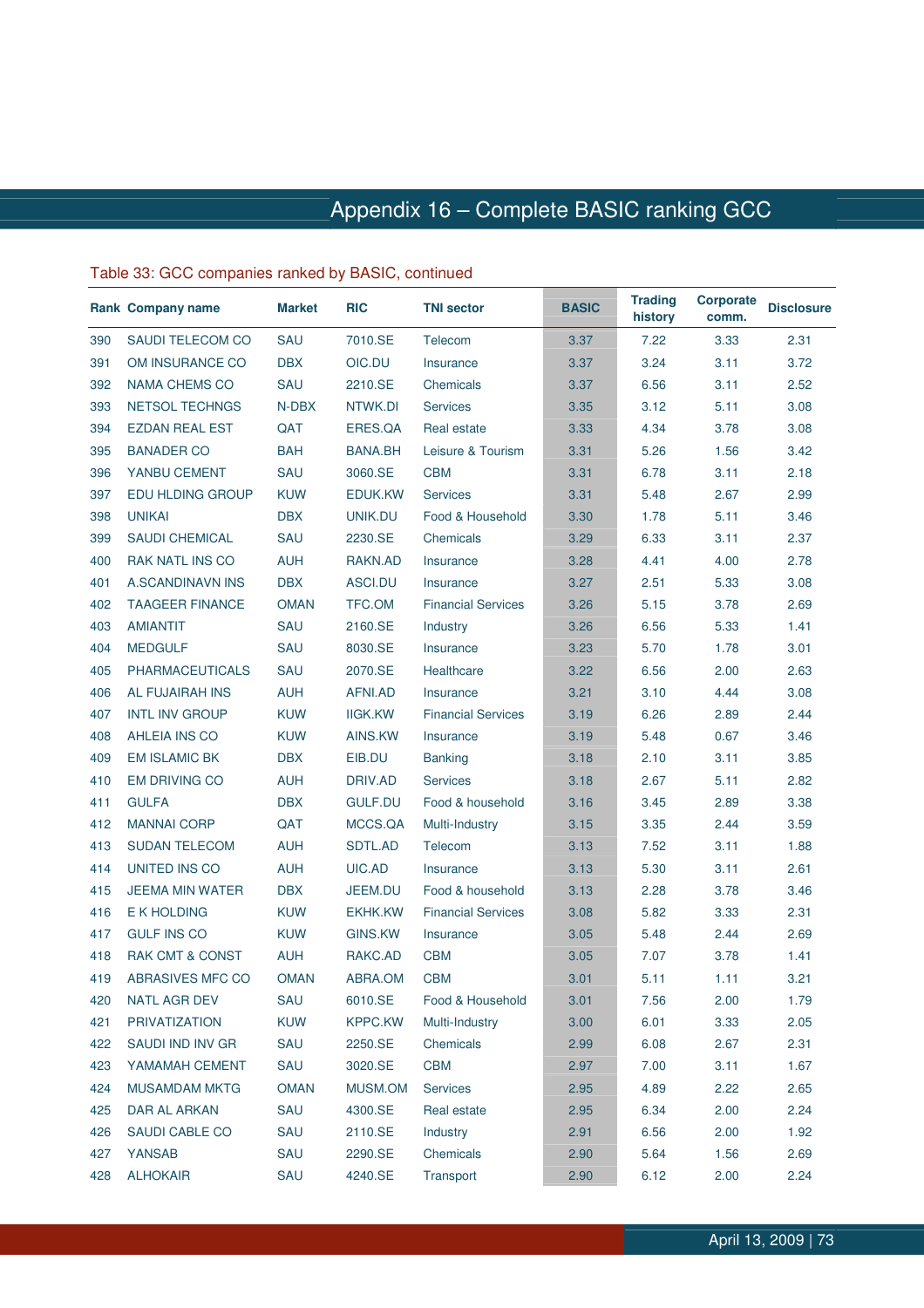|     | <b>Rank Company name</b>  | <b>Market</b> | <b>RIC</b>     | <b>TNI sector</b>         | <b>BASIC</b> | <b>Trading</b><br>history | <b>Corporate</b><br>comm. | <b>Disclosure</b> |
|-----|---------------------------|---------------|----------------|---------------------------|--------------|---------------------------|---------------------------|-------------------|
| 429 | <b>SAUDI AUTOMOTIVE</b>   | SAU           | 4050.SE        | Transport                 | 2.84         | 6.78                      | 3.11                      | 1.41              |
| 430 | <b>GULF INV HOUSE</b>     | <b>KUW</b>    | GIHK.KW        | <b>Financial Services</b> | 2.70         | 6.59                      | 3.33                      | 1.28              |
| 431 | <b>HAIL AGR DEV CO</b>    | SAU           | 6030.SE        | Food & Household          | 2.66         | 7.00                      | 2.00                      | 1.41              |
| 432 | <b>FOOD PRODUCTS</b>      | SAU           | 2100.SE        | Food & Household          | 2.65         | 6.78                      | 3.11                      | 0.96              |
| 433 | <b>TABUK CEMENT</b>       | SAU           | 3090.SE        | <b>CBM</b>                | 2.65         | 6.78                      | 3.11                      | 0.96              |
| 434 | <b>JAZEERA AIRWAYS</b>    | <b>KUW</b>    | <b>JAZK.KW</b> | Transport                 | 2.63         | 5.36                      | 3.33                      | 1.67              |
| 435 | <b>CEMENT EAST</b>        | SAU           | 3080.SE        | <b>CBM</b>                | 2.54         | 7.00                      | 2.00                      | 1.22              |
| 436 | <b>EMAAR ECON CITY</b>    | SAU           | 4220.SE        | <b>Real Estate</b>        | 2.54         | 6.39                      | 2.67                      | 1.24              |
| 437 | <b>SAUDI IND SERV</b>     | SAU           | 2190.SE        | Multi-Industry            | 2.52         | 6.33                      | 2.00                      | 1.41              |
| 438 | <b>SAUDI CERAMICS</b>     | SAU           | 2040.SE        | <b>CBM</b>                | 2.50         | 7.00                      | 2.00                      | 1.15              |
| 439 | <b>SAUDI REAL EST</b>     | SAU           | 4020.SE        | <b>Real Estate</b>        | 2.50         | 6.78                      | 2.00                      | 1.22              |
| 440 | <b>PUBLIC TRANSPORT</b>   | SAU           | 4040.SE        | Transport                 | 2.50         | 6.78                      | 2.00                      | 1.15              |
| 441 | <b>DHOFAR UNIV</b>        | <b>OMAN</b>   | DHU.OM         | <b>Services</b>           | 2.49         | 4.73                      | 3.11                      | 1.79              |
| 442 | AL AHSA DEV.              | SAU           | 2140.SE        | <b>Services</b>           | 2.49         | 6.56                      | 2.00                      | 1.15              |
| 443 | <b>QASSIM CEMENT</b>      | SAU           | 3040.SE        | <b>CBM</b>                | 2.47         | 7.00                      | 2.00                      | 0.96              |
| 444 | <b>DARTAKAFUL</b>         | <b>DBX</b>    | DTKF.DU        | Insurance                 | 2.46         | 4.72                      | 3.33                      | 1.54              |
| 445 | <b>SAUDI IND EXPORT</b>   | SAU           | 4140.SE        | Transport                 | 2.45         | 6.56                      | 2.00                      | 1.22              |
| 446 | <b>NATL METAL</b>         | SAU           | 2220.SE        | Industry                  | 2.44         | 6.33                      | 2.00                      | 1.15              |
| 447 | THE INT INVESTOR          | <b>KUW</b>    | <b>TIIK.KW</b> | <b>Financial Services</b> | 2.43         | 5.70                      | 2.22                      | 1.67              |
| 448 | <b>NAT CO GLASS IND</b>   | SAU           | 2150.SE        | <b>CBM</b>                | 2.43         | 5.89                      | 2.00                      | 1.35              |
| 449 | <b>CEMENT SOUTH</b>       | SAU           | 3050.SE        | <b>CBM</b>                | 2.43         | 7.00                      | 2.00                      | 0.96              |
| 450 | <b>TOURISM ENT</b>        | SAU           | 4170.SE        | Leisure & Tourism         | 2.43         | 5.89                      | 2.00                      | 1.41              |
| 451 | <b>GULF INTR SERV</b>     | QAT           | GISS.QA        | Multi-industry            | 2.41         | 6.06                      | 2.67                      | 1.28              |
| 452 | <b>CONSUMER INDUST</b>    | <b>KUW</b>    | NCCI.KW        | Multi-Industry            | 2.41         | 4.61                      | 1.33                      | 2.31              |
| 453 | <b>ALABDULLATIF</b>       | SAU           | 2340.SE        | Industry                  | 2.40         | 6.32                      | 2.00                      | 1.22              |
| 454 | <b>NAFAIS HLDING CO</b>   | <b>KUW</b>    | NAFA.KW        | <b>Services</b>           | 2.39         | 4.52                      | 2.44                      | 1.92              |
| 455 | <b>NATL GAS &amp; IND</b> | SAU           | 2080.SE        | Utilities                 | 2.38         | 6.78                      | 2.00                      | 0.96              |
| 456 | <b>SAUDI HOTELS</b>       | SAU           | 4010.SE        | Leisure & Tourism         | 2.38         | 6.78                      | 2.00                      | 0.96              |
| 457 | <b>ARRIYADH DEV</b>       | SAU           | 4150.SE        | Multi-Industry            | 2.38         | 6.78                      | 2.00                      | 0.96              |
| 458 | <b>AHMED FITAIHI CO</b>   | SAU           | 4180.SE        | Multi-Industry            | 2.38         | 6.78                      | 2.00                      | 0.96              |
| 459 | <b>JAZAN DEV CO</b>       | SAU           | 6090.SE        | Food & Household          | 2.38         | 6.78                      | 2.00                      | 0.96              |
| 460 | QASSIM AGR                | SAU           | 6020.SE        | Food & Household          | 2.37         | 6.56                      | 2.00                      | 0.96              |
| 461 | <b>VOLTAMP ENERGY</b>     | <b>OMAN</b>   | VOES.OM        | Industry                  | 2.36         | 6.47                      | 1.11                      | 1.60              |
| 462 | <b>KUWAIT INT BANK</b>    | <b>KUW</b>    | <b>KIBK.KW</b> | <b>Banking</b>            | 2.36         | 7.37                      | 1.11                      | 1.28              |
| 463 | <b>SAUDI ADV IND</b>      | SAU           | 2120.SE        | Multi-Industry            | 2.36         | 6.11                      | 2.00                      | 1.22              |
| 464 | <b>SA REFINERIES</b>      | SAU           | 2030.SE        | Energy                    | 2.33         | 6.56                      | 2.00                      | 0.96              |
| 465 | <b>FIPCO</b>              | SAU           | 2180.SE        | Industry                  | 2.33         | 6.56                      | 2.00                      | 0.96              |
| 466 | ARAB CEMENT CO            | SAU           | 3010.SE        | <b>CBM</b>                | 2.33         | 6.56                      | 2.00                      | 0.96              |
| 467 | JOUF AGR DEV CO           | SAU           | 6070.SE        | Food & Household          | 2.33         | 6.56                      | 2.00                      | 0.96              |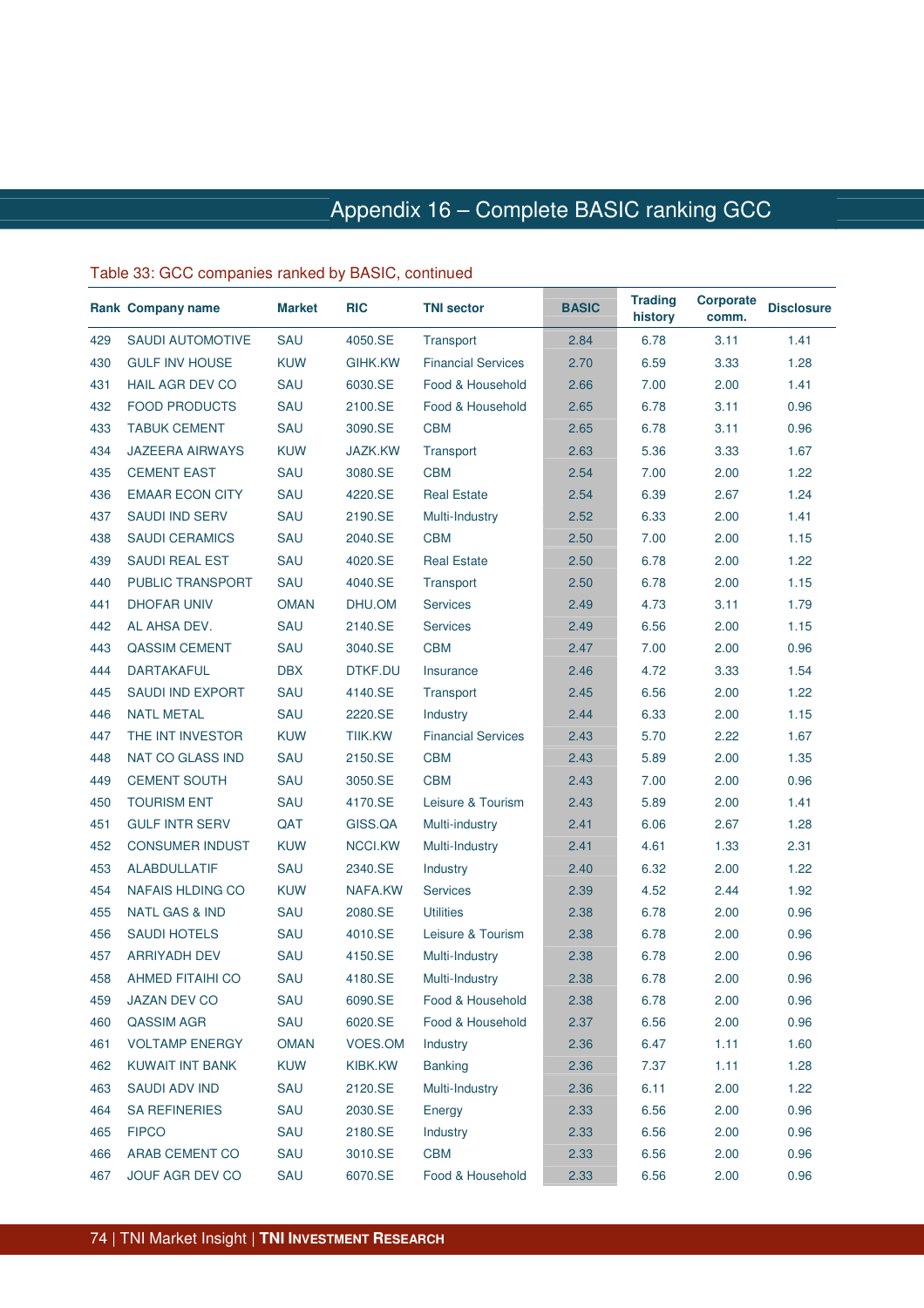|     | <b>Rank Company name</b>   | <b>Market</b> | <b>RIC</b>     | <b>TNI sector</b>         | <b>BASIC</b> | <b>Trading</b><br>history | <b>Corporate</b><br>comm. | <b>Disclosure</b> |
|-----|----------------------------|---------------|----------------|---------------------------|--------------|---------------------------|---------------------------|-------------------|
| 468 | <b>ALDREES</b>             | SAU           | 4200.SE        | Energy                    | 2.32         | 6.51                      | 2.00                      | 0.96              |
| 469 | <b>METHAQ</b>              | <b>AUH</b>    | METH.AD        | Insurance                 | 2.32         | 5.55                      | 2.22                      | 1.28              |
| 470 | <b>MALATH</b>              | SAU           | 8020.SE        | Insurance                 | 2.32         | 5.93                      | 1.33                      | 1.50              |
| 471 | <b>AL BABTAIN</b>          | SAU           | 2320.SE        | Industry                  | 2.31         | 5.90                      | 2.00                      | 1.22              |
| 472 | <b>SAUDI PAPER</b>         | SAU           | 2300.SE        | Industry                  | 2.31         | 6.46                      | 2.00                      | 0.96              |
| 473 | <b>SA DAIRY &amp; FOOD</b> | SAU           | 2270.SE        | Food & Household          | 2.31         | 6.25                      | 2.00                      | 0.96              |
| 474 | <b>AJMAN BANK</b>          | <b>DBX</b>    | AJBNK.DU       | <b>Banking</b>            | 2.30         | 6.30                      | 1.11                      | 1.45              |
| 475 | <b>MESC</b>                | SAU           | 2370.SE        | Industry                  | 2.29         | 5.79                      | 2.00                      | 1.22              |
| 476 | <b>SALAMA</b>              | SAU           | 8050.SE        | Insurance                 | 2.29         | 5.90                      | 1.33                      | 1.41              |
| 477 | <b>NAT GYPSUM CO</b>       | SAU           | 2090.SE        | <b>CBM</b>                | 2.29         | 6.33                      | 2.00                      | 0.96              |
| 478 | <b>SA INDUST DEV</b>       | SAU           | 2130.SE        | Multi-Industry            | 2.29         | 6.33                      | 2.00                      | 0.96              |
| 479 | <b>TIHAMA</b>              | SAU           | 4070.SE        | <b>Services</b>           | 2.29         | 6.33                      | 2.00                      | 0.96              |
| 480 | <b>ASSIR TRADING</b>       | SAU           | 4080.SE        | Multi-Industry            | 2.29         | 6.33                      | 2.00                      | 0.96              |
| 481 | <b>TAIBAH</b>              | SAU           | 4090.SE        | Multi-Industry            | 2.29         | 6.33                      | 2.00                      | 0.96              |
| 482 | <b>MUBARRAD</b>            | SAU           | 4110.SE        | Transport                 | 2.29         | 6.33                      | 2.00                      | 0.96              |
| 483 | <b>DUBAI DEV CO</b>        | <b>DBX</b>    | DDC.DU         | <b>Real Estate</b>        | 2.29         | 1.70                      | 1.44                      | 3.08              |
| 484 | <b>SPPC</b>                | SAU           | 4270.SE        | Industry                  | 2.26         | 5.66                      | 2.00                      | 1.22              |
| 485 | <b>SABB TAKAFUL</b>        | SAU           | 8080.SE        | Insurance                 | 2.24         | 5.68                      | 1.33                      | 1.41              |
| 486 | <b>AL-MAL INV CO</b>       | <b>KUW</b>    | <b>MALK.KW</b> | <b>Financial Services</b> | 2.24         | 5.70                      | 2.22                      | 1.28              |
| 487 | <b>EASTERN AGR DEV</b>     | SAU           | 6060.SE        | Food & Household          | 2.24         | 6.11                      | 2.00                      | 0.96              |
| 488 | <b>ADV POLYPROP</b>        | SAU           | 2330.SE        | Chemicals                 | 2.24         | 5.43                      | 1.56                      | 1.41              |
| 489 | <b>GEN TRDG &amp; FOOD</b> | <b>BAH</b>    | GTFP.BH        | Food & Household          | 2.24         | 5.67                      | 1.56                      | 1.41              |
| 490 | <b>DHOFAR FISH IND</b>     | <b>OMAN</b>   | DFI.OM         | Food & Household          | 2.22         | 4.89                      | 2.22                      | 1.54              |
| 491 | <b>ALKHALEEJ TRNG</b>      | SAU           | 4290.SE        | <b>Services</b>           | 2.22         | 6.13                      | 1.33                      | 1.22              |
| 492 | <b>RED SEA HOUSING</b>     | SAU           | 4230.SE        | <b>Real Estate</b>        | 2.20         | 5.93                      | 2.00                      | 0.96              |
| 493 | <b>SOHAR POWER</b>         | <b>OMAN</b>   | SHPS.OM        | <b>Utilities</b>          | 2.20         | 6.42                      | 1.11                      | 1.35              |
| 494 | <b>NATL AGR MKTING</b>     | SAU           | 4160.SE        | Food & Household          | 2.19         | 5.89                      | 2.00                      | 0.96              |
| 495 | SAHARA PETROCHEM           | SAU           | 2260.SE        | Chemicals                 | 2.19         | 6.00                      | 0.89                      | 1.32              |
| 496 | <b>TAKAFUL INTL CO</b>     | <b>BAH</b>    | <b>TAKA.BH</b> | Insurance                 | 2.17         | 5.11                      | 1.56                      | 1.62              |
| 497 | <b>SVCP</b>                | SAU           | 2360.SE        | <b>CBM</b>                | 2.15         | 5.69                      | 2.00                      | 0.96              |
| 498 | PETRO RABIGH               | SAU           | 2380.SE        | Energy                    | 2.14         | 5.77                      | 1.33                      | 1.22              |
| 499 | AL ENMAA REA EST           | <b>KUW</b>    | ENMA.KW        | <b>Real Estate</b>        | 2.12         | 6.82                      | 1.11                      | 1.03              |
| 500 | <b>AJIAL REAL EST</b>      | <b>KUW</b>    | AREC.KW        | <b>Real Estate</b>        | 2.10         | 5.04                      | 2.22                      | 1.28              |
| 501 | <b>MAKKAH CONSTRUCT</b>    | SAU           | 4100.SE        | <b>Real Estate</b>        | 2.10         | 6.78                      | 0.67                      | 0.96              |
| 502 | <b>EQUIPMENT HLDING</b>    | <b>KUW</b>    | EQUI.KW        | Multi-Industry            | 2.09         | 6.09                      | 1.11                      | 1.28              |
| 503 | LIVESTOCK T.T CO           | <b>KUW</b>    | CATT.KW        | Food & Household          | 2.08         | 5.48                      | 2.22                      | 1.03              |
| 504 | <b>ANAAM HOLDING</b>       | SAU           | 4061.SE        | Transport                 | 2.08         | 5.33                      | 2.00                      | 0.96              |
| 505 | <b>SAUDI FISHERIES</b>     | SAU           | 6050.SE        | Food & Household          | 2.08         | 4.78                      | 2.00                      | 1.22              |
| 506 | <b>ASAFFA POULTRY</b>      | <b>OMAN</b>   | SPF.OM         | Food & Household          | 2.07         | 4.33                      | 1.11                      | 1.92              |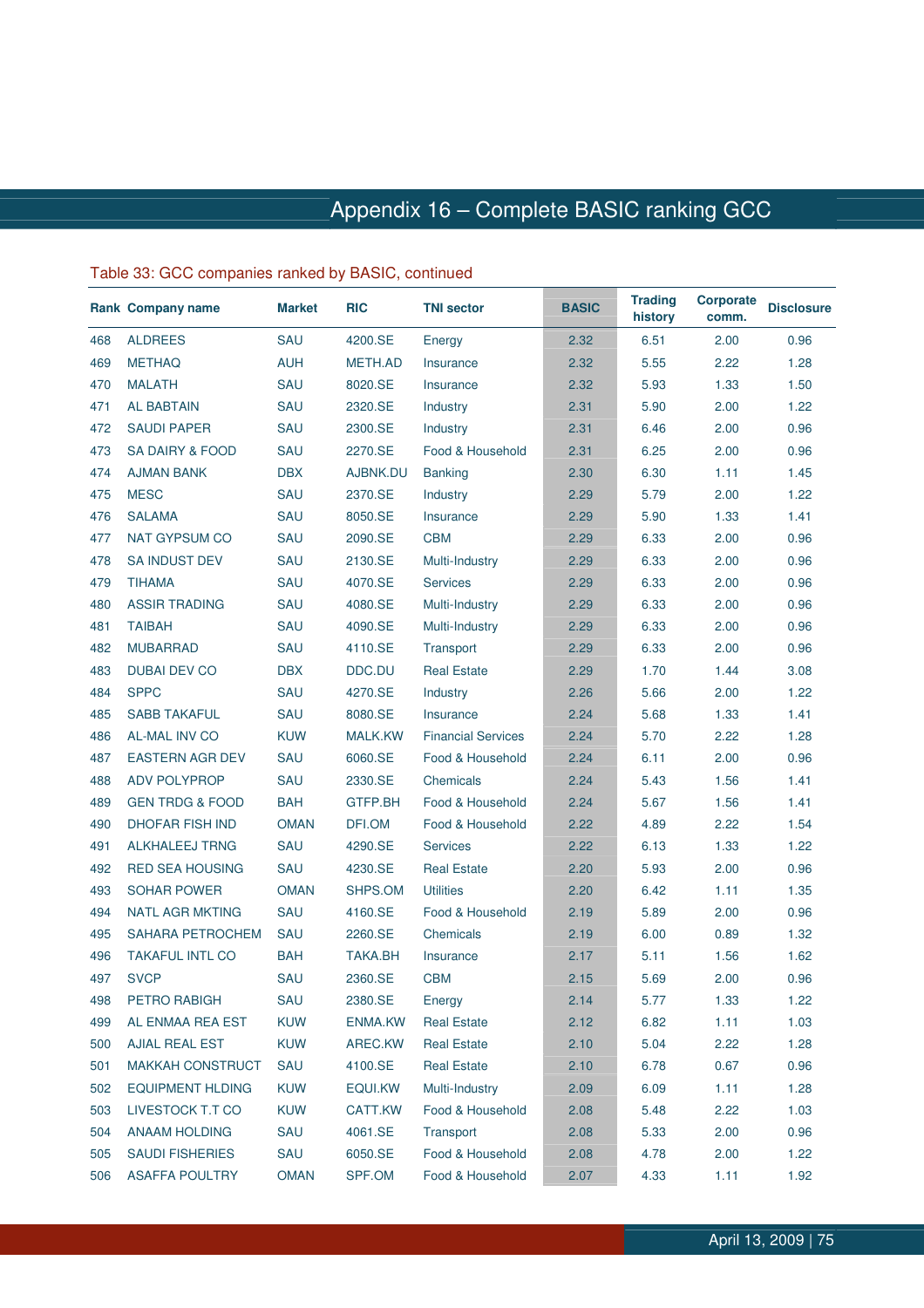|     | Rank Company name           | <b>Market</b> | <b>RIC</b>     | <b>TNI sector</b>         | <b>BASIC</b> | <b>Trading</b><br>history | <b>Corporate</b><br>comm. | <b>Disclosure</b> |
|-----|-----------------------------|---------------|----------------|---------------------------|--------------|---------------------------|---------------------------|-------------------|
| 507 | <b>BAH HOTELS CO</b>        | <b>BAH</b>    | BHTL.BH        | Leisure & Tourism         | 2.03         | 5.67                      | 1.33                      | 1.24              |
| 508 | <b>TRADE UNION</b>          | SAU           | 8170.SE        | Insurance                 | 2.02         | 5.53                      | 1.33                      | 1.22              |
| 509 | TABUK AGR DEV CO            | SAU           | 6040.SE        | Food & Household          | 2.01         | 6.11                      | 0.89                      | 0.96              |
| 510 | <b>GULF CABLE IND</b>       | <b>KUW</b>    | CABL.KW        | Industry                  | 1.96         | 6.04                      | 1.11                      | 1.03              |
| 511 | <b>ARABI HOLDING</b>        | <b>KUW</b>    | AGHC.KW        | Multi-Industry            | 1.96         | 5.48                      | 1.11                      | 1.28              |
| 512 | <b>KWT PIPES IND</b>        | <b>KUW</b>    | PIPE.KW        | Energy                    | 1.96         | 5.48                      | 1.11                      | 1.28              |
| 513 | <b>REFRIG IND CO</b>        | <b>KUW</b>    | <b>REFR.KW</b> | Industry                  | 1.96         | 5.48                      | 1.11                      | 1.28              |
| 514 | <b>ARABIAN PIPE</b>         | SAU           | 2200.SE        | Industry                  | 1.96         | 5.89                      | 0.89                      | 0.96              |
| 515 | <b>AL BAHA</b>              | SAU           | 4130.SE        | Multi-Industry            | 1.96         | 5.89                      | 0.89                      | 0.96              |
| 516 | <b>INDUST INVEST CO</b>     | <b>KUW</b>    | <b>IICK.KW</b> | <b>Financial Services</b> | 1.94         | 5.93                      | 1.11                      | 1.03              |
| 517 | <b>GRAND REAL EST</b>       | <b>KUW</b>    | <b>GRND.KW</b> | <b>Real Estate</b>        | 1.93         | 5.35                      | 1.11                      | 1.28              |
| 518 | <b>SOKOUK HLDING</b>        | <b>KUW</b>    | <b>SHCK.KW</b> | <b>Financial Services</b> | 1.92         | 5.82                      | 1.11                      | 1.03              |
| 519 | <b>KWT NAT CINEMA</b>       | <b>KUW</b>    | <b>KCIN.KW</b> | Leisure & Tourism         | 1.91         | 5.26                      | 1.11                      | 1.28              |
| 520 | <b>KUWAIT INS CO</b>        | <b>KUW</b>    | <b>KINS.KW</b> | Insurance                 | 1.91         | 5.26                      | 1.11                      | 1.28              |
| 521 | <b>WARBA INS CO</b>         | <b>KUW</b>    | WINS.KW        | Insurance                 | 1.91         | 5.26                      | 1.11                      | 1.28              |
| 522 | <b>MUBARRAD TRANS</b>       | <b>KUW</b>    | <b>MBRD.KW</b> | Transport                 | 1.91         | 5.26                      | 1.11                      | 1.28              |
| 523 | <b>KW CO PROC PLANT</b>     | <b>KUW</b>    | <b>KCPC.KW</b> | Industry                  | 1.90         | 5.19                      | 1.11                      | 1.28              |
| 524 | MODERN POULTRY              | <b>OMAN</b>   | MPF.OM         | Food & Household          | 1.90         | 5.00                      | 1.11                      | 1.28              |
| 525 | <b>SAGR INSURANCE</b>       | SAU           | 8180.SE        | Insurance                 | 1.89         | 5.53                      | 1.11                      | 0.96              |
| 526 | <b>ARABIAN SHIELD</b>       | SAU           | 8070.SE        | Insurance                 | 1.89         | 5.67                      | 0.22                      | 1.22              |
| 527 | DANAH ALSAFAT               | <b>KUW</b>    | DANK.KW        | Food & Household          | 1.89         | 5.70                      | 1.11                      | 1.03              |
| 528 | <b>SHUAIBA IND CO</b>       | <b>KUW</b>    | PAPE.KW        | Industry                  | 1.89         | 5.48                      | 1.33                      | 1.03              |
| 529 | <b>BURGAN DRILLING</b>      | <b>KUW</b>    | ABAR.KW        | Energy                    | 1.88         | 5.28                      | 1.11                      | 1.22              |
| 530 | UNITED GULF INVT            | <b>BAH</b>    | UGIC.BH        | Multi-Industry            | 1.87         | 5.00                      | 1.11                      | 1.24              |
| 531 | <b>GULF UNION</b>           | SAU           | 8120.SE        | Insurance                 | 1.86         | 5.62                      | 0.22                      | 1.20              |
| 532 | <b>INTL RESORTS</b>         | <b>KUW</b>    | <b>IRCK.KW</b> | Multi-Industry            | 1.85         | 5.50                      | 0.00                      | 1.41              |
| 533 | <b>GULF GLASS CO</b>        | <b>KUW</b>    | GGMC.KW        | Industry                  | 1.85         | 5.48                      | 1.11                      | 1.03              |
| 534 | <b>KWT PACKING MAT</b>      | <b>KUW</b>    | <b>KPAK.KW</b> | Chemicals                 | 1.85         | 5.48                      | 1.11                      | 1.03              |
| 535 | <b>HEAVY ENG &amp; SHIP</b> | <b>KUW</b>    | SHIP.KW        | Transport                 | 1.85         | 5.48                      | 1.11                      | 1.03              |
| 536 | AL DEERA HLDG CO            | <b>KUW</b>    | DEER.KW        | <b>Financial Services</b> | 1.84         | 4.90                      | 1.11                      | 1.28              |
| 537 | PORTLAND CEMENT             | <b>KUW</b>    | PCEM.KW        | <b>CBM</b>                | 1.84         | 5.26                      | 1.11                      | 1.15              |
| 538 | <b>JABAL OMAR</b>           | SAU           | 4250.SE        | Real estate               | 1.83         | 6.35                      | 0.00                      | 0.96              |
| 539 | <b>GULF ROCKS CO</b>        | <b>KUW</b>    | ROCK.KW        | <b>CBM</b>                | 1.83         | 5.42                      | 1.11                      | 1.03              |
| 540 | NATL HOTELS CO              | <b>BAH</b>    | NHTL.BH        | Leisure & Tourism         | 1.83         | 4.58                      | 1.56                      | 1.03              |
| 541 | <b>SALBOOKH TRADING</b>     | <b>KUW</b>    | SALB.KW        | <b>CBM</b>                | 1.83         | 5.39                      | 1.11                      | 1.03              |
| 542 | ALDAR NAT R.E.              | <b>KUW</b>    | ADNC.KW        | Multi-Industry            | 1.82         | 5.15                      | 1.33                      | 1.03              |
| 543 | <b>THEMAR</b>               | <b>KUW</b>    | THMR.KW        | <b>Real Estate</b>        | 1.82         | 5.36                      | 1.11                      | 1.03              |
| 544 | <b>UTD FOODSTUFF</b>        | <b>KUW</b>    | UFIG.KW        | Food & Household          | 1.81         | 5.33                      | 1.11                      | 1.03              |
| 545 | <b>EYAS EDUCATION</b>       | <b>KUW</b>    | EYAS.KW        | Services                  | 1.80         | 5.28                      | 1.11                      | 1.03              |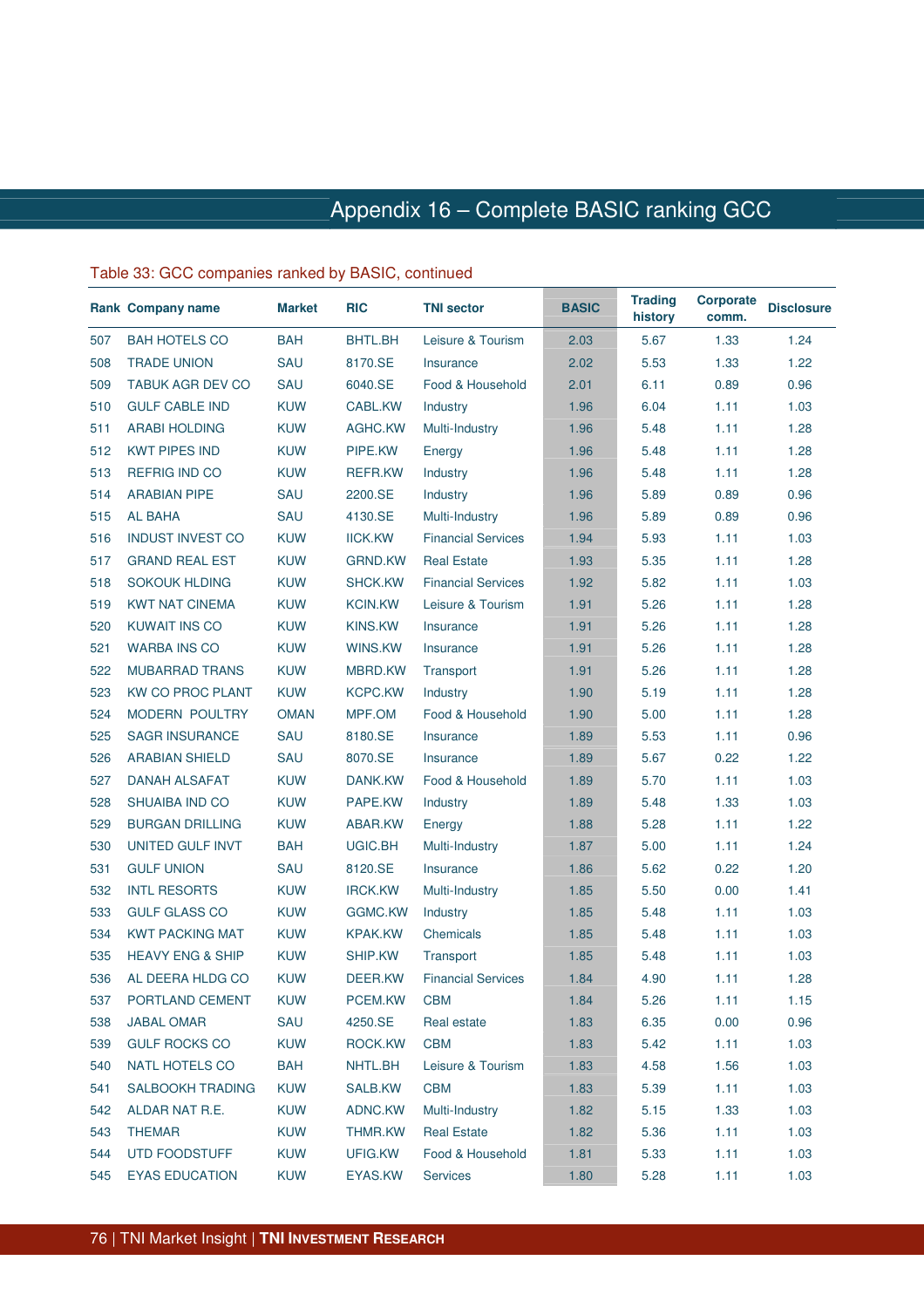|     | Rank Company name           | <b>Market</b> | <b>RIC</b>     | <b>TNI sector</b>         | <b>BASIC</b> | <b>Trading</b><br>history | <b>Corporate</b><br>comm. | <b>Disclosure</b> |
|-----|-----------------------------|---------------|----------------|---------------------------|--------------|---------------------------|---------------------------|-------------------|
| 546 | <b>FIRST TAKAFUL</b>        | <b>KUW</b>    | FTIK.KW        | Insurance                 | 1.80         | 5.05                      | 1.33                      | 1.03              |
| 547 | <b>HILAL CEMENT CO</b>      | <b>KUW</b>    | <b>HCCK.KW</b> | <b>CBM</b>                | 1.80         | 5.26                      | 1.11                      | 1.03              |
| 548 | <b>INTL FINANCE CO</b>      | <b>KUW</b>    | <b>IMCK.KW</b> | <b>Banking</b>            | 1.80         | 5.26                      | 1.11                      | 1.03              |
| 549 | <b>KWT CEMENT CO</b>        | <b>KUW</b>    | <b>KCEM.KW</b> | <b>CBM</b>                | 1.80         | 5.26                      | 1.11                      | 1.03              |
| 550 | <b>KUWAIT FOUNDRY</b>       | <b>KUW</b>    | <b>KFDC.KW</b> | Industry                  | 1.80         | 5.26                      | 1.11                      | 1.03              |
| 551 | PEARL REAL EST              | <b>KUW</b>    | PEAR.KW        | <b>Real Estate</b>        | 1.80         | 5.26                      | 1.11                      | 1.03              |
| 552 | TRANSPORT&WAREHS KUW        |               | <b>TTGC.KW</b> | Transport                 | 1.80         | 5.26                      | 1.11                      | 1.03              |
| 553 | <b>JEERAN HLDING CO</b>     | <b>KUW</b>    | JEER.KW        | <b>Financial Services</b> | 1.80         | 4.11                      | 1.33                      | 1.41              |
| 554 | <b>HUMAN SOFT HLDNG</b>     | <b>KUW</b>    | <b>HUMN.KW</b> | Multi-Industry            | 1.79         | 5.23                      | 1.11                      | 1.03              |
| 555 | AL SAFAT TEC HLD            | <b>KUW</b>    | SAFH.KW        | <b>Services</b>           | 1.78         | 5.18                      | 1.11                      | 1.03              |
| 556 | <b>HOUSING FIN CO</b>       | <b>KUW</b>    | <b>ISKN.KW</b> | <b>Financial Services</b> | 1.78         | 5.18                      | 1.11                      | 1.03              |
| 557 | <b>FUTURE COMMS</b>         | <b>KUW</b>    | FUTK.KW        | Telecom                   | 1.78         | 4.19                      | 1.33                      | 1.28              |
| 558 | <b>JEEZAN HLDG CO</b>       | <b>KUW</b>    | <b>JEZK.KW</b> | <b>Real Estate</b>        | 1.78         | 6.26                      | 0.00                      | 1.03              |
| 559 | OSOUL INVST CO              | <b>KUW</b>    | OSUL.KW        | <b>Financial Services</b> | 1.78         | 6.26                      | 0.00                      | 1.03              |
| 560 | <b>TAKAFUL-EM</b>           | <b>DBX</b>    | TKFE.DU        | Insurance                 | 1.76         | 4.73                      | 0.00                      | 1.54              |
| 561 | <b>HAJ &amp; UMRAH SVC</b>  | <b>KUW</b>    | <b>MASK.KW</b> | <b>Services</b>           | 1.76         | 5.08                      | 1.11                      | 1.03              |
| 562 | <b>BOUBYAN PETROCH.</b>     | <b>KUW</b>    | <b>BPCC.KW</b> | Chemicals                 | 1.74         | 6.48                      | 0.00                      | 0.90              |
| 563 | <b>AICC</b>                 | SAU           | 8160.SE        | Insurance                 | 1.74         | 6.09                      | 0.00                      | 0.96              |
| 564 | <b>GULF MONETARY GR</b>     | <b>BAH</b>    | <b>GMGB.BH</b> | <b>Financial Services</b> | 1.74         | 5.78                      | 0.00                      | 1.11              |
| 565 | <b>SAFWAN TRD &amp;CONT</b> | <b>KUW</b>    | SAFW.KW        | Healthcare                | 1.73         | 4.95                      | 1.11                      | 1.03              |
| 566 | UNITED PROJ CO              | <b>KUW</b>    | UPAC.KW        | <b>Real Estate</b>        | 1.73         | 4.94                      | 1.11                      | 1.03              |
| 567 | <b>CREDIT RATING</b>        | <b>KUW</b>    | TAHS.KW        | <b>Financial Services</b> | 1.73         | 4.93                      | 1.11                      | 1.03              |
| 568 | <b>METAL &amp;RECYCLING</b> | <b>KUW</b>    | <b>MRCK.KW</b> | Industry                  | 1.73         | 4.37                      | 1.11                      | 1.28              |
| 569 | <b>ALKOUT IND PROJ</b>      | <b>KUW</b>    | ALKK.KW        | Chemicals                 | 1.71         | 4.48                      | 1.11                      | 1.15              |
| 570 | <b>OULA FUEL</b>            | <b>KUW</b>    | <b>OULA.KW</b> | Energy                    | 1.71         | 4.82                      | 1.11                      | 1.03              |
| 571 | KW BAH INTL EXCH            | <b>KUW</b>    | <b>EXCH.KW</b> | <b>Financial Services</b> | 1.71         | 4.27                      | 1.11                      | 1.28              |
| 572 | <b>KWT REAL EST</b>         | <b>KUW</b>    | <b>KREK.KW</b> | <b>Real Estate</b>        | 1.71         | 5.93                      | 0.00                      | 1.03              |
| 573 | <b>UNION REAL EST</b>       | <b>KUW</b>    | UREC.KW        | <b>Real Estate</b>        | 1.71         | 4.82                      | 1.11                      | 1.03              |
| 574 | <b>VILLA MODA</b>           | <b>KUW</b>    | <b>VILK.KW</b> | Multi-Industry            | 1.70         | 4.81                      | 1.11                      | 1.03              |
| 575 | <b>WETHAQ TAKAFUL</b>       | <b>KUW</b>    | <b>WETH.KW</b> | Insurance                 | 1.68         | 4.82                      | 1.11                      | 0.98              |
| 576 | <b>INTL INVEST PROJ</b>     | <b>KUW</b>    | <b>IIPK.KW</b> | <b>Real Estate</b>        | 1.66         | 5.70                      | 0.00                      | 1.03              |
| 577 | DAMAC KWTI HLD              | <b>KUW</b>    | DAMK.KW        | Multi-industry            | 1.64         | 3.97                      | 1.11                      | 1.28              |
| 578 | <b>GULF PETROL INV</b>      | <b>KUW</b>    | <b>GPIK.KW</b> | Energy                    | 1.64         | 4.49                      | 1.11                      | 1.03              |
| 579 | ADV TECHNOLOGY              | <b>KUW</b>    | ATCK.KW        | Multi-Industry            | 1.63         | 3.90                      | 1.11                      | 1.28              |
| 580 | <b>DEPALTD</b>              | N-DBX         | DEPA.DI        | Industry                  | 1.61         | 3.82                      | 1.11                      | 1.28              |
| 581 | <b>AUTOMATED SYS CO</b>     | <b>KUW</b>    | ASCK.KW        | Transport                 | 1.61         | 4.15                      | 1.33                      | 1.03              |
| 582 | <b>NAT CLEANING</b>         | <b>KUW</b>    | CLEA.KW        | <b>Services</b>           | 1.61         | 4.37                      | 1.11                      | 1.03              |
| 583 | AL ABRAJ HOLDING            | <b>KUW</b>    | ABRAJ.KW       | <b>Financial Services</b> | 1.58         | 5.32                      | 0.00                      | 1.03              |
| 584 | <b>BAH CAR PARK</b>         | <b>BAH</b>    | PARK.BH        | <b>Services</b>           | 1.58         | 5.25                      | 0.00                      | 0.94              |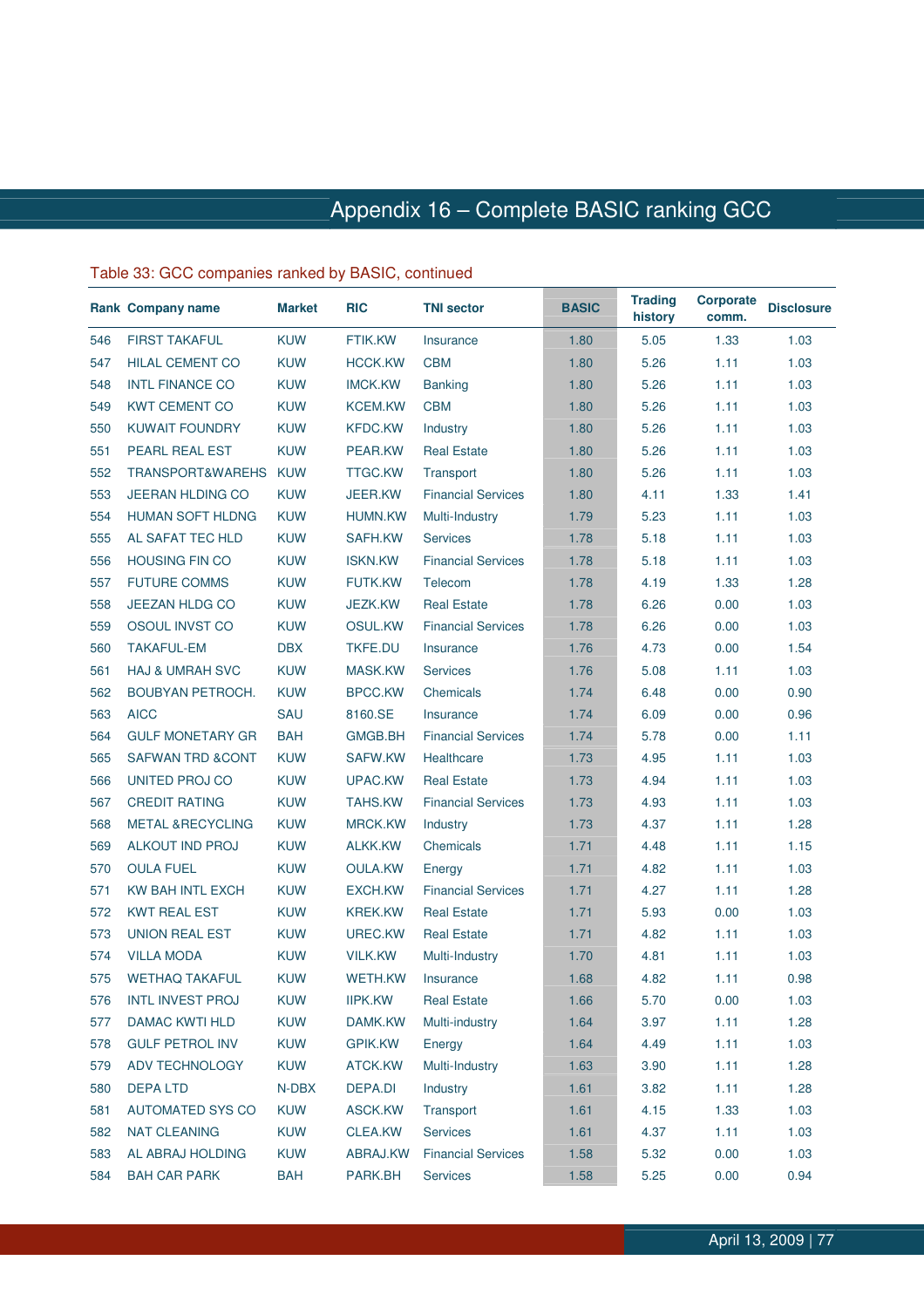### Table 33: GCC companies ranked by BASIC, continued

|     | <b>Rank Company name</b> | <b>Market</b> | <b>RIC</b>     | <b>TNI sector</b>         | <b>BASIC</b> | <b>Trading</b><br>history | <b>Corporate</b><br>comm. | <b>Disclosure</b> |
|-----|--------------------------|---------------|----------------|---------------------------|--------------|---------------------------|---------------------------|-------------------|
| 585 | <b>HAYAT COMMS</b>       | <b>KUW</b>    | <b>HAYK.KW</b> | Telecom                   | 1.57         | 4.18                      | 1.11                      | 1.03              |
| 586 | <b>KWT INV CO HLDNG</b>  | <b>KUW</b>    | <b>KTIN.KW</b> | <b>Financial Services</b> | 1.57         | 5.26                      | 0.00                      | 1.03              |
| 587 | <b>KWT HOTELS CO</b>     | <b>KUW</b>    | <b>KHOT.KW</b> | Leisure & Tourism         | 1.57         | 5.26                      | 0.00                      | 1.03              |
| 588 | <b>MARINE SRVC IND</b>   | <b>KUW</b>    | <b>MARI.KW</b> | Transport                 | 1.57         | 5.26                      | 0.00                      | 1.03              |
| 589 | <b>UNITED POULTRY</b>    | <b>KUW</b>    | POUL.KW        | Food & Household          | 1.57         | 5.26                      | 0.00                      | 1.03              |
| 590 | <b>NAT INTL HOLDING</b>  | <b>KUW</b>    | NIHK.KW        | <b>Financial Services</b> | 1.56         | 5.25                      | 0.00                      | 1.03              |
| 591 | <b>UNITED PAPER IND</b>  | <b>BAH</b>    | UPIB.BH        | Industry                  | 1.56         | 3.89                      | 0.22                      | 1.54              |
| 592 | <b>KWT GYPSUM</b>        | <b>KUW</b>    | GYPK.KW        | <b>CBM</b>                | 1.56         | 4.10                      | 1.11                      | 1.03              |
| 593 | <b>AQAR REAL EST</b>     | <b>KUW</b>    | AQAR.KW        | <b>Real Estate</b>        | 1.55         | 5.20                      | 0.00                      | 1.03              |
| 594 | <b>NAT SLAUGHTER HS</b>  | <b>KUW</b>    | <b>NSHK.KW</b> | Food & Household          | 1.55         | 5.18                      | 0.00                      | 1.03              |
| 595 | <b>KW SLAUGHTER HSE</b>  | <b>KUW</b>    | <b>KSHK.KW</b> | Food & Household          | 1.54         | 5.11                      | 0.00                      | 1.03              |
| 596 | <b>KOUT FOOD GRP</b>     | <b>KUW</b>    | <b>KOUT.KW</b> | <b>Services</b>           | 1.52         | 3.91                      | 1.11                      | 1.03              |
| 597 | <b>KWT BLD MAT MFG</b>   | <b>KUW</b>    | <b>KBMM.KW</b> | <b>CBM</b>                | 1.47         | 4.82                      | 0.00                      | 1.03              |
| 598 | <b>DELMON POULTRY</b>    | <b>BAH</b>    | DPCB.BH        | Food & Household          | 1.47         | 4.33                      | 0.44                      | 0.77              |
| 599 | AL MOWASAT HLDG          | <b>KUW</b>    | <b>MHCK.KW</b> | <b>Real Estate</b>        | 1.44         | 4.65                      | 0.00                      | 1.03              |
| 600 | <b>SANAM REAL EST</b>    | <b>KUW</b>    | <b>SANK.KW</b> | <b>Real Estate</b>        | 1.38         | 4.37                      | 0.00                      | 1.03              |
| 601 | <b>BAH FLOUR MILLS</b>   | <b>BAH</b>    | <b>BFMC.BH</b> | Food & Household          | 1.38         | 3.89                      | 0.22                      | 0.94              |
| 602 | <b>COMBINED GROUP</b>    | <b>KUW</b>    | <b>CGCK.KW</b> | <b>CBM</b>                | 1.38         | 4.36                      | 0.00                      | 1.03              |
| 603 | <b>BURGAN GRP HLD</b>    | <b>KUW</b>    | <b>BGRP.KW</b> | Multi-Industry            | 1.34         | 4.17                      | 0.00                      | 1.03              |
| 604 | <b>SOOR FUEL MKT</b>     | <b>KUW</b>    | SOOR.KW        | <b>Services</b>           | 1.33         | 4.15                      | 0.00                      | 1.03              |
| 605 | <b>KWT RESORTS</b>       | <b>KUW</b>    | <b>MUNK.KW</b> | <b>Real Estate</b>        | 1.33         | 4.14                      | 0.00                      | 1.03              |
| 606 | <b>PALMS AGRO PROD</b>   | <b>KUW</b>    | PAPK.KW        | <b>Services</b>           | 1.27         | 3.87                      | 0.00                      | 1.03              |

Source: TNI Investment Research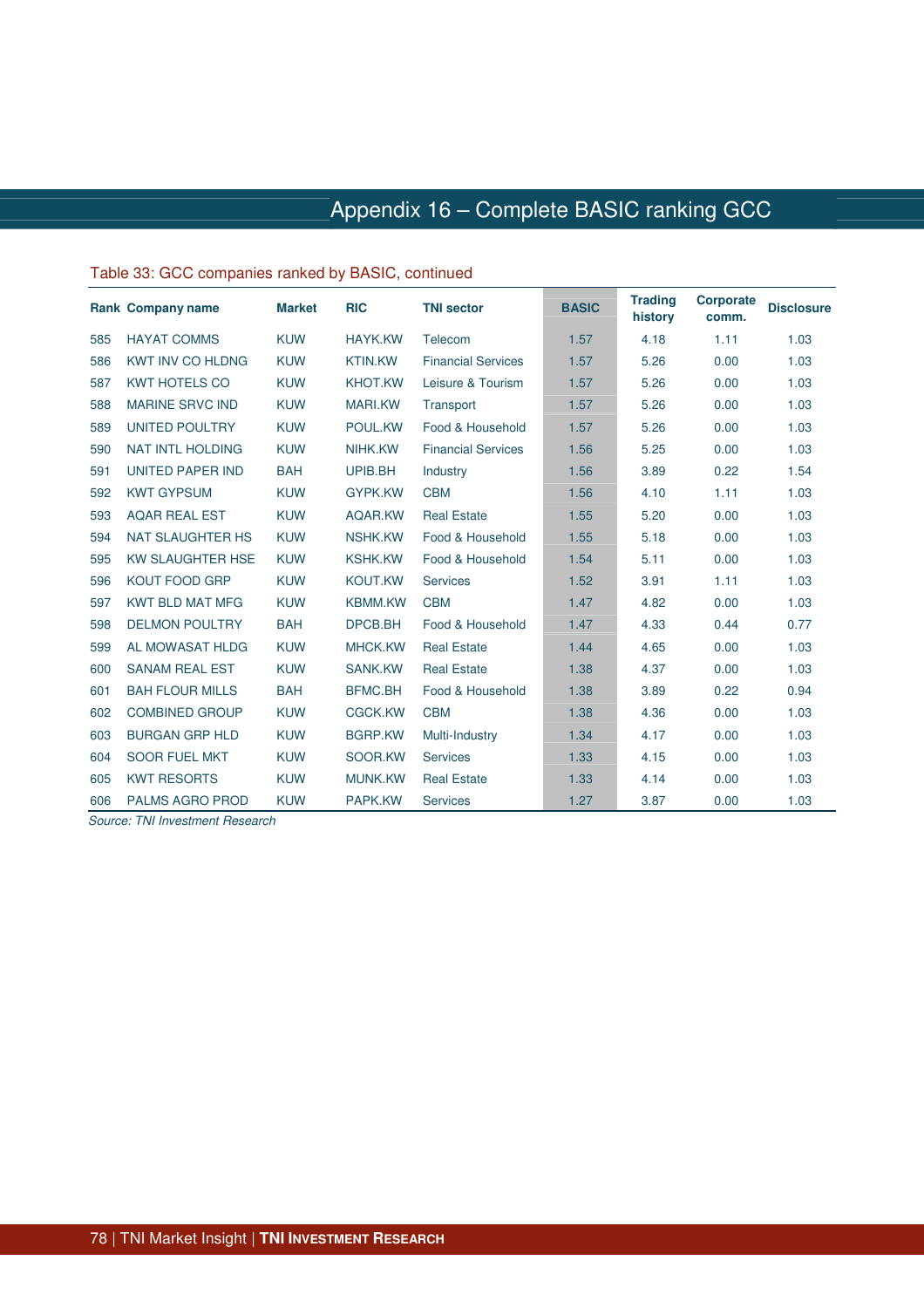#### **The National Investor (TNI)**

TNI is a privately owned regional investment and merchant banking group. The firm comprises six strategic business units covering investment banking, private equity, asset management, real estate, principal investments and investment research. As a regional firm, TNI operates from Abu Dhabi and Dubai in the UAE and is currently developing operations in the Kingdom of Saudi Arabia. The firm provides a wide range of investment, advisory and fund management services to a substantial client base that includes listed and unlisted companies, financial and government institutions and high net worth individuals. For more information about TNI, please visit www.tni.ae.

#### **The Hawkamah Institute for Corporate Governance**

The Hawkamah Institute for Corporate Governance is an international association of corporate governance practitioners, regulators, and institutions advancing home grown but globally integrated governance best practices in the Middle East, North Africa, and Central Asia.

Hawkamah's mission is to promote corporate sector reform and good governance and assist the countries of the region in developing and implementing sustainable Corporate Governance strategies adapted to national requirements and objectives.

By promoting core values of transparency, accountability, fairness, disclosure, and responsibility, Hawkamah works on policy and practical aspects of Corporate Governance reform in the region. For more information about Hawkamah, please visit www.hawkamah.org.

#### **Mudara IOD**

Mudara – The Institute of Directors (IOD) is a regional professional membership organisation serving board members, directors and governance professionals in the Middle East and North Africa (MENA) region. Members can acquire the knowledge, expertise and support necessary for enhancing corporate directorship, improving board performance and shareholder value.

The institute works to enhance the role of company directors within the public sector, private and family run businesses by providing information, research, advisory services and learning programmes to assist members and boards in raising standards of Corporate Governance as well as business practices. For more information about Mudara IOD, please visit www.mudara.org